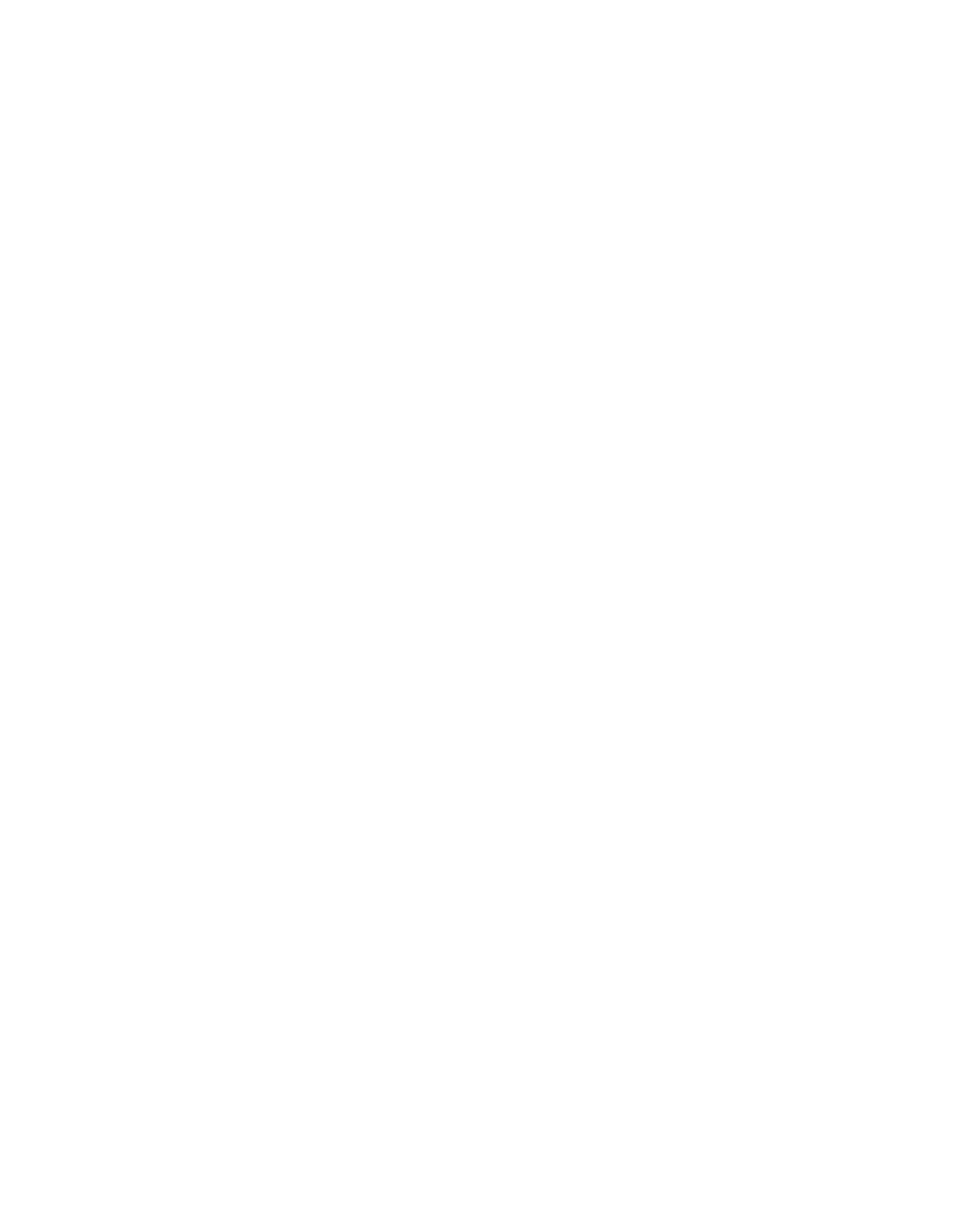# **Table of Contents**

| Introduction                                                  | page | 1  |
|---------------------------------------------------------------|------|----|
| <b>Explanatory Foreword</b>                                   | page | 2  |
| Statement of Responsibilities for the Statement of Accounts   | page | 14 |
| Independent Auditor's Report                                  | page | 15 |
| <b>Statement of Accounting Policies</b>                       | page | 18 |
| Movement in Reserves Statement                                | page | 28 |
| Comprehensive Income and Expenditure Statement                | page | 30 |
| <b>Balance Sheet</b>                                          | page | 31 |
| <b>Cash Flow Statement</b>                                    | page | 32 |
| Notes to the Accounts                                         | page | 33 |
| Firefighters' Pension Fund Account                            | page | 72 |
| Firefighters' Pension Fund Net Assets Statement               | page | 72 |
| Notes to the Firefighters' Pension Fund Accounts              | page | 73 |
| Glossary of Terms                                             | page | 75 |
| Appendix 1 – Restated 2008/09 and 2009/10 Accounts under IFRS | page | 78 |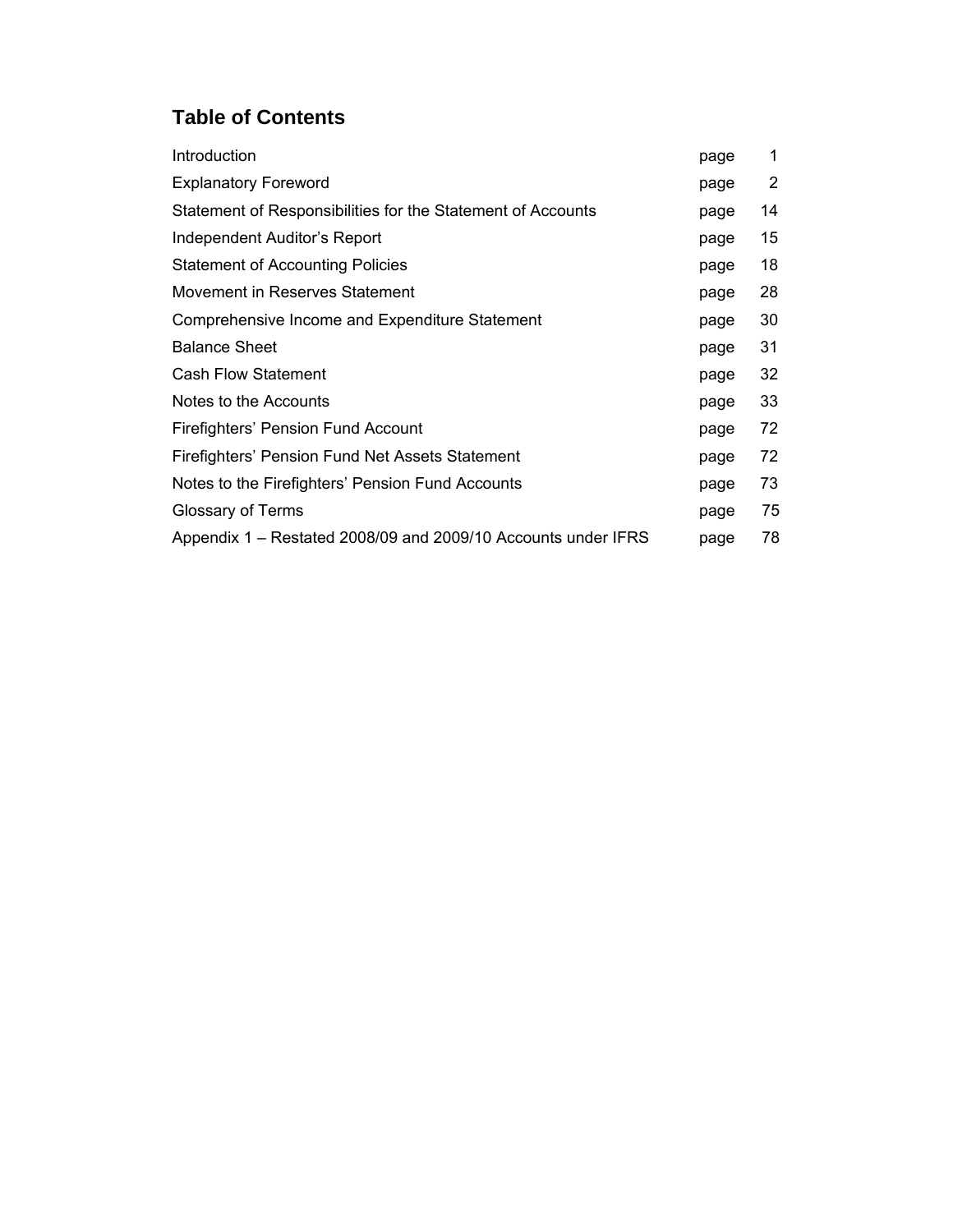## **Introduction**

#### **Welcome to our Statement of Accounts**

This document sets out the financial activities of the Buckinghamshire & Milton Keynes Fire Authority (BMKFA) for the year ended 31st March 2011. It shows the financial detail of the services we have provided together with explanatory notes, the resources consumed and the financial position at the end of the year compared with the previous year.

In 2010/11 the Authority was in the third and final year of the government's three year spending review (CSR07) and faces significant financial pressures. During the year the Government has produced a review for the next four years which indicates an overall reduction in central grant of some 25%.

Buckinghamshire Fire and Rescue Service (BFRS) is a relatively small fire authority with limited resources both financially and in terms of numbers of personnel, but is constantly seeking to improve its services to the public, its performance and the value for money it delivers to the tax payers.

The economic pressures facing the country and the difficult financial decisions taken are reflected in the pressures and decisions that are being made by the Authority. As explained in the Explanatory Foreword, you will see from the adjustments made in the capital programme during 2010/11 and the provisions made by transferring to specific reserves that we are planning for the future to ensure that our financial resources match our operational requirements. The Authority fully recognises that there is every likelihood that financial constraints will become tighter in the future and we are already planning for that eventuality. We are proactively working with our partners and the community to reduce the risks facing our communities.

The Audit Commission reported in 2010 in its value for money conclusion that Buckinghamshire Fire and Rescue Service had "satisfactory arrangements to secure economy, efficiency and effectiveness in its use of resources".

Further details about the Authority and of the progress made in achieving our aims and targets are set out in the Annual Report which is available on our website. www.bucksfire.gov.uk/publications/documentsavailablefordownload

……………………………………….……………………….. David Rowlands

Chairman of Buckinghamshire & Milton Keynes Fire Authority

……………………………………….………………………..

David Skinner BA CPFA

Director of Finance and Treasurer, Buckinghamshire and Milton Keynes Fire Authority.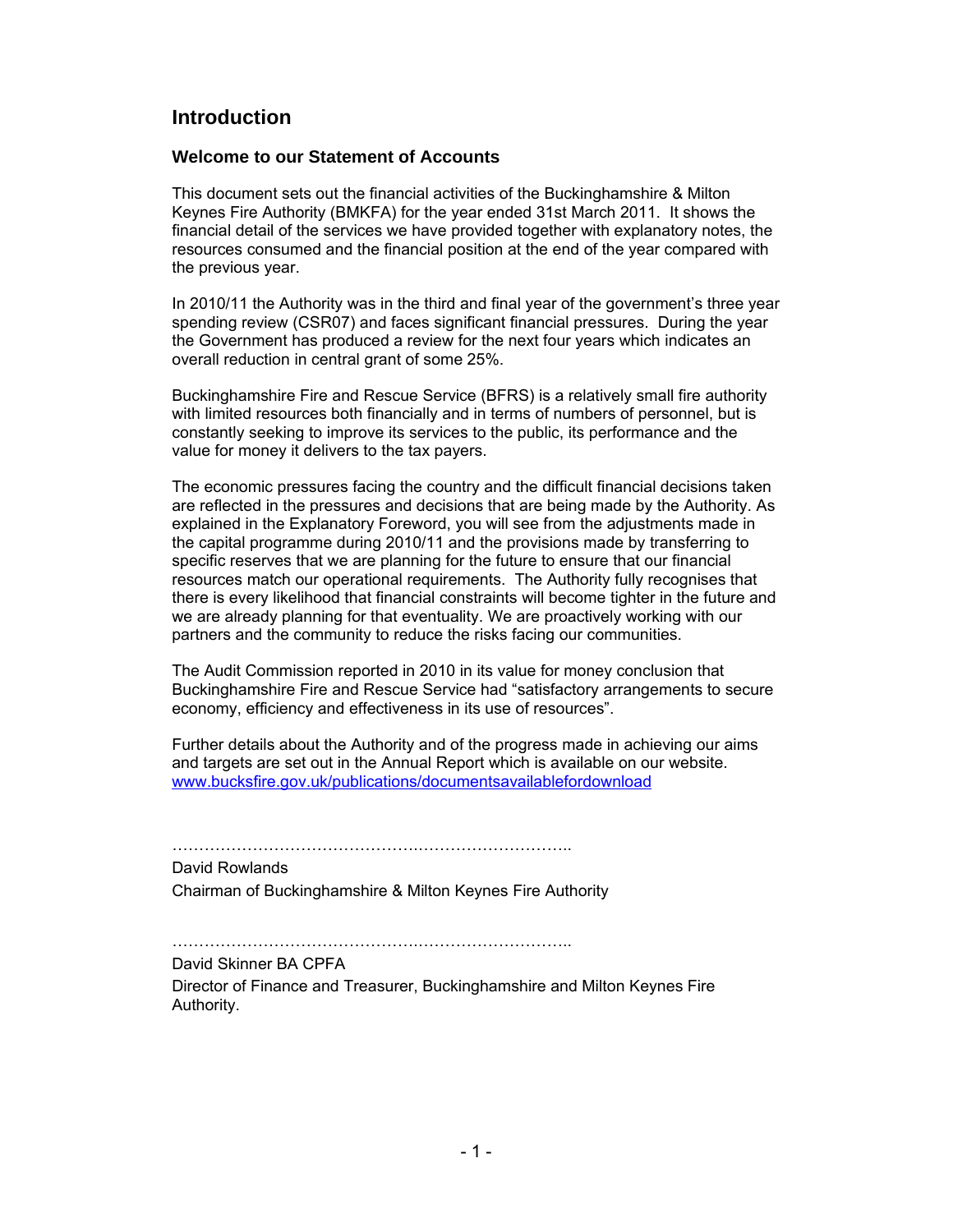# **Explanatory Foreword**

In compiling these accounts we have followed the Chartered Institute of Public Finance and Accountancy's Code of Practice on Local Authority Accounting in the United Kingdom 2010/11: Based on International Financial Reporting Standards.

The accounts are drawn up in accordance with the accounting policies set out in detail beginning on page18.

The responsibility for the proper administration of the Authority's financial affairs is vested in the statutory officer (referred to as the Section 112 Officer). This is the Director of Finance and Treasurer who is required by law to confirm that the Authority's system of internal controls can be relied upon to produce an accurate statement of accounts.

The main statements included in the accounts are listed below together with an explanation of their purpose. The Statement of Accounts 2010/11 is significantly different from the 2009/10 accounts in that the 2010/11 statement has been prepared in accordance with the International Financial Reporting Standards (IFRS) requirements. This has resulted in restating the 2009/10 balances to comply with the change in accounting policy as can be seen in Appendix 1 pages 78 to 85.

The move to an IFRS-based code from a UK GAAP-based SORP has resulted in a number of significant changes in accounting practice. The key changes affecting this Authority are:

- Grants and contributions for capital purposes will be recognised as income immediately rather than being deferred and released to revenue to match depreciation.
- The main financial statements have changed together with additional reporting requirements. The Income and Expenditure Account is replaced by the Comprehensive Income and Expenditure Statement, the Statement of Movement on the General Fund is replaced with the Movement in Reserves Statement and the Cash Flow Statement has been revamped. Details of these statements are shown below.
- Assets owned by the authority which are of a significant value have been split into their major components and re-valued separately with individual estimations of remaining useful lives. This better reflects the assets true value and condition and allows the authority to provide more accurate net book values.
- Property Leases are classified and accounted for as separate leases of land and buildings. Other 'arrangements' have to be assessed as to whether they contain the substance of a finance lease.
- There is a new classification of non current assets held for sale.
- All employee benefits are accounted for as they are earned by the employee. This requires accrual of items such as holiday pay at the end of the financial year.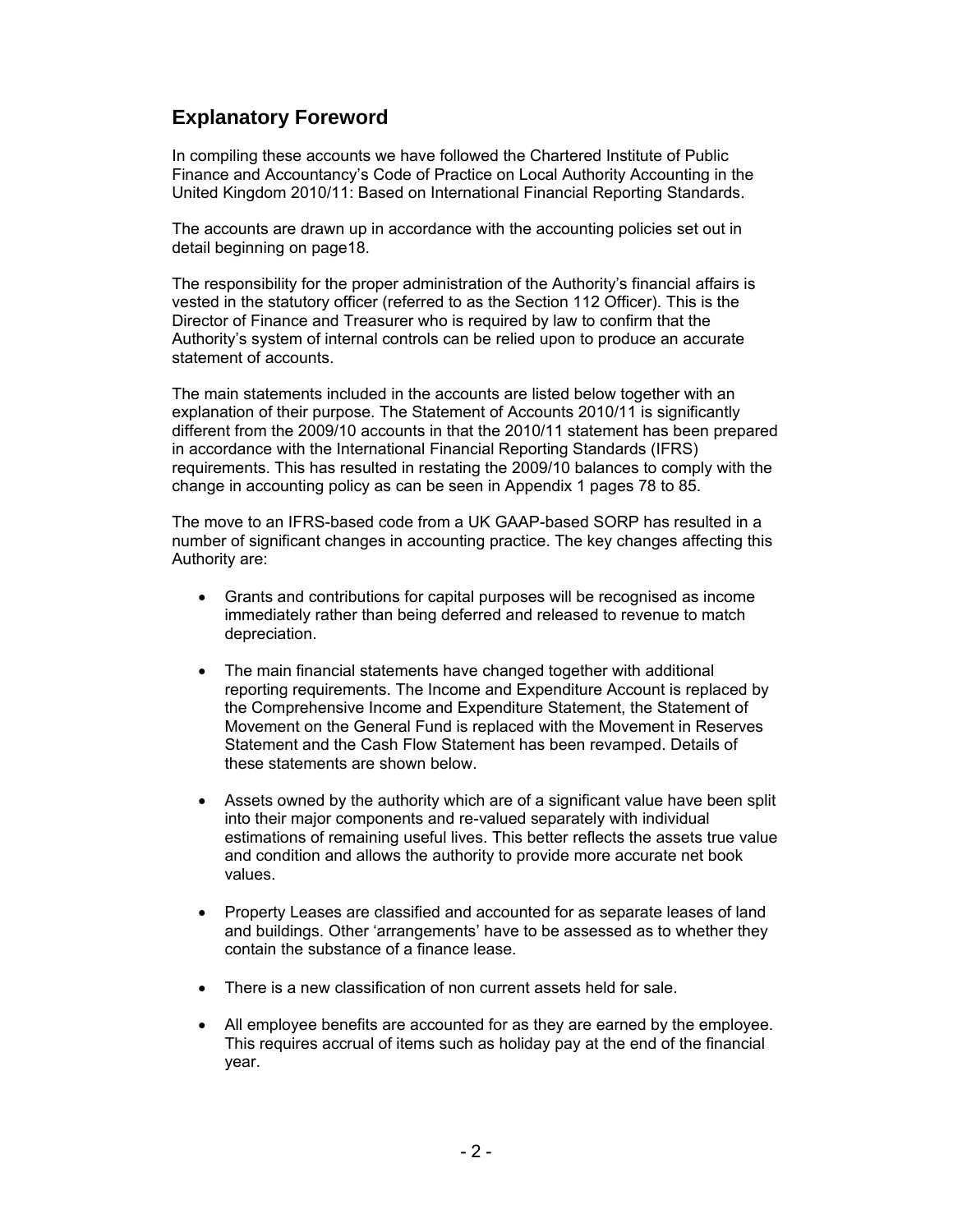#### Movement in Reserves Statement

 This is a new statement required under IFRS and shows the movement in the year on the different reserves held by the Authority, analysed into 'usable reserves' (i.e. those that can be applied to fund expenditure or reduce local taxation) and other reserves. The Movement in Reserves Statement is set out on pages 28 and 29.

#### The Comprehensive Income and Expenditure Statement

This statement shows the economic cost in the year of providing services in accordance with accepted accounting practices rather than the amount funded from taxation. The Comprehensive Income and Expenditure Statement is set out on page 30.

#### The Balance Sheet

This shows the financial position of the Authority on the 31st March 2011. It shows all our assets and liabilities together with all the balances and reserves that are held by the Authority at that date. The Balance Sheet is on page 31 and supporting notes are from page 42.

#### The Cash Flow Statement

This statement summarises the total cash movements during the year for capital and revenue purposes. This is on page 32 with supporting notes on pages 70 and 71.

#### **Service expenditure 2010/11**

The budget for 2010/11 was set at a full Authority meeting in February 2010. It was agreed, based on an increase in Council Tax of 2.5%. The levy for a council tax band D property to cover the services we provide was set at £59.13 multiplied by the estimated number of council tax band D properties of 293,990.

This, together with surpluses and deficits on previous years' council tax raised a total of £17.6m or 55% of the total budget. The remaining 45% of our total expenditure was funded through Central Government Grant and National Non-Domestic Rates (NNDR) redistribution of £11.4m. We also raise income through the recovery of costs from other agencies including grants for specific responsibilities such as Urban Search and Rescue Operations, this amounted to £3.3m or 10% of our total costs. This authority's council tax for a band D property is still one of the lowest for fire authorities in the Country.

The budget proposed for 2010/11 was a financial estimation based upon the Integrated Risk Management Plan (IRMP) for service delivery consulted upon in 2008/09. This plan sets out our priorities and identified the resources required in order to deliver the plan. At that time, there was an economic downturn mainly resulting from the banking crisis and with a General Election due, there were a number of uncertainties regarding the future of Central Government support in the form of Grant Funding and the ability to raise additional Council Tax in future years.

Starting in 2009/10 and throughout 2010/11, a complete service review was undertaken and restructuring took place including the recruitment of an almost entirely new senior management team. The authority has taken a "forward looking" approach and hope to set the scene in order to deliver an overall better quality service whilst still remaining competitive against other similar authorities. A new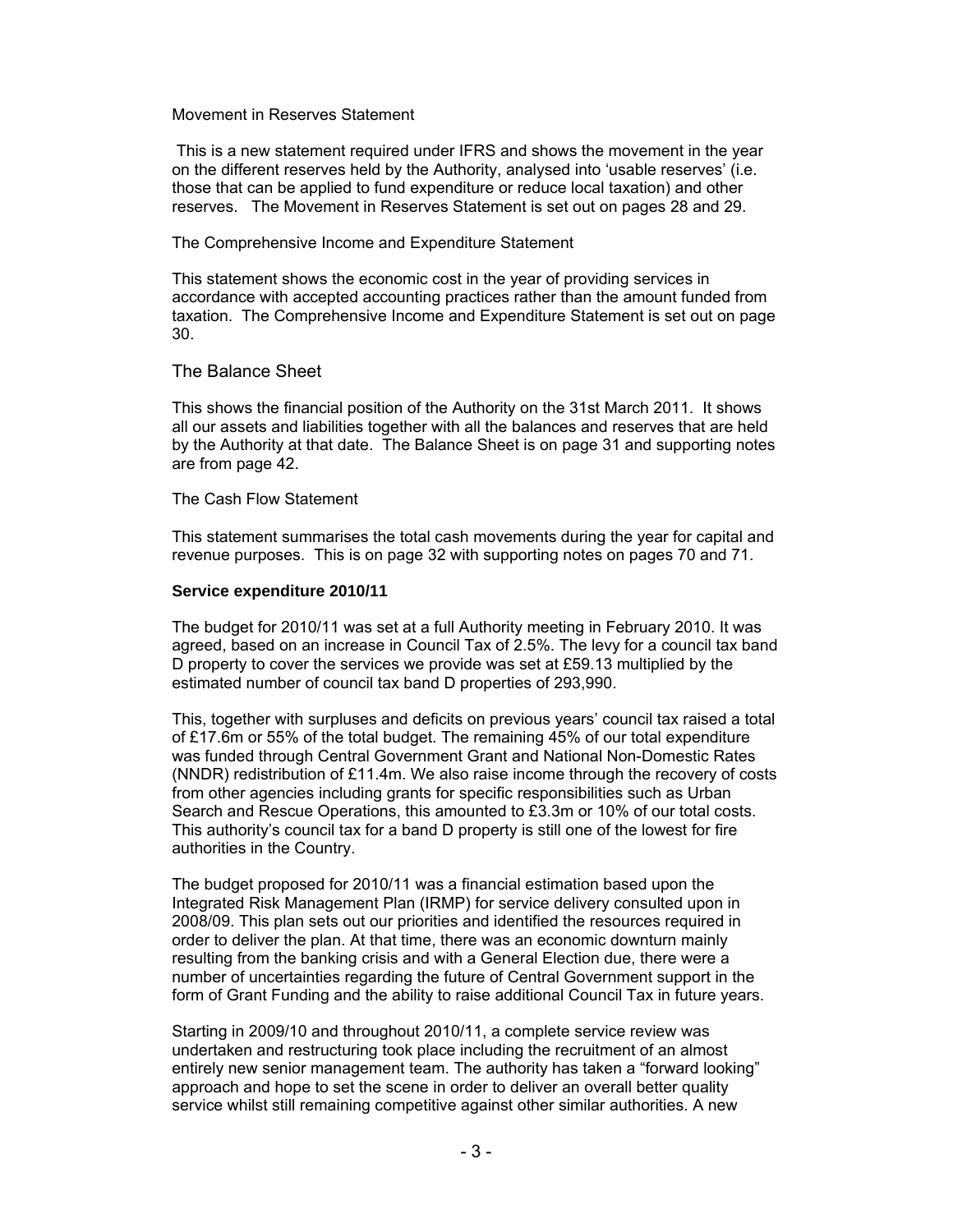corporate vision has been set and an Integrated Risk Management Plan drafted which ties in financially to our Medium Term Financial Plan for 2011/12.

Specific items taken into account in setting the budget for 2010/11 included inflation, the increasing revenue effects of the capital programme, an amount was also set aside to contingency equivalent to a 1% pay award. There were also sums set aside for major projects such as the ongoing Regional Control Centre project and planning costs for covering the Olympic Games in 2012. A prudent approach was also taken bearing in mind the need to continue achieving year – on – year cashable savings whilst ensuring we had sufficient reserves to cover for changes in legislation or unforeseeable events.

#### **Income and Expenditure 2010/11**

| 2009/10                |                        |                                   | 2010/11                |                        |  |  |
|------------------------|------------------------|-----------------------------------|------------------------|------------------------|--|--|
| <b>Actual</b><br>£000s | <b>Budget</b><br>£000s |                                   | <b>Actual</b><br>£000s | <b>Budget</b><br>£000s |  |  |
| 23,705                 | 23,968                 | <b>Employees</b>                  | 24,214                 | 24,378                 |  |  |
| 1,304                  | 1,261                  | <b>Premises</b>                   | 1,642                  | 1,654                  |  |  |
| 1,305                  | 1,391                  | <b>Transport</b>                  | 1,360                  | 1,445                  |  |  |
| 3,046                  | 3,303                  | <b>Running Costs</b>              | 2,131                  | 2,534                  |  |  |
|                        |                        | <b>Agency Payments</b>            | 371                    | 355                    |  |  |
| 995                    | 774                    | <b>Capital Charges</b>            | 1,201                  | 930                    |  |  |
| 30,355                 | 30,697                 | <b>Expenditure</b>                | 30,919                 | 31,296                 |  |  |
| $-1,134$               | $-1,149$               | <b>General Grants</b>             | $-1,864$               | $-1,054$               |  |  |
| $\Omega$               | $\mathbf{0}$           | <b>Capital Grants Received</b>    | $-839$                 | $\Omega$               |  |  |
| $-1,454$               | $-1,328$               | <b>Other Income</b>               | $-1,681$               | $-1,407$               |  |  |
| 27,767                 | 28,220                 | <b>Net Expenditure</b>            | 26,535                 | 28,835                 |  |  |
| $-16,868$              | $-16,825$              | <b>Precepts</b>                   | $-17,614$              | $-17,384$              |  |  |
| $-2,137$               | $-2,137$               | <b>Revenue Support Grant</b>      | $-1,452$               | $-1,451$               |  |  |
| $-9,258$               | $-9,258$               | Non-domestic rates redistribution | $-10,000$              | $-10,000$              |  |  |
| $\mathbf{0}$           | $\mathbf{0}$           | Contribution to / from Reserves   | 1,826                  | $\Omega$               |  |  |
| $-30,851$              | $-30,697$              | <b>Income</b>                     | $-27,240$              | $-28,835$              |  |  |
| $-496$                 | $\bf{0}$               | <b>TOTAL under(-)/overspend</b>   | $-705$                 | $\bf{0}$               |  |  |

The following table shows revenue expenditure and income against the budget for 2010/11 as a whole: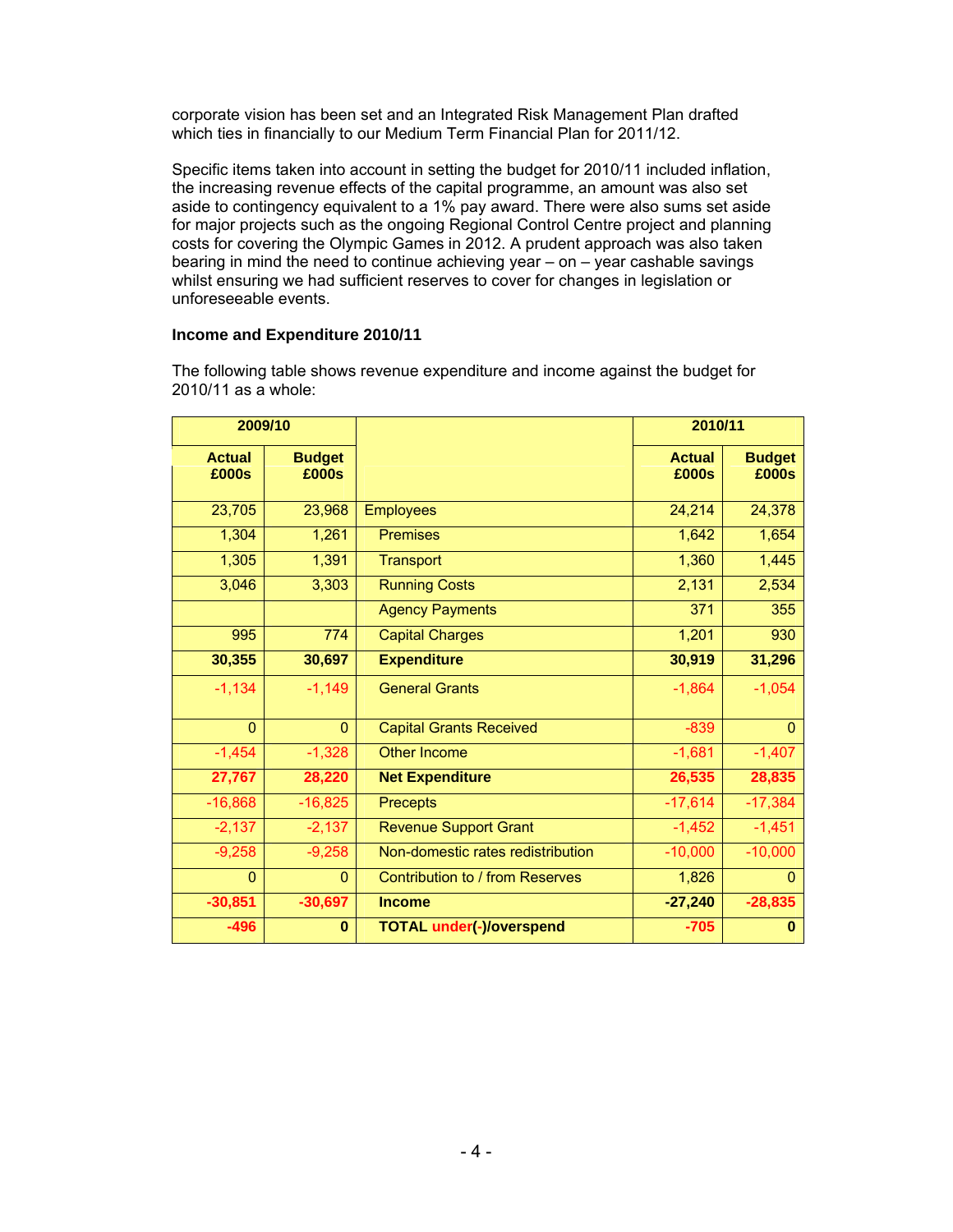



Gross expenditure in 2010/11 was £30.9 million and gross income in 2010/11 was £31.6 million. There was a net surplus in year of £0.7 million.

The surplus has enabled the Authority to place more money into earmarked reserves than previously anticipated. During the year, the newly elected Government announced it's intentions for the funding of Local Government for the future. The Authority has reacted to this by planning for increased savings and efficiencies in our "Moving Forward Agenda". These efficiencies will result from better working practices not only for Service Delivery but also within our support teams.

Improvement projects during the year include:-

- **Staff Restructure**  putting the right people in the right jobs at the right time.
- **Improved management and reporting practices** so that we can ensure financial and performance information is delivered to the right audience in a timely fashion thus allowing those charged with Governance to make better informed decisions.
- **Better use of Technology** rationalisation of systems and taking advantage of more up to date programmes and packages available. This includes a new e-ordering system going live during the year and the procurement of software to improve our performance reporting together with a more integrated use of the SAP Human Resources and Payroll modules. Moving forward, we are undertaking a feasibility study for a new asset management system to include all assets including inventories for equipment, this is most important for us to be able to keep tabs on large areas of spend for the authority.
- **Financial Management & Control** improvements have been made in budget monitoring and management, with the use of new technology we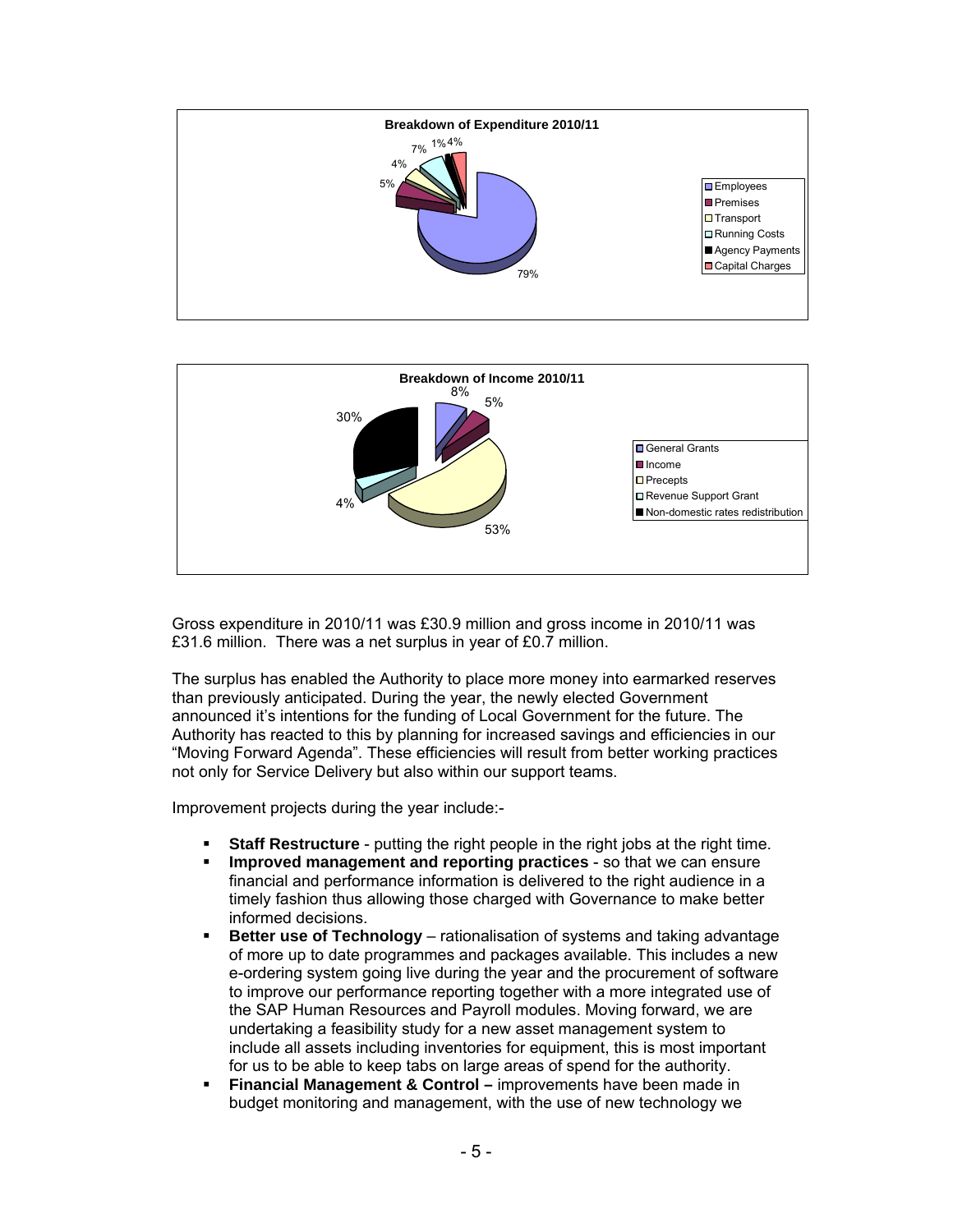hope to build on this further in the future so we can plan better and react quickly should our expenditure forecasts start to go off – plan.

The surplus for the year 2010/11 was due to a number of factors as follows:-

There were a number of vacancies in year throughout the organisation, from within the senior management team all the way through to firefighter and support staff vacancies. Firefighters employee numbers under the Retained Duty System (RDS) also reduced over the course of the year, resulting in further savings.

There was also no pay award during 2010/11 and so the amount set aside to cover a 1% increase in pay in the contingency budget was not used. In addition, the ill health budget provision was not required at all.

The announcement by the in-coming Coalition Government that the Audit Commission would be abolished and that Comprehensive Area Assessment (CAA) would be scrapped with immediate effect meant that work required for "Use of Resources" would no longer need to be done in the year so the Audit Commission revised its fee levels down resulting in a saving.

Surplus council tax was collected from constituent Billing Authorities for prior year adjustments.

Revenue contributions to the capital programme which had been brought forward from 2009/10 helped reduce capital charges incurred in year.

Measures were taken to revise the capital programme downwards and borrowing was therefore minimised in 2010/11 thus reducing the budgeted borrowing costs.

The change from UK GAAP reporting to the new IFRS means that there are amounts included in the revenue account for 2010/11 for grants which were treated differently in previous years. There is £840k for a capital grant which was used for capital financing in the year. There were also a number of amounts for grant received in previous years, until now, these have been held in the balance sheet as receipts in advance. To correct this, these have been taken into the revenue account and then transferred to an earmarked reserve.

#### **Community Safety**

Our prevention activity has become more inclusive and wider ranging. Work is ongoing to carry on the proactive prevention and protection agenda to help address the risks facing the community to proactively reduce risks by engineering solutions to the design and build of premises and residences and the planning and design of community infrastructure and work with partner bodies through Local Strategic Partnerships to ensure a joined up service that targets the most vulnerable groups within society. This work has been assisted by the receipt of both Local Area Agreement and Local Public Service Agreement grant to deliver specific areas of work in Home Safety Checks and continue localised planning so fire stations can concentrate on their priority neighbourhoods. Each fire station is now able to identify which areas present the highest risk. Coupled with this are new ways of identifying the highest risk individuals. This is achieved primarily through the multi-agency house safety check scheme. We are doubling our efforts to promote the service as it is now active in all areas. The emphasis on holistic risk reduction and community wellbeing is also reflected in our contributions to the local area agreements. We are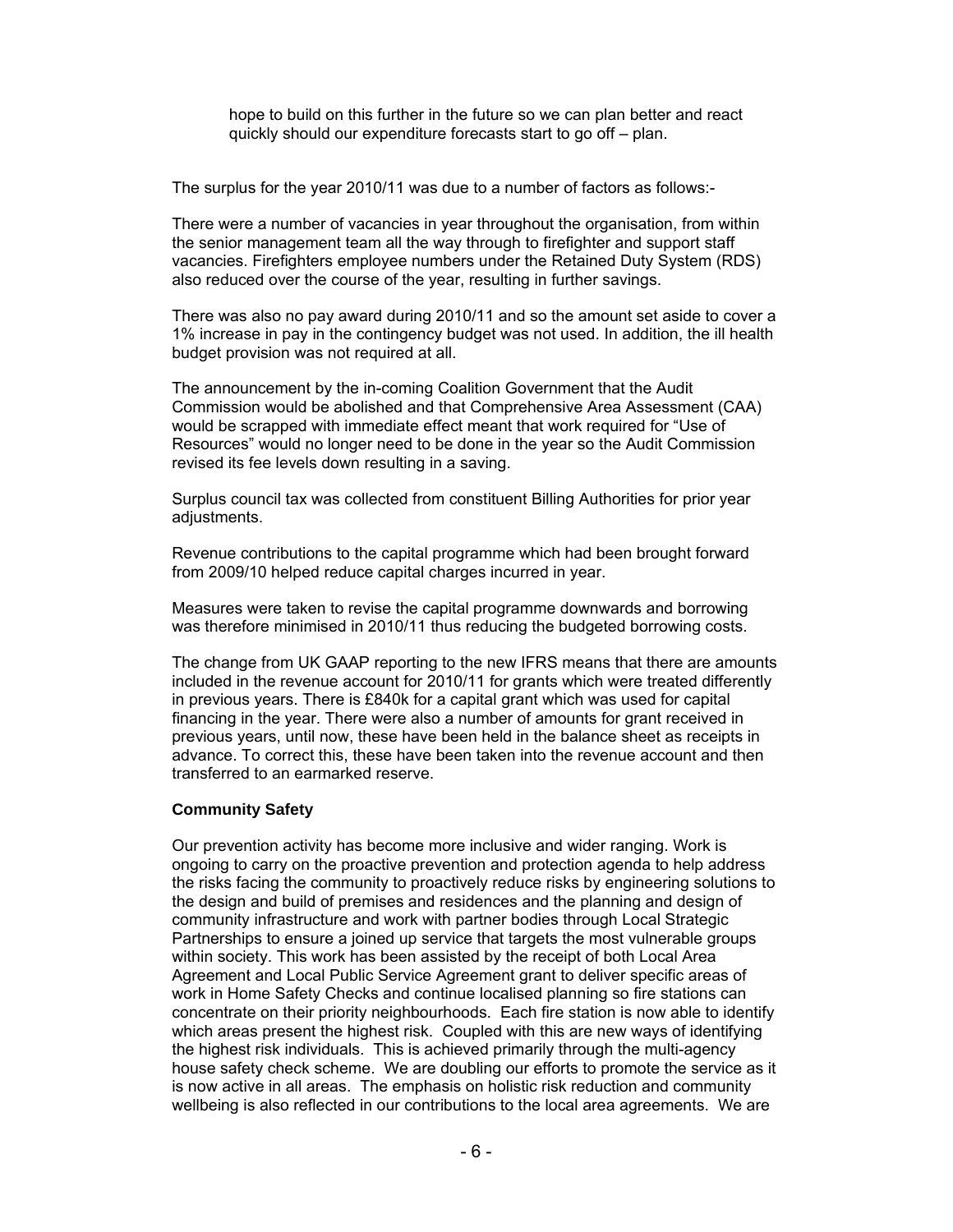contributing to cross-cutting themes and specific targets in a number of blocks.

Our schemes and assistance to other agencies extend to children and young people, older people, those suffering ill health, the economy, and road safety. Our partnership working activity has been reviewed, and is being consolidated in existing areas. The IRMP accommodates the member vision for community safety as well as addressing government imperatives. Flexibility and responsiveness in our approach is required to maintain the recent progress.

#### **Operations**

During 2010/11, significant work has been undertaken as part of the Moving Forward programme to restructure the service. The delivery and integration of Prevention, Protection and Response activity now sits under management teams for Milton Keynes and Buckinghamshire to take account of authority boundaries and, in the case of Buckinghamshire, district boundaries. The Moving Forward programme has also led to a reduction in the number of operational senior officer posts (in total 8 Station Managers to Area Manager). The successful introduction of new working rota for these roles has resulted in a small increase in the operational cover provided by these officers, despite the reduction in numbers.

Operational activity has, again, continued to provide a high quality of service which is reflected in the very high public satisfaction levels achieved and recorded in the "After the Incident" surveys and the number of compliments received is higher than the number of complaints. Steady progress has continued to be made with RDS (on call) appliance availability although the recruitment and retention of these staff in some areas continues to provide challenges. A number of lessons learnt and implemented from the experience the previous year meant that last winter's severe weather caused little disruption to service.

The Urban Search and Rescue capability that Buckinghamshire Fire and rescue service provides as part of the national resilience (New Dimension) programme was audited in February with a very favourable outcome. There have been no changes to the number and disposition of fire stations and appliances, or the manner in which they are staffed during 2010/11. Public consultation is now commencing on a range of options that will need to lead to changes in these from 2012 onwards in order to meet the significant reduction in revenue funding that the Authority is facing in the medium term.

#### **Equality and Diversity**

The Authority is in the third year of the implementation stage of our three year Single Equality Scheme and has migrated over to the National equality framework for the Fire and Rescue Service and had devised a corporate action plan to attain 'achievement level' by June 2011.

In the area of community cohesion the Authority has adopted our Community Cohesion Strategy following extensive consultation with staff and external partners. Corporate guidance on community engagement has been produced and both these pieces of work are feeding into the 2011/12 Operational Neighbourhood Planning process to promote and embed Equality and Diversity and Community Cohesion activity at operational / station level. We have also coordinated, facilitated and run a number of community events promoting Equality and Diversity, Community cohesion and Community Safety (home safety, road safety, youth engagement, home safety checks etc.) in collaboration with our partners across the brigade area.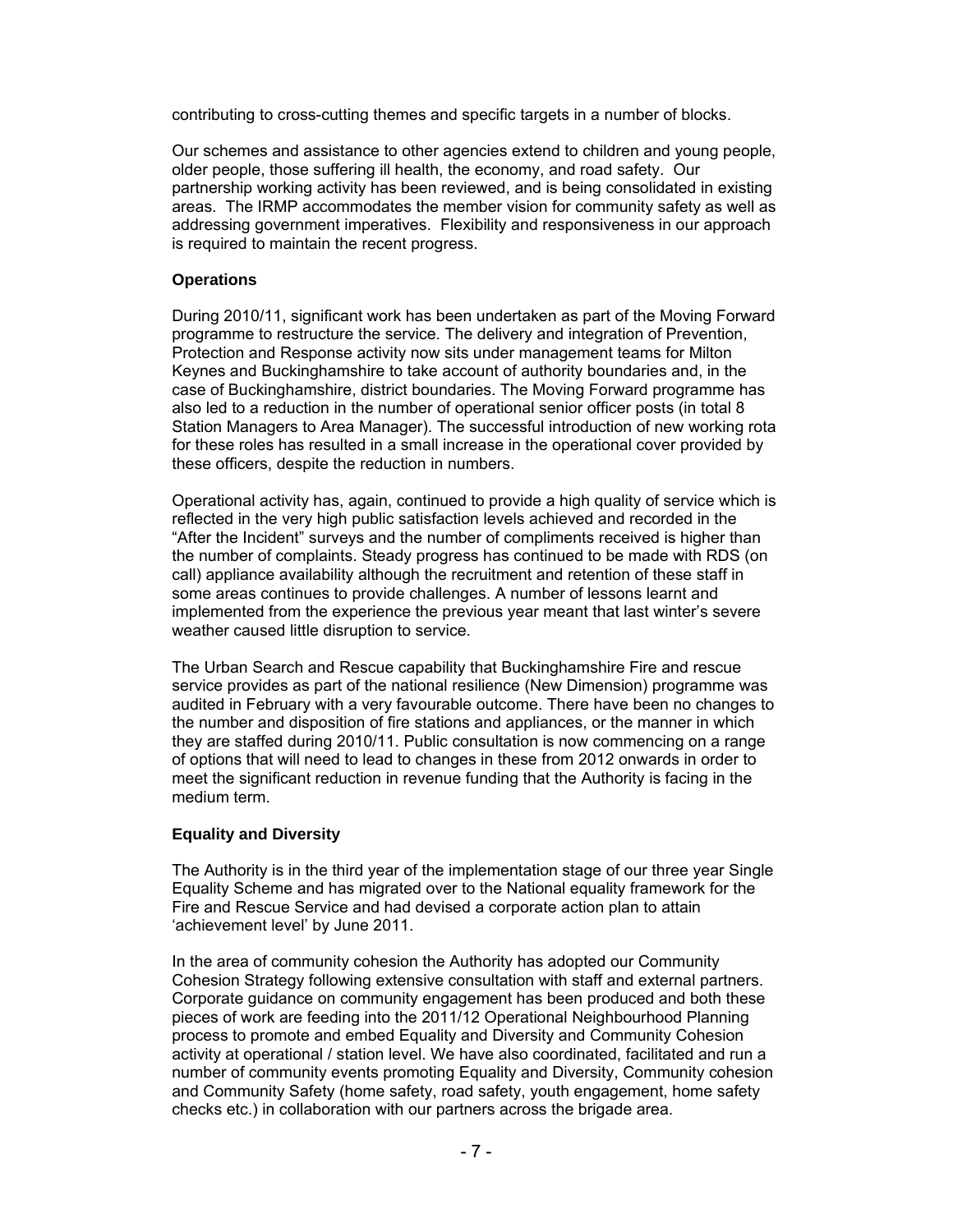#### **Treatment of the Underspend**

| <b>Item</b>                                                     | £'000    |
|-----------------------------------------------------------------|----------|
| Revenue outturn before contributions to reserves                | $-3,098$ |
| Contribution (repayment) to invest to Save Reserve              | 59       |
| Contribution to New Dimensions Reserve                          | 853      |
| <b>Contribution to Asset Management Reserve</b>                 | 180      |
| Contribution to Redundancy & Early Retirement Reserve           | 180      |
| Contribution to New Burdens Reserve                             | 84       |
| <b>Contribution to Vehicle Reserve</b>                          | 17       |
| <b>Contribution to Funding Pressures Reserve</b>                | 1,000    |
| <b>Tranfer to Capital Receipts Reserve</b>                      | 20       |
| <b>Net charge to the General Fund Balance (General Reserve)</b> | -705     |

The contribution to the Invest to Save reserve is the repayment of monies taken out for the enhancement and purchase of a new mobilising system. The money is being repaid over a four year period.

The Authority did not suffer any loss through the banking demises of 2008/09 yet the very low interest rates which have applied over the financial year have reduced income earned from balances significantly. The Authority continues to monitor the market and take advice, and is aware of its responsibilities to ensure the security of the reserves whilst still maximising the yield that can be obtained.

The Comprehensive Income and Expenditure Statement shows the Authority's actual financial performance for the year, measured in terms of the resources consumed and generated over the last 12 months.

However, the Authority is required to raise council tax on a different accounting basis, the main differences being:

- Capital investment is accounted for as it is financed, rather than when the fixed assets are consumed.
- Retirement benefits are charged as amounts become payable to pension funds and pensioners, rather than as future benefits are earned.

A reconciliation from Council Tax funded expenditure to the deficit for the year on the Income and Expenditure Account is shown in the table below: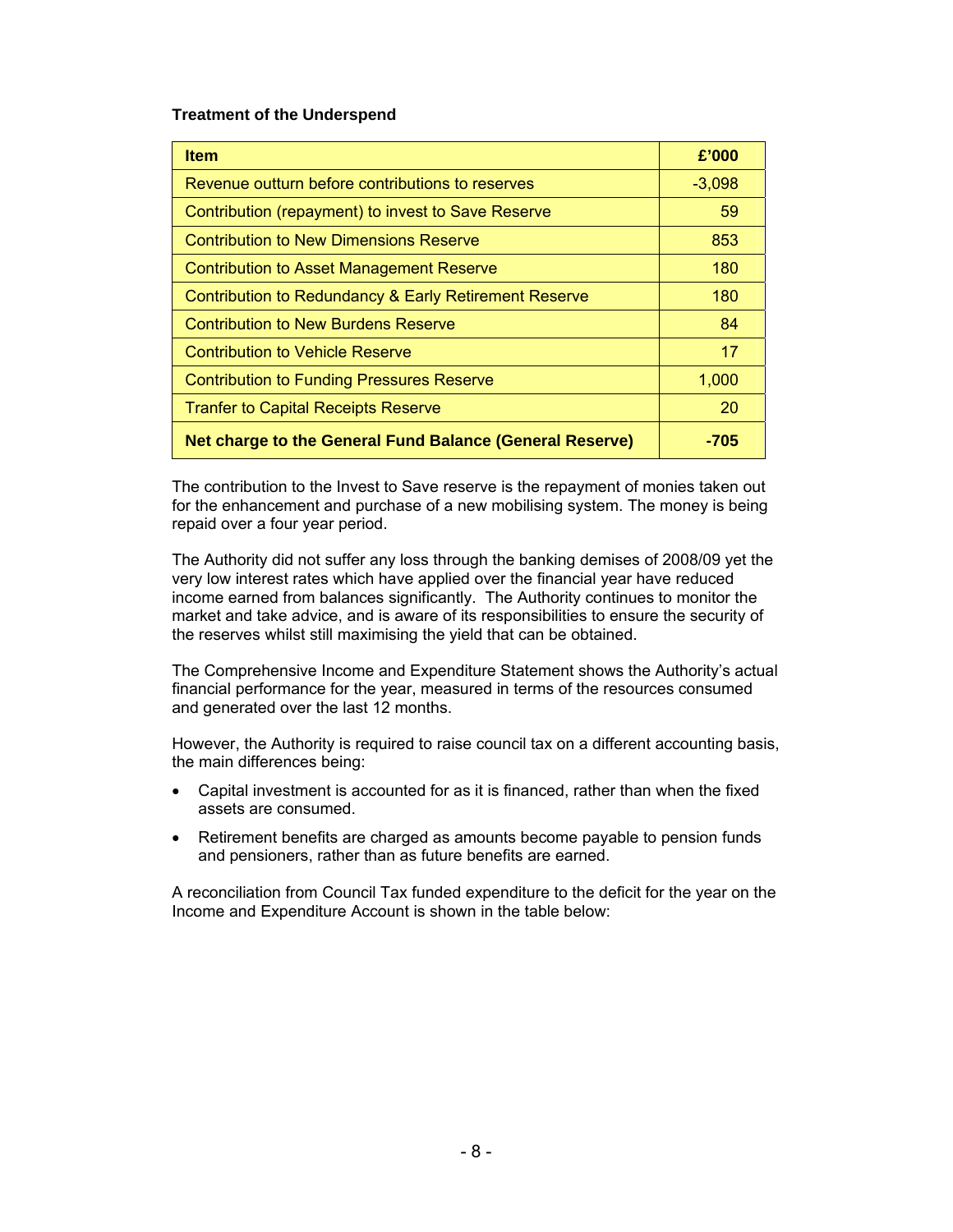|                                                            |                                 | £000s    |
|------------------------------------------------------------|---------------------------------|----------|
| <b>Council Tax Net Expenditure (Surplus)</b>               | $-705$                          |          |
| <b>Employees</b>                                           | <b>IAS 19 Pension Charges</b>   | $-2,664$ |
| Transfers to / from reserves                               |                                 | $-2,393$ |
| Appropriation from reserve to repay debt                   |                                 | 568      |
| <b>Capital Charges</b>                                     | <b>Depreciation</b>             | 1,253    |
|                                                            | Impairment                      | $-169$   |
|                                                            | <b>MRP</b>                      | $-354$   |
|                                                            | <b>Employee Absence Account</b> | 29       |
| Income                                                     | <b>Pension Grant</b>            | $-1,061$ |
|                                                            | <b>Capital Grant</b>            | $-840$   |
|                                                            | Precept                         | $-196$   |
|                                                            | <b>Profit on Sale of Assets</b> | $-7$     |
| Surplus for the year on the Income and Expenditure Account | $-6,539$                        |          |

Further details and supporting explanatory notes on the Income and Expenditure Account are on pages 33 to 41.

The General Fund Balance compares the Authority's spending against the council tax that it raised for the year, taking into account the use of reserves built up in the past and contributions to reserves earmarked for future expenditure.

The employer's contribution to the Fire Fighters Pension fund is set nationally based on actuarial valuations from the Government Actuary's Department. Any surplus is paid back to the Department of Communities and Local Government (DCLG) or if a deficit then it is recovered via grant from the DCLG.

In the UK budget statement on 22 June 2010 the Chancellor announced that with effect from 1 April 2011 public service pensions would be up-rated in line with the Consumer Prices Index (CPI) rather than the Retail Prices Index (RPI).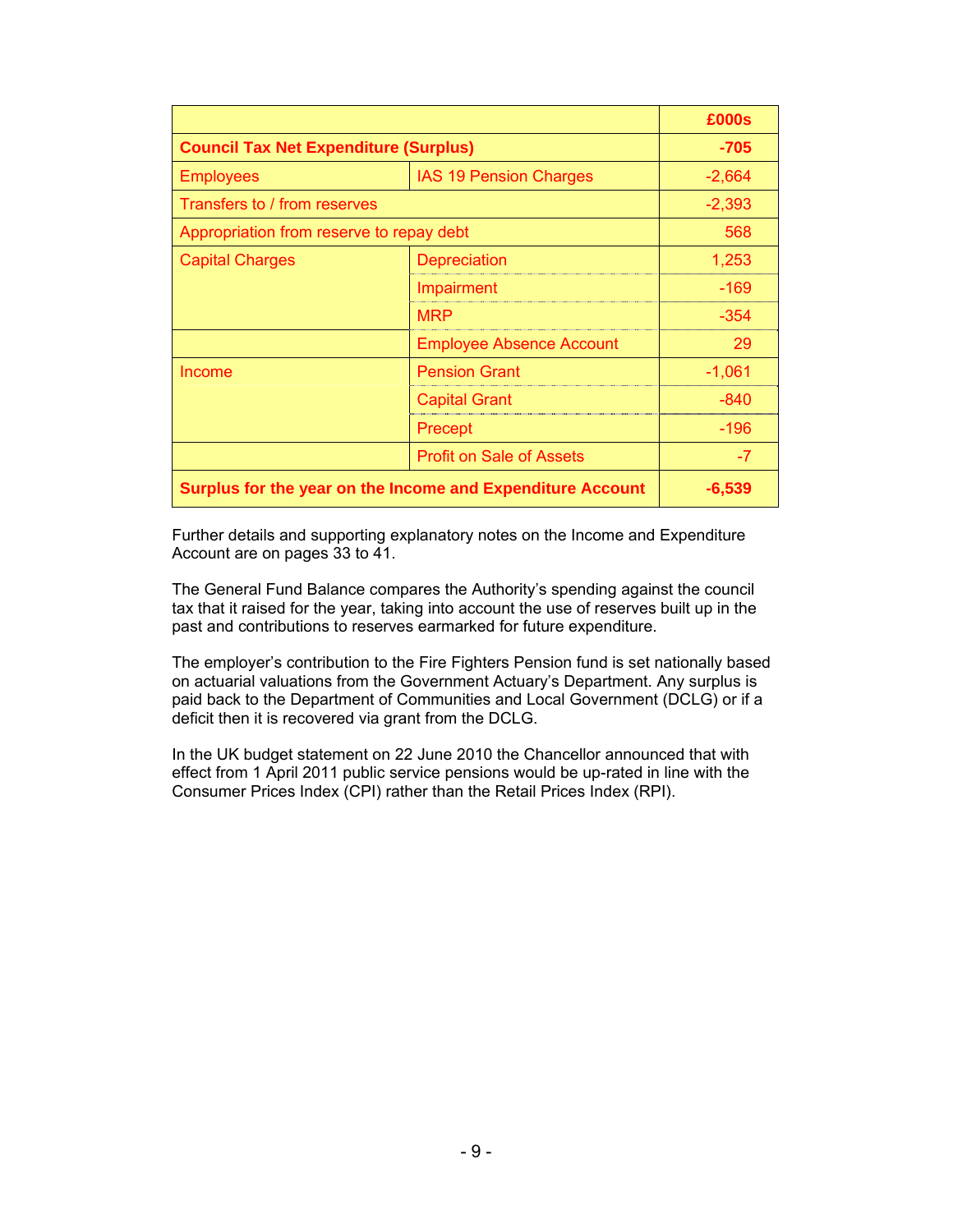The following table summarises some of the main activities carried out during the year:

| 2009/10                                | <b>Response</b>                                                                     | 2010/11                                |
|----------------------------------------|-------------------------------------------------------------------------------------|----------------------------------------|
| 16,962                                 | Calls to the Control Room                                                           | 16,989                                 |
| 7,310                                  | <b>Incidents Attended</b>                                                           | 7,459                                  |
| 2,787 (of which 1,093<br>deliberate)   | <b>Fires attended</b>                                                               | 2,747 (of which 983<br>deliberate)     |
| 506                                    | <b>Road Accidents attended</b>                                                      | 544                                    |
| 3,811 (of which 3,035<br>false alarms) | Other incidents attended                                                            | 4,217 (of which 3,399<br>false alarms) |
| 34 from fires<br>402 from RTC's        | Lives saved                                                                         | 40 from fires<br>292 from RTC's        |
| 12                                     | Major incidents (10+ Pumps)                                                         | 11                                     |
| 2009/10                                | <b>Community Safety</b>                                                             | 2010/11                                |
| 8,382                                  | <b>Home Fire Risk Checks</b>                                                        | 6,383                                  |
| 5,129                                  | <b>Smoke Alarms fitted for</b><br>vulnerable people                                 | 8,596                                  |
| 100                                    | <b>Fire investigations</b>                                                          | 60                                     |
| 490 (23,403 children)                  | <b>School Safety Courses</b>                                                        | 242 (22,996 children)                  |
| 276 visits (4,912 children)            | Other Youth initiatives (i.e.<br><b>Firesetters and Youth</b><br>diversion courses) | 341 visits (10,470)                    |
| 18,559 (423 schools)                   | Visits to the Milton Keynes<br><b>Safety Centre</b>                                 | 18,855 (391 schools)                   |

There has been a small variance in the Community Fire Safety work as we have realigned our resources to reflect changing priorities and risks.

Community Fire Safety work undertaken by operational response crews has been directly apportioned to Prevention and Education to take account of Home Fire Risk checks and other Community Fire Safety work carried out and it is this work that has seen a small decrease in the numbers of Home Fire Risk Checks performed by crews as the number of vacancies on fire stations increased in 2010/11; the figures for Home Fire Risk Checks in 2009/10 are for referrals, those for 2010/11 are for completions. The number of Smoke Alarms fitted show a wide change from 2009/10 with a greater number of multiple installations.

Fire Investigations show a considerable reduction as resources are concentrated on key investigations.

Other Youth initiatives have shown an increase with resources concentrated on larger groupings of children.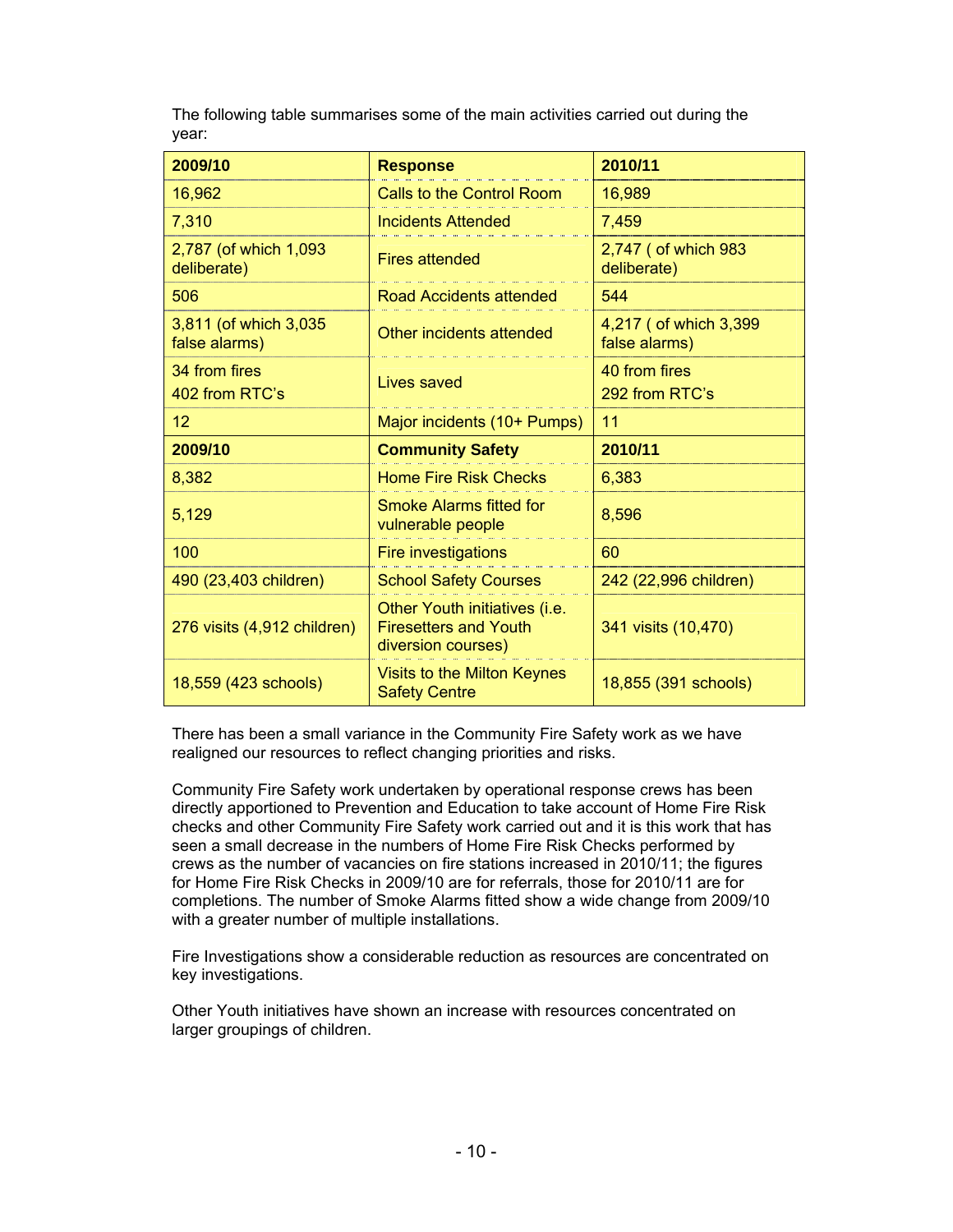#### **The Capital Account Summary**

Capital expenditure is not shown in the Income and Expenditure Account but is budgeted for and reported separately.

The approved capital expenditure budget for 2010/11 was £3.81 million. A total of £2.36 million was spent on capital schemes and equipment as follows:

| Land $\&$<br><b>Buildings</b><br>£000s | <b>Plant, Vehicles</b><br>and Equipment<br>£000s | <b>Intangibles</b><br>£000s | <b>Total</b><br>£000s |
|----------------------------------------|--------------------------------------------------|-----------------------------|-----------------------|
| 1,067                                  | 1,207                                            | 83                          | 2,357                 |

Further detail of the expenditure is shown in Note 11 on pages 42 to 46.

The complete remodelling of Broughton Station was completed during the year with the cumulative spend to date being just over £1m. Additional work on updating Wycombe Station with new boilers and Fire Safety measures were made during the year. Work to Drill yards at Stokenchurch, Winslow and Buckingham were undertaken to address past wear and tear exacerbated by frost damage. Additional work on heating at Buckingham and Beaconsfield windows and general refurbishment were completed during the year.

The new Turntable Ladder was delivered towards the end of the financial year and two Fire Appliances were due for delivery in late summer 2011, although two stage payments have been made during the 2010/11 financial year.

Fire Appliance Equipment and Operational Equipment have been purchased during the year together with £100k of PPE uniforms being the third tranche of the replacement programme.

ICT capital budgets were spent on implementing new systems, replacing PCs and other office equipment and upgrading elements of the ICT infrastructure.

£100k has been spent on smoke alarms which are fitted in domestic properties by a mixture of operational firefighting crews and support staff together with the purchase of portable Domestic Sprinkler systems for vulnerable people. Works on Hazard Alley - the Milton Keynes Safety Centre, where new training scenarios have been added during the year, have cost £25k.

The Authority received £840k of capital grant from central government to help fund the capital programme. The Authority's loans are borrowed from the Public Works Loan Board. During 2010/11 the Authority took out a two further loans totalling £1.75 million during the year, repaid two loans early to benefit from a change in interest charge, and as a result the Authority's total borrowing for capital purposes stands at £8.265 million.

#### **Reserves and balances**

The Treasurer confirmed to members at the Combined Fire Authority on the 11th February 2011 that reserves are adequate. There is a mixture of earmarked and general reserves. The revenue reserves are as follows at 31st March 2011: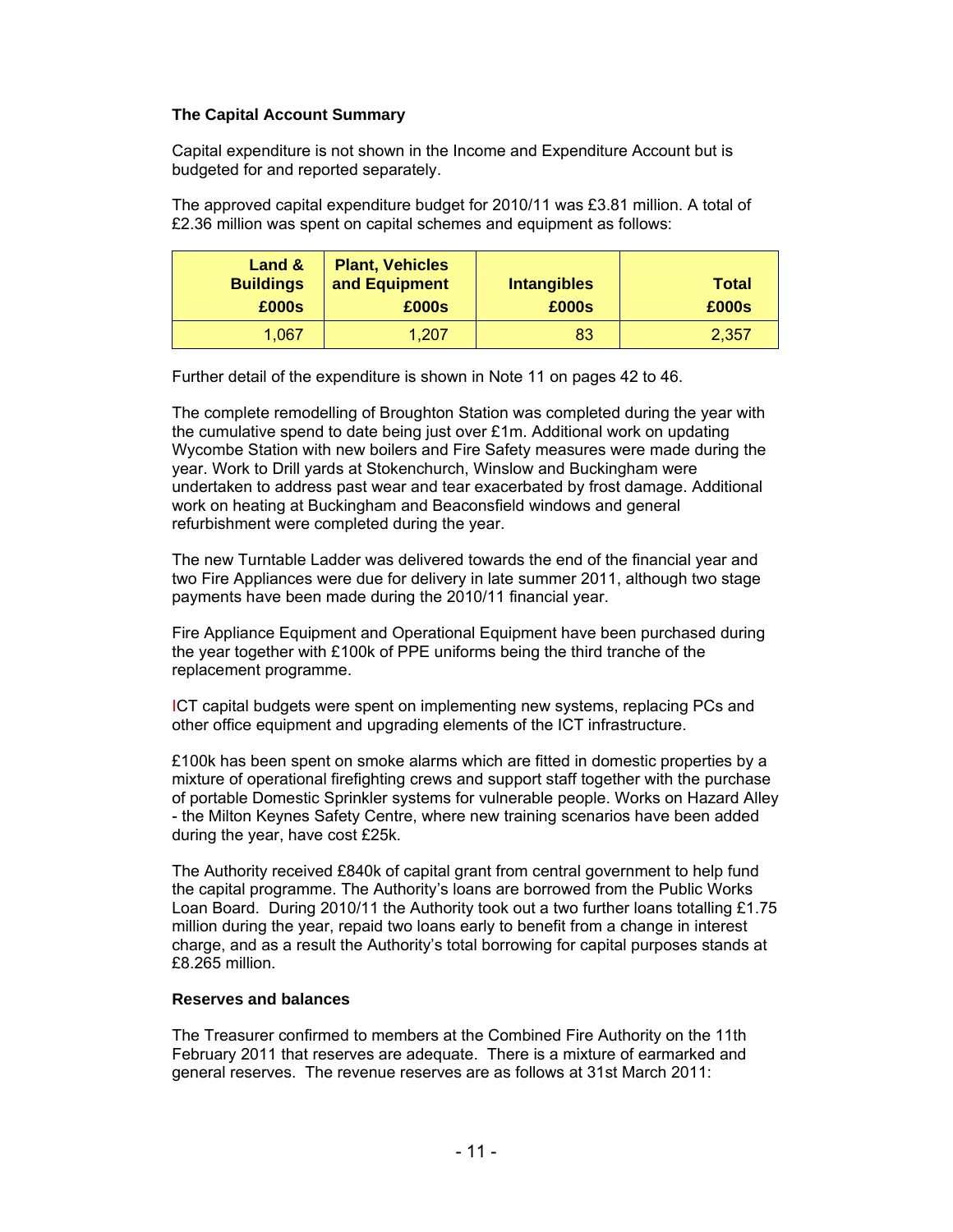| 31-Mar-10<br>£000s |                                                                                     | 31-Mar-11<br>£000s |
|--------------------|-------------------------------------------------------------------------------------|--------------------|
| $-3,011$           | <b>General Fund Balance</b>                                                         | $-3,716$           |
| $-150$             | <b>Earmarked Control Room Reserve</b>                                               | $-150$             |
| $-568$             | Earmarked (Debt Repayment) Reserves                                                 | 0                  |
| $-372$             | <b>Earmarked Invest to Save Reserve</b>                                             | $-431$             |
| $-400$             | Earmarked Moving Forward Agenda Reserve (formally<br><b>Transformation Reserve)</b> | $-570$             |
| $-170$             | <b>Earmarked Transitional Grant Reserve</b>                                         | $\Omega$           |
| $\Omega$           | <b>Earmarked New Dimensions Reserve</b>                                             | $-853$             |
| $\Omega$           | Earmarked Asset Management Reserve                                                  | $-180$             |
| $\mathbf{0}$       | Earmarked Redundancy & Early Retirement Reserve                                     | $-180$             |
| $\Omega$           | <b>Earmarked New Burdens Reserve</b>                                                | $-84$              |
| $\Omega$           | <b>Earmarked Vehicle Reserve</b>                                                    | $-17$              |
| $\mathbf{0}$       | <b>Earmarked Funding Pressures Reserve</b>                                          | $-1,000$           |
| $-4.671$           |                                                                                     | $-7,181$           |

A further reserve, Usable Capital Receipts Reserve in the sum of £20k was also created in 2010/11.

Further information on these and other reserves is set out in note 23 on pages 51 to 54.

#### **Contingent liability**

In line with the International Accounting Standard IAS37 the following items have been identified :-

The Authority is aware of a potential claim against it from a representative body regarding the use of development rates of pay. The issue has been formally raised for the attention of management and it is being considered to see whether there is a case to answer and if so what value the claim could be. At this stage no value can be attributed or a time scale specified.

As a result of an incident in 2010/11 there are potential areas of litigation with associated costs that may arise. At present it is not possible to place an estimate on potential costs.

There are a number of Employment Tribunals in progress but at this time it is not possible to quantify any possible impact.

#### **Pension Fund Liability**

The accounting treatment for pensions follows International Accounting Standard (IAS19), the purpose of which is to ensure that organisations' accounts reflect the net position of their employees' pension funds and account for the liability to pay accumulated employee benefits in the future. In 2010/11, the Authority's share of the three Pension Fund's net liabilities reduced by £45.9m to £148.1m (for 2009/10 the net liability was £199.94m as per restated accounts as identified in Note 31 re Prior Period Adjustments), this is due to changes in RPI/CPI (see note 27 to the accounts page 57 and also for the Local Government Pension Scheme (LGPS), the new figures are based on the latest triennial valuation as at 31 March 2010.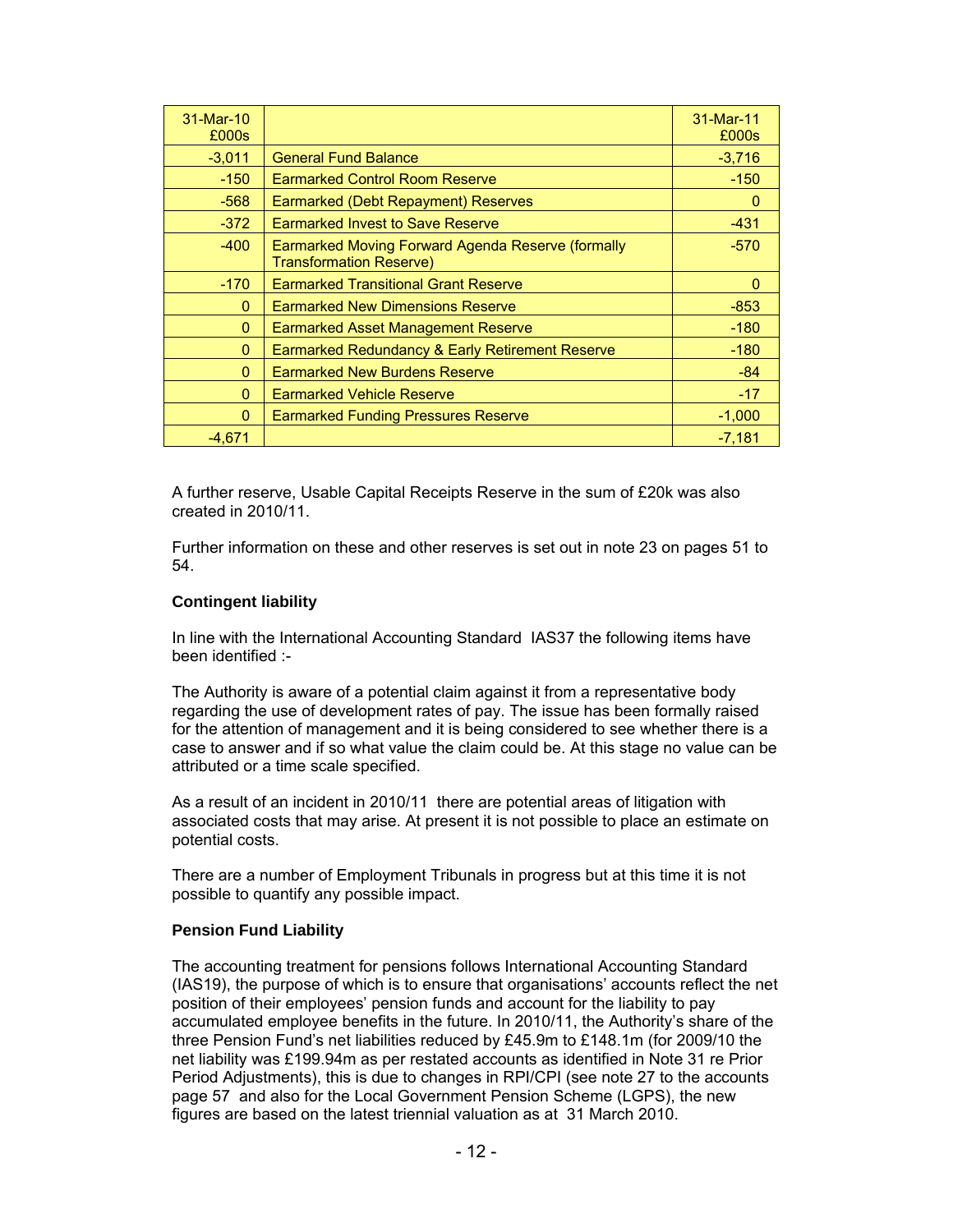Effectively, the Pension Fund is in deficit by £148.1m compared with what is needed to pay the pensions of current scheme members, and the effect is to reduce the overall net worth of the Authority by that amount. However, statutory arrangements for the funding of the deficit, whereby the deficit will be made good by employer contributions over the remaining working life of employees as assessed by the scheme's actuary, mean that the financial position of the Authority remains healthy.

In accordance with IAS 19 an estimate of future benefits earned by members in respect of Injury benefits ; all costs, including actuarial gains or loss, are normally treated as a charge to Surplus or Deficit on the Provision of Services because IAS 19 presumes the measurement of long-term benefits, such as injury awards, is not subject to the same degree of uncertainty as pension payments.

#### **Treasury Management**

Buckinghamshire County Council (BCC) currently provides the day to day operation of the Authority's Treasury Management function under a Service Level Agreement. This includes the management of the Authority's cash flows, its banking, money market and capital market transactions. Our treasury management policy mirrors that of the County Council's to ensure the effective control of the risks associated with such activities and through economies of scale gaining optimum performance but by the same token minimalising exposure to the risks involved in such activities.

Since the banking crisis, interest received on balances has reduced significantly. This is because the authority follows the Chartered Institute of Public Finance and Accountancy (CIPFA) Treasury Management Policy which orders the importance of investments under Security, Liquidity and finally Yield. As and when the economy improves, the Authority may reconsider it's Treasury Management Policy.

The Authority has outstanding PWLB Loans at 31 March, 2011 of £8.265m. Earlier this year, the Authority repaid two PWLB Loans totalling £602k from reserves.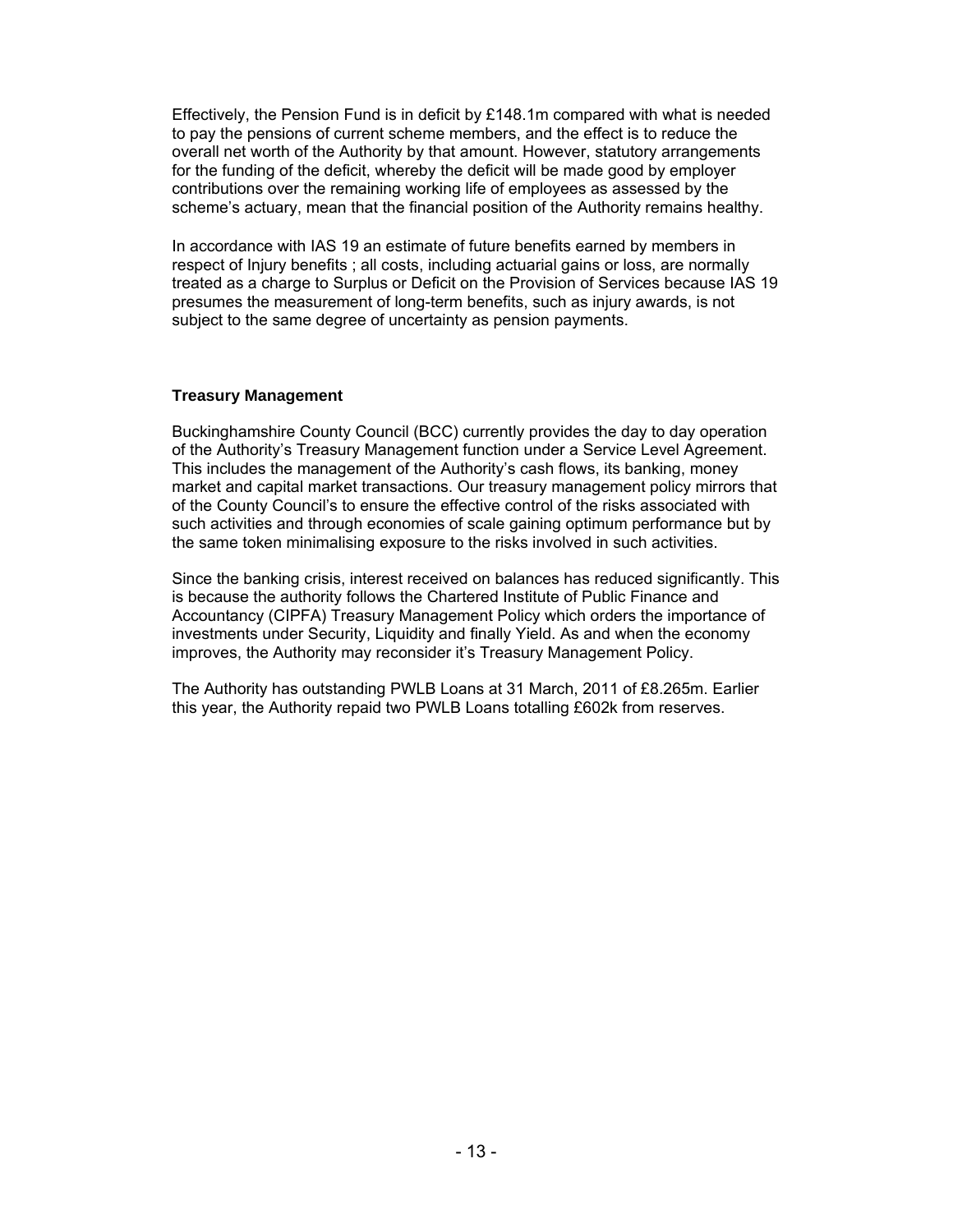# **Statement of Responsibilities for the Statement of Accounts**

#### **The Authority's Responsibilities**

The Authority is required to:

- Make arrangements for the proper administration of its financial affairs and to secure that one of its officers has the responsibility for the administration of those affairs. In this Authority, that officer is the Director of Finance and Treasurer;
- Manage its affairs to secure economic, efficient and effective use of resources and safeguard its assets; and
- Approve the Statement of Accounts.

#### **The Responsibilities of the Director of Finance and Treasurer**

The Director of Finance and Treasurer is responsible for the preparation of the Authority's Statement of Accounts, in accordance with proper practices as set out in the CIPFA / LASAAC Code of Practice on Local Authority Accounting in the United Kingdom ('the Code of Practice').

In preparing this Statement of Accounts, the Director of Finance and Treasurer has:

- selected suitable accounting policies and then applied them consistently;
- made judgements and estimates that were reasonable and prudent; and
- complied with the Code.

The Director of Finance and Treasurer has also:

- kept proper accounting records which were up to date; and
- taken reasonable steps for the prevention and detection of fraud and other irregularities.

#### **Certificate of the Director of Finance and Treasurer**

I hereby certify that this Statement of Accounts presents a true and fair view of the financial position of the Authority as at 31st March 2011 and its income and expenditure for the financial year 2010/11.

……………………………………………………………………... David Skinner BA CPFA

Director of Finance and Treasurer, Buckinghamshire & Milton Keynes Fire Authority Date:

#### **Approval of the Statement of Accounts**

I hereby confirm that this Statement of Accounts has been approved by the Combined Fire Authority at its meeting of the Audit Committee held on 21st September 2011

……………………………………………………………………...

#### Adrian Busby

Chairman, Buckinghamshire & Milton Keynes Fire Authority's Audit Committee

Date: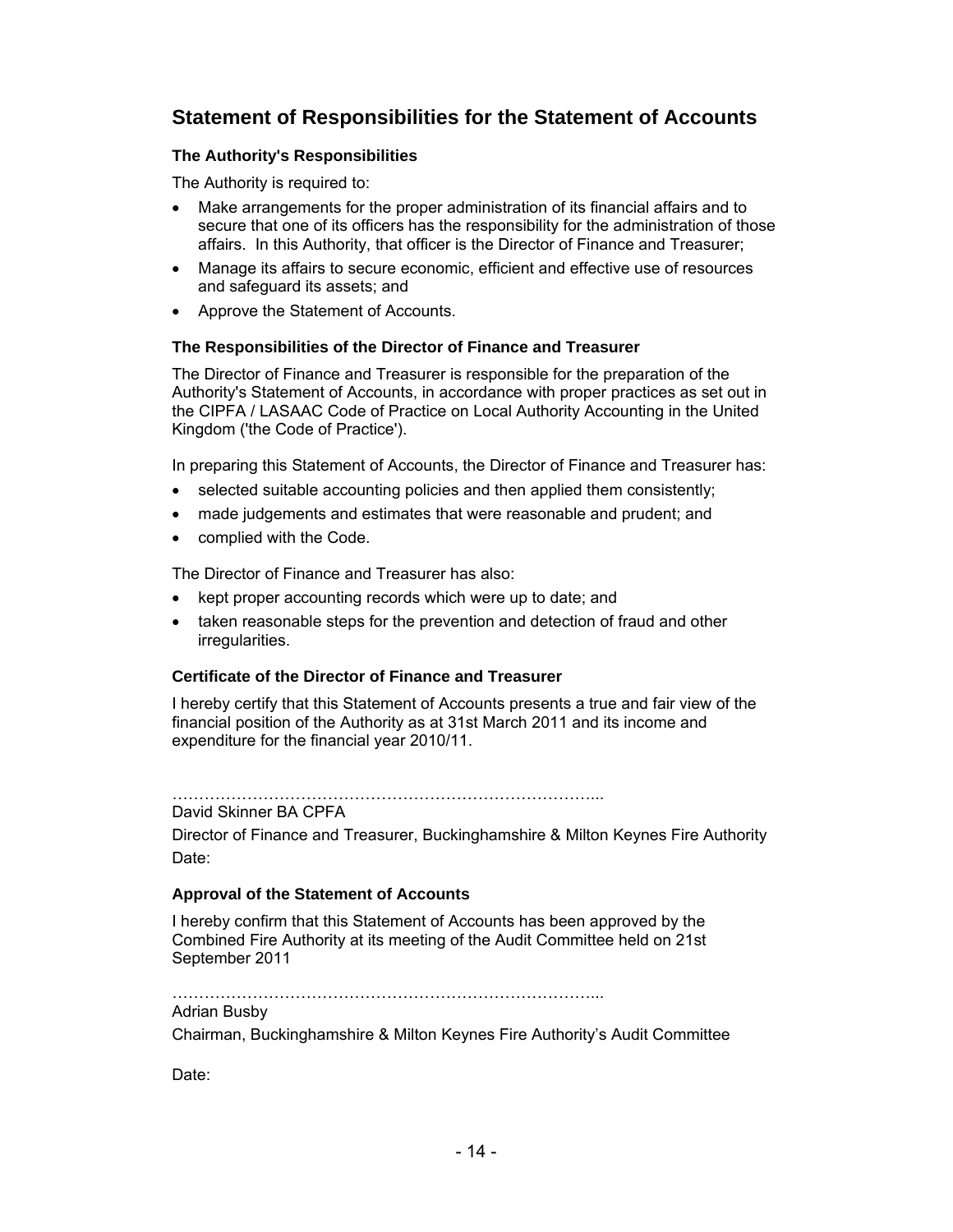# **Independent auditor's report to Members of Buckinghamshire and Milton Keynes Fire Authority**

## **Opinion on the Authority and Pension Fund accounting statements**

I have audited the accounting statements and the fire-fighters' pension fund accounting statements of Buckinghamshire and Milton Keynes Fire Authority for the year ended 31 March 2011 under the Audit Commission Act 1998. The accounting statements comprise the Movement in Reserves Statement, the Comprehensive Income and Expenditure Statement, the Balance Sheet, the Cash Flow Statement] and the related notes. The fire-fighters' pension fund accounting statements comprise the Fund Account, the Net Assets Statement and the related notes. These accounting statements have been prepared under the accounting policies set out in the Statement of Accounting Policies.

This report is made solely to the members of Buckinghamshire and Milton Keynes Fire Authority in accordance with Part II of the Audit Commission Act 1998 and for no other purpose, as set out in paragraph 48 of the Statement of Responsibilities of Auditors and Audited Bodies published by the Audit Commission in March 2010.

## **Respective responsibilities of the Director of Finance and Treasurer and auditor**

As explained more fully in the Statement of the Treasurer's Responsibilities, the Director of Finance and Treasurer is responsible for the preparation of the Authority's Statement of Accounts, including the fire-fighters' pension fund accounting statements, in accordance with proper practices as set out in the CIPFA/LASAAC Code of Practice on Local Authority Accounting in the United Kingdom.

My responsibility is to audit the accounting statements in accordance with applicable law and International Standards on Auditing (UK and Ireland). Those standards require me to comply with the Auditing Practice's Board's Ethical Standards for Auditors.

# **Scope of the audit of the financial statements**

An audit involves obtaining evidence about the amounts and disclosures in the accounting statements sufficient to give reasonable assurance that the accounting statements are free from material misstatement, whether caused by fraud or error. This includes an assessment of: whether the accounting policies are appropriate to the Authority and Pension Fund's circumstances and have been consistently applied and adequately disclosed; the reasonableness of significant accounting estimates made by the Authority and the Pension Fund; and the overall presentation of the accounting statements. I read all the information in the explanatory foreword to identify material inconsistencies with the audited accounting statements. If I become aware of any apparent material misstatements or inconsistencies I consider the implications for my report.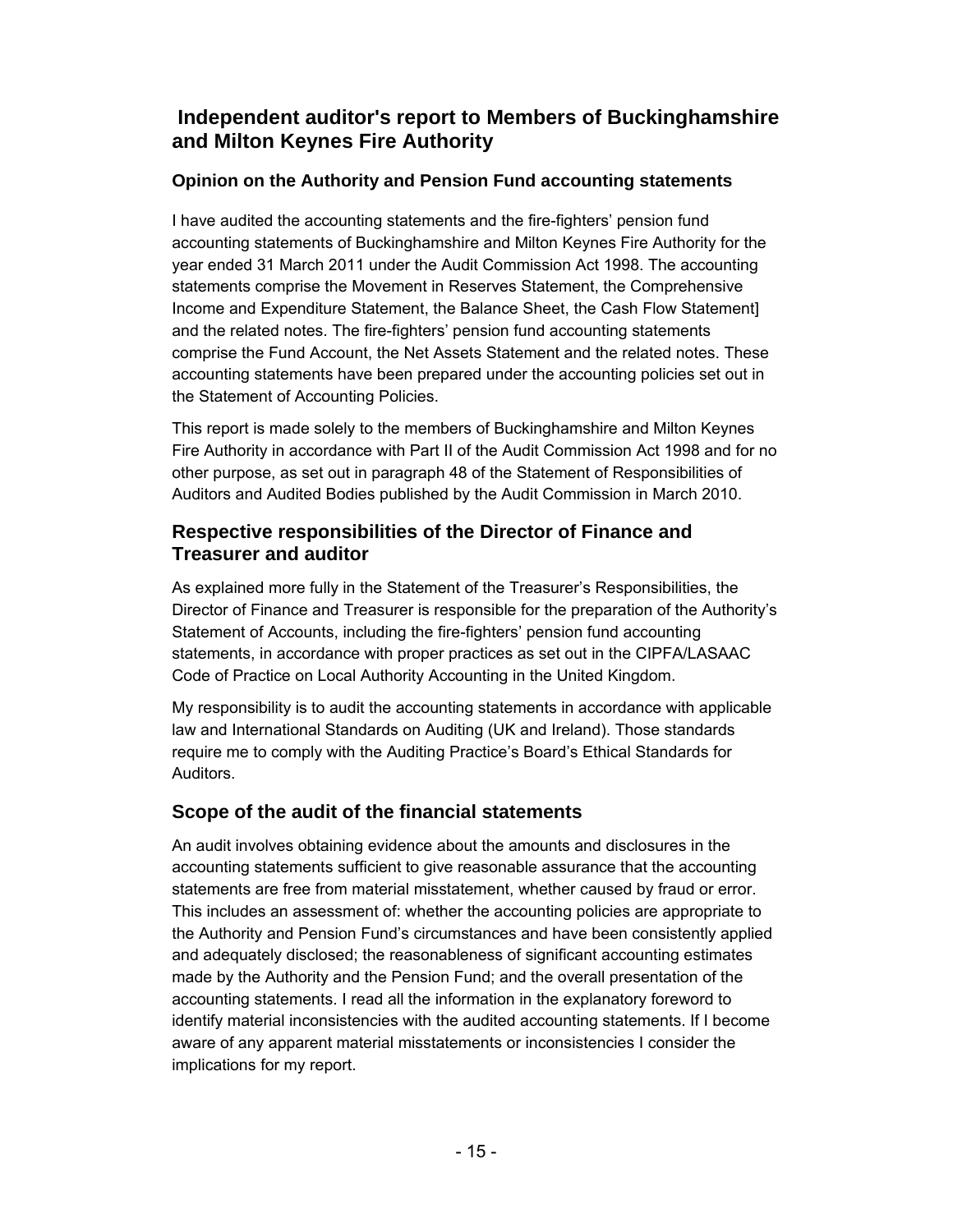## **Opinion on accounting statements**

In my opinion the accounting statements:

- give a true and fair view of the state of Buckinghamshire and Milton Keynes Fire Authority's affairs as at 31 March 2011 and of its income and expenditure for the year then ended;
- give a true and fair view of the financial transactions of the fire-fighters' pension fund during the year ended 31 March 2011 and the amount and disposition of the fund's assets and liabilities as at 31 March 2011, other than liabilities to pay pensions and other benefits after the end of the scheme year; and
- have been properly prepared in accordance with the CIPFA/LASAAC Code of Practice on Local Authority Accounting in the United Kingdom.

## **Opinion on other matters**

In my opinion, the information given in the explanatory foreword for the financial year for which the accounting statements are prepared is consistent with the accounting statements.

## **Matters on which I report by exception**

I have nothing to report in respect of the governance statement on which I report to you if, in my opinion the governance statement does not reflect compliance with 'Delivering Good Governance in Local Government: a Framework' published by CIPFA/SOLACE in June 2007.

#### **Conclusion on Authority's arrangements for securing economy, efficiency and effectiveness in the use of resources**

## **Authority's responsibilities**

The Authority is responsible for putting in place proper arrangements to secure economy, efficiency and effectiveness in its use of resources, to ensure proper stewardship and governance, and to review regularly the adequacy and effectiveness of these arrangements.

## **Auditor's responsibilities**

I am required under Section 5 of the Audit Commission Act 1998 to satisfy myself that the Authority has made proper arrangements for securing economy, efficiency and effectiveness in its use of resources. The Code of Audit Practice issued by the Audit Commission requires me to report to you my conclusion relating to proper arrangements, having regard to relevant criteria specified by the Audit Commission.

I report if significant matters have come to my attention which prevent me from concluding that the Authority has put in place proper arrangements for securing economy, efficiency and effectiveness in its use of resources. I am not required to consider, nor have I considered, whether all aspects of the Authority's arrangements for securing economy, efficiency and effectiveness in its use of resources are operating effectively.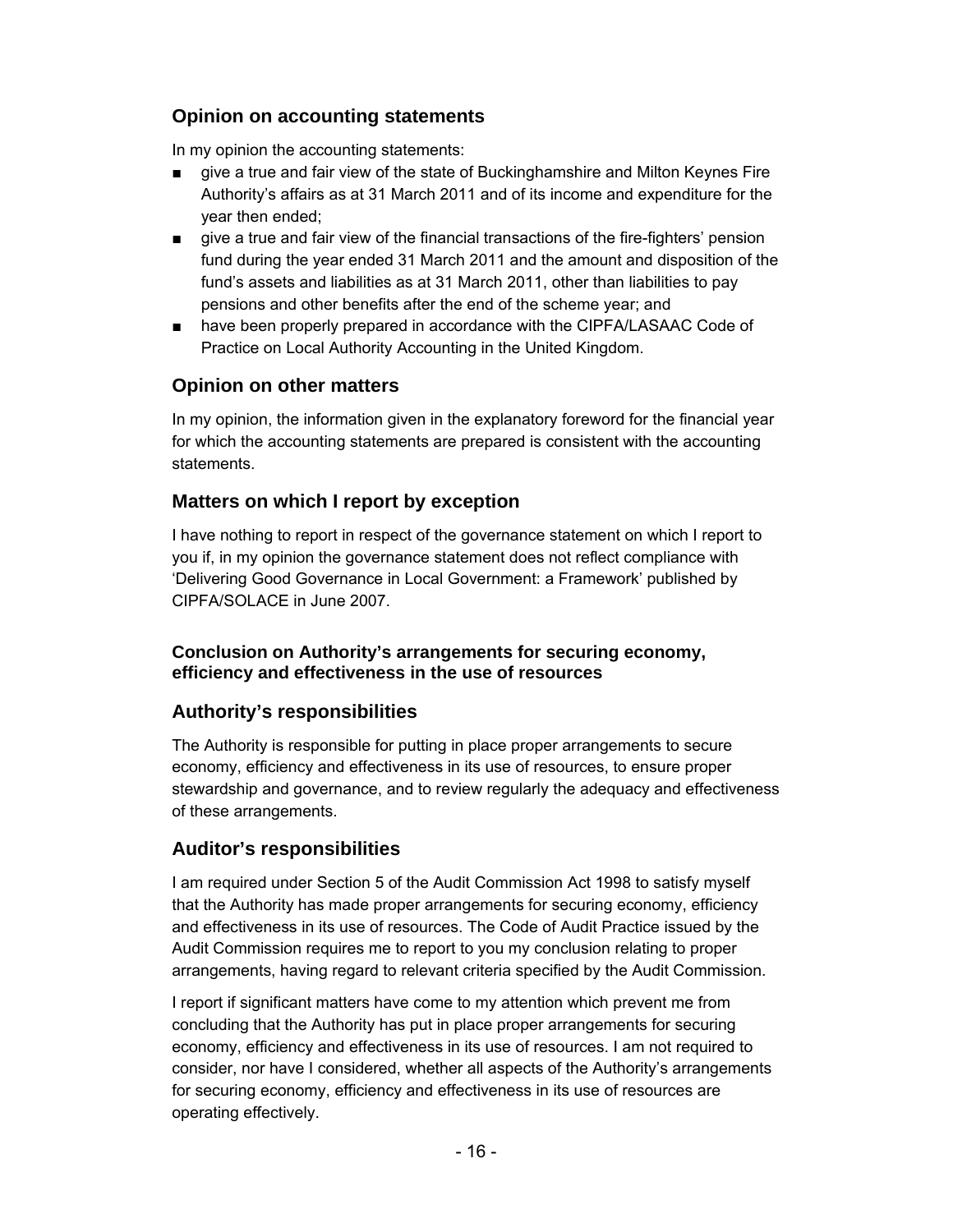## **Basis of conclusion**

I have undertaken my audit in accordance with the Code of Audit Practice, having regard to the guidance on the specified criteria, published by the Audit Commission in October 2010, as to whether the Authority has proper arrangements for:

- securing financial resilience; and
- challenging how it secures economy, efficiency and effectiveness.

The Audit Commission has determined these two criteria as those necessary for me to consider under the Code of Audit Practice in satisfying myself whether the Authority put in place proper arrangements for securing economy, efficiency and effectiveness in its use of resources for the year ended 31 March 2011.

I planned my work in accordance with the Code of Audit Practice. Based on my risk assessment, I undertook such work as I considered necessary to form a view on whether, in all significant respects, the Authority had put in place proper arrangements to secure economy, efficiency and effectiveness in its use of resources.

## **Conclusion**

On the basis of my work, having regard to the guidance on the specified criteria published by the Audit Commission in October 2010, I am satisfied that, in all significant respects, Buckinghamshire and Milton Keynes Fire Authority put in place proper arrangements to secure economy, efficiency and effectiveness in its use of resources for the year ending 31 March 2011.

#### **Certificate**

I certify that I have completed the audit of the accounts, including the fire-fighters' pension fund accounting statements, of Buckinghamshire and Milton Keynes Fire Authority in accordance with the requirements of the Audit Commission Act 1998 and the Code of Audit Practice issued by the Audit Commission.

Phil Sharman *District Auditor* Officer of the Audit Commission Audit Commission, ISIS Business Centre, Cowley, Oxford OX4 2RG

27th September 2011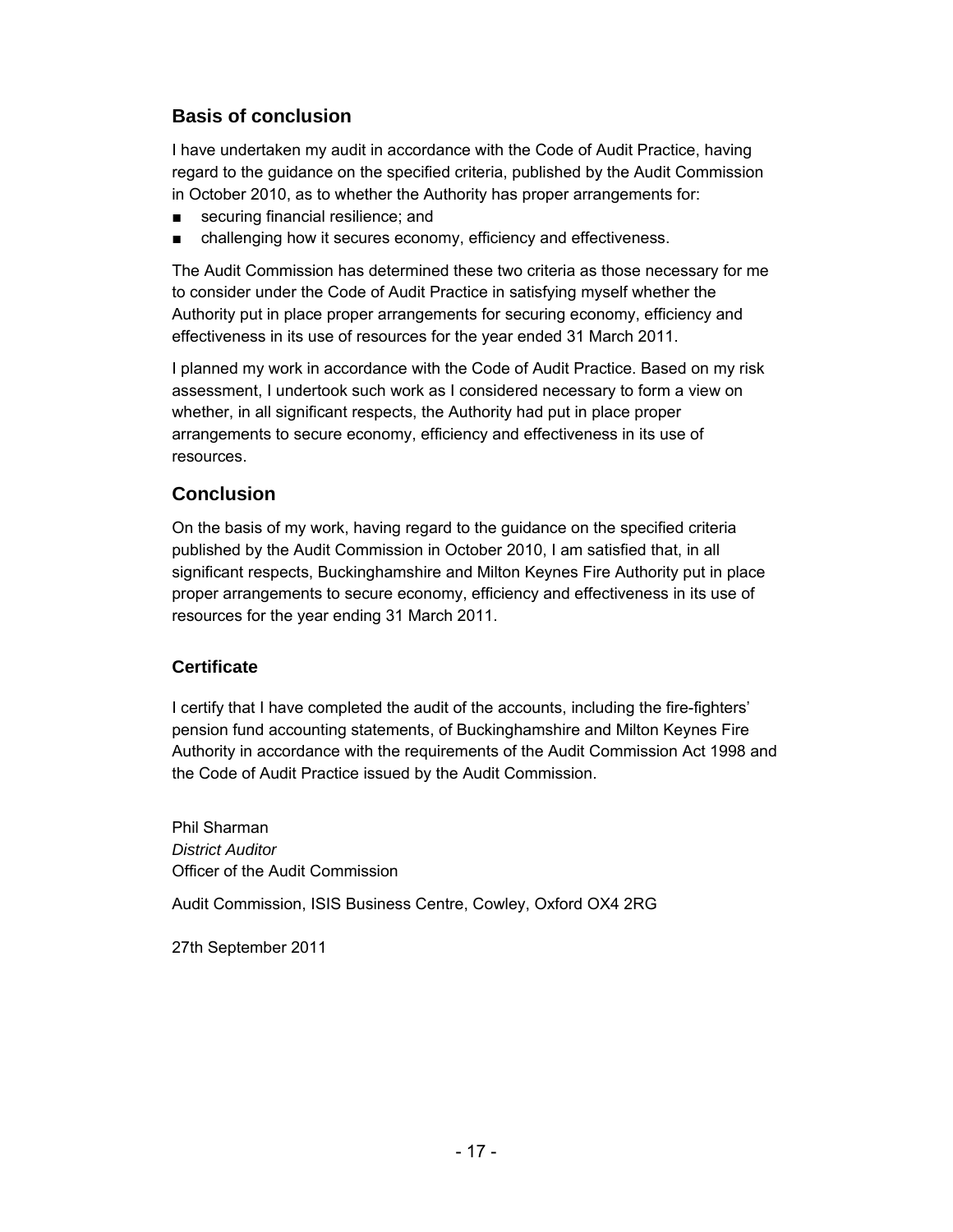# **Statement of Accounting Policies**

#### **Basis of preparation**

The Financial Statements have been prepared in accordance with the CIPFA Code of Practice (COP) on Local Authority Accounting in the United Kingdom 2010/11: Based on International Financial Reporting Standards (IFRS). The accounting convention adopted is fair value.

The accounts are also prepared on the principle of Total Cost as defined in the Best Value Accounting Code of Practice (BVACOP). Total cost of a service includes all costs which relate to the provision of the service (directly or bought in) including employee costs, expenditure relating to premises and transport, supplies and services, third party payments, support services and capital charges. Net total cost is total cost less income other than grants.

The fundamental accounting principles followed are:

- Relevance
- Reliability
- Comparability
- Understandability
- Materiality

#### **Critical Judgements in applying the Accounting Policies.**

The accounts are prepared on the assumption that the Authority will continue its operations for the foreseeable future. This means in particular that, despite the high degree of uncertainty resulting from reducing levels of funding over the next four years, the Income and Expenditure Account and Balance Sheet assume no intention to curtail significantly the scale of the operation. At this stage there is no indication that the assets of the Authority might be impaired as a result of a need to close facilities and reduce the level of service provision.

#### **Primacy of Legislative Requirements**

The Authority derives its powers from statute and its financial and accounting framework is closely controlled by primary and secondary legislation. Where legislative requirements and accounting principles conflict, legislative requirements take precedence. The requirement of the Code of Practice used to dictate the format and methodology to follow in preparing this Statement of Accounts shows the position of accounting concepts in the Income and Expenditure Account and shows the effect of the legislative requirements in the Movement in Reserves Statement.

#### **Accounts Authorisation Process**

The accounts are authorised in compliance with statutory deadlines and the accounts are formally adopted by the Authority by the end of September.

#### **Accounting for the collection of Council Tax**

Since 2009, the collection of Council Tax is treated as an agency agreement.

The figures are provided on an annual basis by our five billing authorities: Aylesbury Vale District Council, Chiltern District Council, Milton Keynes Council, South Buckinghamshire District Council and Wycombe District Council. Each of the billing authorities Collection Funds are apportioned as per the guidance notes in the Code of Practise.

#### **Accruals of expenditure and income**

Activity is accounted for in the year that it takes place, not simply when cash payments are made or received. In particular: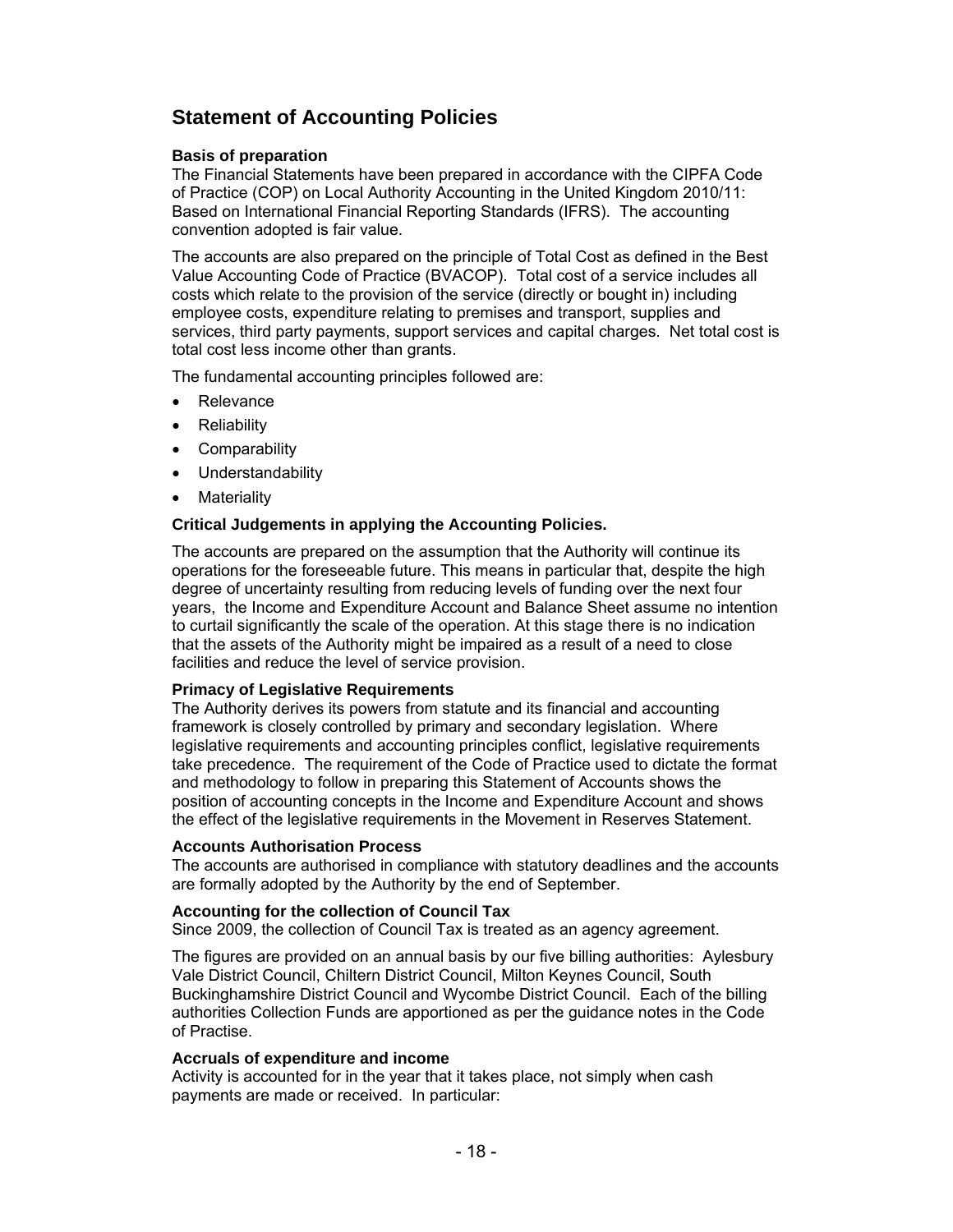- Where income and expenditure have been recognised but cash has not been received or paid, a debtor or creditor for the relevant amount is recorded in the Balance Sheet. Where it is doubtful that debts will be settled, the balance of debtors is written down and a charge made to the Comprehensive Income and Expenditure Statement for the income that might not be collected.
- Supplies are recorded as expenditure when they are consumed. Where there is a gap between the date supplies are received and their consumption, they are carried as inventories on the Balance Sheet.

#### **Cash and Cash Equivalents**

Cash includes cash in hand, cash at bank and bank overdrafts repayable on demand which form part of the Authority's cash management. Cash equivalents are shortterm highly liquid investments that are readily converted to known amounts of cash and subject to insignificant risk of changes in value, which is assumed if the instrument's maturity is 90 days or less. Cash equivalents include cash on deposit which is held for short term cash commitments rather than for investment purposes.

The inclusion of cash equivalents is a change of accounting policy, as required, as part of the transition to accounting under IFRS

#### **Charges to Revenue for non current assets**

Service revenue accounts and support services are debited with the following amounts to record the real cost of holding non current assets during the year:

- Depreciation attributable to the assets used by the relevant service. Depreciation is not charged in the year of acquisition but is charged in the year of disposal. Depreciation is charged on the balance brought forward as at 1<sup>st</sup> April.
- Impairment losses attributable to the clear consumption of economic benefits on assets used by the service and other losses where there are no accumulated gains in the Revaluation Reserve against which they can be written off.
- Amortisation of intangible assets attributable to the service.

The Authority is not required to raise council tax to cover depreciation, impairment losses and amortisations. However, it is required to make an annual provision from revenue to contribute towards the reduction in its overall borrowing requirement. This is referred to as the Minimum Revenue Provision (MRP) and since 2008/09 the Authority uses the Asset Life (Equal Instalment) Method, prior to that the annual provision was equal to the underlying borrowing measured by the Capital Financing Requirement. Depreciation, impairment losses and amortisations are therefore replaced by the Minimum Revenue Provision in the Movement in Reserves Statement by way of an adjusting transaction with the Capital Adjustment Account for the difference between the two.

#### **Contingent Assets**

A contingent asset is a possible asset that arises from past events and whose existence will be confirmed only by the occurrence or non-occurrence of one or more uncertain future events not wholly within the control of the Authority.

Contingent assets are assessed continuously to ensure that developments are appropriately reflected in the accounts. Contingent assets are disclosed as a note to the accounts but are not recognised in the financial statements until it has become virtually certain that the economic benefits or service potential will arise and the assets' value can be measured reliably. The revenue is then recognised in the financial statements of the period in which the change in certainty occurs.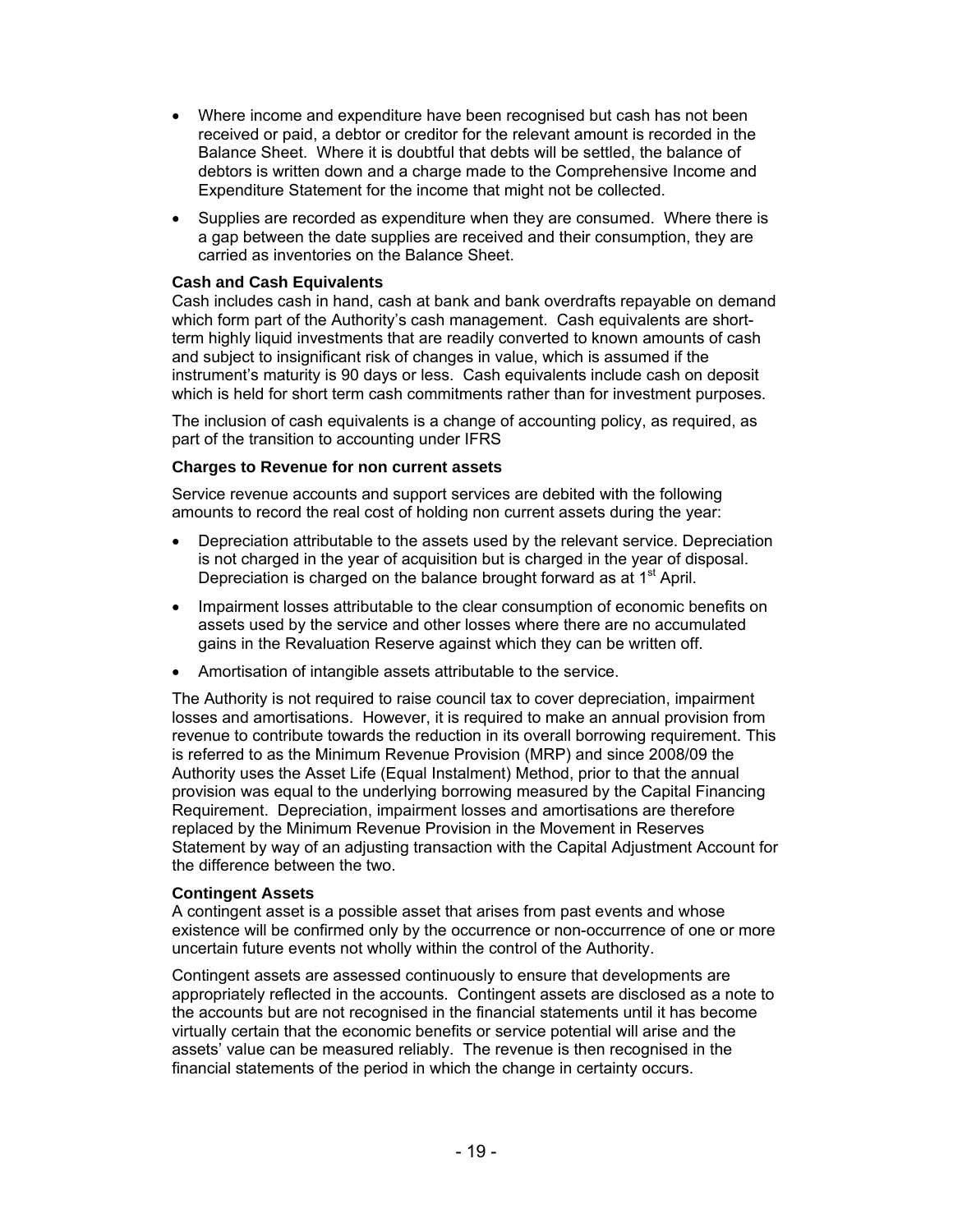#### **Contingent Liabilities**

A contingent liability is:

- A possible obligation that arises from past events and whose existence will be confirmed only by the occurrence or non occurrence of one or more uncertain future events not wholly within the control of the Authority.
- A present obligation that arises from past events but is not recognised because it is not probable that an outflow of resources embodying economic benefits or service potential will be required to settle the obligation or the amount of the obligation cannot be measured with sufficient reliability.

Contingent liabilities are assessed continuously to ensure that developments are appropriately reflected in the accounts. Contingent liabilities are disclosed as a note to the accounts but are not recognised in the financial statements until it has become probable that an outflow of future economic benefits or service potential will be required. A provision is then recognised in the financial statements of the period in which the change in probability occurs, except in the extremely rare circumstances where no reliable estimate can be made.

#### **Employment Benefits**

#### Benefits Payable During Employment

A liability is recognised in the Balance Sheet when an employee has provided service in exchange for employee benefits to be paid in the future e.g. where an employee has not taken all their leave allowance for the financial year by the 31<sup>st</sup> March and is still entitled to take that leave in the next financial year. The Authority's leave year is the  $1<sup>st</sup>$  January to the  $31<sup>st</sup>$  December.

An expense is recognised in the Comprehensive Income and Expenditure Statement when the Authority consumes the economic benefit arising from the employee's service.

The inclusion of benefits payable during employment is a change of accounting policy, as required, as part of the transition to accounting under IFRS.

#### Post Employment Benefits

As part of the terms and conditions of employment of its officers and other employees, the Authority offers retirement benefits. Although these benefits will not actually be payable until employees retire, the Authority has a responsibility to make the payments which need to be disclosed at the time that employees earn their future entitlement.

The Combined Fire Authority participates in three different pension schemes, which meet the needs of employees in particular services. All the schemes provide members with defined benefits related to pay and service. The schemes are as follows:

*Uniformed Firefighters* 

1992 Pension Scheme (Old Scheme) and the 2006 New Firefighters' Pension Scheme.

The funding arrangements for the firefighters' pension scheme in England changed by statute with effect from 1 April 2006 and are contained within the Firefighter's Pension Scheme *(Amendment) (England)* Order 2006 (SI 2006/1810). Before 1 April 2006 the 1992 Scheme did not have a percentage of pensionable pay type of employer's contribution: rather each fire authority was responsible for paying the pensions of its own former employees on a pay-asyou-go basis. Under the new funding arrangements the schemes remain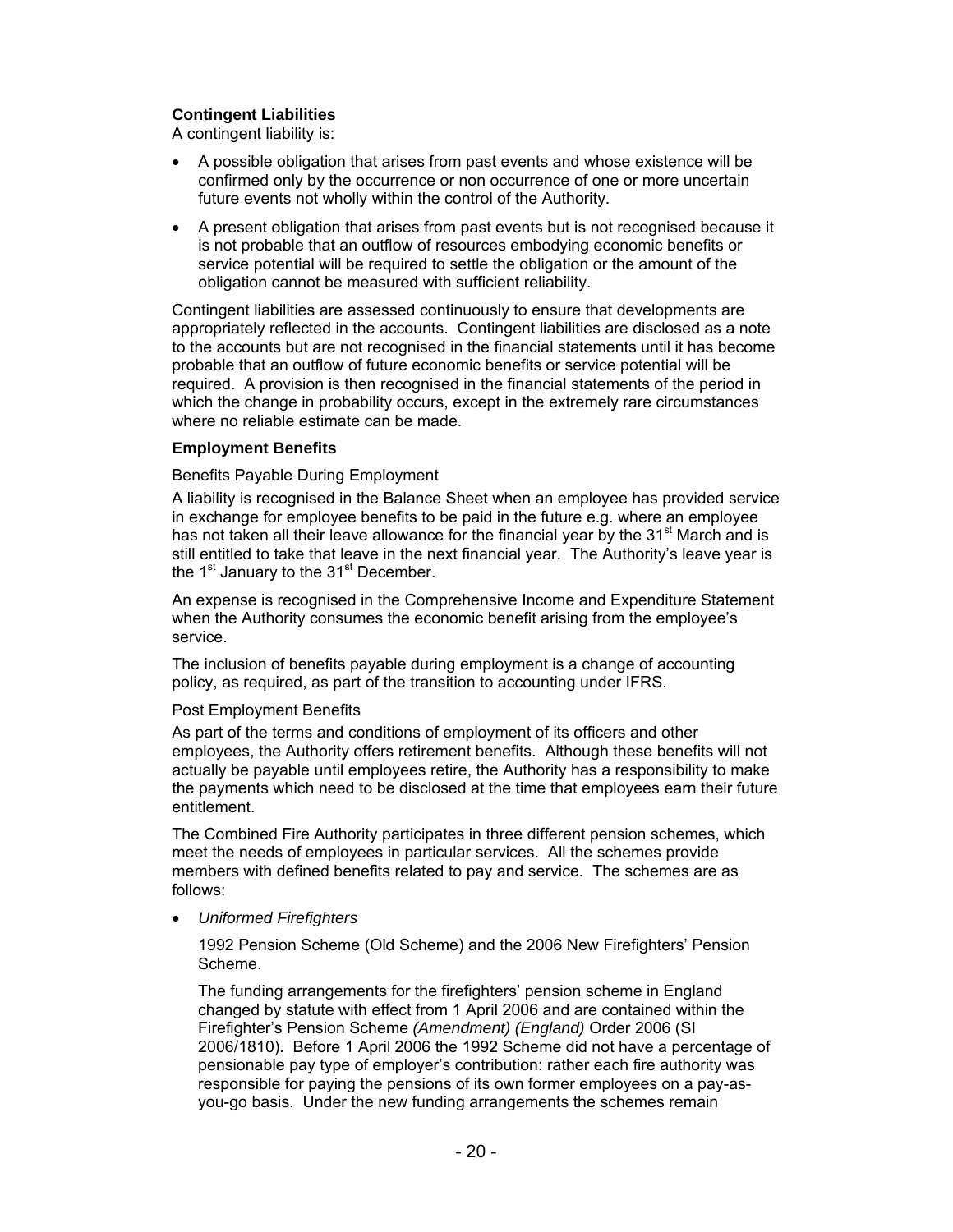unfunded but will no longer be on a pay-as-you-go basis as far as the individual fire authority is concerned.

Authorities no longer meet the pension outgoing directly: instead they pay an employer's pension contribution based on a percentage of pay into the Pension Fund and the amounts that must be paid into and paid out of the Pension Fund are specified by regulation.

Subject to scrutiny and approval by the Secretary of State and Parliament, under the new arrangements the Pension Fund will be balanced to nil at the end of the year by either paying over to the DCLG the amount by which the amounts receivable by the Fund for the year exceed the amounts payable, or by receiving cash in the form of a pension top-up grant from the DCLG equal to the amount by which the amount payable from the pension fund for the year exceeded the amount receivable.

The New Scheme offers defined retirement benefits to all whole time and retained firefighters joining the service after 1 April 2006.

All whole time firefighters who were part of the pension scheme prior to the 1 April 2006 were given the option to transfer to the new scheme on preferential terms up to 31 March 2007. Any new employees must join the new scheme.

*Local Government Pension Scheme* 

Other employees, subject to certain qualifying criteria, are eligible to join the Local Government Pension Scheme.

*Employee Pension Schemes* 

The pension costs that are charged to the Authority's accounts in respect of employees both for the Firefighters' Pension schemes and the LGPS are equal to the contributions paid to the funded pension scheme for employees.

IAS19 has been fully adopted in the accounts and is based on the principle that an organisation should account for retirement benefits when it is committed to give them, even if the actual giving will be many years into the future.

Quoted securities held as assets in the defined benefit pension scheme are valued at bid price rather then mid-market value.

The net liability of all three schemes is shown in the Balance Sheet on an actuarial basis using the projected unit method i.e. an assessment of the future payments that will be made in relation to retirement benefits earned to date by employees, based on assumptions about mortality rates, employee turnover rates and projections of projected earnings for current employees Recognition of the present value of the injury obligation is included within the overall net liability per IAS19.

Statutory provisions limit the Authority to raising council tax to cover the amounts payable by the Authority to the pension fund in the year.

In the Movement in Reserves Statement there are appropriations to and from the Pensions Reserve to remove the notional debits and credits for retirement benefits and replace them with debits for the cash paid to the pension fund and any amounts payable to the fund but unpaid at year-end.

In the UK budget statement on 22 June 2010 the Chancellor announced that with effect from 1 April 2011 public service pensions would be up-rated in line with the Consumer Prices Index (CPI) rather than the Retail Prices Index (RPI). This has the effect of reducing the authority's Pension Fund liabilities and has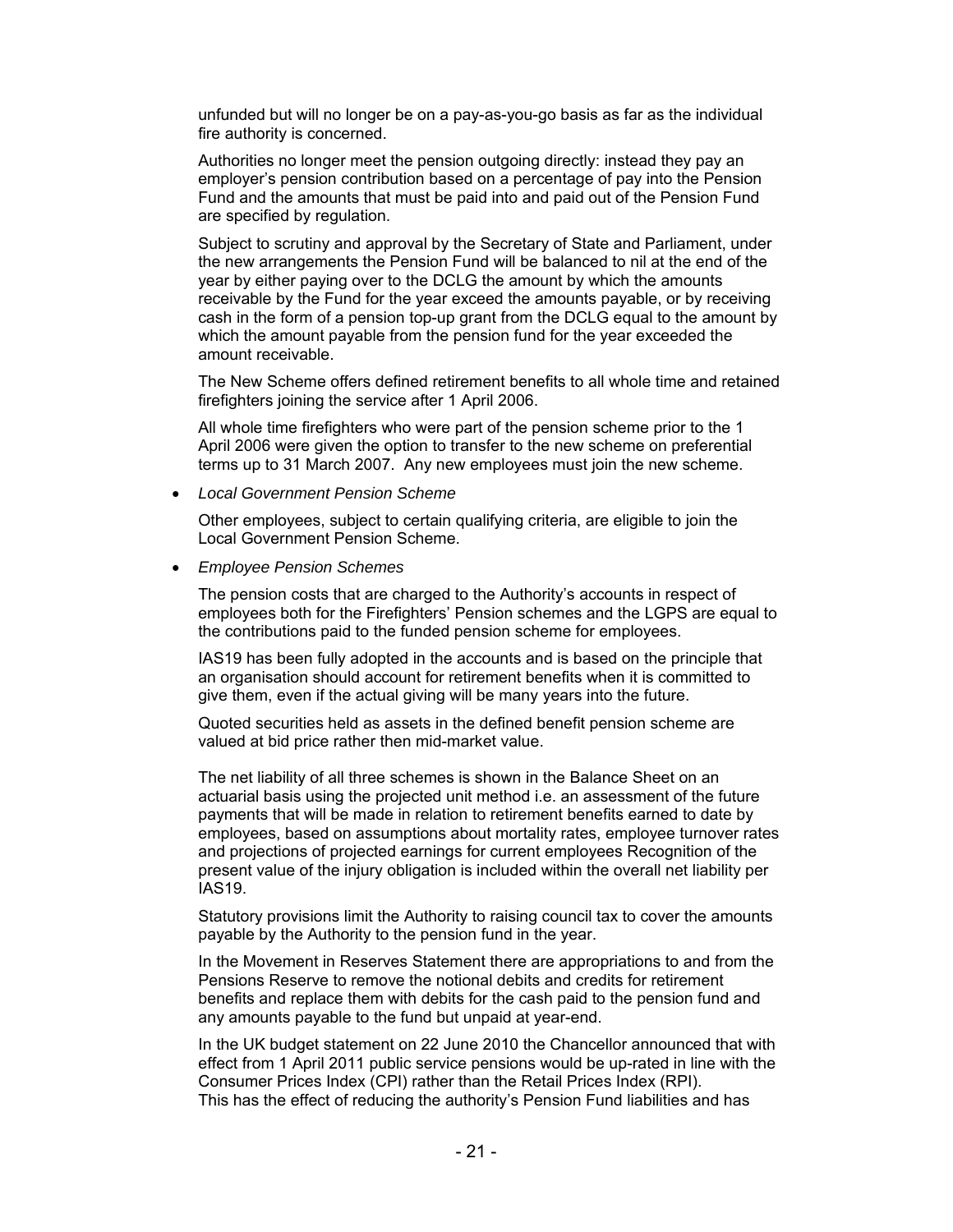been recognised as a past service gain in accordance with guidance set down in UITF Abstract 48 since the change is considered to be a change in benefit entitlement. There is no impact upon the General Fund.

*Discretionary Benefits:* 

The Authority has restricted powers to make discretionary awards of retirement benefits in the event of early retirements.

Any liabilities estimated to arise as a result of an award to any member of staff are accrued in the year of the decision to make the award and accounted for using the same policies as are applied to the Local Government Pension Scheme.

#### **Exceptional items and prior period adjustments**

#### Exceptional Items

When items of income and expense are material, their nature and amount are disclosed separately, either on the face of the Comprehensive Income and Expenditure Statement or in the notes to the accounts, depending on how significant the items are to an understanding of the Authority's financial performance.

#### Prior period adjustments

Material adjustments applicable to prior years arising from changes in accounting policies or the correction of fundamental errors are accounted for by restating the comparative figures for the preceding period in the Statement of Accounts and notes and adjusting the opening balance of reserves (and other relevant Balance Sheet items) for the cumulative effect.

#### **Financial Instruments**

#### Financial Liabilities

Financial liabilities are initially measured at fair value and carried at their amortised cost. The amount presented in the Balance sheet is the outstanding principal repayable on borrowing plus accrued interest, and interest charged to the Comprehensive Income and Expenditure Statement the amount payable in the year in the loan agreement.

Gains and losses on the repurchase or early settlement of borrowing are credited or debited to Net Operating Expenditure of Continuing Operations in the Comprehensive Income and Expenditure Statement in the year of repurchase or early settlement.

#### Financial Assets

The Authority's loans and receivables are initially measured at fair value and carried at their amortised cost. The amount presented in the Balance Sheet is the outstanding principal receivable plus accrued interest and the interest credited to the Comprehensive Income and Expenditure Statement is the amount receivable for the year in the loan agreement.

Where financial assets are identified as impaired because of likelihood arising from a past event that payments due under the contract will not be made, the financial asset is written down and a charge made to the Comprehensive Income and Expenditure Statement.

Gains and losses that arise upon de-recognition of the asset are credited or debited to the Comprehensive Income and Expenditure Statement.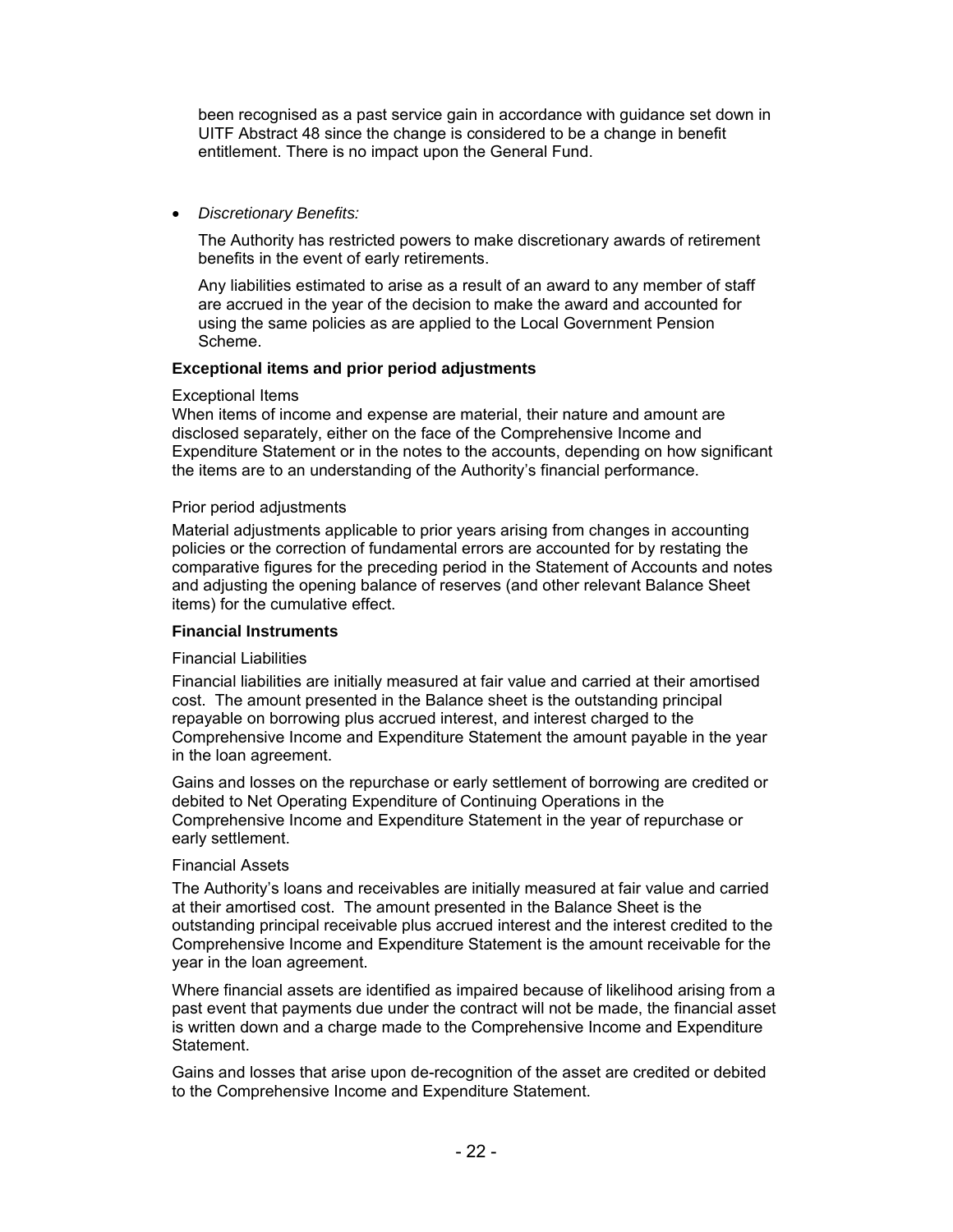#### **Government grants and contributions**

Amounts are not recognised in the accounts until there is reasonable assurance that the Authority will comply with the conditions attached to them and the grants and contributions will be received.

Grants and contributions relating to revenue and capital expenditure are accounted for on an accruals basis and recognised immediately in the Comprehensive Income and Expenditure Statement, except where the grant or contribution has a condition that the Authority has not satisfied at the balance sheet date.

Grants and contributions relating to capital expenditure are accounted for through Capital Grants Receipts in Advance, Capital Grants Unapplied and the Capital Adjustment Account, as appropriate, in accordance with the capital control regime.

Accounting for grants and contributions, relating to capital expenditure, through the Comprehensive Income and Expenditure Statement is a change of accounting policy, as required, as part of the transition to accounting under IFRS.

#### **Intangible Assets**

Expenditure on assets that do not have a physical substance but are identifiable and controlled by the Authority (e.g. software licenses) is capitalised when it brings benefits to the Authority for more than one financial year.

| Class of asset | Lifespan      | Amortisation method                                                                                                                                                  |
|----------------|---------------|----------------------------------------------------------------------------------------------------------------------------------------------------------------------|
| Intangible     | 1 to 10 years | The balance is amortised to the relevant<br>service revenue account over the economic<br>life of the investment to reflect the pattern of<br>consumption of benefits |

Amortisation is calculated on the following bases:

#### **Inventories**

Stocks are included in the balance sheet at the lower of cost and net realisable value.

#### **Investment Property**

Investment property is defined as one that is used solely to earn rentals or for capital appreciation or both. The Code requires investment property to be accounted for under the fair value model.

Investment properties are revalued on a yearly basis by a Royal Institute of Chartered Surveyors (RICS) practitioner under a Service Level Agreement with Buckinghamshire County Council.

Investment properties are not depreciated.

#### **Leases**

#### Finance Leases

The Authority accounts for leases as finance leases when substantially all the risks and rewards incidental to ownership of an asset is transferred to the Authority. Title may or may not eventually be transferred.

*Recognition:* the Authority, as lessee, recognises finance leases as assets or liabilities at the amounts equal to the fair value of the property or, if lower, the present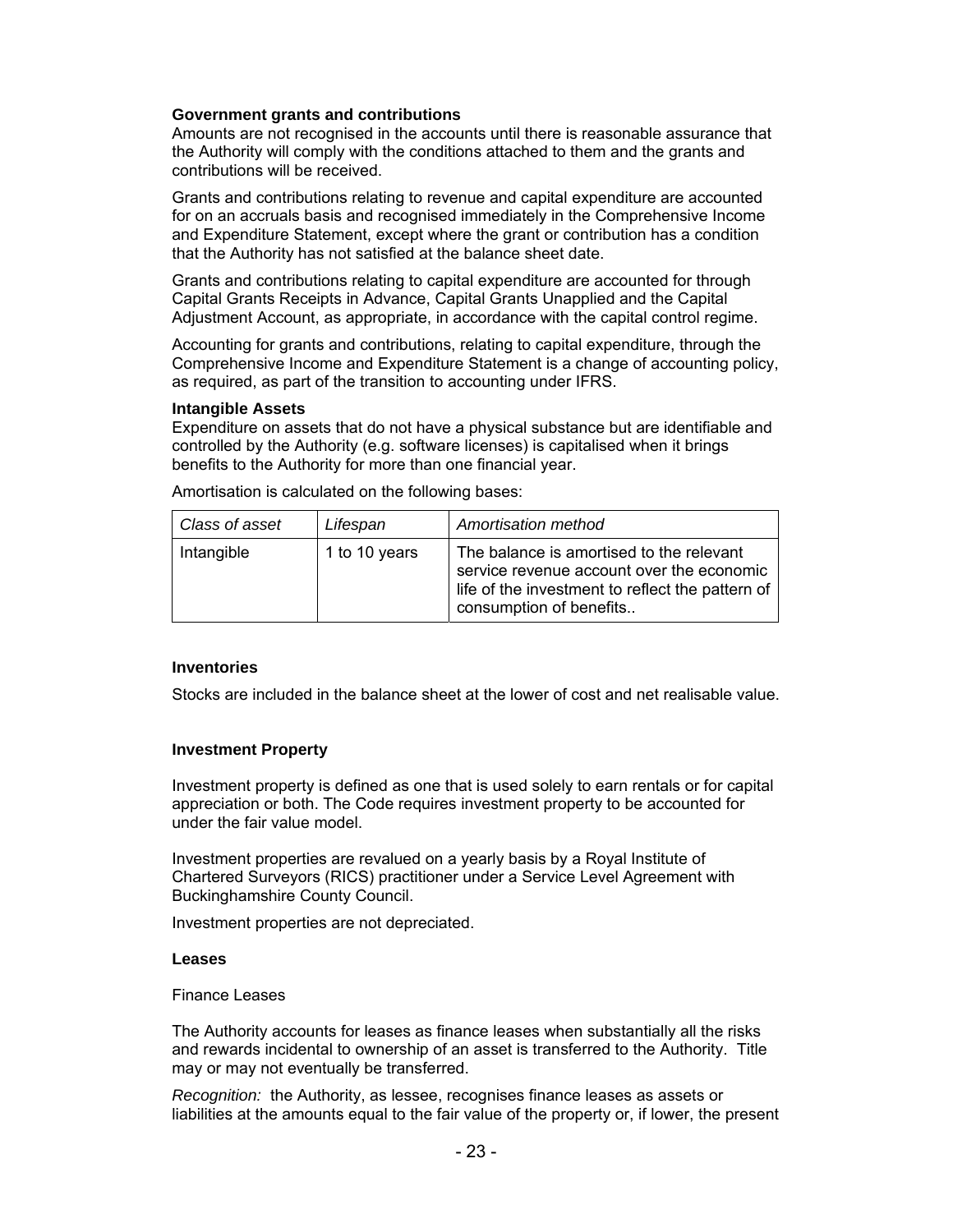value of the minimum lease payments. The discount rate used is the rate implicit in the lease, or if it is not practicable to determine, the Authority's incremental borrowing rate. Any initial direct costs of the Authority are added to the value of the asset.

Rentals payable are apportioned between:

- A charge for the acquisition of the interest in the asset, recognised as a liability in the Balance Sheet at the start of the lease, matched with a non current asset. The liability is written down as the rent becomes payable.
- A finance charge is debited to Net Expenditure of Continuing Operations in the Comprehensive Income and Expenditure Statement as the rent becomes payable.

The Authority, as lessor, recognises assets held under a finance lease as receivable at an amount equal to the net investment in the lease. The lease payment receivable is treated as repayment of principal and finance income. The finance income is calculated so as to produce a constant periodic rate of return on the net investment. Approximation may be used to simplify the calculation.

*Measurement, impairment, disposal and depreciation:* assets held under finance leases are accounted for using the same accounting policies applied generally to Property, Plant and Equipment, subject to depreciation being charged over the lease term if this is shorter than the asset's estimated useful life.

#### Operating Leases

*Recognition:* Leases that do not meet the definition of finance leases are accounted for as operating leases. Rentals payable are charged to the relevant service revenue account on a straight line basis over the term of the lease, generally meaning that rentals are charged when they become payable. Income receivable from operating leases is recognised on a straight line basis over the lease term, unless another systematic basis is more representative of the time pattern in which the benefit derived from the leased asset is diminished.

*Depreciation:* Operating leases are depreciated in a consistent manner with the Authority's depreciation policy for Property, Plant and Equipment.

#### **Overheads and Support Services**

The costs of overheads and support services are charged to those that benefit from the supply or service in accordance with the costing principles of the CIPFA Code of Practice on Local Authority Accounting 2010/11.

The total absorption costing principle is used, whereby the costs of overheads and support services are shared between users in proportion to the benefits received, with the exception of:

- Corporate and Democratic Core costs relating to the Authority's status as a multi-functional democratic organisation.
- Non Distributed Costs the cost of discretionary benefits awarded to employees retiring early and any depreciation and impairment losses chargeable on non operational properties.

These two cost categories are defined in BVACOP and accounted for as separate headings in the Comprehensive Income and Expenditure Statement as part of Net Cost of Services.

#### **Property, Plant and Equipment**

Tangible assets are assets that have a physical substance and are held for use in the provision of services or for administrative purposes on a continuing basis.

*Recognition:* all expenditure on the acquisition, creation or enhancement of tangible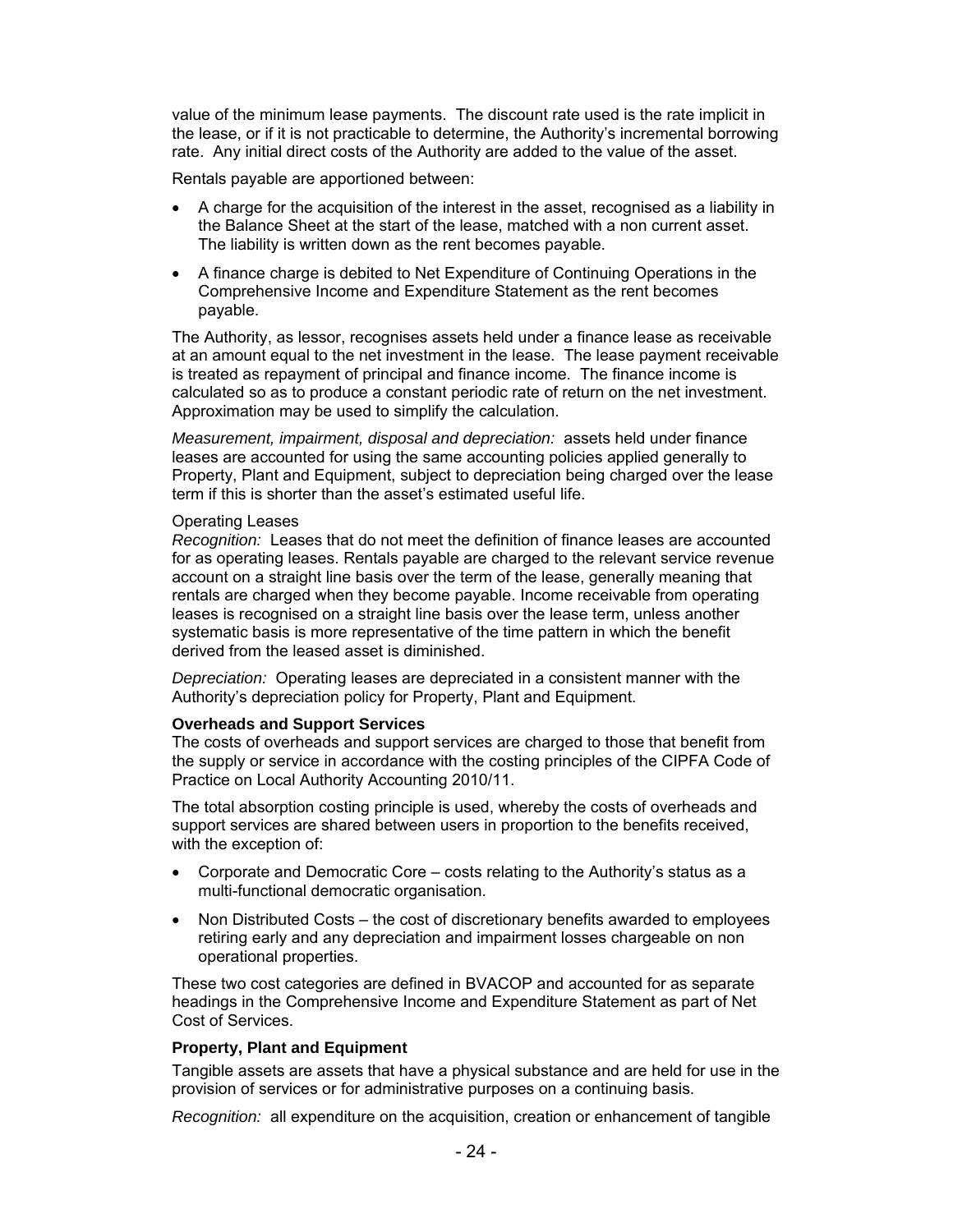fixed assets is capitalised, provided that it yields benefits to the Authority and the services it provides for more than one financial year. Expenditure that secures but does not extend the previously assessed standard of performance of an asset (e.g. repairs and maintenance) is charge to revenue as it is incurred.

*Measurement:* assets are initially measured at cost, comprising all expenditure that is directly attributable to bringing the asset into working condition for its intended use, and capitalised on an accruals basis. Assets are then carried in the Balance Sheet at fair value. If there is no market based evidence of fair value because of the specialist nature of the asset and the asset is rarely sold, the Authority estimates fair value using a depreciated replacement cost approach.

Land and property are revalued on a yearly basis by a Royal Institute of Chartered Surveyors (RICS) practitioner under a Service Level Agreement with Buckinghamshire County Council.

Increases in valuation are recognised in the Revaluation Reserve, unless the increase is reversing a previous impairment loss charged to Surplus / Deficit on the Provision of Services on the same asset or reversing a previous revaluation decrease charged to Surplus or Deficit on the Provision of Services on the same asset.

Decreases in valuation are recognised on the Revaluation Reserve up to the credit balance existing in respect of the asset and thereafter in Surplus or Deficit on the Provision of Services.

Impairment: the values of each category of assets and of material individual assets that are not being depreciated are reviewed at the end of each financial year for evidence of reductions in value. Where impairment is identified as part of this review or as a result of a valuation exercise this is accounted for as follows:

- Where contributable to the clear consumption of economic benefits the loss is charged to the relevant service revenue account.
- Otherwise, it is written off against any revaluation gains attributable to the relevant asset in the Revaluation Reserve, with any excess charged to the relevant service revenue account.

Where an impairment loss is charged to the Comprehensive Income and Expenditure Statement but there were accumulated revaluation gains in the Revaluation Reserve for that asset, an amount up to the value of the loss is transferred from the Revaluation Reserve to the Capital Adjustment Account.

*Disposals:* when an asset is disposed of or decommissioned, the value of the asset in the Balance Sheet, less any receipts from disposal is written to the Comprehensive Income and Expenditure Statement as part of the gain or loss on disposal. Any revaluation gains in the Revaluation Reserve are transferred to the Capital Adjustment Account. The same de minimus level is used for Capital Receipts as for Capital Expenditure. Capital Receipts are credited to the Capital Receipts Reserve, and can then only be used for new capital investment or set aside to reduce the Authority's underlying need to borrow (the capital financing requirement).

The written off value of disposals is not a charge against council tax, as the cost of non current assets is fully provided for under separate arrangements for capital financing. Amounts are appropriated to the Capital Adjustment Account from the Movement in Reserves Statement

*Depreciation:* is provided for on all property, plant and equipment with a determinable finite life, by allocating the value of the asset in the Balance Sheet over the periods expected to benefit from their use.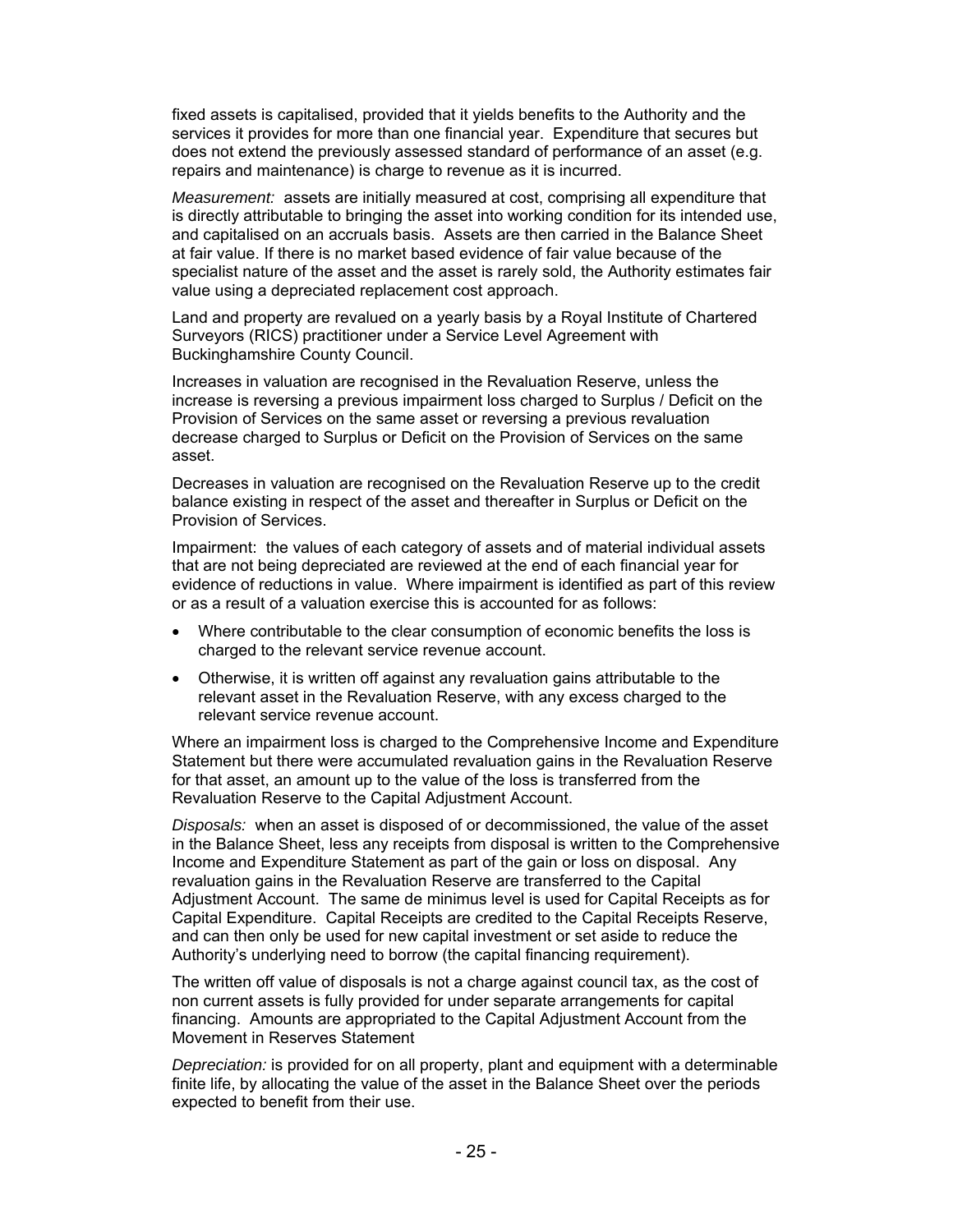Depreciation is calculated on the following bases:

| Class of asset              | Lifespan      | Depreciation method                                     |
|-----------------------------|---------------|---------------------------------------------------------|
| <b>Buildings</b>            | 1 to 60 years | Straight line allocation over the life of<br>the asset. |
| Plant & Equipment           | 1 to 20 years | Straight line allocation over the life of<br>the asset. |
| <b>Red Fleet Vehicles</b>   | 1 to 12 years | Straight line allocation over the life of<br>the asset. |
| <b>White Fleet Vehicles</b> | 1 to 7 years  | Straight line allocation over the life of<br>the asset. |

Land and Assets under Construction are not depreciated. From 01-Apr-2010, where an asset has major components with different estimated useful lives, these components will be accounted for separately and depreciated according to the life expectancy of the particular component.

In applying the principals of componentisation the de minimus value of a property has been set at £500,000 and individual components at £50,000, i.e. 10% of the overall asset below which any component will not be calculated separately. The components that have been identified as relevant to the authority are weatherproofing (to include windows, roofs, bay doors and doors), mechanical and electrical and finally yards and drill towers (i.e. external elements). Where the life expectancy of any component would exceed the life expectancy of the main structure then the life expectancy of the component will be limited to that of the main structure.

The Authority's de-minimus level for capital is £6K.

#### **Provisions**

Provisions are charged to the appropriate service revenue account in the year that the Authority becomes aware of the obligation, based on the best estimate of the likely settlement and corresponding provisions are set up in the Balance Sheet so that when payments are eventually made, they can be charged against those provisions. Estimated settlements are reviewed at the end of each financial year and the provisions adjusted accordingly.

#### **Reserves**

The Authority sets aside specific amounts as usable reserves for future policy purposes or to cover contingencies. When expenditure to be financed from a usable reserve has been incurred, it is charged to the appropriate service revenue account in that year and an amount from the usable reserve is appropriated back into the General Fund Balance so that there is no net charge against council tax for the expenditure.

Certain statutory reserves are kept to manage accounting processes for property, plant and equipment and for retirement benefits. These are called unusable reserves, because they do not represent usable resources for the Authority.

#### **Use of estimates and judgements.**

The following are the key assumptions concerning the future, and other key sources of estimation and uncertainty at the end of the financial year, which may have a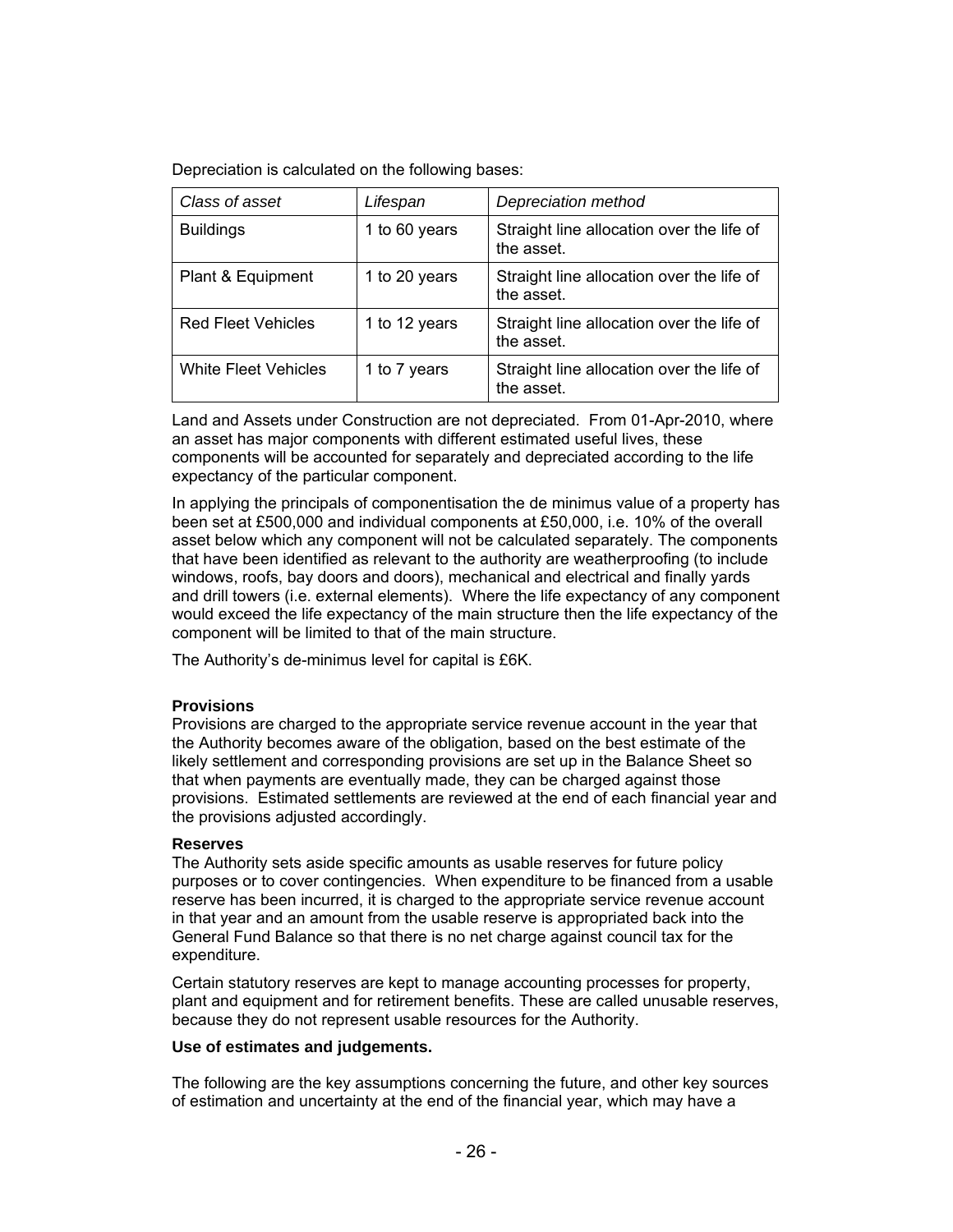significant risk of causing a material adjustment to the carrying amount of assets and liabilities within the next financial year. Judgement and estimation techniques are employed in the calculation of the best estimate of the amount required to settle obligations, including how likely it is that expenditure will be required by the Authority. This can be complex, especially where there is a wide range of outcomes.

Estimates are made as to the amount of time spent by firefighters in carrying out Community Safety activities based on technical officer advice as to work volumes and activities and this estimate is used to determine how much of the direct costs of firefighters is apportioned to Community Fire Safety in the Comprehensive Income and Expenditure Statement.

The cost of support services and service management has been fully charged to service expenditure headings. In line with CIPFA guidance, the cost of corporate management is not charged to service expenditure headings. Corporate management relates to those activities and costs incurred in the general running of the Authority. It includes a proportion of the senior officer management team and such items as the cost of external audit. Costs are apportioned based on a range of criteria including accommodation space occupied, IT services employed and technical officer assessments of volumes and activities.

Democratic representation and management includes all Members' allowances and costs, officer time in support of Members and certain subscriptions to local authority associations. Where support services are recharged a number of methods are used depending on the nature of the costs.

Where other estimates and judgements are utilised reference is made appropriately within the notes to the accounts.

- Buildings are apportioned based on the floor space occupied by the service
- Central departments such as Finance and Accountancy Services, Property, Procurement and Transport are all apportioned based on the recipient service's controllable budget
- Human Resources, Equality and Diversity, Performance Planning and Publicity are apportioned based on Staff FTE numbers as at the end of the year.
- ICT support costs are apportioned based on the number of workstations within each service.

The apportionment bases were reviewed for completeness and accuracy in April 2011.

#### **VAT**

Income and expenditure excludes any amounts related to VAT, as all VAT collected is payable to HM Revenue and Customs, and all VAT paid is recoverable from HM Revenue and Customs.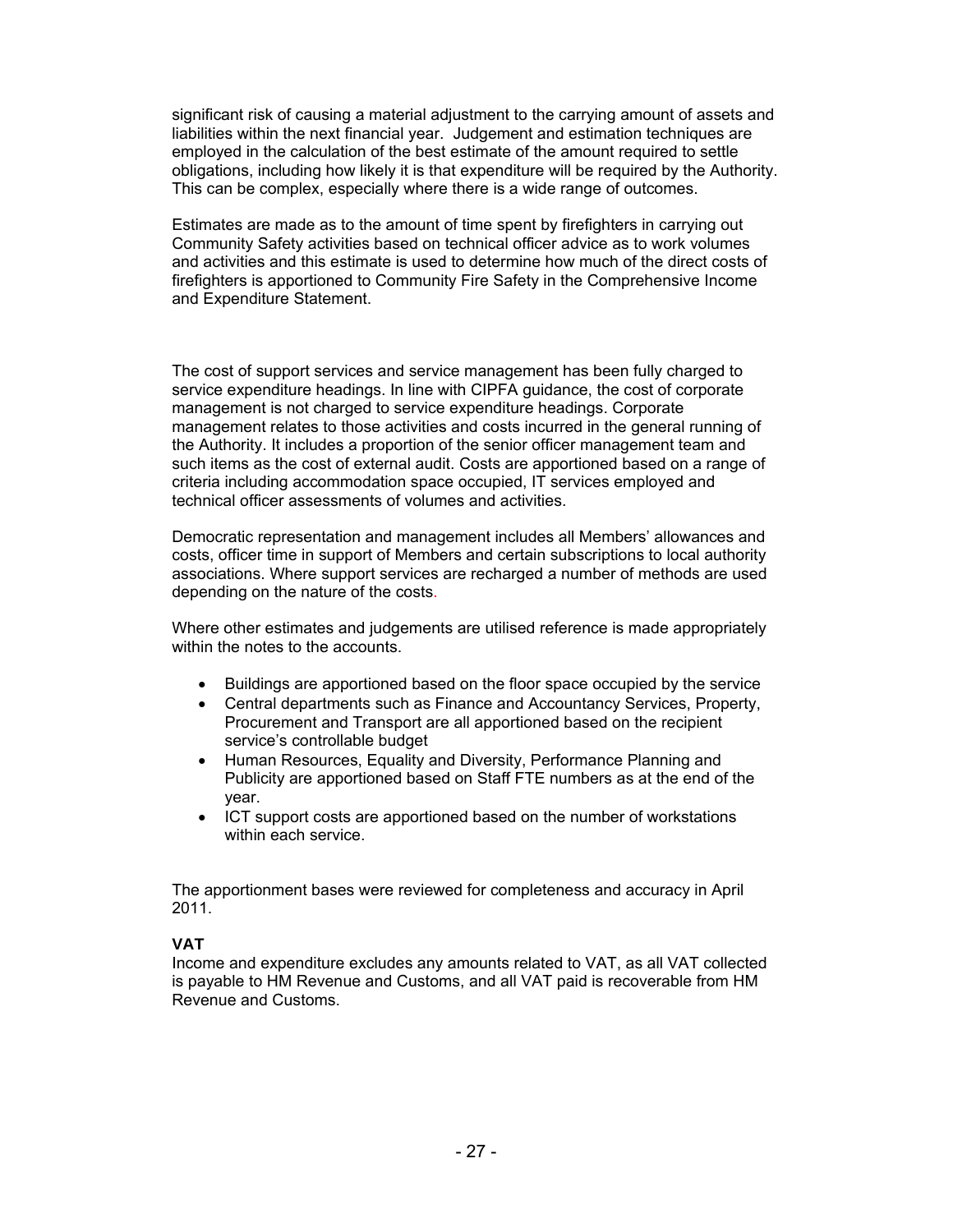## **Movement in Reserves Statement**

These statements shows the movement in the year on the different reserves held by the Authority, analysed into 'usable reserves' (i.e. those that can be applied to fund expenditure or reduce local taxation) and other reserves. The Surplus or Deficit (-) on the Provision of Services line shows the true economic cost of providing the Authority's services, more details of which are shown in the Comprehensive Income and Expenditure Statement (CIES). These are different from the statutory amounts required to be charged to the General Fund Balance for council tax setting purposes. The Net Increase / Decrease before Transfers to Earmarked Reserves line shows the Statutory General Fund Balance before any discretionary transfers to or from earmarked reserves undertaken by the Authority. Further detail on each reserve is shown in the notes to the accounts as referenced.

| <b>Usable Reserves</b>                                                 |                 |                | <b>Earmarked Reserves</b> |             |                            |          |                     |                      |                |                     |                |                |                  |                 |
|------------------------------------------------------------------------|-----------------|----------------|---------------------------|-------------|----------------------------|----------|---------------------|----------------------|----------------|---------------------|----------------|----------------|------------------|-----------------|
|                                                                        | Note 23a        |                |                           |             |                            |          |                     |                      |                | Note 23i            |                |                |                  |                 |
|                                                                        | <b>Usable</b>   | Note 23b       | Note 23c                  |             | Note 23d Note 23e Note 23f |          | Note 23g            | Note 23h             | Note 23i       | Redundancy Note 23k |                |                | Note 23m         |                 |
|                                                                        | Capital         | General        | Fire                      | <b>Debt</b> | Invest to                  | Moving   | <b>Transitional</b> | <b>New</b>           | <b>Asset</b>   | and Early           | <b>New</b>     | Note 23        | Funding          | <b>Total</b>    |
|                                                                        | <b>Receipts</b> | Fund           | Control                   | Repayment   | Save                       | Forward  | Grant               | Dimensions Managem't |                | Retirement          | <b>Burdens</b> | Vehicle        | <b>Pressures</b> | <b>Usable</b>   |
|                                                                        | <b>Reserve</b>  | <b>Balance</b> | <b>Reserve</b>            | Reserve     | Reserve                    | Reserve  | Reservel            | Reserve              | <b>Reserve</b> | Reserve             | <b>Reserve</b> | <b>Reserve</b> | Reserve          | <b>Reserves</b> |
|                                                                        | £000s           | £000s          | £000s                     | £000s       | £000s                      | £000s    | £000s               | £000s                | £000s          | £000s               | £000s          | £000s          | £000s            | £000s           |
| Balance as at 1 April 2009                                             |                 | $-2.515$       | $-50$                     | $-785$      | $-329$                     | $-400$   |                     |                      |                |                     |                |                |                  | $-4,079$        |
| Surplus (-) or deficit on provision of services                        |                 |                |                           |             |                            |          |                     |                      |                |                     |                |                |                  |                 |
| (accounting basis)                                                     |                 |                |                           |             |                            |          |                     |                      |                |                     |                |                |                  | $\Omega$        |
| Other Comprehensive Income & Expenditure                               |                 |                |                           |             |                            |          |                     |                      |                | $\Omega$            |                |                |                  | $\Omega$        |
| Total Comprehensive Income & Expenditure                               |                 |                |                           |             |                            |          |                     |                      |                | $\Omega$            |                |                | $\mathbf{a}$     | $\Omega$        |
| Adjustments between accounting basis & funding                         |                 |                |                           |             |                            |          |                     |                      |                |                     |                |                |                  |                 |
| basis under regulations                                                |                 |                |                           |             |                            |          |                     |                      |                |                     |                |                |                  |                 |
| Net increase / decrease before transfers to                            |                 |                |                           |             |                            |          |                     |                      |                |                     |                |                |                  |                 |
| earmarked reserves                                                     |                 |                |                           |             |                            |          |                     |                      |                |                     |                |                |                  |                 |
| Transfers to / from earmarked reserves                                 |                 | $-496$         | $-100$                    | 217         | $-43$                      |          | $-170$              |                      |                | $\Omega$            |                |                |                  | $-592$          |
| Increase / decrease in year                                            |                 | $-496$         | $-100$                    | 217         | $-43$                      | $\Omega$ | $-170$              | $\mathbf{0}$         | $\sqrt{ }$     | $\Omega$            | $\Omega$       | $\Omega$       | $\mathbf{0}$     | $-592$          |
| Balance at 31 March 2010                                               |                 | $-3.011$       | $-150$                    | $-568$      | $-372$                     | $-400$   | $-170$              | $\Omega$             | $\Omega$       | $\mathbf{0}$        | $\mathbf{a}$   | $\Omega$       | $\Omega$         | $-4,671$        |
|                                                                        |                 |                |                           |             |                            |          |                     |                      |                |                     |                |                |                  |                 |
| Balance at 31 March 2010                                               |                 | $-3,011$       | $-150$                    | $-568$      | $-372$                     | $-400$   | $-170$              |                      |                | $\bf{0}$            |                |                |                  | $-4,671$        |
| Surplus (-) or deficit on provision of services<br>(accounting basis)  |                 | $-6,539$       |                           |             |                            |          |                     |                      |                |                     |                |                |                  | $-6,539$        |
| Other Comprehensive Income & Expenditure                               |                 |                |                           |             |                            |          |                     |                      |                | $\Omega$            |                |                |                  | $\Omega$        |
| <b>Total Comprehensive Income &amp; Expenditure</b>                    |                 | $-6.539$       |                           |             |                            |          |                     | n                    | $\Omega$       | $\Omega$            | $\Omega$       | $\Omega$       |                  | $-6,539$        |
| Adjustments between accounting basis & funding                         |                 | 3,441          |                           | 568         |                            |          |                     | $-189$               |                |                     |                |                |                  | 3,820           |
| basis under regulations<br>Net increase / decrease before transfers to |                 |                |                           |             |                            |          |                     |                      |                |                     |                |                |                  |                 |
|                                                                        |                 | $-3,098$       |                           | 568         |                            |          |                     | $-189$               |                | $\bf{0}$            |                |                |                  | $-2,719$        |
| earmarked reserves<br>Transfers to / from earmarked reserves           | $-20$           |                |                           |             | $-59$                      | $-170$   | 170                 | $-664$               | $-180$         | $-180$              | $-84$          | $-17$          |                  | 189             |
|                                                                        |                 | 2,393          |                           |             |                            |          |                     |                      |                |                     |                |                | $-1,000$         |                 |
| Increase / decrease in year                                            | $-20$           | $-705$         |                           | 568         | $-59$                      | $-170$   | 170                 | $-853$               | $-180$         | $-180$              | $-84$          | $-17$          | $-1,000$         | $-2,530$        |
| Balance at 31 March 2011                                               | $-20$           | $-3,716$       | $-150$                    | $\Omega$    | $-431$                     | $-570$   |                     | $-853$               | $-180$         | $-180$              | $-84$          | $-17$          | $-1,000$         | $-7,201$        |
| Amounts held for revenue purposes                                      |                 | $-3.716$       | $-150$                    |             | $-431$                     | $-570$   |                     | $-853$               | $-180$         | $-180$              | $-84$          | $-17$          | $-1.000$         | $-7,181$        |
| Amounts held for capital purposes                                      | $-20$           |                |                           |             |                            |          |                     |                      |                |                     |                |                |                  | $-20$           |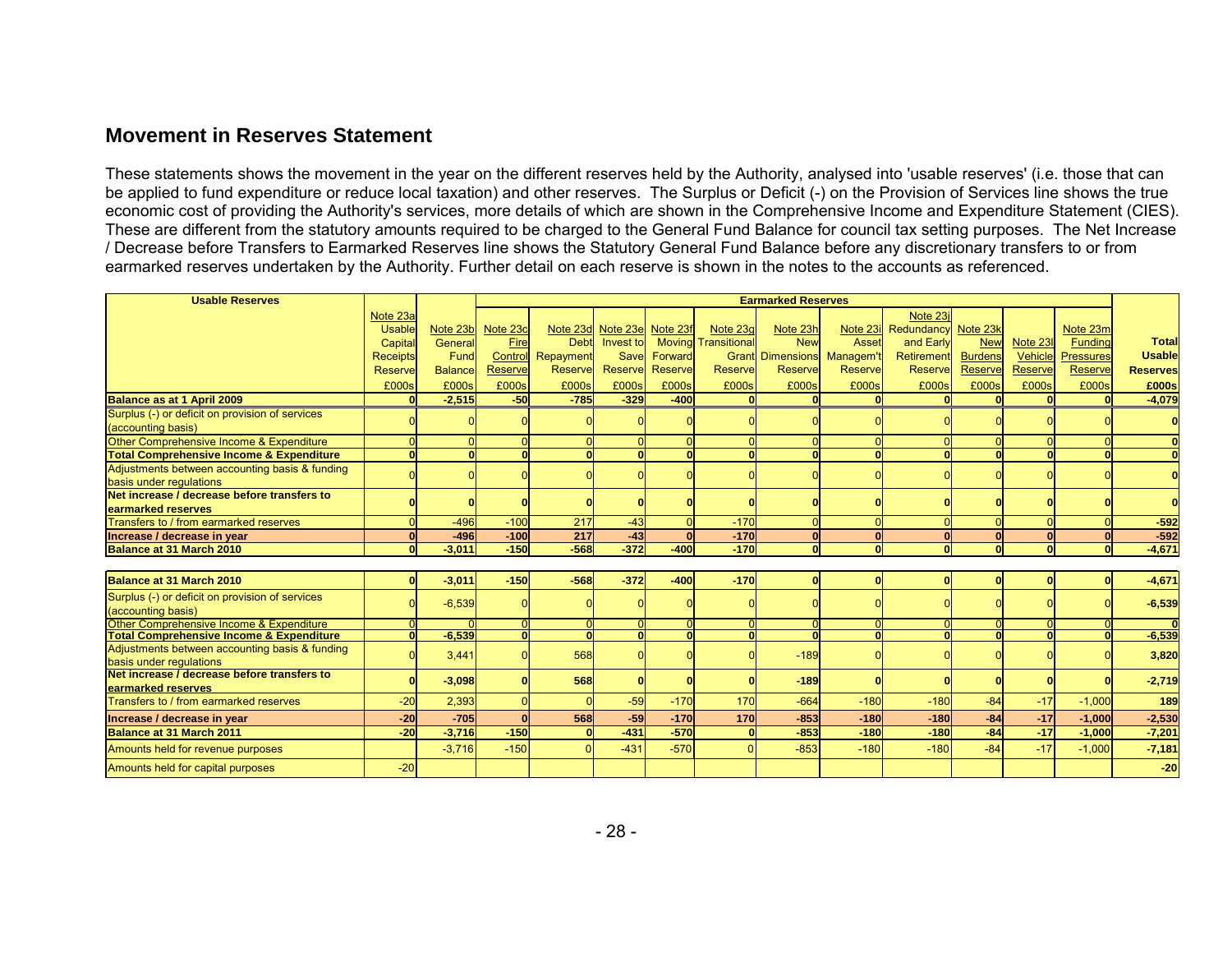| <b>Unusable Other Reserves</b>                                                                  |                  |                                  | Note 24c                            |                   |                     |                     |                  |               | <b>Total Reserves</b> |                                   |
|-------------------------------------------------------------------------------------------------|------------------|----------------------------------|-------------------------------------|-------------------|---------------------|---------------------|------------------|---------------|-----------------------|-----------------------------------|
|                                                                                                 | Note 24a         | Note 24b                         | Collection                          |                   | Note 24d Note 24e   |                     |                  |               |                       |                                   |
|                                                                                                 | Accum            | Capital                          | Fund                                | Pensions          | Reval-              | Note 24f            | <b>Total</b>     | <b>Total</b>  | <b>Total</b>          | <b>Total</b>                      |
|                                                                                                 | <b>Absenses</b>  | Adjustm't                        | Adjustm't                           | Reserve           | uation              | Financial           | <b>Other</b>     | <b>Usable</b> |                       | <b>Other</b> Authority            |
|                                                                                                 | Account          | Account                          | Account                             | £000s             |                     | Reserve Instruments | <b>Reserves</b>  |               |                       | <b>Reserves Reserves Reserves</b> |
|                                                                                                 | £000s            | £000s                            | £000s                               | Restated          | £000s               | <b>Reserve</b>      | £000s            | £000s         | £000s                 | £000s                             |
| <b>Balance at 1 April 2009</b>                                                                  | 541              | $-24,213$                        | $-21$                               | 129,192           | $-224$              | $\mathbf{0}$        | 105,275          | $-4,079$      | 105,275               | 101,196                           |
| Surplus (-) or deficit on provision of services                                                 |                  |                                  |                                     |                   |                     |                     |                  |               |                       |                                   |
| (accounting basis)                                                                              |                  |                                  |                                     |                   |                     |                     |                  |               |                       |                                   |
| Other Comprehensive Income & Expenditure                                                        | O                | $-5$                             | $\Omega$                            |                   | $\Omega$            |                     |                  | $\Omega$      | $-5$                  |                                   |
| <b>Total Comprehensive Income &amp; Expenditure</b>                                             | $\mathbf{0}$     | 5                                | $\Omega$                            | $\Omega$          | $\Omega$            | $\Omega$            |                  | $\Omega$      | $-5$                  |                                   |
| Adjustments between accounting basis & funding                                                  | 714              | 1,393                            | $-19$                               | 63,576            | 86                  |                     | 65,750           | ΩI            | 65,750                | 65,750                            |
| basis under regulations                                                                         |                  |                                  |                                     |                   |                     |                     |                  |               |                       |                                   |
| Net increase / decrease before transfers to                                                     | <b>714</b>       | 1,388                            | $-19$                               | 63,576            | 86                  |                     | 65,745           | ΩI            | 65,745                | 65,745                            |
| earmarked reserves                                                                              |                  |                                  |                                     |                   |                     |                     |                  |               |                       |                                   |
| Transfers to / from earmarked reserves                                                          | $-541$           | $-420$                           | $\Omega$                            | 7.121             | $\Omega$            |                     | 6.160            | $-592$        | 6.160                 | 5,568                             |
| Increase / decrease in year<br>Balance at 31 March 2010                                         | 173<br>714       | 968                              | $-19$<br>$-40$                      | 70.697<br>199.889 | 86<br>$-138$        | $\Omega$            | 71,905           | $-592$        | 71,905                | 71,313                            |
|                                                                                                 |                  | $-23,245$                        |                                     |                   |                     |                     | 177,180          | $-4.671$      | 177.180               | 172,509                           |
|                                                                                                 |                  |                                  |                                     |                   |                     |                     |                  |               |                       |                                   |
| Balance at 31 March 2010                                                                        | <b>714</b>       | $-23,245$                        | $-40$                               | 199.889           | $-138$              | $\Omega$            | 177,180          | $-4,671$      | 177,180               | 172,509                           |
| Surplus (-) or deficit on provision of services                                                 |                  |                                  |                                     |                   |                     |                     |                  | $-6,458$      |                       | $-6,458$                          |
| (accounting basis)                                                                              |                  |                                  |                                     |                   |                     |                     |                  |               |                       |                                   |
| Other Comprehensive Income & Expenditure<br><b>Total Comprehensive Income &amp; Expenditure</b> | $-714$<br>$-714$ | $\overline{0}$<br>$\overline{0}$ | $\Omega$<br>$\overline{\mathbf{0}}$ | $\Omega$          | n<br>$\overline{0}$ | 49<br>49            | $-665$<br>$-665$ | $-6.458$      | $-665$<br>$-665$      | $-665$<br>$-7,123$                |
| Adjustments between accounting basis & funding                                                  |                  |                                  |                                     |                   |                     |                     |                  |               |                       |                                   |
| basis under regulations                                                                         | 743              | $-174$                           | $-196$                              | $-48,010$         | $-217$              |                     | $-47,854$        | 3,739         | $-47,854$             | $-44,115$                         |
| Net increase / decrease before transfers to                                                     |                  |                                  |                                     |                   |                     |                     |                  |               |                       |                                   |
| earmarked reserves                                                                              | 29               | $-174$                           | $-196$                              | $-48,010$         | $-217$              | 49                  | $-48,519$        | $-2,719$      | $-48,519$             | $-51,238$                         |
| Transfers to / from earmarked reserves                                                          | 0                |                                  | O                                   | $-3,722$          |                     |                     | $-3,722$         | 189           | $-3,722$              | $-3,533$                          |
| Increase / decrease in year                                                                     | 29               | $-174$                           | $-196$                              | $-51.732$         | $-217$              | 49                  | $-52,241$        | $-2.530$      | $-52,241$             | $-54.771$                         |
| <b>Balance at 31 March 2011</b>                                                                 | 743              | $-23,419$                        | $-236$                              | 148,157           | $-355$              | 49                  | 124,939          | $-7.201$      | 124,939               | 117,738                           |
| Amounts held for revenue purposes                                                               | 743              |                                  | $-236$                              | 148,157           |                     | 49                  | 148,713          | $-7,181$      | 148,713               | 141,532                           |
| Amounts held for capital purposes                                                               |                  | $-23,419$                        |                                     |                   | $-355$              |                     | $-23,774$        | $-20$         | $-23,774$             | $-23,794$                         |

| <b>Total Reserves</b> |                 |                  |  |  |  |  |  |  |
|-----------------------|-----------------|------------------|--|--|--|--|--|--|
|                       |                 |                  |  |  |  |  |  |  |
| Total                 | Total           | <b>Total</b>     |  |  |  |  |  |  |
| <b>Usable</b>         | <b>Other</b>    | <b>Authority</b> |  |  |  |  |  |  |
| <b>Reserves</b>       | <b>Reserves</b> | <b>Reserves</b>  |  |  |  |  |  |  |
| £000s                 | £000s           | £000s            |  |  |  |  |  |  |
| $-4,079$              | 105,275         | 101,196          |  |  |  |  |  |  |
| 0                     | 0               | 0                |  |  |  |  |  |  |
| 0                     | -5              | -5               |  |  |  |  |  |  |
| 0                     | -5              | J.               |  |  |  |  |  |  |
| $\bf{0}$              | 65,750          | 65,750           |  |  |  |  |  |  |
| 0                     | 65,745          | 65,745           |  |  |  |  |  |  |
| $-592$                | 6,160           | 5,568            |  |  |  |  |  |  |
| $-592$                | 71,905          | 71,313           |  |  |  |  |  |  |
| -4,671                | 177,180         | <u>172,509</u>   |  |  |  |  |  |  |
|                       |                 |                  |  |  |  |  |  |  |
| $-4,671$              | 177,180         | 172,509          |  |  |  |  |  |  |
| $-6,458$              |                 | $-6,458$         |  |  |  |  |  |  |
| n                     | $-665$          | -665<br>D        |  |  |  |  |  |  |
| $-6,458$              | $-665$          | $-7,123$         |  |  |  |  |  |  |
| 3,739                 | $-47,854$       | $-44, 115$       |  |  |  |  |  |  |
| $-2,719$              | $-48,519$       | $-51,238$        |  |  |  |  |  |  |
| 189                   | $-3,722$        | $-3,533$         |  |  |  |  |  |  |
| $-2,530$              | $-52,241$       | $-54,771$        |  |  |  |  |  |  |
| $-7,201$              | 124,939         | 117,738          |  |  |  |  |  |  |
| $-7,181$              | 148,713         | 141,532          |  |  |  |  |  |  |
| $-20$                 | $-23,774$       | $-23,794$        |  |  |  |  |  |  |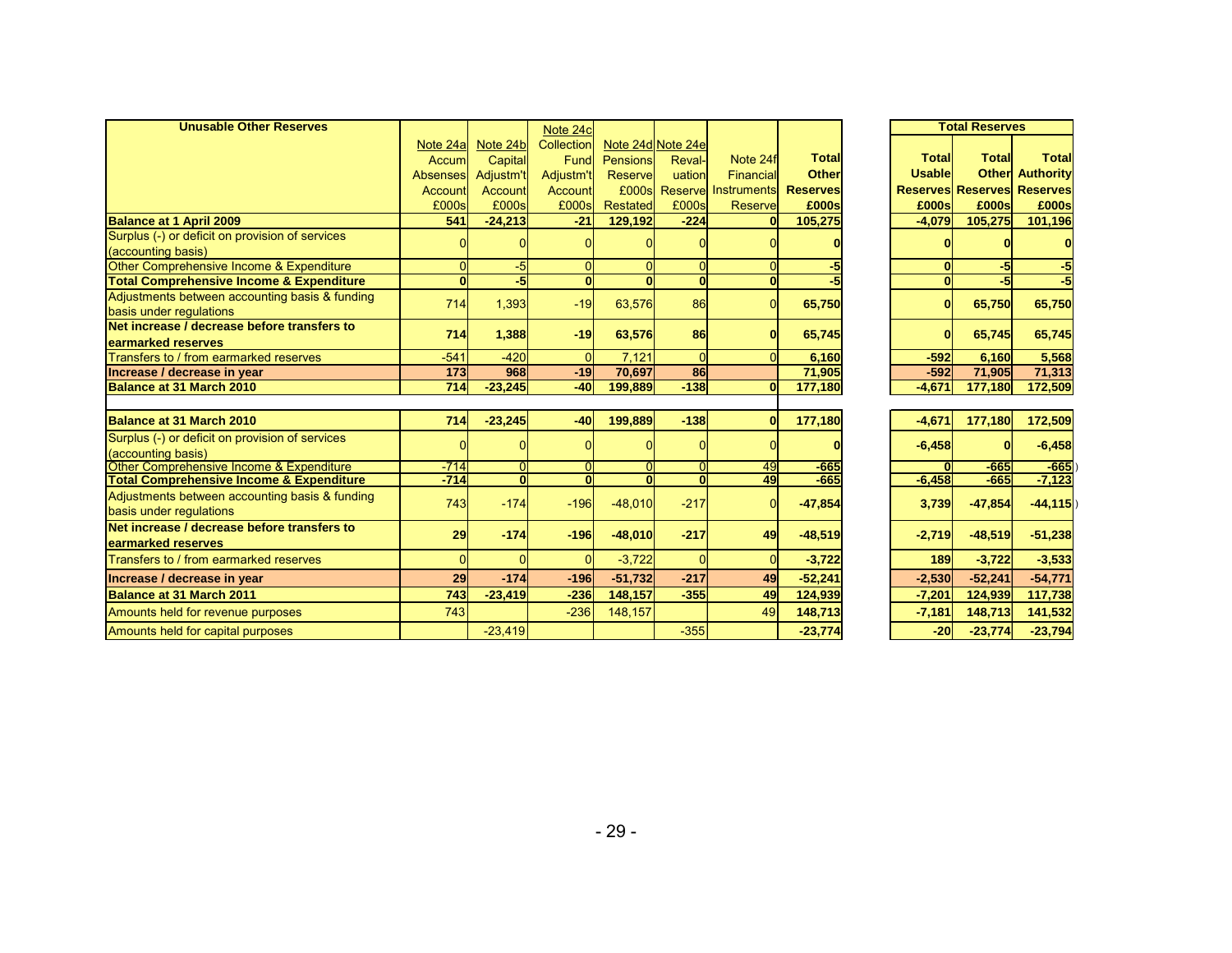# **Comprehensive Income and Expenditure Statement**

The Comprehensive Income and Expenditure Statement shows the economic cost in the year of providing services in accordance with accepted accounting practices, rather than the amount to be funded from taxation. Authorities raise taxation to cover expenditure in accordance with regulations; this may be different from the accounting cost. The taxation position is shown in the Movement in Reserves Statement.

| 2009/10<br><b>Restated</b>  |                        |                     |                                                                                                  | 2010/11                     |                        | <b>Notes</b>        |                                                 |
|-----------------------------|------------------------|---------------------|--------------------------------------------------------------------------------------------------|-----------------------------|------------------------|---------------------|-------------------------------------------------|
| <b>Expenditure</b><br>£000s | <b>Income</b><br>£000s | <b>Net</b><br>£000s | <b>Income and Expenditure</b>                                                                    | <b>Expenditure</b><br>£000s | <b>Income</b><br>£000s | <b>Net</b><br>£000s | to the<br><b>Accounts</b>                       |
| 3.484                       | $-362$                 | 3,122               | <b>Community Fire Safety</b>                                                                     | 3,943                       | $-482$                 | 3,461               | Note 1                                          |
| 27,996                      | $-2,425$               | 25,571              | <b>Fire Fighting and Rescue Operations</b>                                                       | 27,758                      | $-2,345$               | 25,413              | Note 1                                          |
| 1,530                       | $-119$                 | 1,411               | <b>Corporate &amp; Democratic Core</b>                                                           | 1,295                       | $-23$                  | 1,272               | Note 1                                          |
| 16                          | $\mathbf{0}$           | 16                  | <b>Non Distributed Costs</b>                                                                     | 12                          | $\mathbf{0}$           | 12                  |                                                 |
| $\Omega$                    | $\Omega$               | $\overline{0}$      | <b>Pension Past Service Cost</b>                                                                 | $\Omega$                    | $-16,539$              | $-16,539$           | Note 1                                          |
| 33,026                      | $-2,906$               | 30,120              | <b>Surplus (-) or Deficit on Continuing</b><br><b>Operations</b>                                 | 33,008                      | $-19,389$              | 13,619              |                                                 |
|                             |                        | $\Omega$            | <b>Other Operating Expenditure</b>                                                               |                             |                        |                     |                                                 |
| $\mathbf{0}$                |                        | $\overline{0}$      | Gains / losses on disposals of non current<br>assets                                             | $\overline{0}$              | $-7$                   | $-7$                | Note 23b                                        |
| $\mathbf{0}$                | $-1,771$               | $-1,771$            | Gain in relation to government grant<br>payable to the Pension Fund on the<br>Authority's behalf | $\Omega$                    | $-1,061$               | $-1,061$            | Firefighters'<br>Pension<br><b>Fund Account</b> |
| $\mathbf{0}$                | $-1,771$               | $-1,771$            | <b>Total Other Operating Expenditure</b>                                                         | $\mathbf{0}$                | $-1,068$               | $-1,068$            |                                                 |
|                             |                        | $\overline{0}$      | Financing and Investment Income &<br>Expenditure                                                 |                             |                        |                     |                                                 |
| 323                         | $\mathbf{0}$           | 323                 | Interest payable and similar charges                                                             | 332                         | $\mathbf{0}$           | 332                 | Note 29 a                                       |
| $\mathbf{0}$                | $-32$                  | $-32$               | Interest and Investment Income                                                                   | $\Omega$                    | $-38$                  | $-38$               | Note 29 a                                       |
| 8,916                       | $-425$                 | 8,491               | Pensions interest cost and expected<br>return on pensions assets                                 | 11,427                      | $-696$                 | 10,731              | Note 28 a                                       |
| 9,239                       | $-457$                 | 8,782               | <b>Total Financing and Investment</b><br><b>Income &amp; Expenditure</b>                         | 11,759                      | $-734$                 | 11,025              |                                                 |
|                             |                        |                     | <b>Taxation and Non-Specific Grant Income</b>                                                    |                             |                        |                     |                                                 |
| $\mathbf{0}$                | $-16,868$              | $-16,868$           | <b>Precepts</b>                                                                                  | $\overline{0}$              | $-17,614$              | $-17,614$           | Note 10                                         |
| $\mathbf{0}$                | $-2,837$               | $-2,837$            | <b>General Government Grants</b>                                                                 | 0                           | $-2,501$               | $-2,501$            | Note 10                                         |
| $\mathbf{0}$                | $-9,258$               | $-9,258$            | Non Domestic Rates redistribution                                                                | $\mathbf{0}$                | $-10,000$              | $-10,000$           | Note 10                                         |
| $\mathbf{0}$                | $-28,963$              | $-28,963$           | <b>Total Taxation and Non-Specific Grant</b><br>Income                                           | $\mathbf{0}$                | $-30,115$              | $-30,115$           |                                                 |
| 42,265                      | $-34,097$              | 8,168               | Surplus (-) or Deficit on Provision of<br><b>Services</b>                                        | 44,767                      | $-51,306$              | $-6,539$            |                                                 |
|                             |                        | 96                  | Surplus or Deficit on revaluation of fixed assets                                                |                             |                        | $-217$              | Note 11a                                        |
|                             |                        | $\Omega$            | Surplus or deficit on revaluation of available for sale financial assets                         |                             |                        | $\overline{0}$      |                                                 |
|                             |                        | 63,576              | Actuarial gains / losses (-) on Pension Fund assets and liabilities                              |                             | $-48,010$              | Note 28b            |                                                 |
|                             |                        | $\overline{0}$      | Any other gains and losses (-)                                                                   |                             | $-5$                   |                     |                                                 |
| 63,672                      |                        |                     | <b>Other Comprehensive Income &amp; Expenditure</b>                                              |                             | $-48,232$              |                     |                                                 |
|                             |                        | 71,840              | <b>Total Comprehensive Income &amp; Expenditure</b>                                              |                             |                        | $-54,771$           |                                                 |

The table above shows a high level view of our expenditure on our Services. Detailed notes can be found on pages 33 to 41.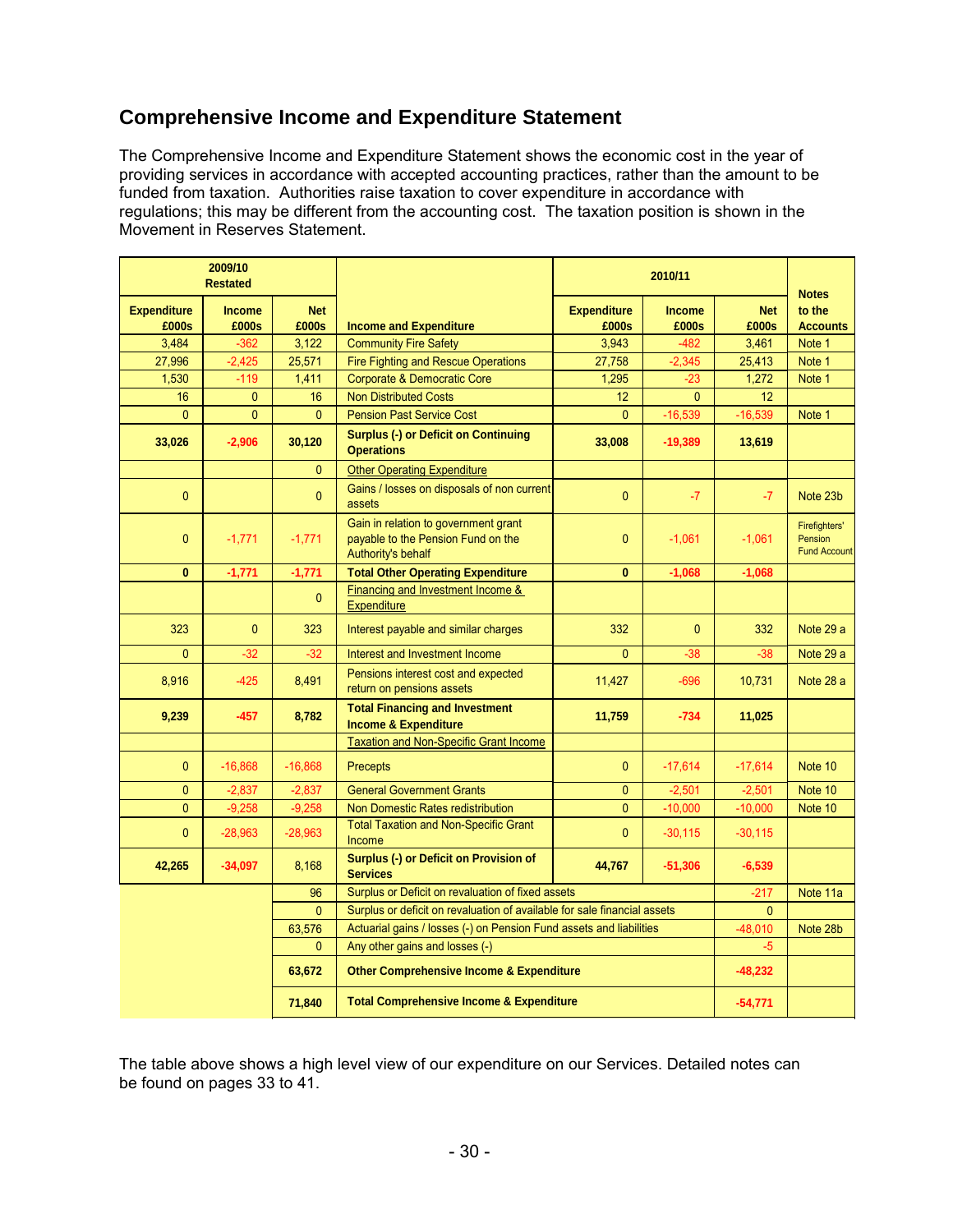# **Balance Sheet**

The Balance Sheet shows the value as at the balance sheet date of the assets and liabilities recognised by the Authority. The net assets of the Authority (assets less liabilities) are matched by the reserves held by the Authority.

| 1-Apr-09                 | 31-Mar-10                |                                                         |                    |              |
|--------------------------|--------------------------|---------------------------------------------------------|--------------------|--------------|
| £000s<br><b>Restated</b> | £000s<br><b>Restated</b> | <b>Balance Sheet</b>                                    | 31-Mar-11<br>£000s | <b>Notes</b> |
|                          |                          | <b>Property, Plant &amp; Equipment</b>                  |                    |              |
| 27,839                   | 26,531                   | <b>Land &amp; Buildings</b>                             | 27,783             | Note 11a     |
| 3,547                    | 4,782                    | Vehicles, Plant & Equipment                             | 4,891              | Note 11a     |
| $\pmb{0}$                | $\overline{0}$           | <b>Donated Assets</b>                                   | 924                | Note 11a     |
| 211                      | 495                      | Assets under construction                               | 553                | Note 11a     |
| 31,597                   | 31,808                   | <b>Total Property, Plant &amp; Equipment</b>            | 34,151             |              |
| 119                      | 127                      | <b>Investment Property</b>                              | 104                | Note 12      |
| 180                      | 153                      | <b>Intangible Assets</b>                                | 326                | Note 13      |
| 31,896                   | 32,088                   | <b>Long Term Assets</b>                                 | 34,581             |              |
| 331                      | 479                      | <b>Short Term Investments</b>                           | 50                 | Note 14      |
| 186                      | 291                      | <b>Inventories</b>                                      | 316                | Note 15      |
| 887                      | 768                      | <b>Short Term Debtors</b>                               | 1,717              | Note 16      |
| 7,225                    | 7,394                    | <b>Cash and Cash Equivalents</b>                        | 7,789              | Note 17      |
| 8,629                    | 8,932                    | <b>Current Assets</b>                                   | 9,872              |              |
| $-335$                   | $-69$                    | <b>Short Term Borrowing</b>                             | $-81$              | Note 18      |
| $-3,219$                 | $-3.220$                 | <b>Short Term Creditors</b>                             | $-1,681$           | Note 18      |
| $-541$                   | -714                     | <b>Provision for Accumulated Absences</b>               | $-743$             | Note 19      |
| $\mathbf{0}$             | $\mathbf{0}$             | <b>Provision for Part Time Workers</b>                  | $-250$             | Note 19      |
| $\mathbf 0$              | $\mathbf{0}$             | Provision - VR/Special Payments                         | $-76$              | Note 19      |
| $-4,095$                 | $-4,003$                 | <b>Current Liabilities</b>                              | $-2,831$           |              |
| $-6, 117$                | $-7,117$                 | <b>Long Term Borrowing</b>                              | $-8,265$           | Note 20      |
|                          |                          | <b>Other Long Term liabilities</b>                      |                    |              |
| $-209$                   | $-209$                   | <b>Capital Grants Received in Advance</b>               | $\mathbf{0}$       | Note 21      |
| $-2,108$                 | $-2,061$                 | <b>Finance Lease</b>                                    | $-2,014$           | Note 22      |
| $\mathbf{0}$             | 0                        | <b>Donated Assets Account</b>                           | $-924$             | Note 25      |
| $-129,192$               | $-199,889$               | Liability related to the Defined Benefit Pension Scheme | $-148,157$         | Note 28      |
| 0                        | $-250$                   | <b>Provision for Part Time Workers</b>                  | $\mathbf{0}$       | Note 19      |
| $-131,509$               | $-202,409$               | <b>Total Other Long Term Liabilities</b>                | $-151,095$         |              |
| $-137,626$               | $-209,526$               | <b>Long Term Liabilities</b>                            | $-159,360$         |              |
| $-101,196$               | $-172,509$               | <b>NET ASSETS</b>                                       | $-117,738$         |              |
|                          |                          | <b>Reserves</b>                                         |                    |              |
| $-4,079$                 | $-4,671$                 | <b>Usable Reserves</b>                                  | $-7,201$           | Note 23      |
| 105,275                  | 177,180                  | <b>Other Reserves</b>                                   | 124,939            | Note 24      |
| 101,196                  | 172,509                  | <b>TOTAL RESERVES</b>                                   | 117,738            |              |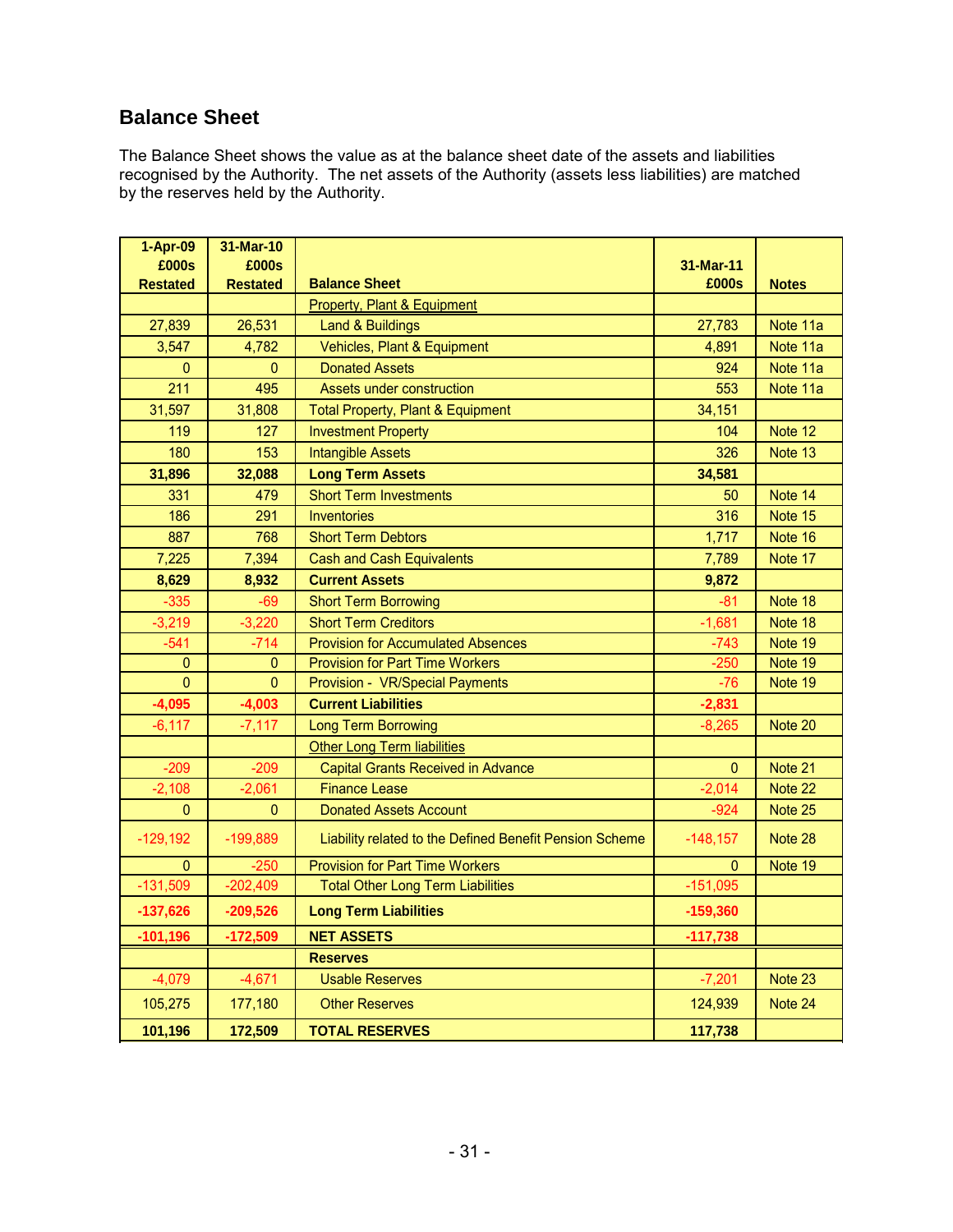# **Cash Flow Statement**

This statement shows the changes in cash and cash equivalents of the Authority during the reporting period. The Cash Flow Statement shows how the Authority generates and uses cash and cash equivalents by classifying cash flows as: operating, investing and financing activities. The amount of net cash flows arising from operating activities is a key indicator of the extent to which the operations of the Authority are funded by way of taxation and grant income or from the recipients of the services provided by the Authority. Investing activities represent the extent to which cash outflows have been made for resources which are intended to contribute to the Authority's future service delivery. Cash flows arising from financing activities are useful in predicting claims on future cash flows by providers of capital to the Authority.

| 2009/10 |                                                                    | 2010/11  |                 |
|---------|--------------------------------------------------------------------|----------|-----------------|
| £000s   | <b>Cash Flow Statement</b>                                         | £000s    | <b>Notes</b>    |
|         | -8,245 Net surplus or deficit on the provision of services.        | 6,458    | 1 & 23b         |
|         | 9,854 Adjust for non-cash movements.                               | $-5,523$ | 32a             |
|         | 0 Adjust for items that are investing or financing activities.     | $-872$   | 32a             |
|         | 1,609 Net Cash Flow from Operating Activities                      | 63       |                 |
|         | 4,058 Investing Activities                                         | $-1,401$ | 32 <sub>c</sub> |
|         | 1,382 Financing Activities                                         | 1,733    | 32d             |
|         | 7,049 Net Increase or decrease in cash and cash equivalents        | 395      |                 |
|         | Cash and Cash equivalents at the beginning of the reporting        |          |                 |
|         | 345 period                                                         | 7,394    |                 |
|         | 7,394 Cash and Cash equivalents at the end of the reporting period | 7.789    | 32e             |

Notes on the Cash Flow commence on page 70.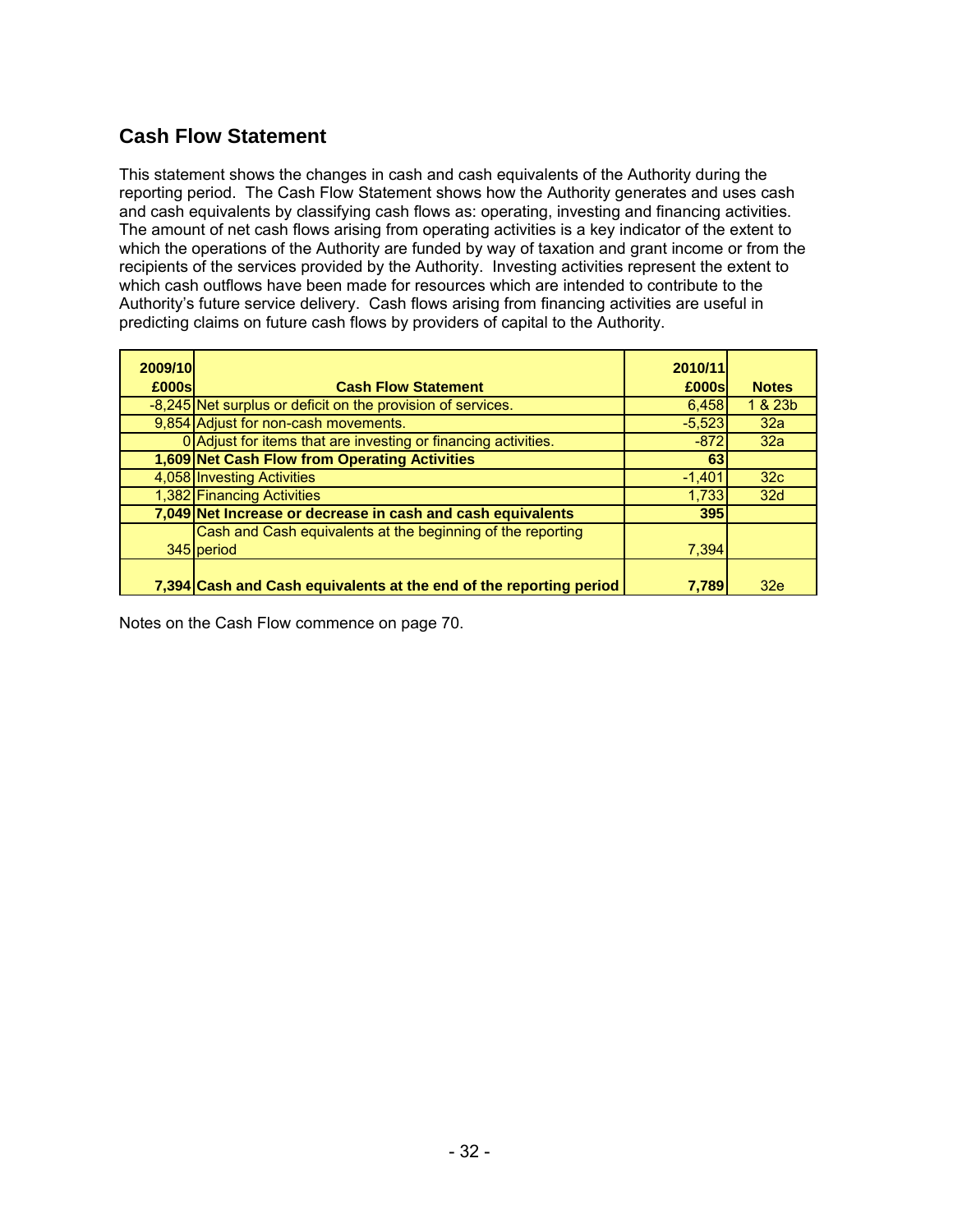# **Notes to the Core Financial Statements**

#### **1. Service Information**

In the Comprehensive Income and Expenditure Statement on page 30, services are analysed between the main operational Divisions of Service and the Corporate and Democratic Core. Service expenditure includes charges for statutory obligations under FRS17 and the apportionment of Central Services relevant to that Division.

The following tables provide further information on services.

#### a) Community Fire Safety

| 2009/10            |                                                 | 2010/11            |
|--------------------|-------------------------------------------------|--------------------|
| <b>Net</b>         |                                                 | <b>Net</b>         |
| <b>Expenditure</b> |                                                 | <b>Expenditure</b> |
| £000s              | <b>Community Fire Safety</b>                    | £000s              |
| 1.279              | <b>Statutory Inspection &amp; Certification</b> | 1,229              |
| 1.792              | <b>Prevention and Education</b>                 | 1.992              |
| 3,071              | <b>Total</b>                                    | 3.221              |

There has been a small variance in the Community Fire Safety work as resources have been realigned to reflect changing priorities and risks.

Community Fire Safety work undertaken by operational response crews has been directly apportioned to Prevention and Education to take account of Home Fire Risk checks and other Community Fire Safety work carried out and it is this work that has seen a small decrease in the numbers of Home Safety Checks performed by crews as the number of vacancies on fire stations increased in 2010/11.

#### b) Fire Fighting and Rescue Operations

| 2009/10            |                                            | 2010/11            |
|--------------------|--------------------------------------------|--------------------|
| <b>Net</b>         |                                            | <b>Net</b>         |
| <b>Expenditure</b> |                                            | <b>Expenditure</b> |
| £000s              | <b>Fire Fighting and Rescue Operations</b> | £000s              |
| 23,450             | <b>Operational Responses</b>               | 20,218             |
| 1,391              | <b>Communications and Mobilising</b>       | 1,055              |
| 169                | <b>Securing Water Supplies</b>             | 180                |
| 25,010             | Total                                      | 21,453             |

There has been a decrease in the number of operational response staff due to the number of vacancies of staff as well as a reduction in impairment charges charged this year which reflects a slight rise in land and property values compared to 2009/10*.* 

#### c) Central Services

| 2009/10            |                              | 2010/11            |
|--------------------|------------------------------|--------------------|
| <b>Net</b>         |                              | <b>Net</b>         |
| <b>Expenditure</b> |                              | <b>Expenditure</b> |
| £000s              | <b>Central Services</b>      | £000s              |
| 1,309              | Corporate & Democratic Core  | 1.211              |
| 16                 | <b>Non Distributed Costs</b> | 12                 |
| 1,325              | Total                        | 1,223              |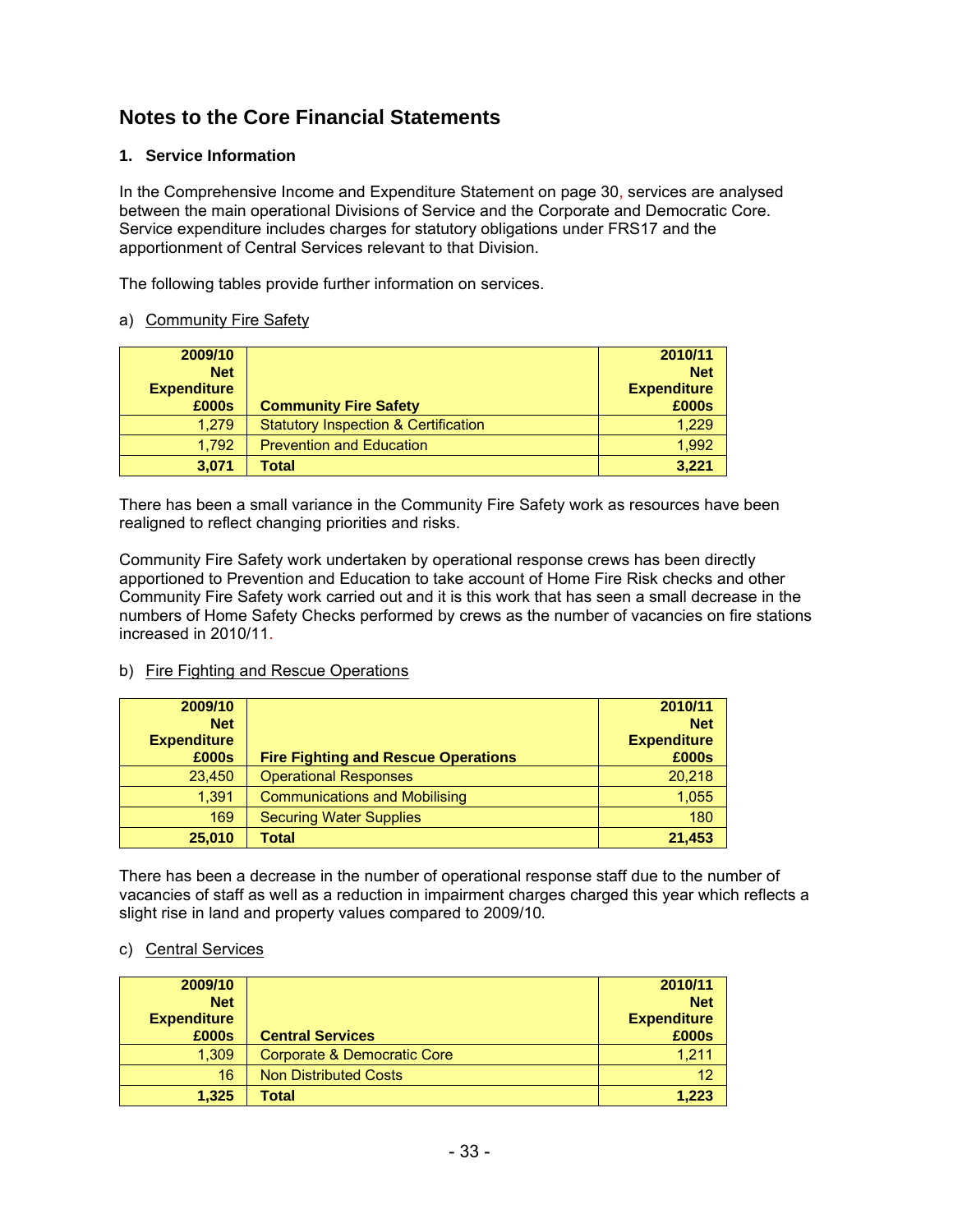Corporate and Democratic Core expenditure is limited to expenditure allowed in the guidance for the costs attributable to the management and running of an organisation that has members and the costs associated with the Chief Fire Officer and Chief Executive.

In the UK budget statement on 22 June 2010 the Chancellor announced that with effect from 1 April 2011 public service pensions would be up-rated in line with the Consumer Prices Index (CPI) rather than the Retail Prices Index (RPI).

The amount has been recognised in the Comprehensive Income and Expenditure Statement as a Past Service Gain in Non-distributable costs within the Surplus or Deficit on Continuing Operations in accordance with guidance set down in UITF Abstract 48. This has the effect of reducing the authority's Pension Fund liabilities in total, by £16.047m. The breakdown across each Pension Fund can be found under Transactions relating to retirement benefits at page 56. There is no impact upon the General Fund.

### d) Exceptional Item

There are no exceptional items to report for 2010/11.

### e) Service Analysis

| <b>Service Analysis</b>                        | <b>Community</b><br><b>Fire</b><br><b>Safety</b><br>£000s | <b>Fire Fighting and</b><br><b>Rescue Operations</b><br>£000s | <b>Total</b><br>£000s |
|------------------------------------------------|-----------------------------------------------------------|---------------------------------------------------------------|-----------------------|
| Fees, charges & other service<br><i>income</i> | $-236$                                                    | $-641$                                                        | $-877$                |
| <b>Government Grants</b>                       | $-246$                                                    | $-2,151$                                                      | $-2,397$              |
| <b>Total Income</b>                            | $-482$                                                    | $-2,792$                                                      | $-3,274$              |
| <b>Employee Expenses</b>                       | 3,014                                                     | 20,513                                                        | 23,526                |
| <b>Other Operating Expenses</b>                | 689                                                       | 3,733                                                         | 4,422                 |
| <b>Total Operating Expenses</b>                | 3,703                                                     | 24,245                                                        | 27,948                |
| <b>Cost of Services</b>                        | 3,221                                                     | 21,453                                                        | 24,674                |

#### f) Reconciliation to Net Cost of Services in the Comprehensive Income and Expenditure **Statement**

|                                                                      | <b>Total</b> |
|----------------------------------------------------------------------|--------------|
| <b>Reconciliation</b>                                                | £000s        |
| <b>Cost of Services in Service Analysis</b>                          | 24.674       |
| Add services not included in main analysis                           | 1,223        |
| Adjust for amounts not reported to management                        | $-11.957$    |
| Remove amounts reported to management not included in CIES           |              |
| Net Cost of Services in Comprehensive Income & Expenditure Statement | 13,940       |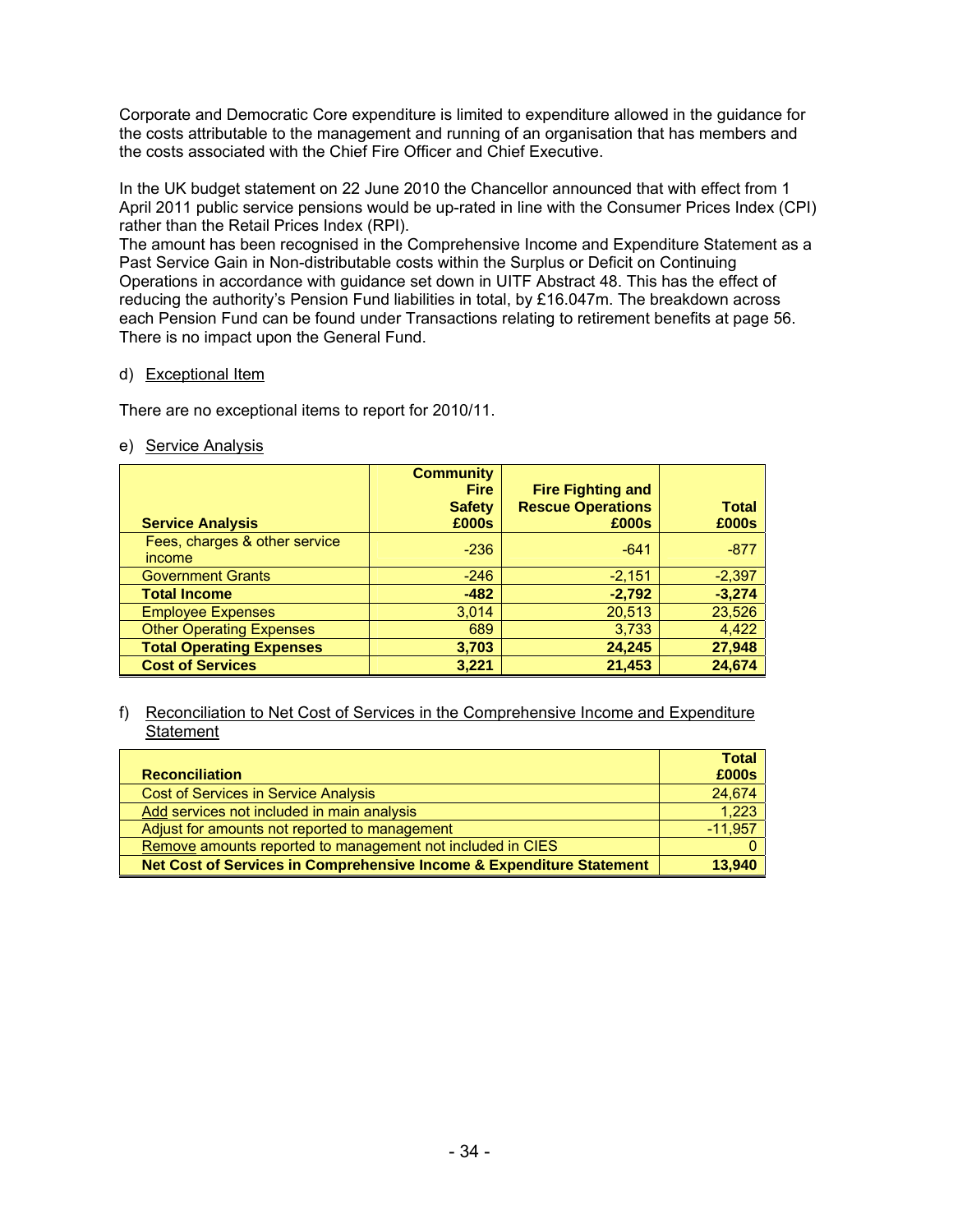# g) Reconciliation to Subjective Analysis

| <b>Service Analysis</b>                                                                                     | <b>Service</b><br><b>Analysis</b><br>£000s | <b>Services</b><br>not in<br><b>Analysis</b><br>£000s | <b>Amounts not</b><br>reported to<br>management<br>£000s | <b>Amounts</b><br>not<br>included<br>in the<br><b>CIES</b><br>£000s | <b>Allocation</b><br>of<br><b>Recharges</b><br>£000s | <b>Net Cost</b><br><b>of</b><br><b>Services</b><br>£000s | <b>Corporate</b><br><b>Amounts</b><br>£000s | <b>Total</b><br>£000s |
|-------------------------------------------------------------------------------------------------------------|--------------------------------------------|-------------------------------------------------------|----------------------------------------------------------|---------------------------------------------------------------------|------------------------------------------------------|----------------------------------------------------------|---------------------------------------------|-----------------------|
| Fees, charges & other service income                                                                        | $-877$                                     | $-8$                                                  | $\mathbf{0}$                                             | $\Omega$                                                            | $\Omega$                                             | $-885$                                                   | $\Omega$                                    | $-885$                |
| Gain in relation to government grant<br>payable to Fire-Fighter's Pension Fund<br>on the Authority's behalf | $\mathbf{0}$                               | $\Omega$                                              | $\mathbf{0}$                                             | $\Omega$                                                            | $\mathbf{0}$                                         | $\bf{0}$                                                 | $-1,061$                                    | $-1,061$              |
| <b>IAS19 Pension Adjustments</b>                                                                            | $\mathbf{0}$                               | $\overline{0}$                                        | $-13,070$                                                | $\overline{0}$                                                      | $\mathbf{0}$                                         | $-13,070$                                                | $\Omega$                                    | $-13,070$             |
| Interest and investment income                                                                              | $\Omega$                                   | $\overline{0}$                                        | $\mathbf{0}$                                             | $\Omega$                                                            | $\mathbf{0}$                                         | $\bf{0}$                                                 | $-38$                                       | $-38$                 |
| Income from council tax                                                                                     | $\Omega$                                   | $\Omega$                                              | $\mathbf{0}$                                             | $\overline{0}$                                                      | $\overline{0}$                                       | $\bf{0}$                                                 | $-17,614$                                   | $-17,614$             |
| Government grants and contributions                                                                         | $-2,397$                                   | $-15$                                                 | $\Omega$                                                 | $\Omega$                                                            | $\mathbf 0$                                          | $-2,412$                                                 | $-12,501$                                   | $-14,913$             |
| <b>Total Income</b>                                                                                         | $-3,274$                                   | $-23$                                                 | $-13,070$                                                | $\bf{0}$                                                            | $\bf{0}$                                             | $-16,367$                                                | $-31,214$                                   | $-47,581$             |
| <b>Employee Expenses</b>                                                                                    | 23,526                                     | 686                                                   | $\mathbf{0}$                                             | $\overline{0}$                                                      | $\overline{0}$                                       | 24,212                                                   | $\Omega$                                    | 24,212                |
| <b>Employee Absence Accrual</b>                                                                             | $\mathbf{0}$                               | $\overline{0}$                                        | 29                                                       | $\overline{0}$                                                      | $\overline{0}$                                       | 29                                                       | $\overline{0}$                              | 29                    |
| <b>Other Operating Expenses</b>                                                                             | 4,605                                      | 377                                                   | $\mathbf{0}$                                             | $\Omega$                                                            | $\mathbf{0}$                                         | 4982                                                     | $\mathbf{0}$                                | 4,982                 |
| <b>Support Service Recharges</b>                                                                            | $-183$                                     | 183                                                   | $\mathbf{0}$                                             | $\overline{0}$                                                      | $\mathbf{0}$                                         | $\bf{0}$                                                 | $\overline{0}$                              | $\mathbf{0}$          |
| Depreciation, amortisation and<br>impairment                                                                | $\Omega$                                   | $\mathbf{0}$                                          | 1,084                                                    | $\mathbf{0}$                                                        | $\mathbf{0}$                                         | 1,084                                                    | $\Omega$                                    | 1,084                 |
| <b>Interest Payments</b>                                                                                    | $\Omega$                                   | $\overline{0}$                                        | $\mathbf{0}$                                             | $\overline{0}$                                                      | $\mathbf{0}$                                         | $\mathbf{0}$                                             | 332                                         | 332                   |
| Pensions Interest Cost and Return on<br><b>Pension Fund Assets</b>                                          | $\overline{0}$                             | $\overline{0}$                                        | $\mathbf{0}$                                             | $\overline{0}$                                                      | $\mathbf{0}$                                         | $\bf{0}$                                                 | 10,410                                      | 10,410                |
| Gain or loss on disposal of non current<br>assets                                                           | $\Omega$                                   | $\Omega$                                              | $\mathbf{0}$                                             | $\Omega$                                                            | $\mathbf{0}$                                         | $\bf{0}$                                                 | $-7$                                        | $-7$                  |
| <b>Total Operating Expenses</b>                                                                             | 27,948                                     | 1,246                                                 | 1,113                                                    | $\mathbf{0}$                                                        | $\bf{0}$                                             | 30,307                                                   | 10,735                                      | 41,042                |
| Surplus (-) or deficit on the<br>provision of services                                                      | 24,674                                     | 1,223                                                 | $-11,957$                                                | $\bf{0}$                                                            | $\bf{0}$                                             | 13,940                                                   | $-20,479$                                   | $-6,539$              |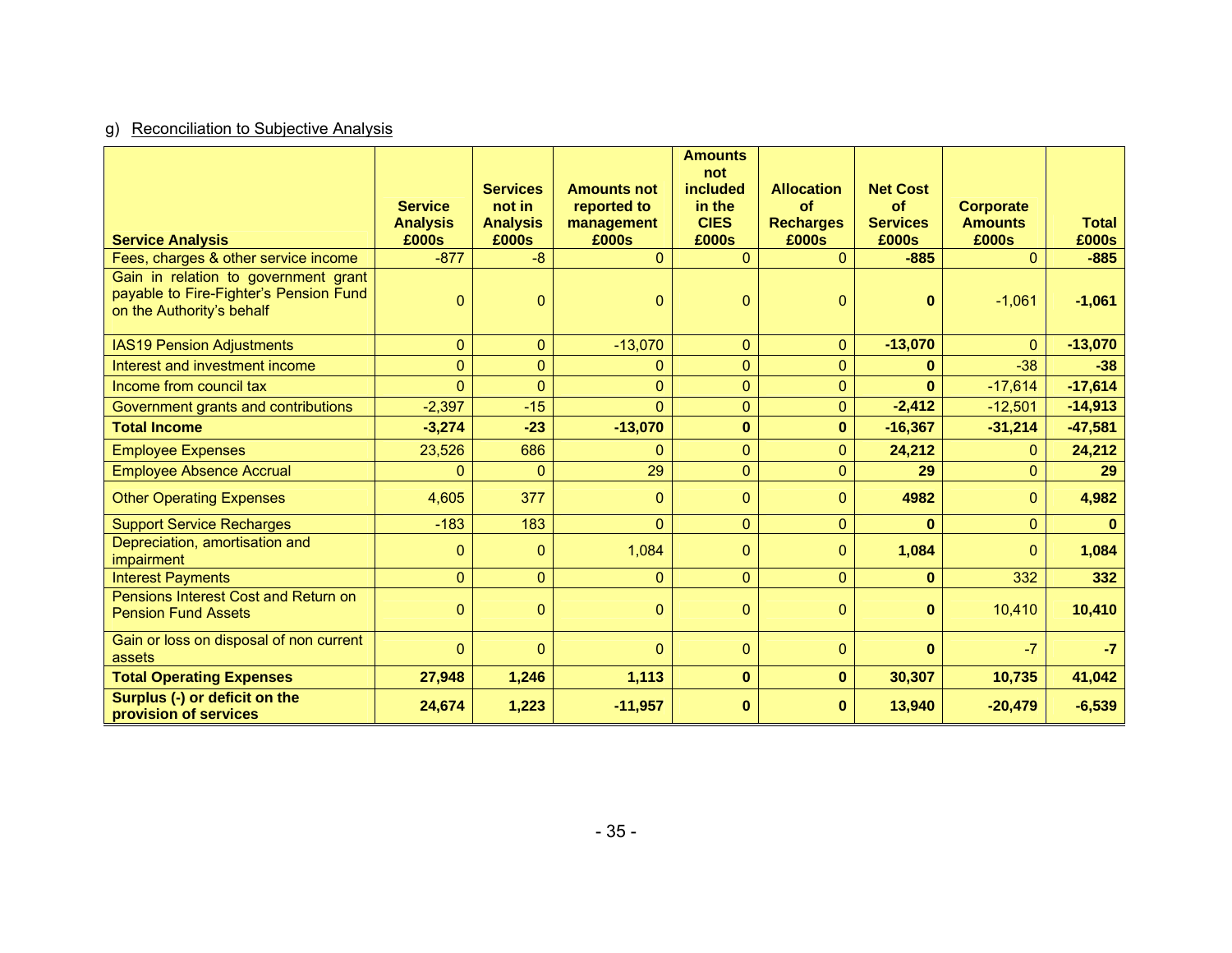# **2. Officers' Remuneration**

The number of employees, whose remuneration, excluding employer's pensions contributions, was £50,000 or more in bands of £5,000 is shown below. Whilst the number of employees has remained constant the new interpretation of car benefit as provided by H M Revenue and Customs has seen a further 9 employees exceed the £50,000 level. At the higher levels the figures reflect the move away from an interim management structure to a permanent one.

| 2009/10<br><b>Number of</b> |                          | 2010/11<br><b>Number of</b><br><b>Employees</b> |
|-----------------------------|--------------------------|-------------------------------------------------|
| <b>Employees</b>            | <b>Remuneration Band</b> |                                                 |
| 8                           | £50,000 to £54,999       | 17                                              |
| 10 <sup>1</sup>             | £55,000 to £59,999       | 11                                              |
| 1                           | £60,000 to £64,999       | $\overline{4}$                                  |
| $\overline{2}$              | £65,000 to £69,999       |                                                 |
| 1                           | £70,000 to £74,999       | $\overline{2}$                                  |
| 3                           | £75,000 to £79,999       | $\mathbf{0}$                                    |
| $\overline{2}$              | £85,000 to £89,999       | 1                                               |
| $\Omega$                    | £90,000 to £94,999       | 1                                               |
| $\mathbf{0}$                | £95,000 to £99,999       | 4                                               |
| $\Omega$                    | £135,000 to £139,999     |                                                 |
| 27                          | <b>Total</b>             | 39                                              |

Termination benefits may need to be disclosed where the nature and amount of an expense is material. There were no such termination benefits payable during 2010- 11 (2009-10 Nil)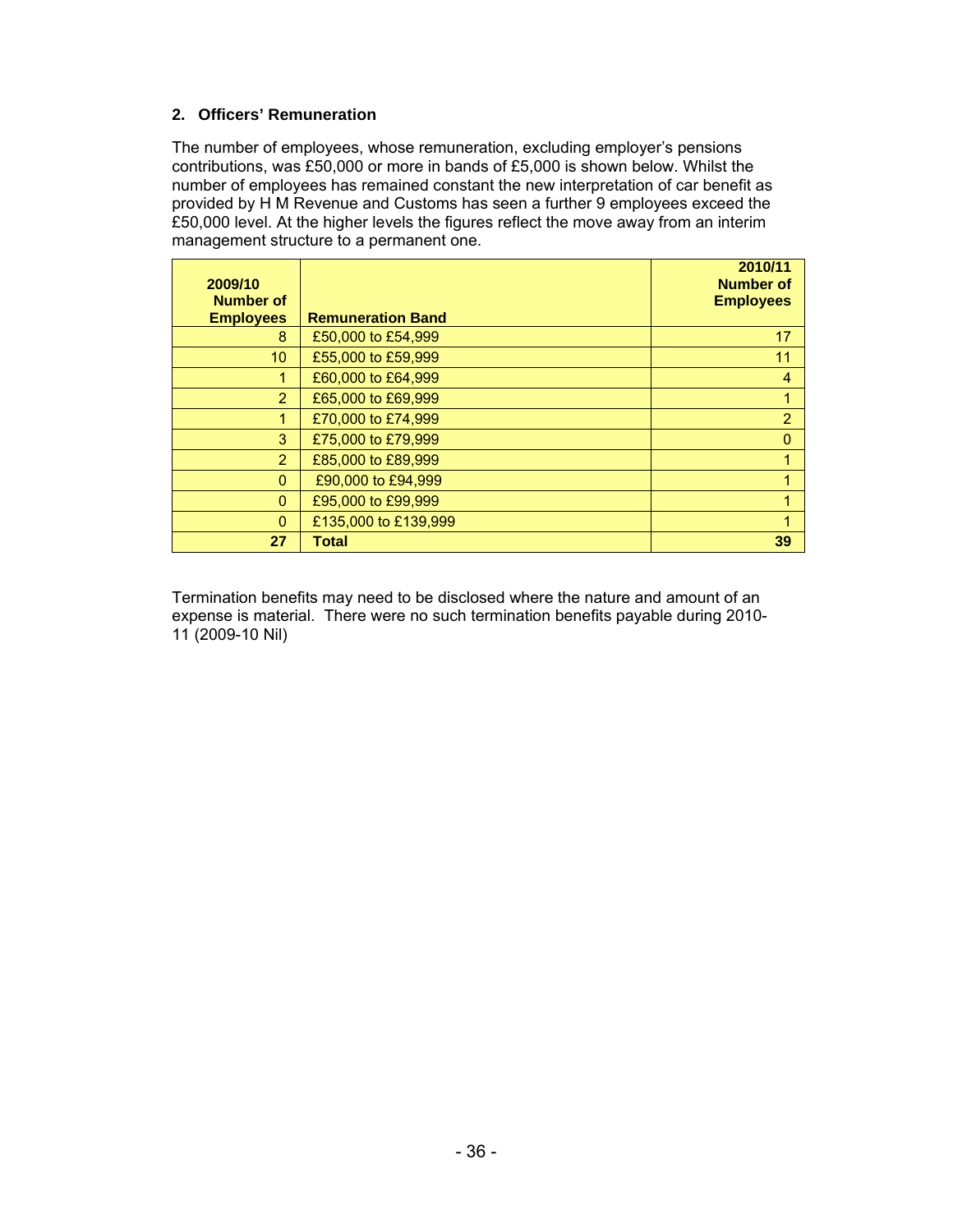The following table sets out the remuneration disclosures for Senior Officers whose salary is less than £150,000 but equal to or more than £50,000 per year in 2010/11.

| <b>Post Holder</b>                               | <b>Salary</b><br><b>Including</b><br><b>Fees And</b><br><b>Allowances</b><br>£s | <b>Benefits in</b><br>Kind e.g. Car<br><b>Allowance</b><br>£s | <b>Total</b><br><b>Remuneration</b><br><b>Excluding</b><br><b>Pension</b><br><b>Contribution</b><br>2010/11<br>£s. | <b>Pension</b><br><b>Contribution</b><br>£s | <b>Total</b><br><b>Remuneration</b><br><b>Including</b><br><b>Pension</b><br><b>Contributions</b><br>2010/11<br>£s | <b>Notes</b>                                                                    |
|--------------------------------------------------|---------------------------------------------------------------------------------|---------------------------------------------------------------|--------------------------------------------------------------------------------------------------------------------|---------------------------------------------|--------------------------------------------------------------------------------------------------------------------|---------------------------------------------------------------------------------|
| Chief Fire Officer and<br><b>Chief Executive</b> | 131,250                                                                         | 7,367                                                         | 138,617                                                                                                            | 26,754                                      | 165,371                                                                                                            |                                                                                 |
| <b>Deputy Chief Fire</b><br><b>Officer</b>       | 87,366                                                                          | 6,920                                                         | 94,286                                                                                                             | 18,727                                      | 113,012                                                                                                            | From 17th May 2010                                                              |
| <b>ACO Risk</b>                                  | 89,696                                                                          | 7,864                                                         | 97,560                                                                                                             | 19,212                                      | 116,772                                                                                                            | <b>Returned Secondment</b><br>4th May 2010                                      |
| <b>ACO Risk (Temp)</b>                           | 48,366                                                                          | 402                                                           | 48,768                                                                                                             | 9,164                                       | 57,932                                                                                                             | <b>Covering Secondment</b><br>1st April - 16th May 2010<br>- left 11th Nov 2010 |
| <b>ACO Response</b>                              | 82,016                                                                          | 4.650                                                         | 86,666                                                                                                             | 17,469                                      | 104,135                                                                                                            | Started 3rd May 2010                                                            |
| <b>ACO Response</b><br>(Temp)                    | 66,592                                                                          | 2,590                                                         | 69,182                                                                                                             | 13,393                                      | 82,575                                                                                                             | Acting up 1st April - 16th<br>May 2010 left 28th Feb<br>2011                    |
| <b>ACO Planning</b><br>(Temp)                    | 33,651                                                                          | 1,273                                                         | 34,924                                                                                                             | 6,764                                       | 41,688                                                                                                             | Acting up 1st April -16th<br>May 2010 left 12th Sept<br>2010                    |
| <b>HR Director</b>                               | 54,032                                                                          | 1,586                                                         | 55,618                                                                                                             | 10,189                                      | 65,807                                                                                                             | From 12th July 2010                                                             |
| <b>Treasurer</b>                                 | 22,686                                                                          | 518                                                           | 23,204                                                                                                             | 4,130                                       | 27,334                                                                                                             | Left 16th July 2010                                                             |
| <b>Treasurer</b>                                 | 69,160                                                                          | 3,866                                                         | 73,026                                                                                                             | 13,046                                      | 86,072                                                                                                             | Acting from 19th July<br>2010 - 31st March 2011                                 |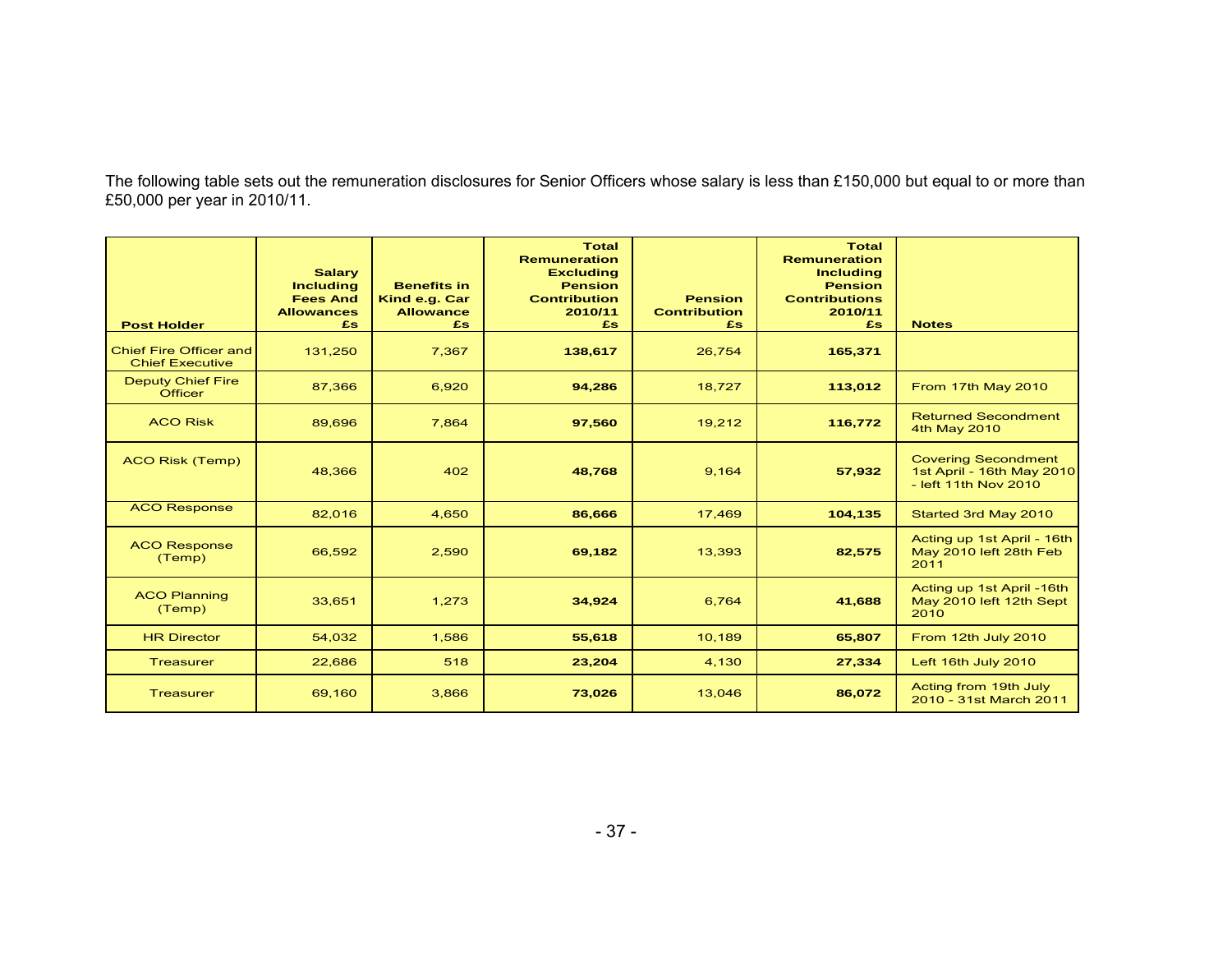The following table sets out the remuneration disclosures for Senior Officers whose salary is less than £150,000 but equal to or more than £50,000 per year in 2009/10.

| <b>Post Holder</b>                               | <b>Salary</b><br><b>Including</b><br><b>Fees And</b><br><b>Allowances</b><br>£s. | <b>Benefits in</b><br>Kind e.g. Car<br><b>Allowance</b><br>£s | <b>Total</b><br><b>Remuneration</b><br><b>Excluding</b><br><b>Pension</b><br><b>Contributions</b><br>2009/10<br>£s | <b>Pension</b><br><b>Contributions</b><br>£s | <b>Total</b><br><b>Remuneration</b><br><b>Including</b><br><b>Pension</b><br><b>Contributions</b><br>2009/10<br>£s | <b>Notes</b>                                                               |
|--------------------------------------------------|----------------------------------------------------------------------------------|---------------------------------------------------------------|--------------------------------------------------------------------------------------------------------------------|----------------------------------------------|--------------------------------------------------------------------------------------------------------------------|----------------------------------------------------------------------------|
| <b>Chief Fire Officer</b>                        | 25,025                                                                           | 218                                                           | 25,243                                                                                                             | 5,357                                        | 30,600                                                                                                             | Left - 1st April 2009 to<br>20th June 2009                                 |
| <b>Chief Fire Officer</b>                        | $\Omega$                                                                         | $\Omega$                                                      | $\bf{0}$                                                                                                           | $\Omega$                                     | $\mathbf{o}$                                                                                                       | July - 31st December 09<br>covered by secondment<br>from Kent Fire Service |
| <b>Chief Fire Officer</b><br>and Chief Executive | 31,250                                                                           | 101                                                           | 31,351                                                                                                             | 6,678                                        | 38,028                                                                                                             | <b>Commenced 1st January</b><br>2010                                       |
| <b>ACO Risk</b>                                  | 85,865                                                                           | 1,241                                                         | 87,106                                                                                                             | 18,294                                       | 105,400                                                                                                            | On Secondment to CLG                                                       |
| <b>ACO Risk</b>                                  | 85,428                                                                           | 603                                                           | 86,032                                                                                                             | 18,294                                       | 104,326                                                                                                            | <b>Covering Secondment</b>                                                 |
| <b>ACO Planning</b>                              | 77,615                                                                           | 990                                                           | 78,606                                                                                                             | 15,961                                       | 94,567                                                                                                             | <b>Temp Post Commencing</b><br>1st October 2009                            |
| <b>ACO Response</b>                              | 76,835                                                                           | 855                                                           | 77,690                                                                                                             | 16,089                                       | 93,779                                                                                                             | <b>Temp Post Commencing</b><br>1st October 2009                            |
| <b>ACO Response</b>                              | 44,633                                                                           | 960                                                           | 45,594                                                                                                             | 9,206                                        | 54,799                                                                                                             | Left - 1st April 2009 to<br>30th September 2009                            |
| <b>Treasurer</b>                                 | 74,455                                                                           | 2,582                                                         | 77,037                                                                                                             | 13,736                                       | 90,773                                                                                                             |                                                                            |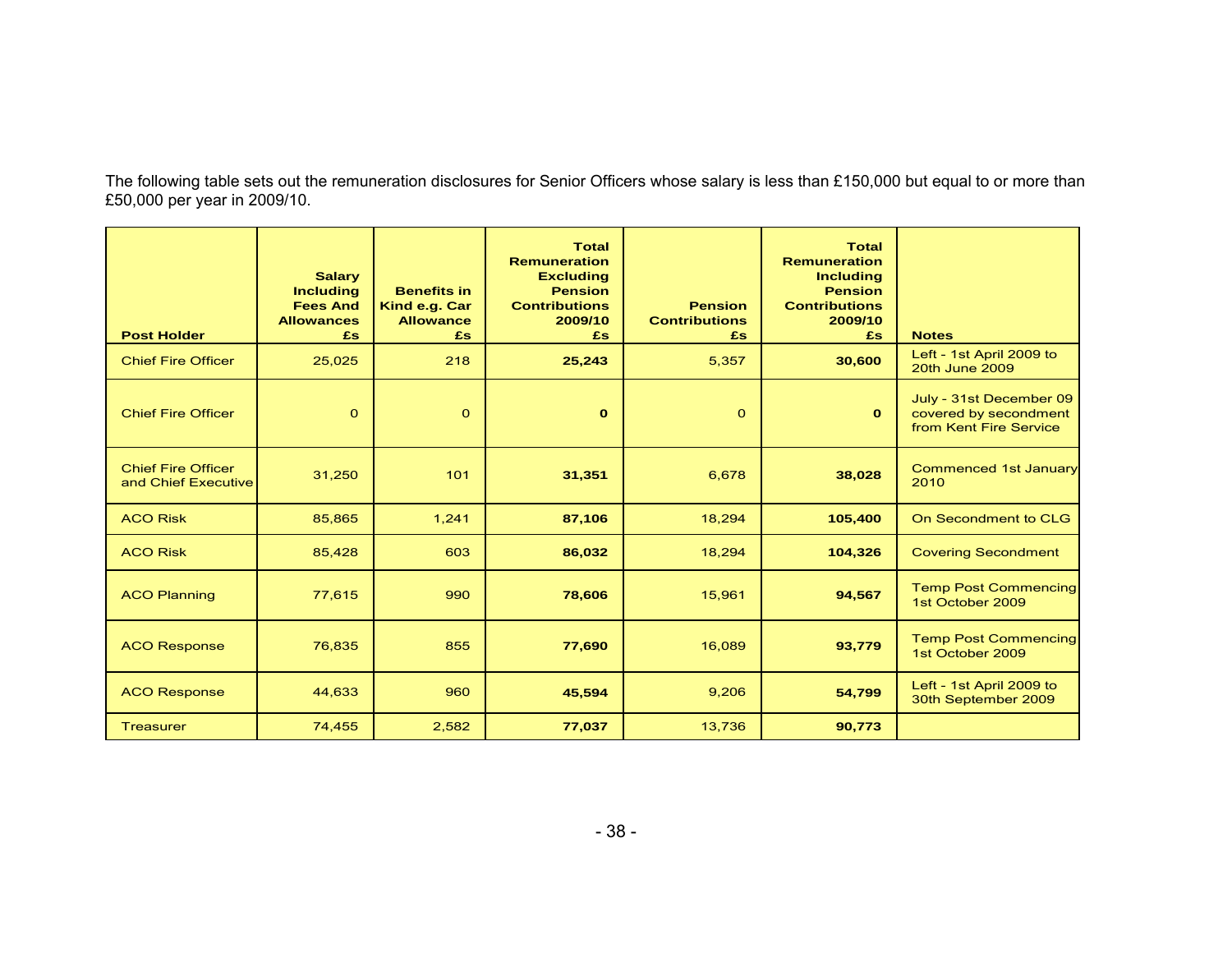# **3.****Provision for doubtful debts**

The provision for doubtful debts now stands at £36,523 at 31st March 2011. This is considered a prudent level to hold against debts that may not be recovered. All existing debts have been considered for recoverability and the provision is adequate to ensure any doubtful debts could be covered. No debts were written off in the year.

# **4. Leases and lease type arrangements**

The operating leases held by the Authority apply to lease vehicles and radio communications equipment. The lease rentals paid during the year amounted to £566k (£501k in 2009/10) The estimated un-discharged obligations under the operational lease agreements are shown in the table below:

| 31-Mar-10        |                  | <b>Years Operational Lease remaining</b> | 31-Mar-11        |                  |
|------------------|------------------|------------------------------------------|------------------|------------------|
| <b>Vehicles</b>  |                  |                                          | <b>Vehicles</b>  |                  |
| <b>Plant and</b> | <b>Land and</b>  |                                          | <b>Plant and</b> | <b>Land and</b>  |
| <b>Equipment</b> | <b>Buildings</b> |                                          | <b>Equipment</b> | <b>Buildings</b> |
| £000s            | £000s            |                                          | £000sl           | £000s            |
| <b>1591</b>      |                  | $115$ 0-1 years                          | 195              | 114              |
| 324              |                  | $458$ 2-5 years                          | 217              | 384              |
|                  |                  | 975 6 years and onwards                  |                  | 874              |
| 483              |                  | 1,548 Total                              | 412              | 1,372            |

The finance lease held by the Authority is for the sale and leaseback of the Gerrards Cross houses with London Quadrant (previously Opus Housing). The Authority has included the finance lease as a long term liability. The finance lease is detailed in Note 22 on page 50.

# **5. Capital Financing Requirement**

The table below shows the effect of capital expenditure on the Authority's capital financing requirement.

| 2009/10      |                                                             | 2010/11 |
|--------------|-------------------------------------------------------------|---------|
| £000s        |                                                             | £000s   |
| 7,459        | <b>Opening Capital Financing Requirement</b>                | 8,706   |
|              | <b>Capital Investment</b>                                   |         |
| 2,532        | <b>Property Plant and Equipment</b>                         | 2,274   |
| 124          | <b>Intangible Assets</b>                                    | 83      |
|              | <b>Sources of Finance</b>                                   |         |
| $\mathbf{0}$ | <b>Capital Receipts</b>                                     | $-37$   |
| $-695$       | <b>Government Grants and Contributions</b>                  | $-835$  |
| $-714$       | <b>Revenue Funding including MRP</b>                        | $-354$  |
| 8,706        | <b>Closing Capital Financing Requirement</b>                | 9,837   |
|              | Explanation of movements in year                            |         |
|              | Increase in the underlying need to borrow (supported by     |         |
| 1.247        | Government financial assistance)                            | 1,131   |
| 1,247        | <b>Increase/(Decrease) in Capital Financing Requirement</b> | 1,131   |
|              |                                                             |         |

# **6. Members Allowances**

Total allowances paid in 2010/11 to 28 Members amounted to £72K (2009/10 amounted to £71k to 21 Members). Although there was a reduction in the number of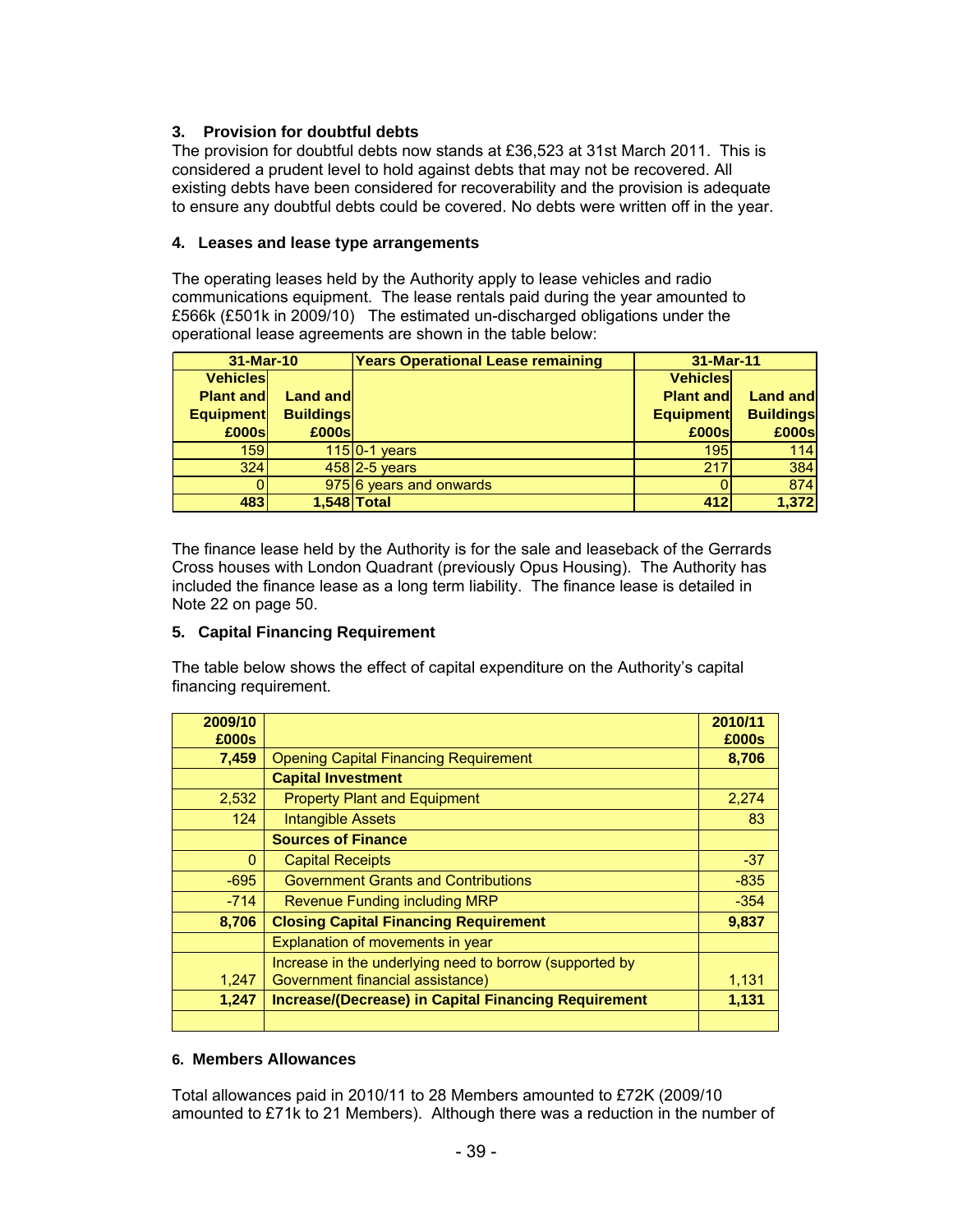Members in 2010/11 from 21 down to 17 this was combined with a change in individual members part way through the year which accounts for the variance in numbers actually receiving allowances in the year. Detailed information on individual allowances is available on the Authority website

http://bucksfire.gov.uk/BucksFire/How+we+make+decisions/Eulesandregulations.htm and on request.

# **7. Audit Fees**

Fees paid during the year to the Audit Commission, the Authority's external auditor, for work on external audit and on inspection are set out in the table below.

| $31-Mar-10$ |                                | 31-Mar-11 |
|-------------|--------------------------------|-----------|
| £000s       | <b>Audit Fees</b>              | £000s     |
| 78          | <b>External Audit Services</b> | 75        |
| 78          | <b>Total</b>                   | 75        |

### **8**. **Revenue Grants**

Section 31 grants received from the DCLG by the Authority are detailed below. The grants are not ring-fenced but are given for specific streams of work. The figures shown in the table below are the net figures after unapplied grant has been moved into earmarked reserves.

| 31-Mar-10 |                                    | 31-Mar-11 |
|-----------|------------------------------------|-----------|
| £000s     | <b>Revenue Grants Applied</b>      | £000s     |
| $-765$    | <b>Urban Search and Rescue</b>     | $-942$    |
| $-181$    | <b>New Burdens</b>                 | $-93$     |
| $-1$      | Council Tax Efficiency Information |           |
| $-947$    | Total                              | $-1,035$  |

These grants are included in the Net Cost of Services in the Comprehensive Income and Expenditure Statement on page 30

### **9. Related Parties**

The Authority is required to disclose material transactions with related parties: bodies or individuals that have the potential to control or influence the Authority, or to be controlled or influenced by the Authority. Disclosure of these transactions allows readers to assess the extent to which the Authority might have been constrained in its ability to operate independently, or might have secured the ability to limit another party's ability to bargain freely with the Authority.

### Central Government

Central Government is responsible for providing the statutory framework within which the Authority operates and prescribes the terms of many of the transactions that the Authority has with other parties. It also provided direct financial support in 2010/11 to the Authority.

### Other Public Bodies

Buckinghamshire County Council provides Internal Audit Services, Treasury Management, SAP Systems Support, the Monitoring Officer and Legal Services for the Authority. Milton Keynes Council provides Clerking services for the Authority's committee meetings. These are undertaken on a commercial basis and will therefore not have a controlling influence on either body.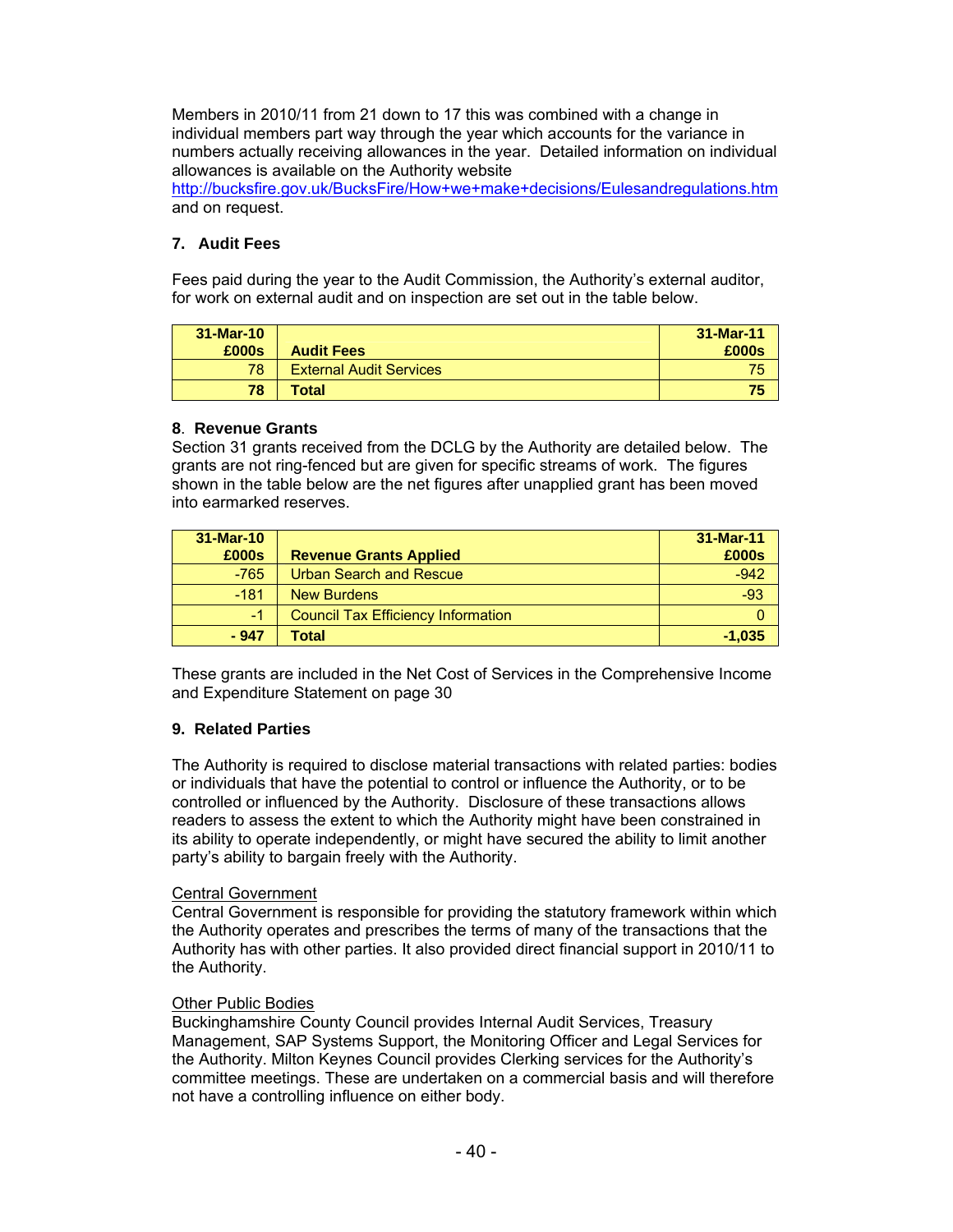The Authority has entered into local public service agreements with all six councils within its geographic boundaries. The Authority is using these agreements to build capacity within its Community Fire Safety department so that it can contribute along with its partners to the shared vision of creating a safer Buckinghamshire and Milton Keynes.

#### Members of the Authority

Members have direct control over the Authority's financial and operational policies. However, any contracts entered into are in full compliance with the Authority's standing orders and any decisions are made with proper consideration of declarations of interest. Details of any material interests are recorded in the Register of Members' Interests, which is open to public inspection. All Members have been asked to declare any related party transactions. From the replies provided there are no such transactions to be declared.

#### Senior Officers of the Authority

Senior Officers have control over the day-to-day management of the Authority. All Senior Officers have been asked to declare any related party transactions. From the replies provided there are no such transactions to be declared.

#### Assisted organisations

The Authority does not provide any significant financial assistance to organisations that are outside of its normal contractual arrangements.

#### Companies and joint ventures

The Authority does not have any interests in companies outside of its normal contractual arrangements.

### **10. Funding**

The Authority's net revenue expenditure is funded by local authority precepts, general government grants and non domestic rates redistribution from the national pool.

| 31-Mar-10    |                                                | 31-Mar-11 |
|--------------|------------------------------------------------|-----------|
| £000s        | <b>Funding</b>                                 | £000s     |
| $-3,868$     | <b>Aylesbury Vale District Council</b>         | $-3,994$  |
| $-2,554$     | <b>Chiltern District Council</b>               | $-2,630$  |
| $-4.652$     | <b>Milton Keynes Council</b>                   | $-4,969$  |
| $-1,860$     | South Buckinghamshire District Council         | $-1,909$  |
| $-3,934$     | <b>Wycombe District Council</b>                | $-4,112$  |
| $-16,868$    | <b>Total Precepts</b>                          | $-17,614$ |
| $-2,137$     | <b>Revenue Support Grant</b>                   | $-1,451$  |
| $\mathbf{0}$ | <b>Capital Grants</b>                          | $-1,050$  |
| $-2,137$     | <b>Total General Government Grants</b>         | $-2,501$  |
| $-9,258$     | Non Domestic Rates redistribution              | $-10,000$ |
| $-9,258$     | <b>Total Non Domestic Rates redistribution</b> | $-10,000$ |
| $-28,263$    | <b>Total Funding</b>                           | $-30,115$ |

In 2010/11 there were 293,990 Band D properties and in 2009/10 there were 291,649 Band D properties.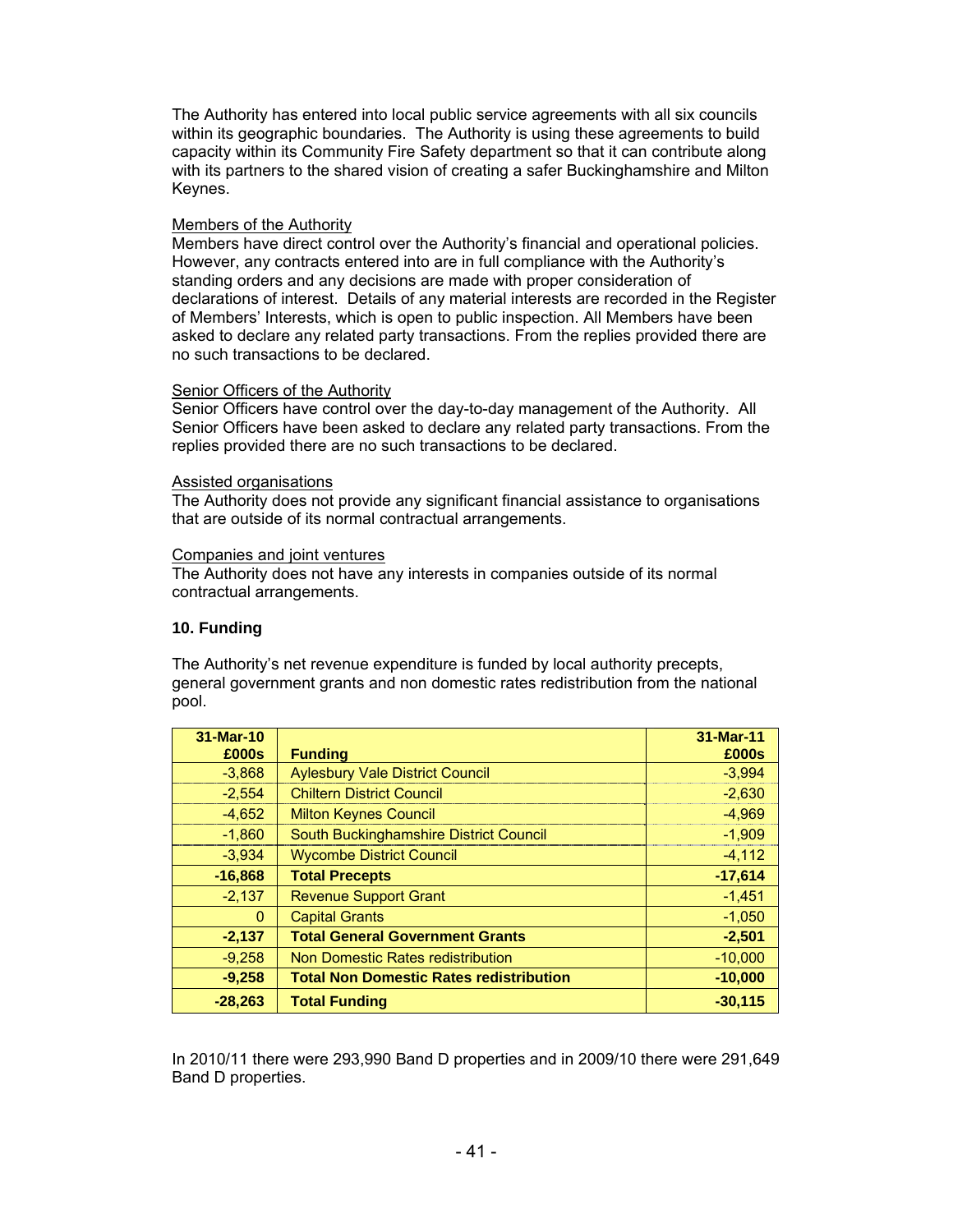#### **11. Non current asset**

#### a) Movement of Property, Plant and Equipment

|                                                                                                         | <b>Land and</b><br><b>Buildings</b><br>£000s | <b>Leased</b><br>Land &<br><b>Buildings*</b><br>£000s | <b>Total Land</b><br>8.<br><b>Buildings</b><br>£000s | Vehicles,<br><b>Plant and</b><br><b>Equipment</b><br>£000s | <b>Assets Under</b><br><b>Construction</b><br>£000s | <b>Total</b><br>£000s |
|---------------------------------------------------------------------------------------------------------|----------------------------------------------|-------------------------------------------------------|------------------------------------------------------|------------------------------------------------------------|-----------------------------------------------------|-----------------------|
| <b>Gross Book Value as at 1-</b><br><b>April -2010</b>                                                  | 27,258                                       | 2,357                                                 | 29,615                                               | 6,360                                                      | 495                                                 | 36,470                |
| <b>Additions</b>                                                                                        | 1,092                                        | $\Omega$                                              | 1,092                                                | 834                                                        | 354                                                 | 2,280                 |
| Donated Assets **                                                                                       | $\Omega$                                     | $\Omega$                                              | $\Omega$                                             | 924                                                        | $\Omega$                                            | 924                   |
| Disposals and write offs                                                                                | $\Omega$                                     | $\Omega$                                              | $\Omega$                                             | $-44$                                                      | $\Omega$                                            | $-44$                 |
| <b>Reclassifications</b>                                                                                | 167                                          | $\mathbf{O}$                                          | 167                                                  | $\Omega$                                                   | $-296$                                              | $-129$                |
| Revaluation increase /<br>decrease(-) recognised in<br><b>Revaluation Reserve</b>                       | 258                                          | $\Omega$                                              | 258                                                  | $\overline{2}$                                             | $\mathbf 0$                                         | 260                   |
| <b>Revaluation increase</b><br>/decrease(-) recognised in<br>surplus/deficit on provision<br>of service | 291                                          | $\Omega$                                              | 291                                                  | $\Omega$                                                   | $\Omega$                                            | 291                   |
| <b>Gross Book Value as at</b><br>31-Mar-2011                                                            | 29,066                                       | 2,357                                                 | 31,423                                               | 8,076                                                      | 553                                                 | 40,052                |
| <b>Accumulated</b><br>depreciation and<br><b>Impairment as at</b><br>$1 -$<br><b>April-2010</b>         | $-2,795$                                     | $-289$                                                | $-3,084$                                             | $-1,578$                                                   | $\mathbf{0}$                                        | $-4,662$              |
| Depreciation for the year                                                                               | $-462$                                       | $-47$                                                 | $-509$                                               | $-692$                                                     | $\overline{0}$                                      | $-1,201$              |
| Depreciation on disposal                                                                                | $\Omega$                                     | $\Omega$                                              | $\Omega$                                             | 9 <sup>°</sup>                                             | $\Omega$                                            | 9                     |
| Depreciation written out to<br><b>Revaluation Reserve</b>                                               | 20                                           | $\Omega$                                              | 20                                                   | $\Omega$                                                   | $\Omega$                                            | 20                    |
| Depreciation written out to<br>surplus / deficit(-) on<br>provision of service                          | 428                                          | $\mathbf{0}$                                          | 428                                                  | 17                                                         | $\mathbf 0$                                         | 445                   |
| Impairments losses /<br>reversals(-) recognised in<br>the Revaluation Reserve                           | 51                                           | $\Omega$                                              | 51                                                   | $\Omega$                                                   | $\Omega$                                            | 51                    |
| Impaiment losses /<br>reversals(-) recognised in<br>surplus/deficit on provision                        | $-546$                                       | $\mathbf{O}$                                          | $-546$                                               | $-17$                                                      | $\mathbf{O}$                                        | $-563$                |
| <b>Depreciation c/f</b>                                                                                 | $-3,304$                                     | $-336$                                                | $-3,640$                                             | $-2,261$                                                   | $\mathbf{0}$                                        | $-5,901$              |
| <b>Net Book Value as at</b><br>31-Mar-2011                                                              | 25,762                                       | 2,021                                                 | 27,783                                               | 5,815                                                      | 553                                                 | 34,151                |

\* Finance Lease item as detailed in note 22

\*\* The Government transferred ownership of the New Dimension Assets that had previously been provided to fire and rescue authorities on the  $1<sup>st</sup>$  April 2010. The net book value of the asset transferred to the Authority was £924K and as these were transferred at nil cost, they are shown as donated assets with the 'fair value' added to property plant and equipment on the balance sheet and a contra entry being included as the Donated Assets Account (note25) within long term liabilities**.** This does not prejudice the negotiations with the Department for Communities and Local Government over final transfer but does affect the borrowing position of the Authority.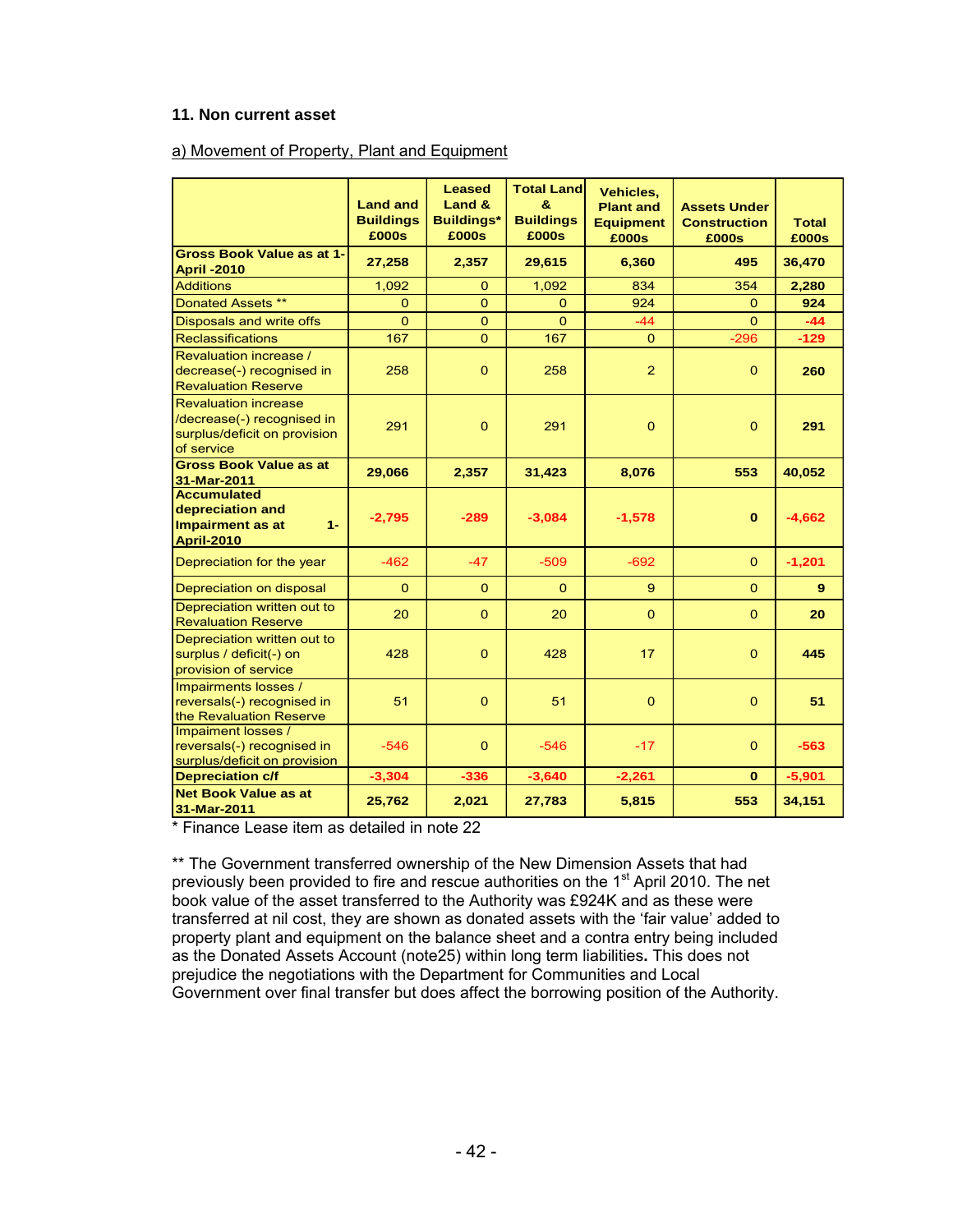# Comparative figures for 2009/10.

|                                                                                     | <b>Land and</b><br><b>Buildings</b><br>£000s | Leased<br>Land &<br><b>Buildings*</b><br>£000s | <b>Total</b><br>Land &<br><b>Buildings</b><br>£000s | Vehicles,<br><b>Plant and</b><br><b>Equipment</b><br>£000s | <b>Assets Under</b><br><b>Construction</b><br>£000s | <b>Total</b><br>£000s |
|-------------------------------------------------------------------------------------|----------------------------------------------|------------------------------------------------|-----------------------------------------------------|------------------------------------------------------------|-----------------------------------------------------|-----------------------|
| <b>Gross Book Value as at</b><br>1-April-2009                                       | 26,588                                       | 2,357                                          | 28,945                                              | 4,579                                                      | 211                                                 | 33,735                |
| <b>Additions</b>                                                                    | 590                                          | $\mathbf{0}$                                   | 590                                                 | 1,758                                                      | 306                                                 | 2,654                 |
| Disposals and write offs                                                            | $\mathbf{0}$                                 | $\overline{0}$                                 | $\Omega$                                            | $\mathbf{0}$                                               | $\Omega$                                            | $\mathbf{0}$          |
| <b>Reclassifications</b>                                                            | $-105$                                       | $\overline{0}$                                 | $-105$                                              | $\overline{0}$                                             | $-22$                                               | $-127$                |
| <b>Revaluations</b>                                                                 | 185                                          | $\overline{0}$                                 | 185                                                 | 23                                                         | $\mathbf{0}$                                        | 208                   |
| <b>Gross Book Value as at</b><br>31-Mar-2010                                        | 27,258                                       | 2,357                                          | 29,615                                              | 6,360                                                      | 495                                                 | 36,470                |
| <b>Accumulated</b><br><b>Depreciation and</b><br>Impairment<br><b>1-April 2009</b>  | $-745$                                       | $-242$                                         | $-987$                                              | $-1,032$                                                   | $\mathbf{0}$                                        | $-2,019$              |
| Depreciation for the year                                                           | $-520$                                       | $-47$                                          | $-567$                                              | $-546$                                                     | $\mathbf{0}$                                        | $-1,113$              |
| Depreciation on disposal                                                            | $\mathbf{0}$                                 | $\mathbf{0}$                                   | $\mathbf{0}$                                        | $\overline{0}$                                             | $\Omega$                                            | $\mathbf{0}$          |
| Impairments                                                                         | $-1,530$                                     | $\mathbf{0}$                                   | $-1,530$                                            | $\overline{0}$                                             | $\mathbf{0}$                                        | $-1,530$              |
| <b>Accumulated</b><br><b>Depreciation and</b><br>Impairment<br>$31 -$<br>March 2010 | $-2,795$                                     | $-289$                                         | $-3,084$                                            | $-1,578$                                                   | $\mathbf{0}$                                        | $-4,662$              |
| <b>Net Book Value as at</b><br>31-Mar-2010                                          | 24,463                                       | 2,068                                          | 26,531                                              | 4,782                                                      | 495                                                 | 31,808                |

### b) Basis of Valuation

Property Revaluations are undertaken on an annual basis, upward valuations are charged to a Revaluation Reserve, decreases in value called impairments are charged to the Revaluation Reserve up to the value held therein against the specific asset and any residue charged to the Income and Expenditure Account as a loss. The revaluations are as a result of a general increase in property and land values and also taking account of sale proceeds to gain a market value for vehicles disposed of in year. Impairments are due to a decrease in value following the annual valuation by our valuer as set out below.

Reclassifications are where Assets which were previously Assets under Construction (AUC) are now completed and are reclassified under their appropriate asset heading.

Operational buildings of a specialised nature, for which there is no market and therefore no evidence of value, have been valued at depreciated replacement cost, where the value has been based on the cost of replacing the existing building with a simple substitute building which may not be similar to the one actually on site. The valuation of operational properties of a non specialised nature was based on open market value for existing use, having regard to evidence of transactions on similar premises.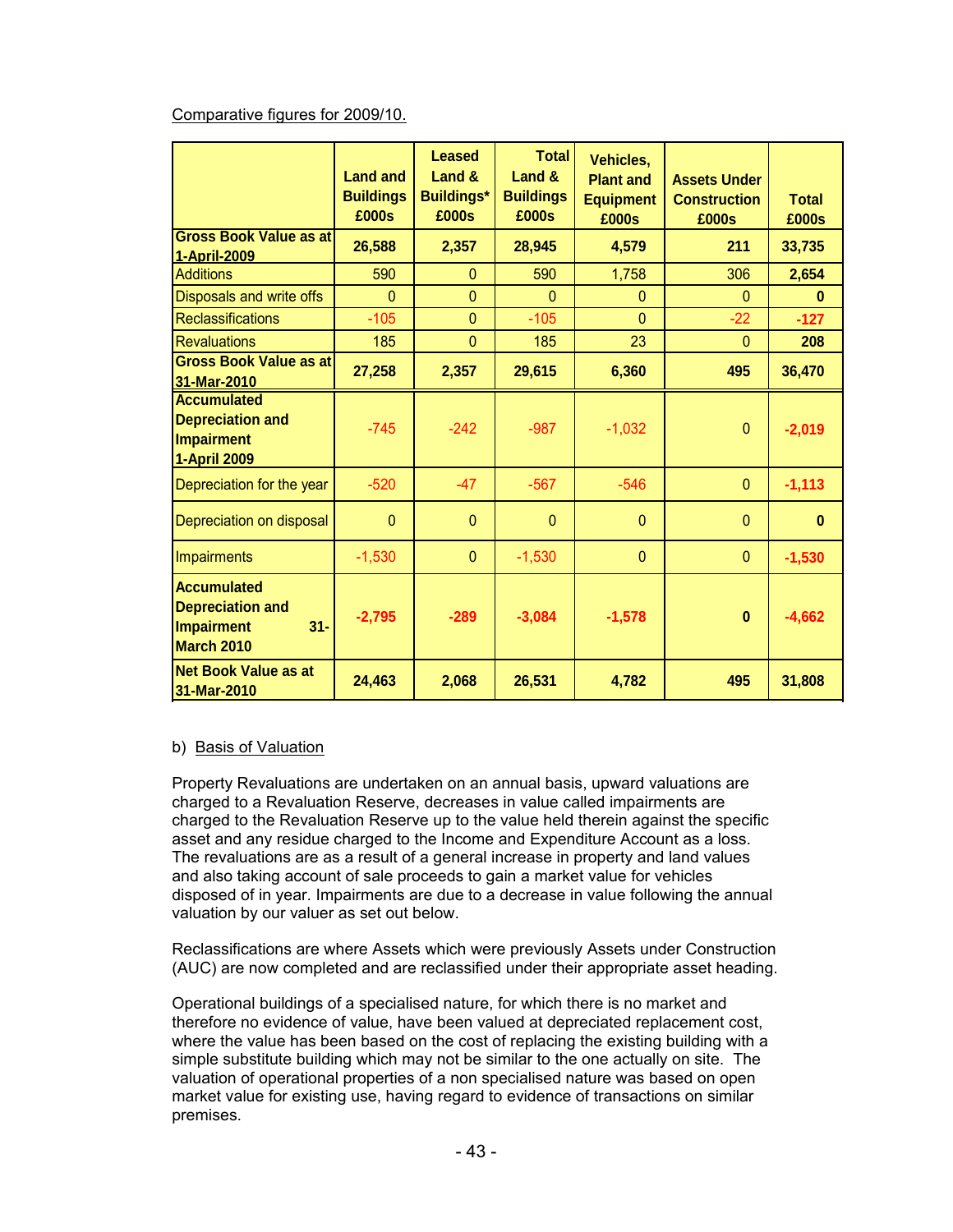The properties were valued by Ken Oldknow (BSc MRICS) of Buckinghamshire County Council Property Department with whom the Fire Authority has a Service Level Agreement. All valuations have been carried out in accordance with current Practice Statements and Guidance Notes contained within the Appraisal and Valuation Manual issued by the Royal Institute of Chartered Surveyors. The sources of information and assumptions made in producing the various valuations are set out in the valuation certificates and reports

#### c) Valuation Information

The following statement shows the progress of the Authority's programme for the revaluation of assets.

| <b>Year of Valuation</b>                 | <b>Land and</b><br><b>Buildings</b><br>£000s | <b>Vehicles</b><br>£000s | <b>Equipment</b><br>£000s | <b>AuC</b><br>£000s | <b>Total</b><br>£000s |
|------------------------------------------|----------------------------------------------|--------------------------|---------------------------|---------------------|-----------------------|
| 2010-11                                  | 25,522                                       |                          |                           |                     | 25,522                |
| <b>Valued at Historic</b><br><b>Cost</b> | 3.185                                        | 3.582                    | 1.309                     | 553                 | 8,629                 |
| <b>Total</b>                             | 27,707                                       | 3,582                    | 1,309                     | 553                 | 34,151                |

#### d) Depreciation Lives

The Authority policy of depreciating assets is over their useful lives as table below:

| <b>Asset Class</b>           | <b>Useful Life</b> |
|------------------------------|--------------------|
| <b>Red Fleet Vehicles</b>    | 1 to 12 years      |
| <b>White Fleet Vehicles</b>  | 1 to 7 years       |
| <b>Plant &amp; Equipment</b> | 1 to 20 years      |
| <b>Buildings</b>             | 1 to 60 years      |
| Intangibles                  | 1 to 10 years      |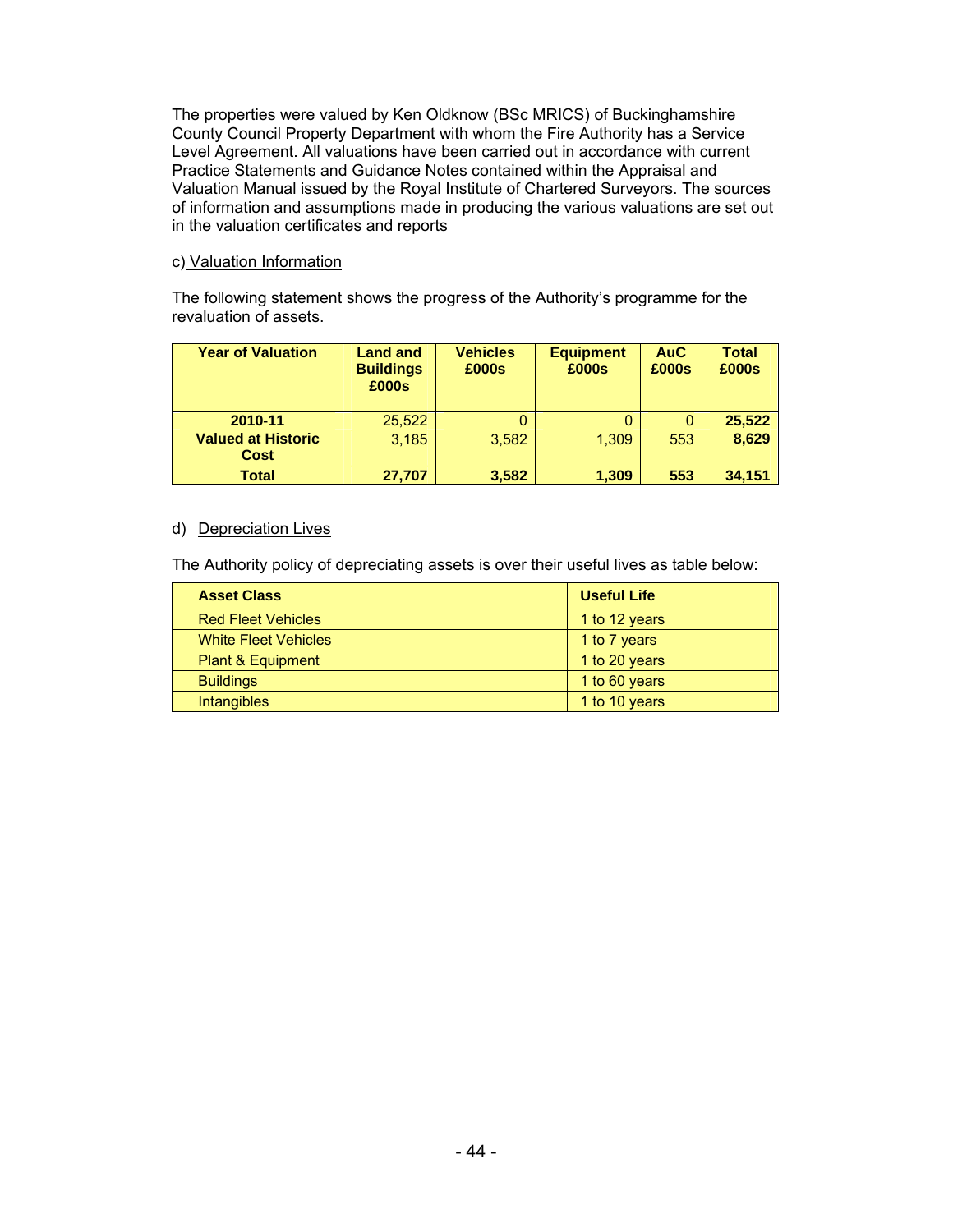# e) Capital Account Expenditure

|                                           |                           | Plant,                    |                        |                  |
|-------------------------------------------|---------------------------|---------------------------|------------------------|------------------|
|                                           | <b>Land and</b>           | <b>Vehicles &amp;</b>     | <b>Intangible</b>      | <b>Total</b>     |
| <b>Capital Account Expenditure</b>        | <b>Buildings</b><br>£000s | <b>Equipment</b><br>£000s | <b>Assets</b><br>£000s | 2010/11<br>£000s |
| <b>Broughton</b>                          | 835                       | $\mathbf{0}$              | $\mathbf{0}$           | 835              |
| <b>High Wycombe</b>                       | 92                        | $\overline{0}$            | $\Omega$               | 92               |
| <b>Beaconsfield</b>                       | 24                        | 0                         | $\mathbf{0}$           | 24               |
| <b>Gerrards Cross</b>                     | 9                         | $\Omega$                  | $\mathbf{0}$           | 9                |
| <b>Drill Yard Works</b>                   | 30                        | $\overline{0}$            | $\mathbf{0}$           | 30               |
| <b>Buckingham</b>                         | 37                        | $\Omega$                  | $\Omega$               | 37               |
| <b>Brigade Headquarters</b>               | 13                        | $\mathbf{0}$              | $\Omega$               | 13               |
| <b>Planned Maintenance Works</b>          | 27                        | $\overline{0}$            | $\Omega$               | 27               |
| Fire Appliances & equipment               | $\overline{0}$            | 907                       | $\mathbf{0}$           | 907              |
| <b>Smoke Alarms</b>                       | $\overline{0}$            | 100                       | $\Omega$               | 100              |
| <b>PPE Uniforms</b>                       | 0                         | 100                       | $\mathbf{0}$           | 100              |
| <b>Operational equipment</b>              | $\overline{0}$            | 36                        | $\mathbf{0}$           | 36               |
| <b>Other Community Safety Initiatives</b> | $\overline{0}$            | 46                        | $\mathbf{0}$           | 46               |
| <b>IT Equipment</b>                       | $\overline{0}$            | 18                        | $\mathbf{0}$           | 18               |
| <b>Corporate Gazetteer</b>                | $\overline{0}$            | $\mathbf{0}$              | 33                     | 33               |
| <b>Asset Management</b>                   | $\overline{0}$            | $\mathbf{0}$              | 5                      | 5                |
| <b>Vision</b>                             | $\overline{0}$            | $\overline{0}$            | 45                     | 45               |
| <b>Total</b>                              | 1,067                     | 1,207                     | 83                     | 2,357            |

# f) Statement of Physical Assets Held

|                                          | <b>Numbers</b> |
|------------------------------------------|----------------|
| <b>Description of Asset</b>              | <b>Held</b>    |
| <b>Fire Stations</b>                     |                |
| 6 Wholetime Fire Stations                |                |
| 4 Wholetime Day Crewed Fire Stations     | 20             |
| <b>10 Retained Fire Stations</b>         |                |
| <b>HQ Buildings and Vehicle Workshop</b> |                |
| <b>Houses</b>                            | 2              |
| <b>Investment Property</b>               |                |
| <b>Red Fleet Vehicles</b>                | 36             |
| <b>White Fleet Vehicles</b>              | 25             |

We have independent verification of our Land & Buildings by Ken Oldknow (BSc MRICS) of Buckinghamshire County Council and our vehicles are verified by our Transport Manager.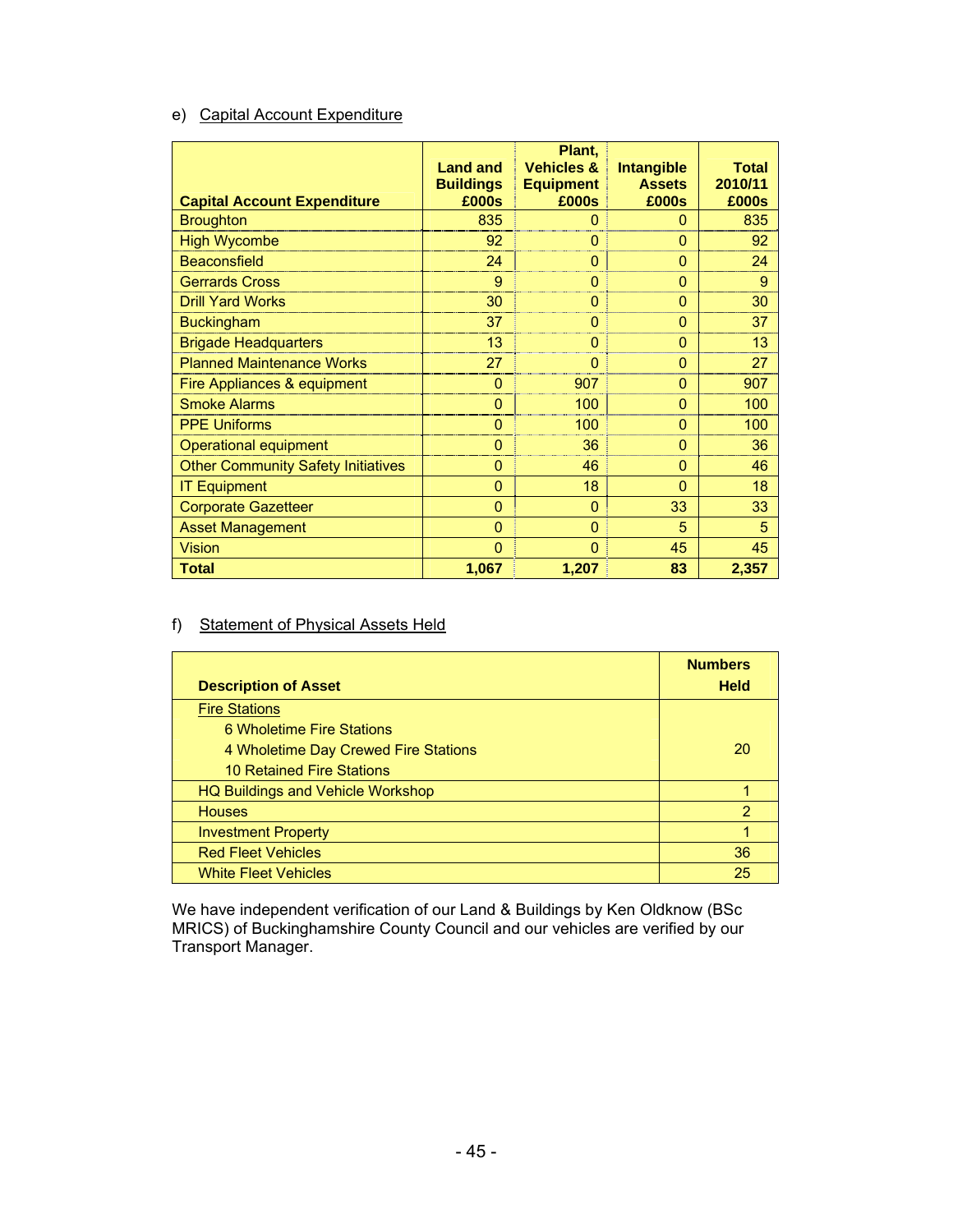# g) Commitments under Capital Contracts

|                                                |                         | <b>Amount Outstanding</b><br>as at 31-Mar-11 |
|------------------------------------------------|-------------------------|----------------------------------------------|
| <b>Capital Contract</b>                        | <b>Contractor</b>       | £000s                                        |
| <b>Provision of two Fire Trucks</b>            | <b>Emergency One</b>    | 159                                          |
| <b>Personal Protective</b><br><b>Equipment</b> | <b>Bristol Uniforms</b> | 33                                           |
| Total                                          |                         | 192                                          |

All commitments will be honoured during 2011/12. Two appliances were ordered during 2010/11 and payment made for the chassis and first engineering stage with delivery due to take place during the summer of 2011. Bristol Uniforms hold a specific reserve of PPE on behalf of the authority against emergency requirements, the authority will be liable for the outstanding amount should the contract be terminated without notice.

| 2008/09<br>£000s | 2009/10<br>£000s | <b>Investment Property</b>              | 2010/11<br>£000s |
|------------------|------------------|-----------------------------------------|------------------|
| 0                | 119              | <b>Balance B/F</b>                      | 127              |
| 119              | 0                | <b>Transfer from Land and Buildings</b> |                  |
| 8                | 8                | Revaluation                             |                  |
| 0                |                  | Impairment                              | $-23$            |
| 119              | 127              | <b>Balance C/F</b>                      | 104              |

### **12. Investment Property**

In accordance with the requirements of IFRS the Valuer, in valuing all land and buildings, deemed one of the properties to be an Investment property and accordingly that building has been reclassified and restated from the 1<sup>st</sup> April 2009.

### **13. Movement of Intangible Fixed Assets**

Intangible Assets are recognised as non-financial fixed assets that do not have physical substance but are identifiable and are controlled by the entity through custody or legal rights. These represent the purchase of computer software and licences and other software systems and are amortised to the Income and Expenditure Account on the basis of the cost and estimated useful life.

| <b>Movement of Intangible Assets</b> | £000s |
|--------------------------------------|-------|
| Gross Book Value as at 31-Mar-2010   | 202   |
| <b>Accumulated Amortisation</b>      | -49   |
| Net book value as at 1st April 2010  | 153   |
| Additions in year                    | 208   |
| Impairment                           | $-17$ |
| Amortisation for the year            | -18   |
| Net Book Value as at 31-Mar-11       | 326   |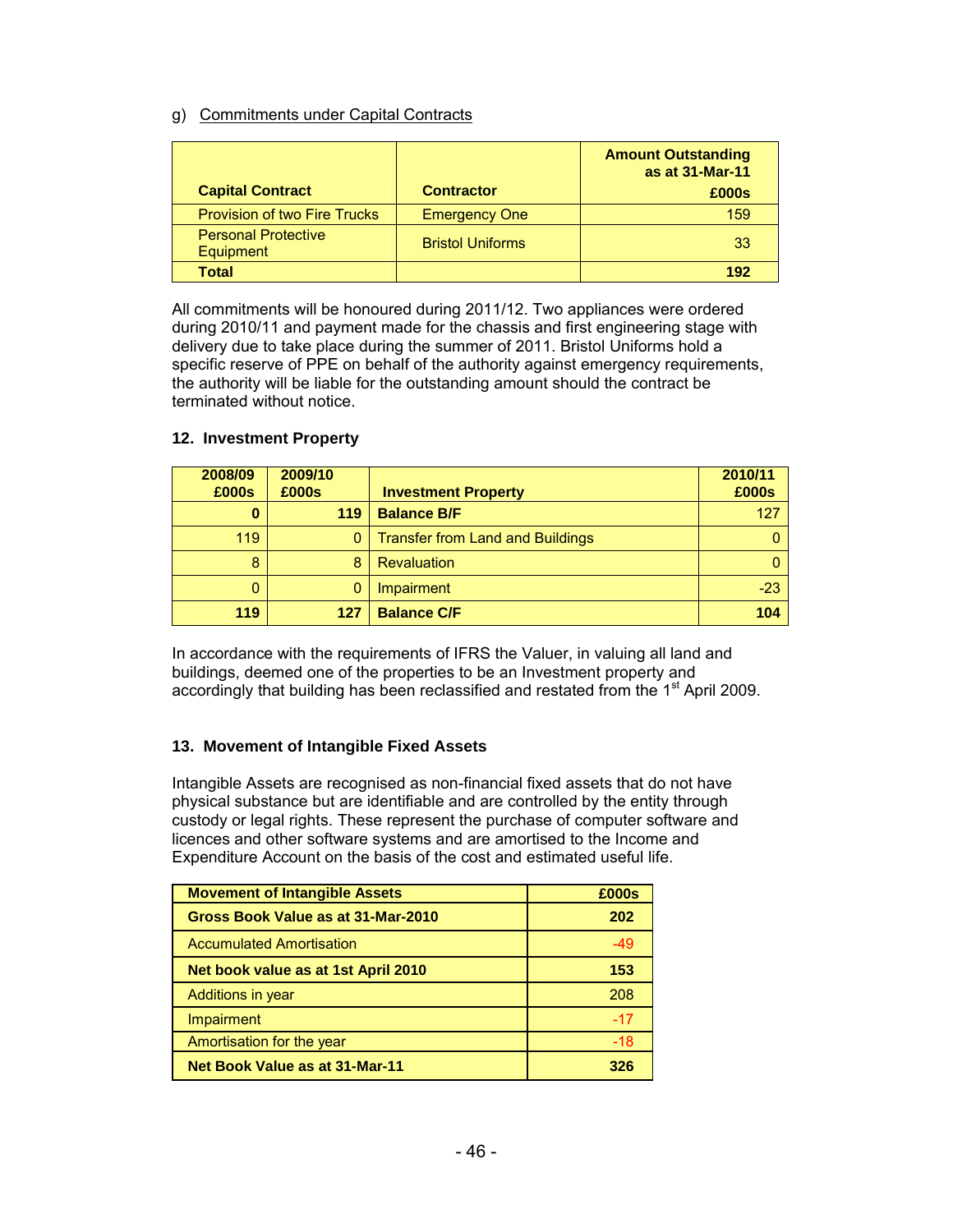### **14. Short Term Investments**

The Treasury Management function is performed by Buckinghamshire County Council on behalf of the Authority and surplus cash is invested on a short term basis in accordance with the CIPFA Code of Practice for Treasury Management in Local Authorities.

| $1 -$ Apr $-09$ | $31-Mar-10$ |                               | 31-Mar-11 |
|-----------------|-------------|-------------------------------|-----------|
| £000s           | £000s       | <b>Short term Investments</b> | £000s     |
| 331             | 479         | <b>Short Term Investments</b> | 50        |
| 331             | 479         | Total                         | 50        |

Under IFRS, cash on deposit is classed as a cash equivalent and is now shown in the balance sheet under current assets in cash and cash equivalents in Note 17 on page 48.

#### **15. Inventories**

| $1-Apr-09$ | 31-Mar-10 |                       | 31-Mar-11 |
|------------|-----------|-----------------------|-----------|
| £000s      | £000s     | <b>Inventories</b>    | £000s     |
| 38         | 41        | <b>Workshops</b>      |           |
| 116        | 201       | <b>Stores</b>         | 210       |
| 32         | 37        | Fuel                  | 59        |
|            | 11        | <b>IT Consumables</b> |           |
|            |           | Catering              |           |
| 186        | 291       | <b>Total</b>          | 316       |

All inventories are purchased at cost. No inventory items are purchased on deferred settlement terms or acquired by an exchange of goods and services. Inventories are distributed at cost or cost plus and do not use LIFO as a cost formula. All inventory items of a similar nature and similar use to the Authority use the same cost formula.

#### **16. Short Term Debtors**

| $1-Apr-09$ | 31-Mar-10 |                                | 31-Mar-11 |
|------------|-----------|--------------------------------|-----------|
| £000s      | £000s     | <b>Short Term Debtors</b>      | £000s     |
| 240        | 225       | <b>Government Departments</b>  | 973       |
| 359        | 405       | <b>Other Local Authorities</b> | 516       |
| 171        | 117       | <b>Other Sundry Debtors</b>    | 101       |
| 154        | 58        | <b>Payments in Advance</b>     | 164       |
| $-37$      | $-37$     | Provision for doubtful debts   | $-37$     |
| 887        | 768       | <b>Total</b>                   | 1,717     |

The short term debtors for Government Departments include £750k for a PWLB Loan negotiated and agreed towards the end of March, 2011 with the cash received on 1 April, 2011.

Payments in advance includes a £103k of advance payments under operational leases for vehicles and also payments in respect of IT software and equipment.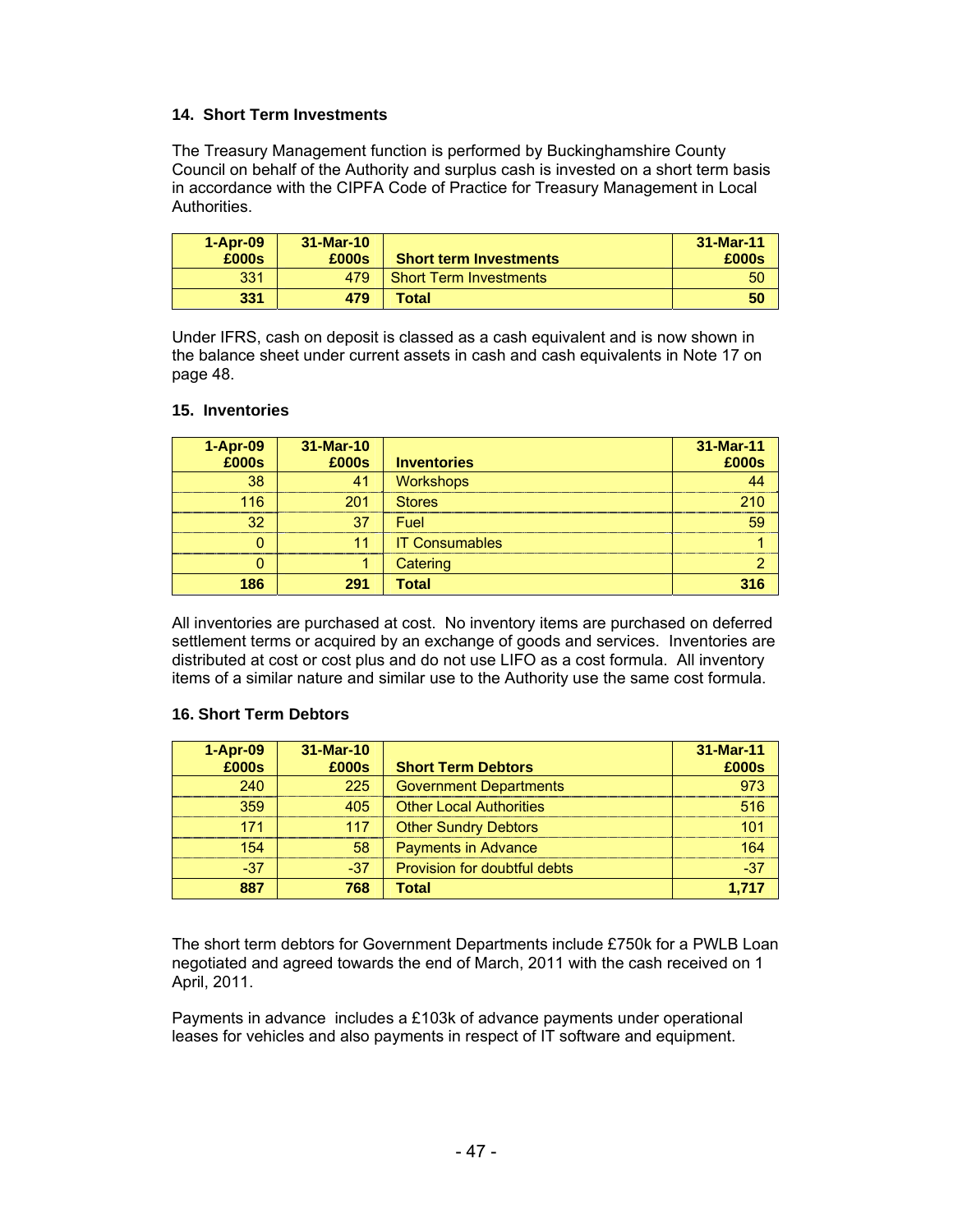# **17**. **Cash and cash equivalents**

Cash and Cash equivalents is a concept introduced under IFRS and relates to short term highly liquid investments with a maturity of less than 90 days. It includes the items previously described as cash in hand and cash at bank. Under IFRS, cash on deposit is also classed as a cash equivalent and therefore the £8.0 million cash the Authority had on deposit at 31-Mar-10 under UK GAAP as a temporary deposit is now included here. That cash at bank is showing as a deficit is due to the fact that a Creditor payment schedule actioned on the  $31<sup>st</sup>$  March has not yet passed through the bank and triggered the transfer from the Cash on deposit to counteract.

| $1-Apr-09$ | $31-Mar-10$ |                                  | 31-Mar-11 |
|------------|-------------|----------------------------------|-----------|
| £000s      | £000s       | <b>Cash and cash equivalents</b> | £000s     |
| 336        | 323         | Cash at bank                     | $-211$    |
| 9          | 8           | Cash in hand                     |           |
| 6.880      | 7.063       | Cash on deposit                  | 7.992     |
| 7.225      | 7.394       | Total                            | 7,789     |

### **18. Short Term Borrowing and Creditors**

The interest owing and shown as short term borrowing represents the Public Works Loan Board (PWLB) interest accrued to the  $31<sup>st</sup>$  March 2011 in accordance with the CIPFA SORP.

| $1-Apr-09$<br>£000s | 31-Mar-10<br>£000s | <b>Short Term Borrowing And Creditors</b> | 31-Mar-11<br>£000s |
|---------------------|--------------------|-------------------------------------------|--------------------|
| $-335$              | $-69$              | <b>Short Term Borrowing</b>               | $-81$              |
| $-275$              | $-472$             | <b>Government Department Creditors</b>    | $-474$             |
| $-499$              | $-930$             | <b>Other Local Authority Creditors</b>    | $-408$             |
| $-1.747$            | $-1.032$           | <b>Other Sundry Creditors</b>             | $-673$             |
| $-698$              | $-786$             | <b>Receipts in Advance</b>                | $-126$             |
| $-3,554$            | $-3,289$           | <b>Total</b>                              | $-1,762$           |

Receipts in Advance are reduced primarily as a result of USAR grant being transferred to earmarked reserve. Sundry and Local Authority creditors show a reduction compared to last year and this is attributable to the new Electronic Ordering system implemented towards the end of the year and an improvement in budgetary control.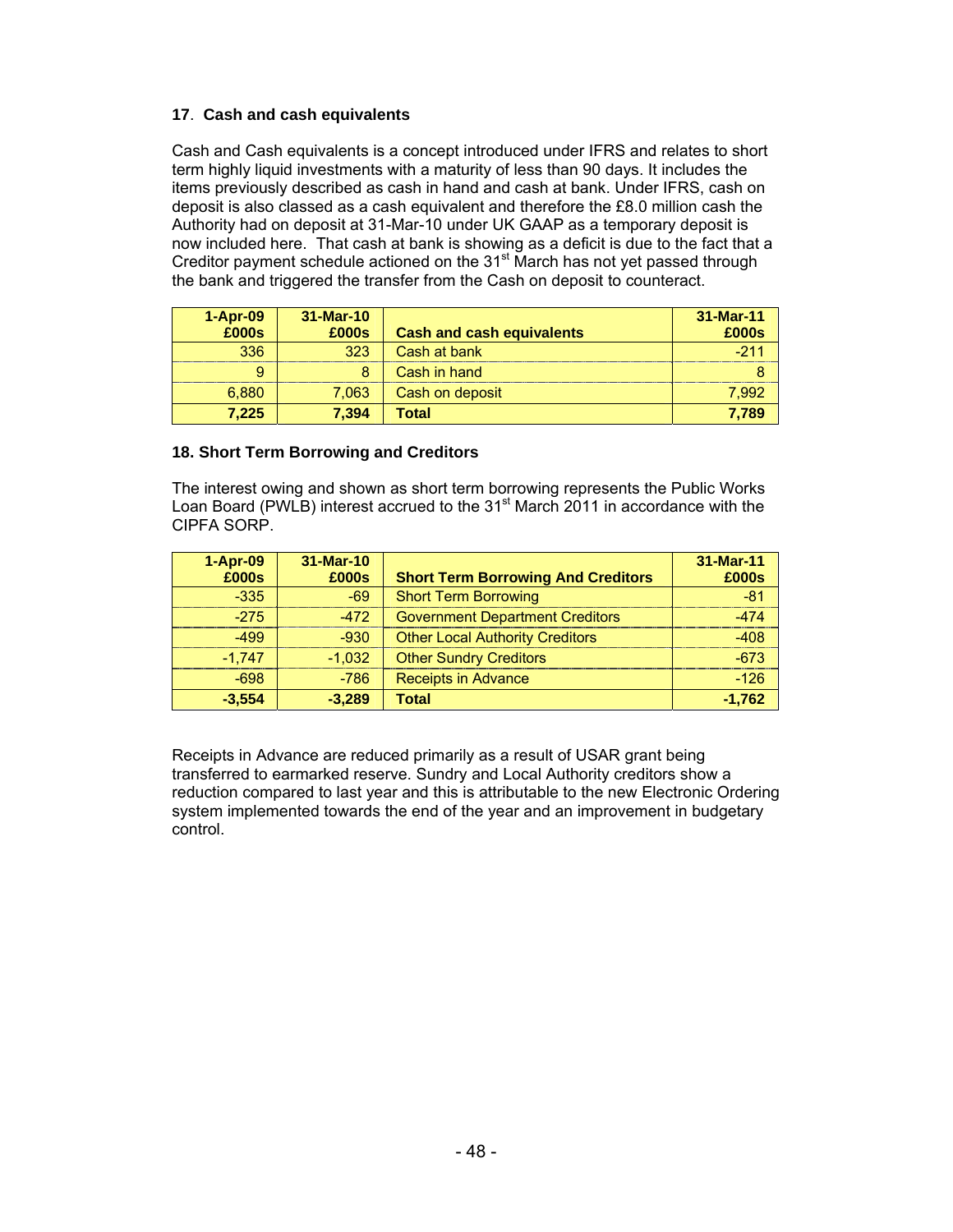#### **19. Provisions**

The following table shows the movements on the Authority's provisions.

|                                | <b>Accumulatedl</b><br><b>Absences</b> | <b>Part Timel</b><br><b>Workers</b> | <b>Voluntary</b><br><b>Redundancy</b><br>and Special | Total  |
|--------------------------------|----------------------------------------|-------------------------------------|------------------------------------------------------|--------|
|                                | £000                                   |                                     | £000 Payments £000                                   | £000   |
| <b>Balance as at 1st April</b> |                                        |                                     |                                                      |        |
| 2010                           | $-714$                                 | $-250$                              | 0                                                    | $-964$ |
| <b>Additional Provisions</b>   |                                        |                                     |                                                      |        |
| made in 2010/11                | $-29$                                  |                                     | $-76$                                                | $-105$ |
| <b>Balance as at 31st</b>      |                                        |                                     |                                                      |        |
| March 2010                     | $-743$                                 | $-250$                              | $-76$                                                | -1.069 |

Under IFRS there is a requirement to include a provision for any outstanding employment benefits owed to employees at the end of each financial year. The - £743k shown in the table above against Accumulated Absences, represents the monetary value of the number of days leave owed to employees at the 31-Mar-11.

A Part Time Workers Provision was established during 2009/10 (£250K) to provide for the back pay for RDS staff following an equal pay court case.

On the 10th June 2008 the National Joint Council (NJC) for Local Authority Fire and Rescue Services issued a circular on the findings of the court case taken by retained firefighters that has been running for several years and referred back from the House of Lords to the Employment Tribunal that declares broadly in the Claimants favour. The judgement of the tribunal was that the Claimants were engaged in broadly similar work, that Claimants were treated less favourably than their named comparators in respect of access to Pension rights and payment for sickness absence, and that the Respondent's arguments for justification were dismissed.

The Claimant's claim for increased pay for additional responsibilities was adjourned for eight weeks. The Tribunal view was that the Parties should reach a negotiated settlement. In August 2008 all Fire Authorities were asked to submit data to the NJC.

On the 13th April 2010 indicative figures were disclosed in an NJC Circular but were still the subject of ongoing negotiations and the Authority awaited a circular setting out the mechanism for implementation. In recognition of the uncertainty that existed a provision was made in the sum of £250K as a prudent estimate of the financial effect on the authority.

Circular NJC/3/11 was issued on the  $8<sup>th</sup>$  March 2011 which indicated that a formal agreement had been reached and set out the process for final resolution. This process will be completed during 2011 but no payments were made prior to 31<sup>st</sup> March 2011nor was a finite cost available by that date. The provision has been transferred to current liabilities.

An additional provision was set up during 2010/11 to provide for payments to staff relating to Voluntary Redundancy and Special Payments resulting from an ongoing restructuring of the authority. As at the  $31<sup>st</sup>$  March 2011 that restructuring was still ongoing and therefore it was not possible with any degree of certainty to quantify the exact costs likely to be incurred.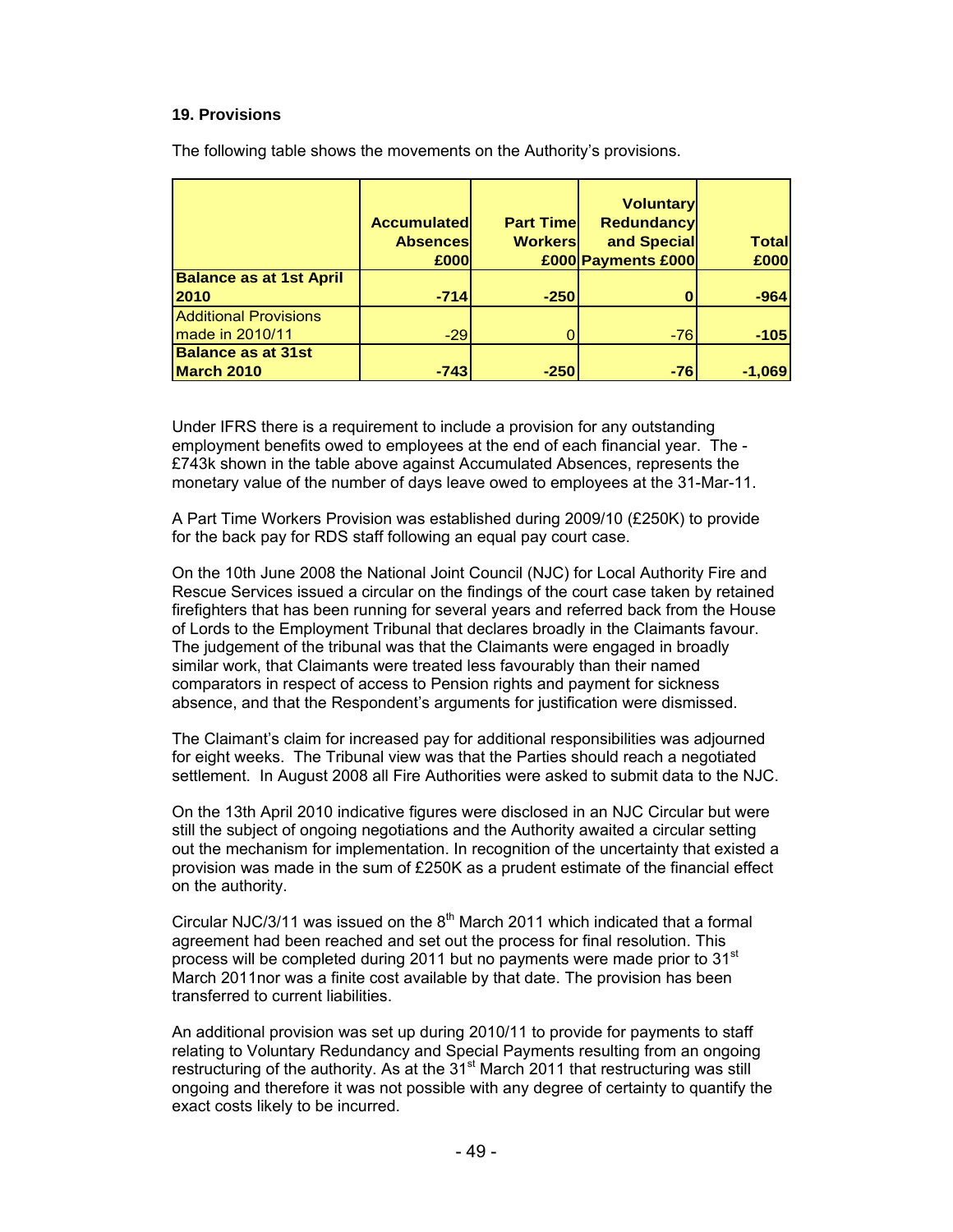# **20. Long Term Borrowing**

The Authority undertakes long term borrowing, principally as a means of financing expenditure on fixed assets. We borrowed £1.75M and repaid prematurely £0.602M during the financial year 2010/11. The interest owing and shown as short term borrowing in note 17 represents the Public Works Loan Board (PWLB) interest accrued to the 31<sup>st</sup> March 2011 in accordance with the CIPFA SORP.

| $1 -$ Apr $-09$<br>£000s | $31-Mar-10$<br>£000s | <b>Source of Loan</b>            | Interest rates<br>applicable as at<br>31-Mar-11 | 31-Mar-11<br>£000s |
|--------------------------|----------------------|----------------------------------|-------------------------------------------------|--------------------|
| $-6.117$                 | $-7.117$             | <b>PWI B</b>                     | 3.90% to 5.30%                                  | $-8.265$           |
| $-6.117$                 | $-7.117$             | <b>Total Long Term Borrowing</b> |                                                 | $-8.265$           |

Long term external borrowing by repayment dates is shown in the table below:

| $1-Apr-09$   | 31-Mar-10 |                                  | 31-Mar-11 |
|--------------|-----------|----------------------------------|-----------|
| £000s        | £000s     | <b>Repayment dates</b>           | £000s     |
| $-602$       | $-602$    | Maturing in less than 5 years    | $-515$    |
| $-1,468$     | $-1,468$  | Maturing in 5 to 10 years        | $-953$    |
| $-620$       | $-1,620$  | Maturing in 10 to 15 years       | $-1,620$  |
| $\mathbf{0}$ | $\Omega$  | Maturing in 15 to 20 years       | $-1,626$  |
| $-626$       | $-626$    | Maturing in 20 to 25 years       | $-750$    |
| $-2,801$     | $-2,801$  | Maturing in over 25 years        | $-2,801$  |
| $-6,117$     | $-7,117$  | <b>Total Long Term Borrowing</b> | $-8,265$  |

### **21. Capital Grants received in Advance**

The opening balances in this account are in respect of items previously included in Government Grants Deferred account which was eliminated in 2009/10 in accordance with IFRS requirements. In 2010/11 the USAR Grant was transferred to the New Dimension Reserve and the Environmental PODs grant to Capital receipts Unapplied. There were no grant conditions outstanding.

| 2008/09<br>£000s | 2009/10<br>£000s | <b>Capital Grants Received in Advance</b>                   | 2010/11<br>£000s |
|------------------|------------------|-------------------------------------------------------------|------------------|
|                  |                  |                                                             |                  |
| $\mathbf{0}$     | $-209$           | <b>Balance brought forward</b>                              | $-209$           |
| $-189$           | $\mathbf{0}$     | <b>USAR Training Rig moved to New Dimensions Reserve</b>    | 189              |
| $-20$            | $\Omega$         | <b>Environment PODs moved to Capital Receipts Unapplied</b> | 20               |
| $-209$           | 209              |                                                             | 0                |

### **22. Finance Lease**

In 2003/04 the Authority entered into a sale and leaseback agreement with Opus Housing Association (now London Quadrant) in respect of the Gerrards Cross Houses for a period of 40 years. The initial cost of the lease is matched by an increase in the value of land and buildings within fixed assets. The rentals payable under this arrangement in 2010/11 were £94,687, charged as £47,687 to the Income and Expenditure account finance costs and £47,000 write down of obligation to the lessor.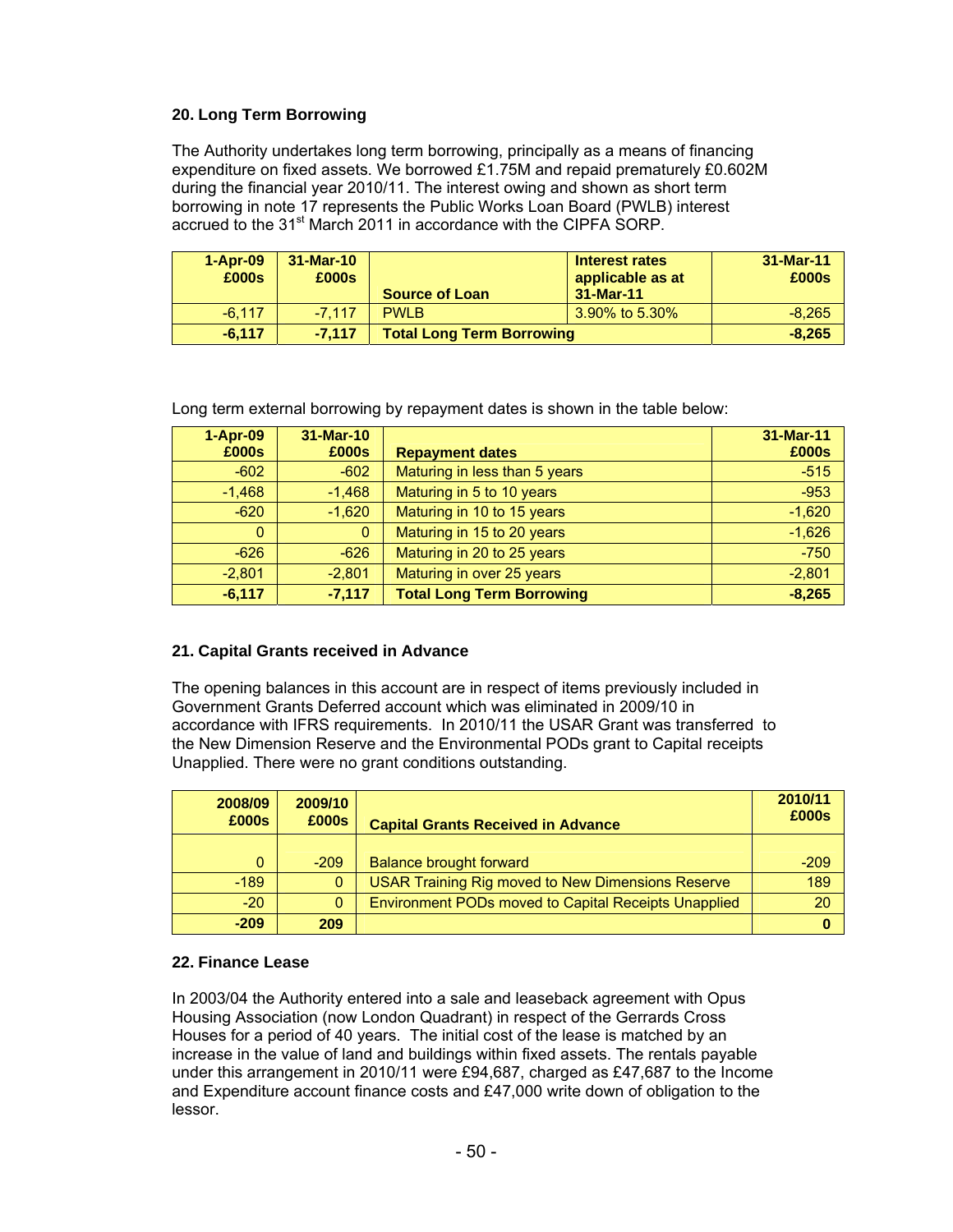| <b>Outstanding obligations under Finance Lease</b>  | <b>Land &amp; Buildings</b><br>£000s |
|-----------------------------------------------------|--------------------------------------|
| Payable in 2011/12                                  | $\mathbf{4}$                         |
| Payable between 2013/14 and 2016/17                 | 188                                  |
| Payable after 2016/17                               | 1.779                                |
| Total liabilities as at 31 <sup>st</sup> March 2011 | 2.014                                |

#### Comparative information for 2009/10

Rentals payable under this arrangement £88,911, charged as £41,911 to the Income and Expenditure account finance costs and £47,000 write down of obligation to the lessor.

| <b>Outstanding obligations under Finance Lease</b>  | <b>Land &amp; Buildings</b> |
|-----------------------------------------------------|-----------------------------|
|                                                     | £000s                       |
| Payable in 2010/11                                  | 47                          |
| Payable between 2012/13 and 2015/16                 | 188                         |
| Payable after 2015/16                               | 1.826                       |
| Total liabilities as at 31 <sup>st</sup> March 2010 | 2.061                       |

#### **23. Usable Reserves**

#### a. Usable Capital Receipts Reserve

This reserve receives monies from the sale of capital assets and uses these monies towards the purchase of new assets.

| 2008/09<br>£000s | 2009/10<br>£000s | <b>Usable Capital Receipts Reserve</b>                     | 2010/11<br>£000s |
|------------------|------------------|------------------------------------------------------------|------------------|
| 0                |                  | <b>Opening Balance</b>                                     |                  |
|                  |                  | Capital receipts in year                                   | 57               |
| 0                |                  | Capital receipts used for financing<br>capital expenditure | -37              |
| 0                |                  | <b>Closing Balance</b>                                     | 20               |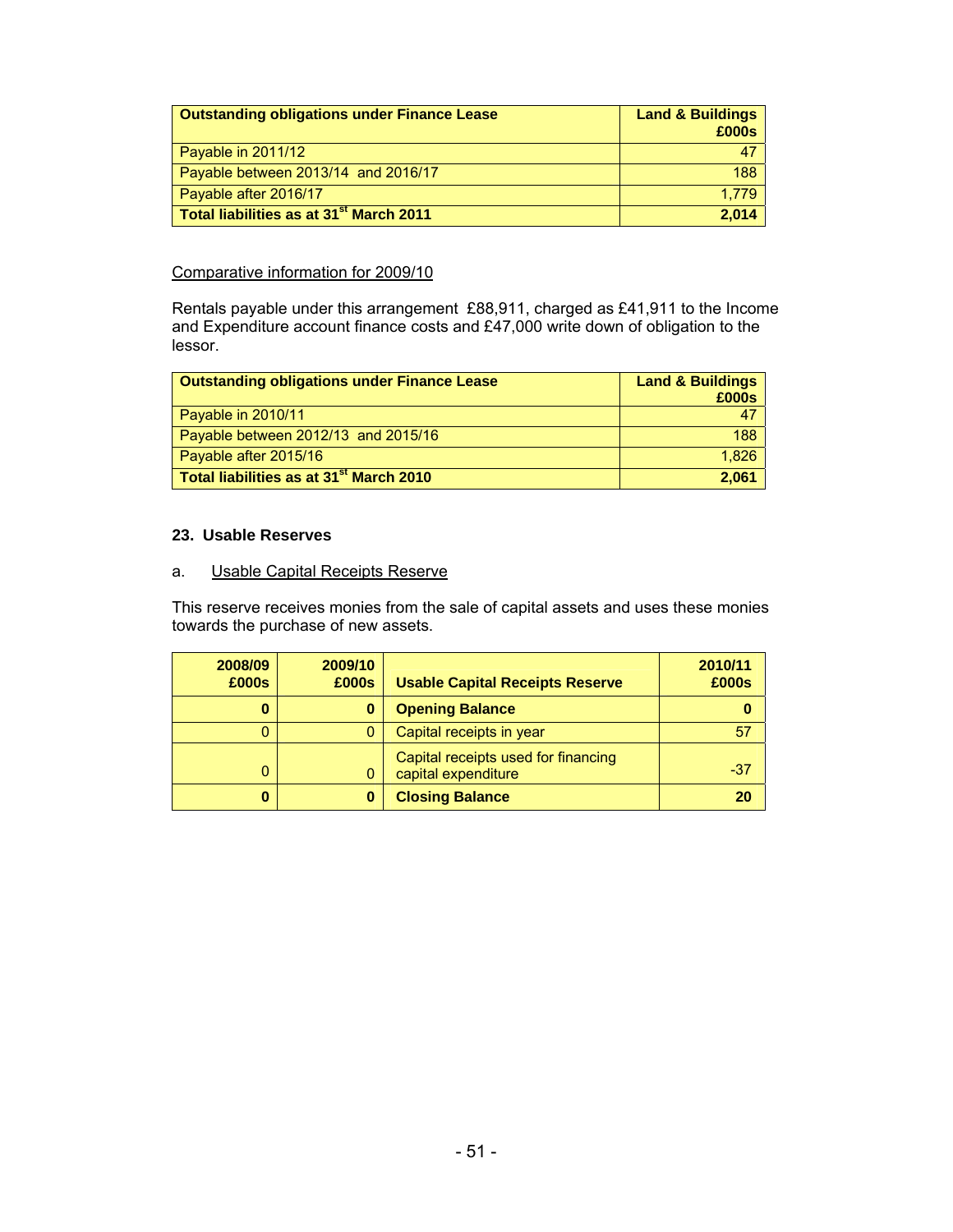# b. General Fund Balance

This is a non earmarked reserve. The General Fund Balance is kept at a prudent level to cover unforeseen eventualities and liabilities.

| 2008/09<br>£000s | 2009/10<br>£000s | <b>General Fund Balance</b>                                         | 2010/11<br>£000s |
|------------------|------------------|---------------------------------------------------------------------|------------------|
| $-3,919$         | $-2,515$         | <b>Opening Balance</b>                                              | $-3,011$         |
| 736              | 8,072            | Surplus / deficit for the year                                      | $-6,539$         |
| 268              | $\Omega$         | Adj between accounting basis and<br>funding basis under regulations |                  |
| $\overline{0}$   | $-8,805$         | Adj Re IAS 19 Pension Charges                                       | 2,664            |
| $\overline{0}$   | $-1,136$         | <b>Depreciation Charges</b>                                         | $-1,253$         |
| 0                | $-1,227$         | Impairment                                                          | 169              |
| $\overline{0}$   | 294              | <b>MRP</b>                                                          | 354              |
| $\overline{0}$   | 420              | Revenue expenditure funded from<br>capital under statute            | $\Omega$         |
| $\overline{0}$   | $\overline{0}$   | <b>Employee Absence Account</b>                                     | $-29$            |
| $\overline{0}$   | 1,771            | <b>Pension Grant Received</b>                                       | 1,061            |
| $\mathbf{0}$     | $\mathbf{0}$     | <b>Capital Grant Received</b>                                       | 840              |
| $\overline{0}$   | 19               | <b>Precept Income</b>                                               | 196              |
| $\overline{0}$   | $\Omega$         | <b>Profit on sale of Assets</b>                                     | $\overline{7}$   |
| $\overline{0}$   | $\Omega$         | Appropriation from Reserve to Repay<br>debt                         | $-568$           |
| 400              | 96               | <b>Movements within reserves</b>                                    | 2,393            |
| $-2,515$         | $-3,011$         | <b>Closing Balance</b>                                              | $-3,716$         |

### c. Fire Control Reserve

This is an earmarked reserve which was established with committee approval in 2004/05 to assist with issues relating to Regional Control Rooms. No proposal to remove this money has been made at this stage due to the uncertainty surrounding the cessation of the project.

| 2008/09<br>£000s | 2009/10<br>£000s | <b>Control Room Reserve</b>            | 2010/11<br>£000s |
|------------------|------------------|----------------------------------------|------------------|
| $-50$            | $-50$            | <b>Opening Balance</b>                 | $-150$           |
|                  | $-100$           | Appropriations to and from (-) revenue |                  |
| $-50$            | $-150$           | <b>Closing Balance</b>                 | $-150$           |

### d. Debt Repayment Reserve

This is an earmarked reserve which was established in 2006/07 to provide reserves to meet debt repayment schedules and was fully utilised to fund the repayment of two PWLB loans which were due to expire in August 2012 (£300k) and August 2013 (£302K), the balance of funds came from cash resources.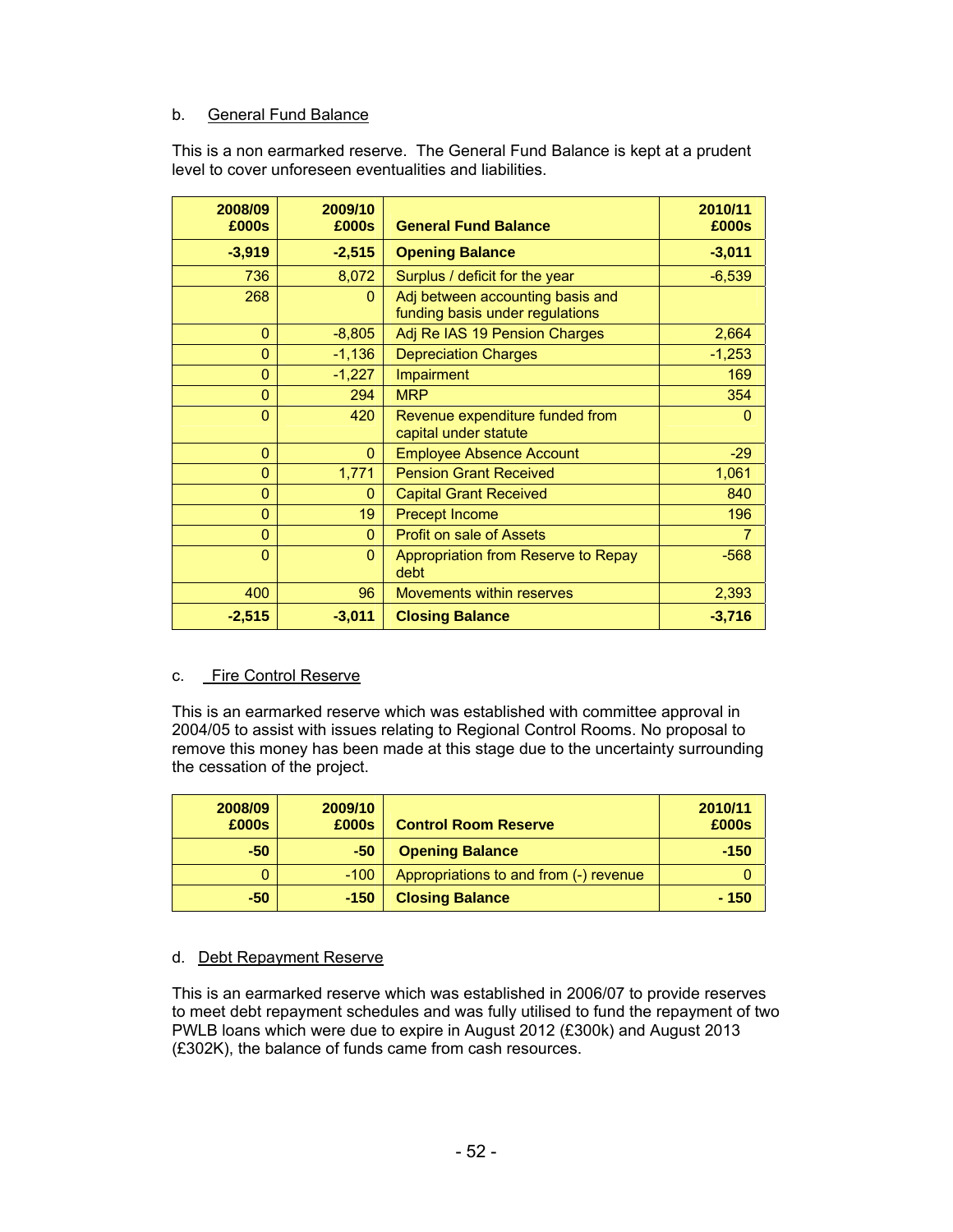| 2008/09<br>£000s | 2009/10<br>£000s | <b>Debt Repayment Reserve</b>          | 2010/11<br>£000s |
|------------------|------------------|----------------------------------------|------------------|
| $-335$           | $-785$           | <b>Opening Balance</b>                 | $-568$           |
| $-400$           | 217              | Appropriations to and from (-) revenue |                  |
| 0                |                  | Movement within reserves               | 568              |
| $-785$           | -568             | <b>Closing Balance</b>                 | 0                |

#### e. Invest to Save Reserve

This is an earmarked reserve which was established to provide one-off funding for initiatives that will help to generate long-term efficiencies within the Authority and repayment of their loan from this reserve.

| 2008/09<br>£000s | 2009/10<br>£000s | <b>Invest to Save Reserve</b>          | 2010/11<br>£000s |
|------------------|------------------|----------------------------------------|------------------|
| $-100$           | $-329$           | <b>Opening Balance</b>                 | $-372$           |
| 0                | $-43$            | Appropriations to and from (-) revenue | $-59$            |
| $-229$           |                  | Movement within reserves               |                  |
| $-329$           | $-372$           | <b>Closing Balance</b>                 | - 431            |

### f. Moving Forward Reserve

Previously named the Transformation Reserve this reserve has been established to help fund one-off costs to help modernise the service as part of the moving forward programme. Additional resource was approved in 2010/11.

| 2008/09<br>£000s | 2009/10<br>£000s | <b>Moving Forward Agenda Reserve</b><br>(Formerly Transformation Reserve) | 2010/11<br>£000s |
|------------------|------------------|---------------------------------------------------------------------------|------------------|
| 0                | $-400$           | <b>Opening Balance</b>                                                    | $-400$           |
| $-400$           |                  | Appropriations to and from (-) revenue                                    |                  |
| 0                |                  | Movement within reserves                                                  | $-170$           |
| $-400$           | $-400$           | <b>Closing Balance</b>                                                    | $-570$           |

#### g. Transitional Grant Reserve

This is an earmarked reserve which was established during 2009/10 to alleviate the cessation of reward grant funded activity by tapering activity levels subject to a business case being put forward. This has now moved to the General Fund Balance whilst awaiting decision on use.

| 2008/09<br>£000s | 2009/10<br>£000s | <b>Transitional Grant Reserve</b>      | 2010/11<br>£000s |
|------------------|------------------|----------------------------------------|------------------|
| 0                |                  | <b>Opening Balance</b>                 | -170             |
|                  | $-170$           | Appropriations to and from (-) revenue |                  |
|                  |                  | Movement within reserves               | -170             |
| 0                | $-170$           | <b>Closing Balance</b>                 |                  |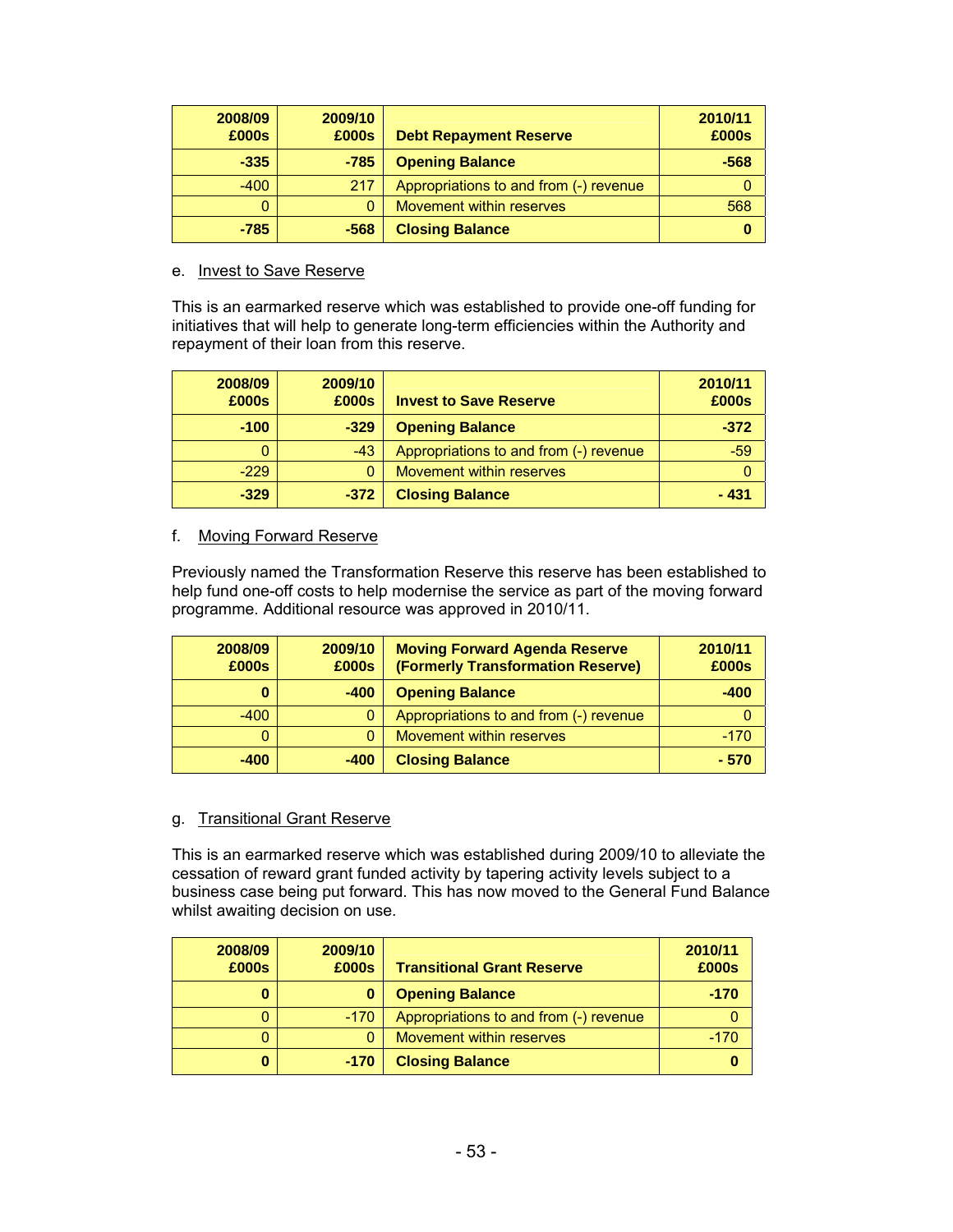# h. New Dimensions Reserve

This reserve has been set up to mitigate risk of reduction or cessation of grant funding associated with S31 grants for USAR and IRU.

| 2008/09<br>£000s | 2009/10<br>£000s | <b>New Dimensions Reserve</b>          | 2010/11<br>£000s |
|------------------|------------------|----------------------------------------|------------------|
|                  |                  | <b>Opening Balance</b>                 | O                |
|                  | 0                | Appropriations to and from (-) revenue | $-853$           |
|                  |                  | <b>Closing Balance</b>                 | $-853$           |

### i. Asset Management Reserve

This reserve has been set up to provide resource for the implementation of an Asset Management system.

| 2008/09<br>£000s | 2009/10<br>£000s | <b>Asset Management Reserve</b>        | 2010/11<br>£000s |
|------------------|------------------|----------------------------------------|------------------|
| 0                | 0                | <b>Opening Balance</b>                 | O                |
|                  |                  | Appropriations to and from (-) revenue | $-180$           |
| 0                |                  | <b>Closing Balance</b>                 | $-180$           |

# j. Redundancy and Early Retirement Reserve

Balance of funds set aside to cover the cost of voluntary redundancy and early retirements under phase 1 of the Moving Forward Agenda.

| 2008/09<br>£000s | 2009/10<br>£000s | <b>Redundancy and Early Retirement</b><br><b>Reserve</b> | 2010/11<br>£000s |
|------------------|------------------|----------------------------------------------------------|------------------|
| 0                | 0                | <b>Opening Balance</b>                                   |                  |
|                  | 0                | Appropriations to and from (-) revenue                   | $-180$           |
| 0                | 0                | <b>Closing Balance</b>                                   | $-180$           |

### k. New Burdens Reserve

Unused New Burdens grant set aside from previous years and to mitigate risk of reduction or cessation of New Burdens grant funding.

| 2008/09<br>£000s | 2009/10<br>£000s | <b>New Burdens Reserve</b>             | 2010/11<br>£000s |
|------------------|------------------|----------------------------------------|------------------|
| 0                | $\bf{0}$         | <b>Opening Balance</b>                 | ω                |
| 0                | 0                | Appropriations to and from (-) revenue | $-84$            |
| 0                | 0                | <b>Closing Balance</b>                 | $-84$            |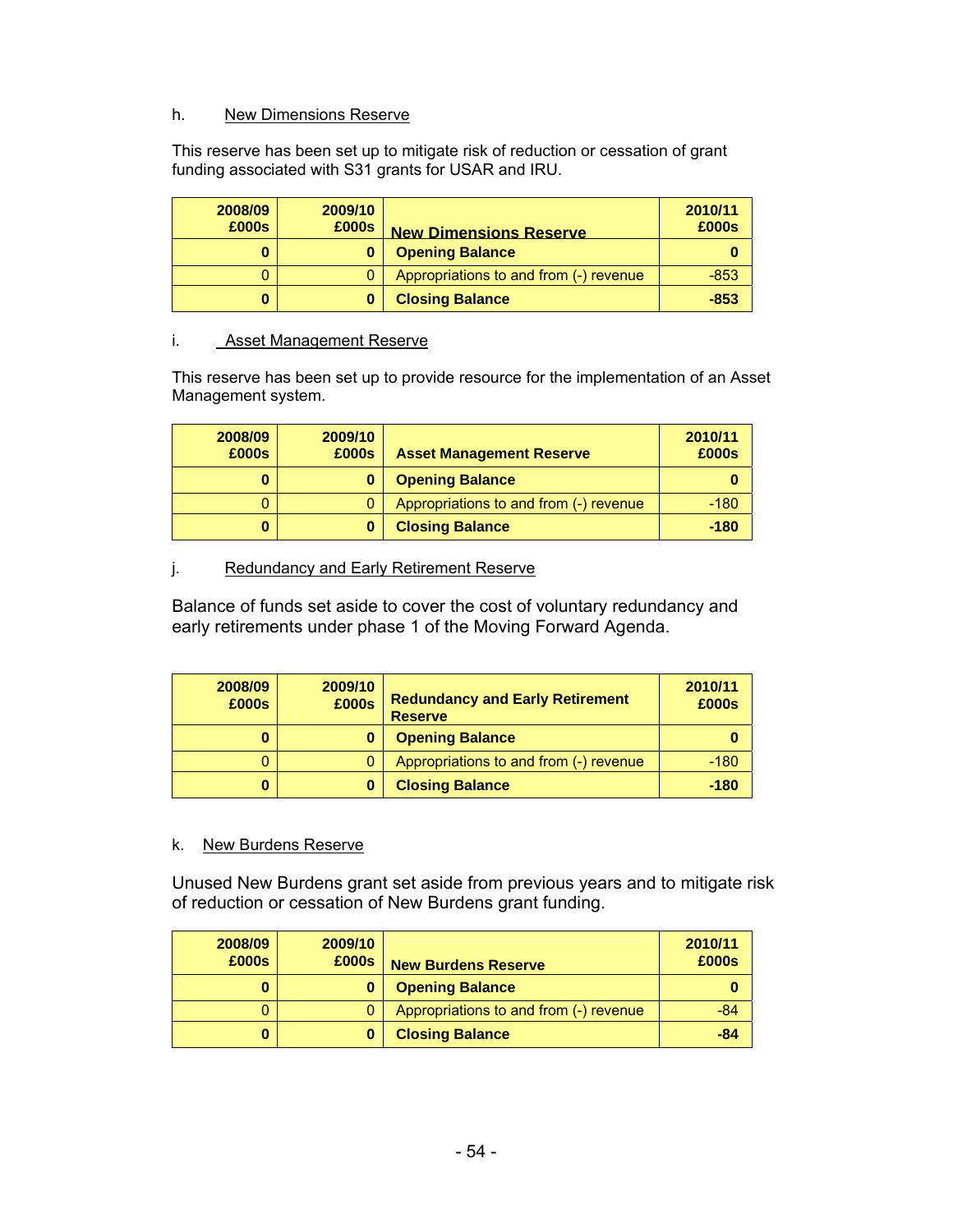# l. Vehicle Reserve

Contributions toward replacement of Pool Cars as they reach the end of useful life.

| 2008/09<br>£000s | 2009/10<br>£000s | <b>Vehicle Reserve</b>                 | 2010/11<br>£000s |
|------------------|------------------|----------------------------------------|------------------|
| 0                | 0                | <b>Opening Balance</b>                 |                  |
|                  |                  | Appropriations to and from (-) revenue | $-17$            |
| 0                |                  | <b>Closing Balance</b>                 | -17              |

### m. Funding Pressures Reserve

This reserve has been created to assist with future pressures resulting in changes in Government grant funding.

| 2008/09<br>£000s | 2009/10<br>£000s | <b>Funding Pressures Reserve</b>       | 2010/11<br>£000s |
|------------------|------------------|----------------------------------------|------------------|
| 0                |                  | <b>Opening Balance</b>                 |                  |
|                  |                  | Appropriations to and from (-) revenue | $-1,000$         |
| 0                |                  | <b>Closing Balance</b>                 | $-1,000$         |

# **24. Other Provisions and Non Usable Reserves**

# a. Accumulated Absences Account

The Accumulated Absences Account mitigates any effect on the General Fund of having to include a provision for any outstanding leave owed to employees at the end of each financial year. There is a requirement that authorities are only required to fund holiday pay and similar benefits when they are used, rather than when employees earn the benefits. Amounts are transferred to this account until the benefits are used. The carrying balance is relatively high as the authority operates a January to December leave year. The balance on this reserve does not represent actual resources that are available to the Authority.

| 2008/09<br>£000s | 2009/10<br>£000s | <b>Accumulated Absences Account</b>                                     | 2010/11<br>£000s |
|------------------|------------------|-------------------------------------------------------------------------|------------------|
| 0                | 541              | <b>Opening Balance</b>                                                  | 714              |
| $\Omega$         | $-541$           | Reversal of the provision for accumulated<br>absences for previous year | $-714$           |
| $-541$           | 714              | Accumulated absences for the year                                       | 743              |
| $-541$           | 714              | <b>Closing Balance</b>                                                  | 743              |

# b. Capital Adjustment Account

It is a statutory requirement to have a Capital Adjustment Account. The balance on this account provides a balancing mechanism between the different rates at which assets are depreciated under the SORP and are financed through the capital controls system. The balance on this reserve does not represent actual resources that are available to the Authority.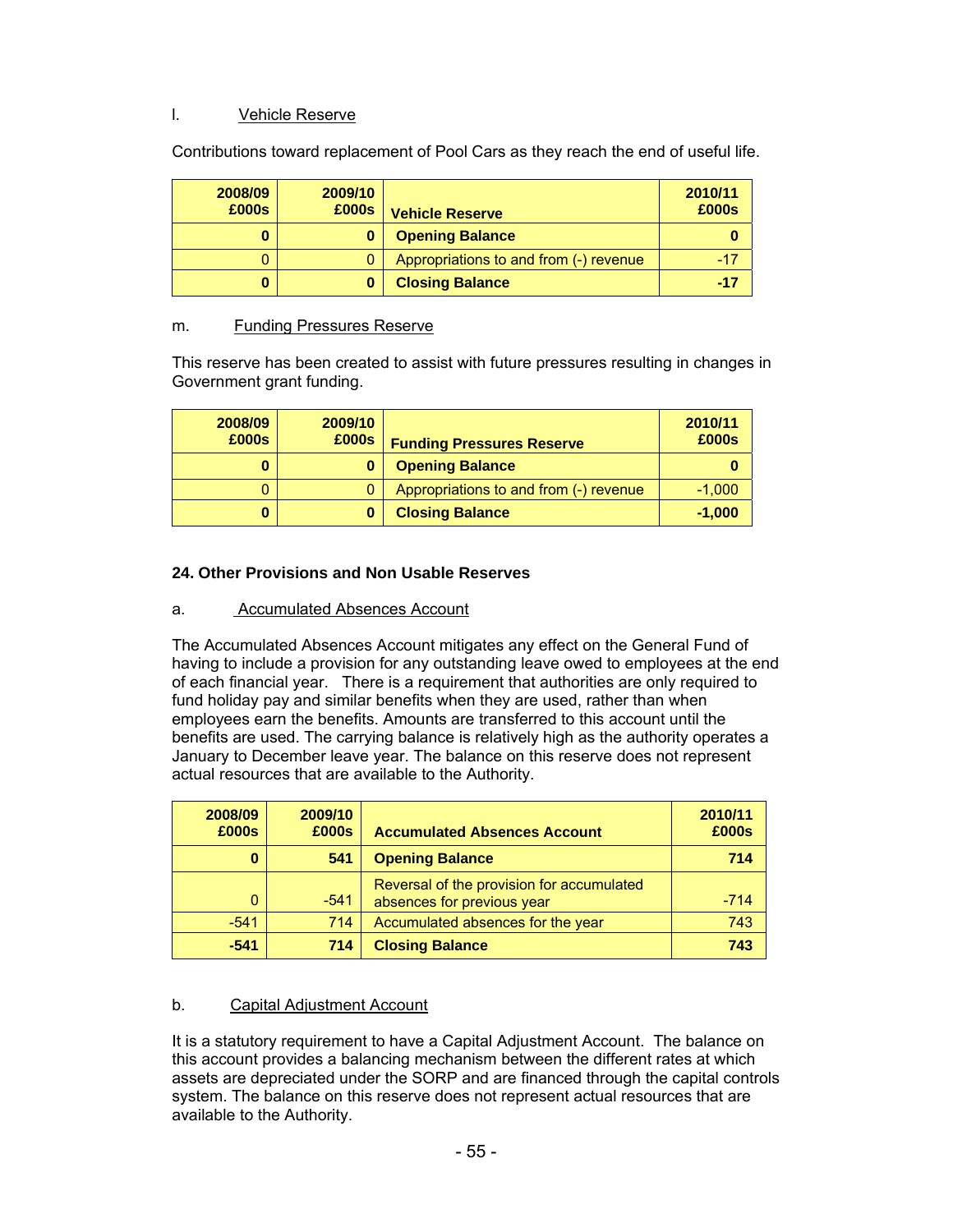| 2009/10<br>£000s<br><b>Capital Adjustment Account</b>            | 2008/09<br>£000s | 2010/11<br>£000s |
|------------------------------------------------------------------|------------------|------------------|
| <b>Opening Balance</b><br>$-24,213$                              | $-25,480$        | $-23,245$        |
| <b>Depreciation</b><br>1,140                                     | 993              | 1,253            |
| <b>Depreciation variance Historic to</b><br><b>Current</b><br>10 | $\overline{2}$   | 1                |
| <b>MRP</b><br>$-294$                                             | $-218$           | $-354$           |
| <b>Impairments</b><br>1,227                                      | $-1818$          | $-169$           |
| <b>Other adjustments</b><br>$\mathbf 0$                          | 11               | $-65$            |
| <b>Revenue contributions</b><br>5                                | $-1313$          | $\Omega$         |
| <b>Usable capital receipts</b><br>$-420$                         | $-17$            | $\overline{0}$   |
| <b>Government grants</b><br>$-700$                               | -9               | $-840$           |
| <b>Closing Balance</b><br>$-23,245$                              | $-24,213$        | $-23,419$        |

Under IFRS, grants and contributions are no longer accounted for on a deferred basis. The government grants therefore represent the amounts that were previously included in Government Grants Deferred.

### c. Collection Fund Adjustment Account

It is a statutory requirement to have a Collection Fund Adjustment Account. The balance on this account represents the timing differences between statutory accounting requirements and full accruals accounting for council tax. The change in 2010/11 represents an improvement in recovery rates at both Wycombe District Council and Milton Keynes Council within the year. The balance on this reserve does not represent actual resources that are available to the Authority.

| 2008/09<br>£000s | 2009/10<br>£000s | <b>Collection Fund Adjustment Account</b>           | 2010/11<br>£000s |
|------------------|------------------|-----------------------------------------------------|------------------|
| 0                | $-21$            | <b>Opening Balance</b>                              | $-40$            |
| 26               | $-46$            | <b>Aylesbury Vale District Council's balance</b>    | $-47$            |
| $-15$            | 5                | <b>Chiltern District Council's balance</b>          | 0                |
| 31               | 7                | South Buckinghamshire District Council's<br>balance | $-6$             |
| $-55$            | 29               | <b>Wycombe District Council's balance</b>           | $-43$            |
| -8               | $-14$            | Milton Keynes Council's balance                     | $-100$           |
| $-21$            | $-40$            | <b>Closing Balance</b>                              | $-236$           |

### d.Pensions Reserve

It is a statutory requirement to have a Pensions Reserve. This reserve represents a balancing figure, reported by the actuary, to allow for the liabilities of both the Local Government Pension Scheme and the Firefighter's Pension Fund, as required under FRS17. The balance on this reserve does not represent actual resources that are available to the Authority.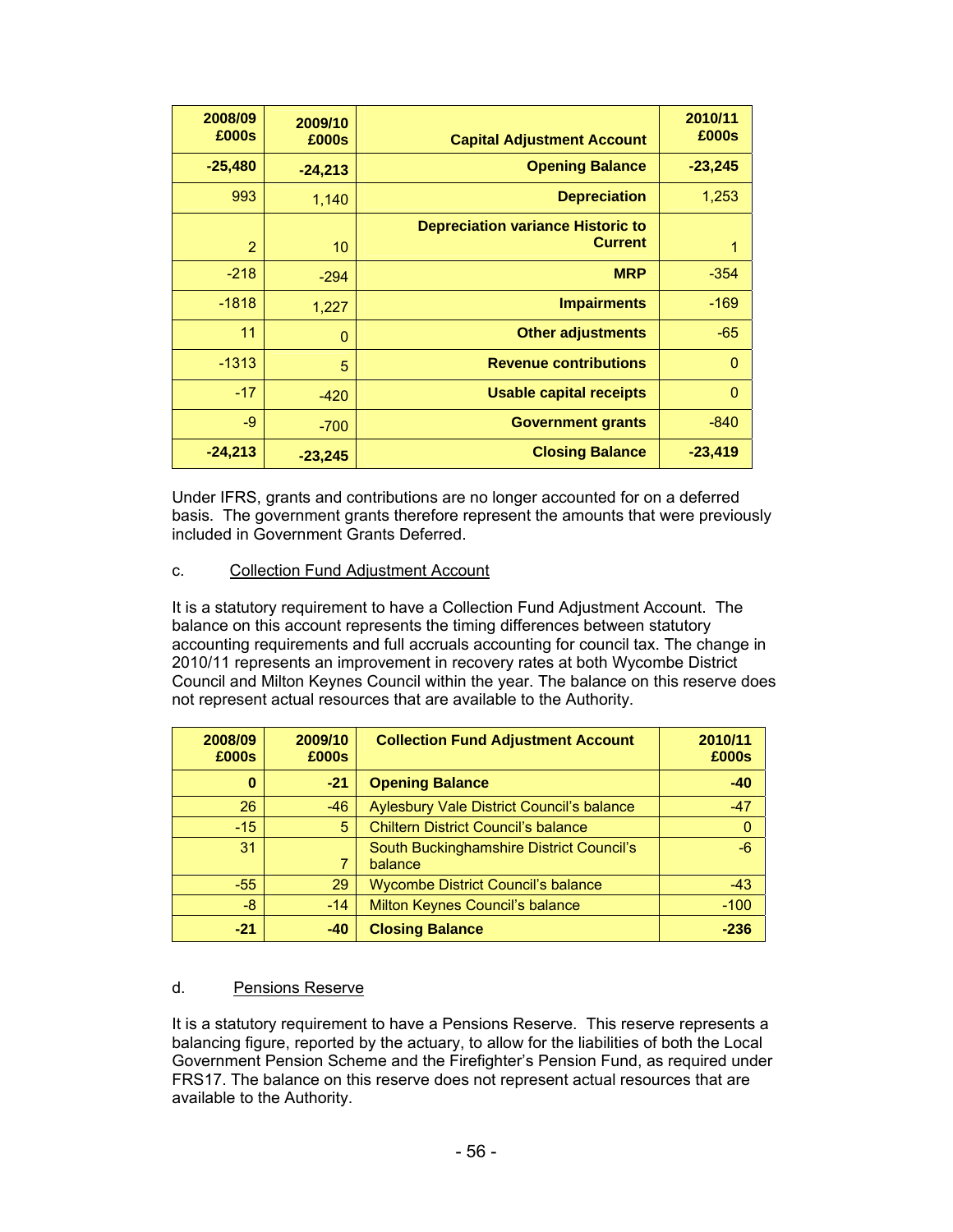| 2008/09<br>£000s | 2009/10<br>£000s |                                                      | 2010/11<br>£000s |
|------------------|------------------|------------------------------------------------------|------------------|
| <b>Restated</b>  | <b>Restated</b>  | <b>Pensions Reserve</b>                              |                  |
| 133,727          | 129,192          | <b>Opening Balance</b>                               | 199,889          |
| 9,738            | 7,121            | Appropriations to and from (-) revenue               | $-3,722$         |
| $-14273$         | 63,576           | Actuarial gains (-) / losses relating to<br>pensions | $-48010$         |
| 129,192          | 199,889          | <b>Closing Balance</b>                               | 148,157          |

### e. Revaluation Reserve

It is a statutory requirement to have a Revaluation Reserve. This reserve records unrealised revaluation gains arising from the 1st April 2007 from the holding of fixed assets. This reserve is matched by fixed assets within the balance sheet. As and when assets are revalued or revaluations are reversed in value then adjustments are made to this account. The balance on this reserve does not represent actual resources that are available to the Authority.

| 2008/09<br>£000s | 2009/10<br>£000s | <b>Revaluation Reserve</b>                                  | 2010/11<br>£000s |
|------------------|------------------|-------------------------------------------------------------|------------------|
| $-53$            | $-224$           | <b>Opening Balance</b>                                      | $-138$           |
| $-179$           | $-23$            | <b>Upward Asset revaluations</b>                            | $-295$           |
|                  | $\Omega$         | <b>Downward Asset revaluations</b>                          | 28               |
| 10               | 118              | Asset disposals                                             | 0                |
| $-2$             | $\Omega$         | Depreciation difference - historic cost to<br>current value |                  |
| 0                | -9               | Other adjustments                                           | 49               |
| $-224$           | $-138$           | <b>Closing Balance</b>                                      | $-355$           |

### f. Financial Instruments Reserve

During 2010/11 two PWLB loans were repaid prematurely and as a result the Authority has incurred a premium charge which will be written off over a five year period.

| 2008/09<br>£000s | 2009/10<br>£000s | <b>Financial Instruments Reserve</b> | 2010/11<br>£000s |
|------------------|------------------|--------------------------------------|------------------|
| 0                |                  | <b>Opening Balance</b>               |                  |
| 0                | 0                | Premium on early repayment of loan   | 49               |
| 0                |                  | <b>Closing Balance</b>               | 49               |

### **25. Donated Assets Account**

The Government transferred ownership of the New Dimension Assets that had previously been provided to fire and rescue authorities on the  $1<sup>st</sup>$  April 2010. The net book value of the asset transferred to the Authority was £924K and as these were transferred at nil cost, they are shown as donated assets with the 'fair value' added to property plant and equipment on the balance sheet and a contra entry being included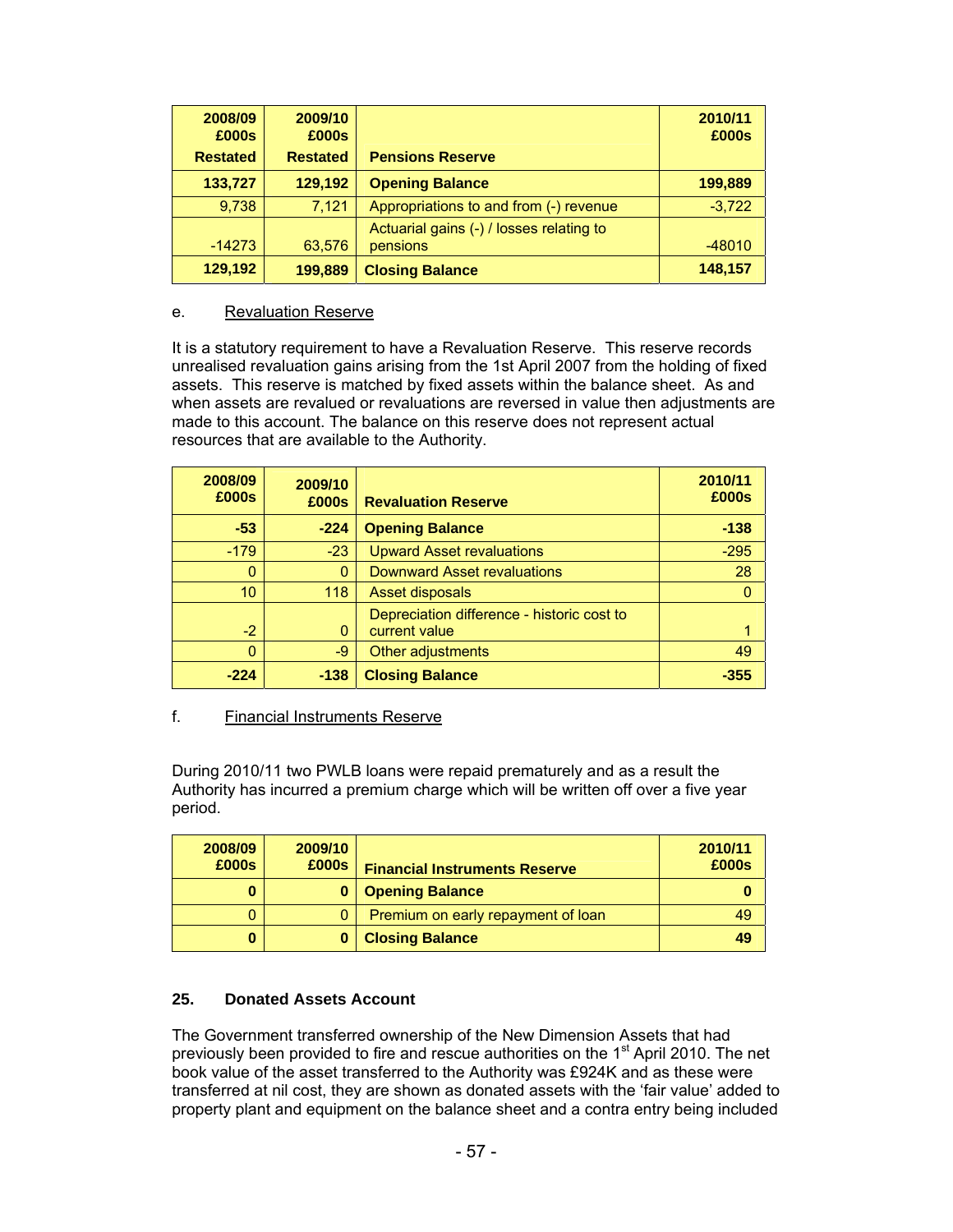as the Donated Assets Account within long term liabilities**.**

| 2009/10<br>£000s | <b>Donated Assets Account</b>  | 2010/11<br>£000s |
|------------------|--------------------------------|------------------|
|                  | <b>Opening Balance</b>         |                  |
| 0                | <b>New Dimension Assets</b>    | 924              |
| 0                | <b>Balance carried forward</b> | 924              |

# **26. Contingent Assets**

Under the contract with Opus Housing Association (now London Quadrant) following the sale of Beaconsfield and Gerrards Cross houses, the Authority has overage rights relating to both sites. If the housing association develops either site, the association shall pay 25% of the market value of the relevant residential units or as the case may be, the enhanced value of the relevant property to the Authority.

# **27. Contingent Liabilities**

In line with the International Accounting Standard IAS37 the following items have been identified :-

The Authority is aware of a potential claim against it from a representative body regarding the use of development rates of pay. The issue has been formally raised for the attention of management and it is being considered to see whether there is a case to answer and if so what value the claim could be. At this stage no value can be attributed or a time scale specified.

As a result of an incident in 2010/11 there are potential areas of litigation with associated costs that may arise. At present it is not possible to place an estimate on potential costs.

There are a number of Employment Tribunals in progress but at this time it is not possible to quantify any possible impact.

### **28. Pension Schemes**

As part of the terms and conditions of employment of its officers and other employees, the Authority offers retirement benefits. Although these will not actually be payable until employees retire, the Authority has a commitment to make the payments that need to be disclosed at the time that employees earn their future entitlement. The Authority participates in three pension schemes:

The **Local Government Pension Scheme** for civilian employees administered locally by Buckinghamshire County Council is a funded defined benefit final salary scheme, administered in accordance with the Local Government Pension Scheme (1997) as amended. The Authority and employees pay contributions into a fund, calculated at a level intended to balance the pension liabilities with investment assets. It is contracted out of the State Second Pension.

The **Fire Fighter Pension Scheme for uniformed fire fighters** is an unfunded defined benefit statutory scheme, administered by Buckinghamshire County Council in accordance with the Fire Pension Scheme Orders (1992) as amended. It is contracted out of the State Second Pension. There are no investment assets held to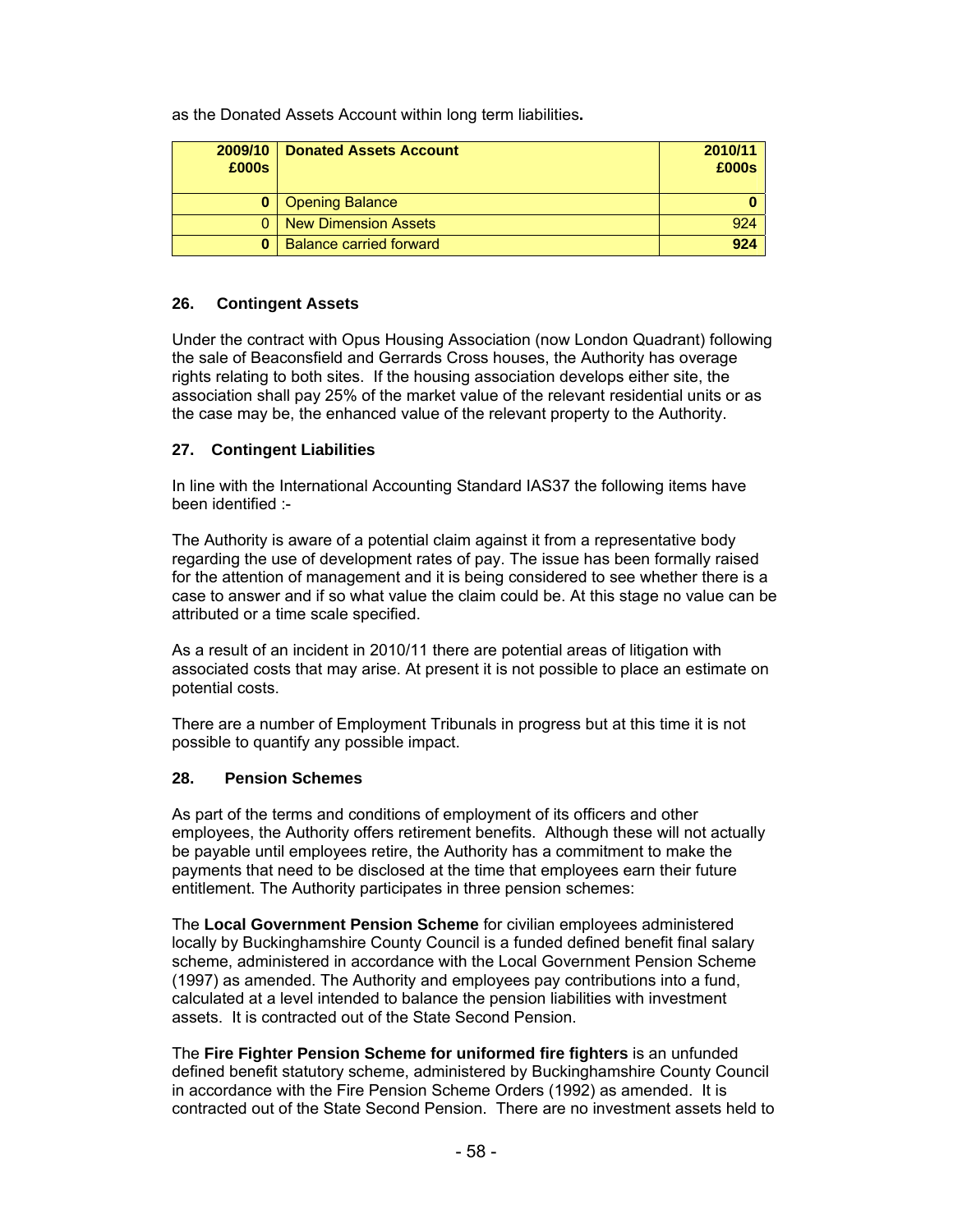back the liabilities of the scheme and cash has to be generated to meet actual pensions payments as they eventually fall due.

The Fire Fighter Pension Scheme for uniformed fire fighters (retained and new entrants from  $1<sup>st</sup>$  April 2006) is an unfunded defined benefit statutory scheme, administered by Buckinghamshire County Council in accordance with the Fire Pension Scheme Orders (2006) as amended. It is contracted out of the State Second Pension. There are no investment assets held to back the liabilities of the scheme and cash has to be generated to meet actual pension payments as they eventually fall due.

Under the Firefighters Pension Fund Regulations 2006 if the amounts receivable by the pension fund are less than amounts payable, the fire authority must annually transfer an amount required to meet the deficit to the Pension Fund. Subject to scrutiny and approval by Parliament and the Secretary of State up to 100% of this cost is met by central government top-grant. If however the pension fund is in surplus for the year, the surplus is required to be transferred from the pension fund to the Fire Authority which must then repay the amount to central government.

#### a) Transactions relating to retirement benefits

We recognise the cost of retirement benefits in the Net Cost of Services when they are earned by employees, rather than when the benefits are eventually paid as pensions. However, the charge we are required to make against council tax is based on the cash payable in the year, so the real cost of retirement benefits is reversed out in the Movement in Reserves Statement. The following transactions have been made in the Comprehensive Income and Expenditure Statement.

|                                                                                                                     | <b>Pension Scheme</b> |                     |                     |              |  |
|---------------------------------------------------------------------------------------------------------------------|-----------------------|---------------------|---------------------|--------------|--|
|                                                                                                                     |                       | 1992                | 2006                |              |  |
|                                                                                                                     | <b>LGPS</b>           | <b>Firefighters</b> | <b>Firefighters</b> | <b>Total</b> |  |
| <b>Comprehensive Income and Expenditure Statement</b>                                                               | £000s                 | £000s               | £000s               | £000s        |  |
| <b>Cost of Services:</b>                                                                                            |                       |                     |                     |              |  |
| <b>Current Service Cost</b>                                                                                         | 855                   | 4,861               | 581                 | 6,297        |  |
| <b>Past Service Costs</b>                                                                                           | $-1.694$              | $-14,720$           | $-224$              | $-16,638$    |  |
| <b>Curtailments and Settlements</b>                                                                                 | 90                    | $\Omega$            | $\Omega$            | 90           |  |
| <b>Cost of Services Total</b>                                                                                       | $-749$                | $-9,859$            | 357                 | $-10,251$    |  |
| <b>Financing and Investment Income and Expenditure:</b>                                                             |                       |                     |                     |              |  |
| <b>Interest Cost</b>                                                                                                | 997                   | 10,298              | 132                 | 11,427       |  |
| Expected return on scheme assets                                                                                    | $-696$                | $\Omega$            | $\Omega$            | $-696$       |  |
| <b>Financing and Investment Total</b>                                                                               | 301                   | 10,298              | 132                 | 10,731       |  |
| <b>Total Post Employment Benefit Charged to the Surplus or</b><br><b>Deficit on the Provision of Services</b>       | $-448$                | 439                 | 489                 | 480          |  |
| <b>Actuarial Gains and Losses</b>                                                                                   | 4,946                 | 42,477              | 587                 | 48,010       |  |
| <b>Total Post Employment Benefit Charged to the</b><br><b>Comprehensive Income and Expenditure Statement</b>        | 4,498                 | 42,916              | 1,076               | 48,490       |  |
| <b>Movement in Reserves Statement</b>                                                                               |                       |                     |                     |              |  |
| Reversal of net charges made to the surplus or deficit for post<br>employment benefits in accordance with the code: | 448                   | $-439$              | $-489$              | $-480$       |  |
| Amount actually charged against the General Fund Balance for<br>pensions in the year for:                           |                       |                     |                     |              |  |
| <b>Employers contribution</b>                                                                                       | 655                   |                     |                     | 655          |  |
| Retirement benefit payable to pensioners                                                                            |                       | 2,231               | 263                 | 2,494        |  |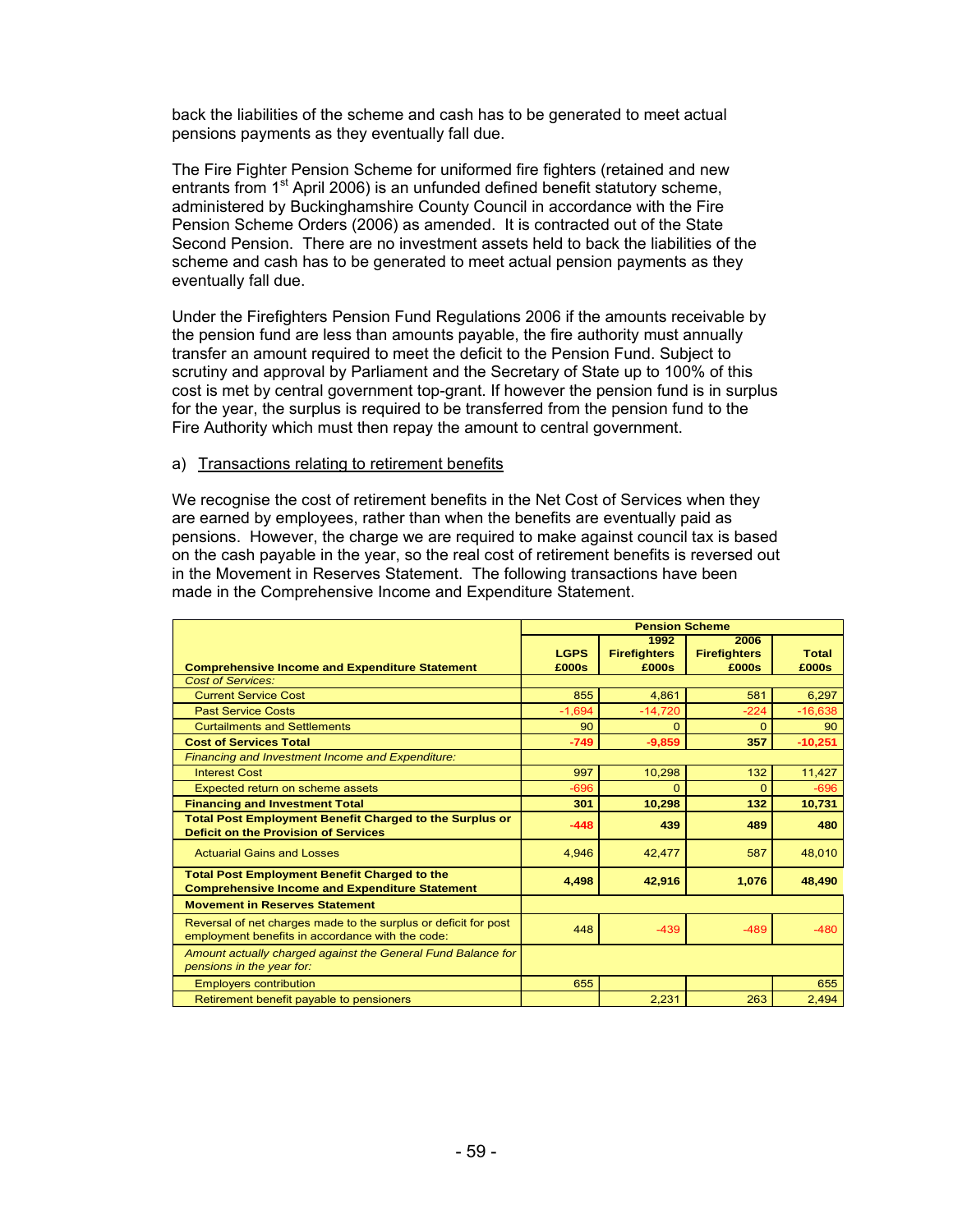# Comparative data for 2009/10.

|                                                                 | <b>Pension Scheme</b> |                     |                     |           |  |
|-----------------------------------------------------------------|-----------------------|---------------------|---------------------|-----------|--|
|                                                                 |                       | 1992                | 2006                |           |  |
|                                                                 | <b>LGPS</b>           | <b>Firefighters</b> | <b>Firefighters</b> | Total     |  |
| <b>Comprehensive Income and Expenditure Statement</b>           | £000s                 | £000s               | £000s               | £000s     |  |
| <b>Cost of Services:</b>                                        |                       |                     |                     |           |  |
| <b>Current Service Cost</b>                                     | 575                   | 2,693               | 225                 | 3,493     |  |
| <b>Past Service Costs</b>                                       | $\Omega$              | $\Omega$            | 0                   |           |  |
| <b>Curtailments and Settlements</b>                             | $\Omega$              | $\Omega$            | $\Omega$            |           |  |
| <b>Cost of Services Total</b>                                   | 575                   | 2,693               | 225                 | 3,493     |  |
| Financing and Investment Income and Expenditure:                |                       |                     |                     |           |  |
| <b>Interest Cost</b>                                            | 788                   | 8,066               | 62                  | 8,916     |  |
| Expected return on scheme assets                                | $-425$                | $\Omega$            | $\Omega$            | $-425$    |  |
| <b>Financing and Investment Total</b>                           | 363                   | 8,066               | 62                  | 8,491     |  |
| <b>Total Post Employment Benefit Charged to the Surplus or</b>  | 938                   | 10,759              | 287                 | 11,984    |  |
| <b>Deficit on the Provision of Services</b>                     |                       |                     |                     |           |  |
| <b>Actuarial Gains and Losses</b>                               | $-5,547$              | $-57,249$           | $-780$              | $-63,576$ |  |
| <b>Total Post Employment Benefit Charged to the</b>             | $-4,609$              | $-46,490$           | $-493$              | $-51,592$ |  |
| <b>Comprehensive Income and Expenditure Statement</b>           |                       |                     |                     |           |  |
| <b>Movement in Reserves Statement</b>                           |                       |                     |                     |           |  |
| Reversal of net charges made to the surplus or deficit for post | $-938$                | $-10,759$           | $-287$              | $-11,984$ |  |
| employment benefits in accordance with the code:                |                       |                     |                     |           |  |
| Amount actually charged against the General Fund Balance for    |                       |                     |                     |           |  |
| pensions in the year for:                                       |                       |                     |                     |           |  |
| <b>Employers contribution</b>                                   | 623                   | 2,268               | 206                 | 3,097     |  |
| <b>Total charge against the General Fund for pensions</b>       | 623                   | 2,268               | 206                 | 3,097     |  |
| Total transactions on the Statement of Movement on the          | $-315$                | $-8,491$            | -81                 | $-8,887$  |  |
| <b>General Fund Balance</b>                                     |                       |                     |                     |           |  |

In addition to the recognised gains and losses included in the Comprehensive Income and Expenditure Statement, actuarial gains of £42.25 million were also included. The cumulative amount of actuarial gains recognised in the Movement in Reserves Statement is £8.66 million.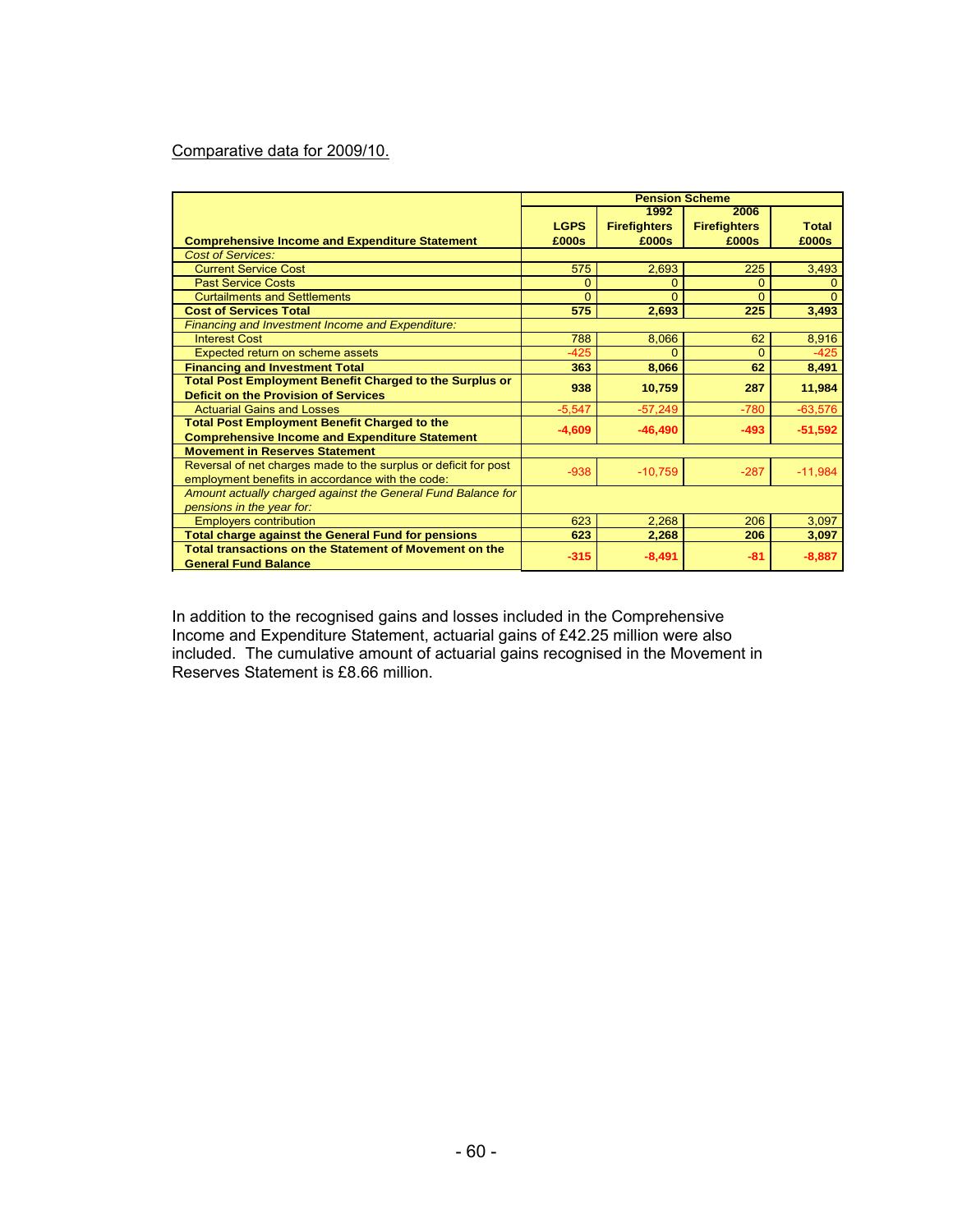#### b) Assets and liabilities in relation to retirement benefits

Reconciliation of present value of the scheme liabilities:

|                                                                     | <b>Pension Scheme</b>               |                  |                                     |                  |                                     |                  |                                     |                  |
|---------------------------------------------------------------------|-------------------------------------|------------------|-------------------------------------|------------------|-------------------------------------|------------------|-------------------------------------|------------------|
|                                                                     |                                     | <b>LGPS</b>      | <b>Firefighters 1992</b>            |                  | <b>Firefighters 2006</b>            |                  | Total                               |                  |
| Reconciliation of present value of the scheme<br><b>liabilities</b> | 2009/10<br>£000s<br><b>Restated</b> | 2010/11<br>£000s | 2009/10<br>£000s<br><b>Restated</b> | 2010/11<br>£000s | 2009/10<br>£000s<br><b>Restated</b> | 2010/11<br>£000s | 2009/10<br>£000s<br><b>Restated</b> | 2010/11<br>£000s |
| Present Value of scheme liabilities as at 1st April                 | $-11,470$                           | $-20,106$        | $-123,131$                          | $-186.736$       | $-743$                              | $-1,969$         | $-135,344$                          | $-208,811$       |
| <b>Current Service Cost</b>                                         | $-575$                              | $-855$           | $-2,693$                            | $-4,861$         | $-225$                              | $-581$           | $-3,493$                            | $-6,297$         |
| <b>Interest Cost</b>                                                | $-788$                              | $-997$           | $-8.066$                            | $-10.298$        | $-62$                               | $-132$           | $-8,916$                            | $-11,427$        |
| Actuarial gain / loss (-)                                           | $-7,267$                            | 4,416            | $-57,249$                           | 42,477           | $-780$                              | 587              | $-65,296$                           | 47,480           |
| Curtailment                                                         | $\Omega$                            | $-90$            | $\Omega$                            | $\Omega$         | $\Omega$                            | $\Omega$         | $\Omega$                            | -90              |
| Estimated benefits paid (net of transfers in)                       | 219                                 | 340              | 5,586                               | 4,818            | $\Omega$                            | $-73$            | 5,805                               | 5,085            |
| <b>Past Service Costs</b>                                           | $\Omega$                            | 1.694            | 0                                   | 14.720           | $\Omega$                            | 224              | $\mathbf{o}$                        | 16,638           |
| Contribution by Scheme participants                                 | $-225$                              | $-233$           | $-1,183$                            | $-1,156$         | $-159$                              | $-212$           | $-1,567$                            | $-1,601$         |
| <b>Injury Pension payments</b>                                      | $\Omega$                            | $\Omega$         | $\Omega$                            | 170              | $\circ$                             | $\Omega$         | $\Omega$                            | 170              |
| <b>Present Value of scheme liabilities</b><br>as at 31st March      | $-20,106$                           | $-15,831$        | $-186,736$                          | $-140.866$       | $-1,969$                            | $-2,156$         | $-208,811$                          | $-158,853$       |

Reconciliation of fair value of the scheme assets:

|                                                        | <b>Pension Scheme</b> |             |                          |              |                          |          |                 |         |  |
|--------------------------------------------------------|-----------------------|-------------|--------------------------|--------------|--------------------------|----------|-----------------|---------|--|
|                                                        |                       | <b>LGPS</b> | <b>Firefighters 1992</b> |              | <b>Firefighters 2006</b> |          | <b>Total</b>    |         |  |
|                                                        | 2009/10               | 2010/11     | 2009/10                  | 2010/11      | 2009/10                  | 2010/11  | 2009/10         | 2010/11 |  |
|                                                        | £000s                 | £000s       | £000s                    | £000s        | £000s                    | £000s    | £000s           | £000s   |  |
| Reconciliation of fair value of the scheme assets I    | <b>Restated</b>       |             | <b>Restated</b>          |              | <b>Restated</b>          |          | <b>Restated</b> |         |  |
| Fair Value of scheme assets as at 1st April            | 6,152                 | 8.923       | $\Omega$                 | $\mathbf{0}$ | 0                        | $\Omega$ | 6.152           | 8,923   |  |
| Expected return on scheme assets                       | 425                   | 696         | $\Omega$                 | $\Omega$     |                          | $\Omega$ | 425             | 696     |  |
| Actuarial gain / loss (-)                              | 1.720                 | 530         | $\Omega$                 | $\Omega$     | $\Omega$                 | $\Omega$ | 1.720           | 530     |  |
| <b>Employer Contributions</b>                          | 620                   | 654         | $\Omega$                 | $\Omega$     | $\Omega$                 | $\Omega$ | 620             | 654     |  |
| Contribution by Scheme participants                    | 225                   | 233         | $\Omega$                 | $\Omega$     | $\Omega$                 | $\Omega$ | 225             | 233     |  |
| Estimated benefits paid (net of transfers in)          | $-219$                | $-340$      | $\Omega$                 | $\mathbf{0}$ | $\Omega$                 | $\Omega$ | $-219$          | $-340$  |  |
| <b>Fair Value of scheme assets</b><br>as at 31st March | 8,923                 | 10.696      | $\bf{0}$                 | $\mathbf{0}$ | $\bf{0}$                 | $\bf{0}$ | 8.923           | 10.696  |  |

The expected return on scheme assets is determined by considering the expected returns available on the assets underlying the current investment policy. Expected yields on fixed interest investments are based on gross redemption yields at the Balance Sheet date. Expected returns on equity investments reflect the long-term real rates of return experienced in the respective markets.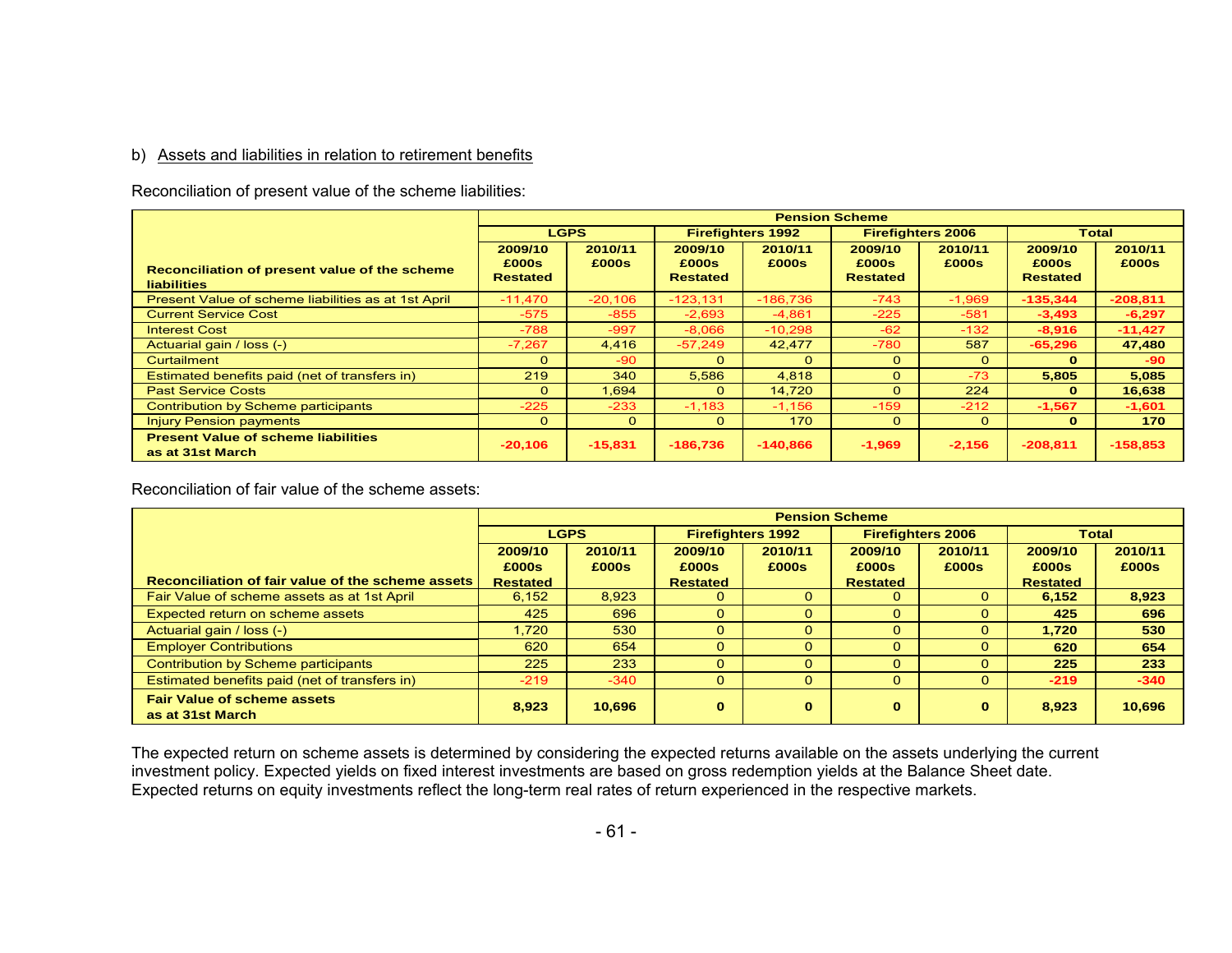#### c) Scheme history

|                                                                           | 2006/07<br>£000s | 2007/08<br>£000s | 2008/09<br>£000s | 2009/10<br>£000s | 2010/11<br>£000s |
|---------------------------------------------------------------------------|------------------|------------------|------------------|------------------|------------------|
| Present value of liabilities:                                             |                  |                  | <b>Restated</b>  | <b>Restated</b>  | <b>Restated</b>  |
| <b>LGPS</b>                                                               | $-11,912$        | $-12,612$        | $-11,470$        | $-20.106$        | $-15,831$        |
| LGPS Experience adjustments on scheme<br>liabilities                      | 0                | $-1,234$         | $\Omega$         | $\Omega$         | 2,009            |
| 1992 Firefighters' Scheme                                                 | $-127,493$       | $-128,248$       | $-123,131$       | $-186,736$       | $-140,866$       |
| 1992 Firefighters' Scheme Experience<br>adjustments on scheme liabilities | 0                | $-12,904$        | 0                | $\Omega$         | 23,332           |
| 2006 Firefighter' Scheme                                                  | $-91$            | $-484$           | $-743$           | $-1,969$         | $-2,156$         |
| 2006 Firefighter' Scheme Experience<br>adjustments on scheme liabilities  | 0                | 32               | $\Omega$         | $\Omega$         | 204              |
| <b>Total Liabilities</b>                                                  | $-139,496$       | $-141,344$       | $-135,344$       | $-208,811$       | $-158,853$       |
| <b>Fair value of assets</b>                                               |                  |                  |                  |                  |                  |
| <b>LGPS</b>                                                               | 7,479            | 7,617            | 6,152            | 8,923            | 10,696           |
| <b>Total Assets - BMKFA's estimated</b><br>allocation of LGPS assets      | 7,479            | 7,617            | 6,152            | 8,923            | 10,696           |
| LGPS Experience adjustments on scheme<br>assets                           | 104              | $-970$           | $-1,878$         | 1,716            | 530              |
| Surplus / Deficit (-) in the scheme:                                      |                  |                  |                  |                  |                  |
| <b>LGPS</b>                                                               | $-4,433$         | $-4.995$         | $-5,318$         | $-11,183$        | $-5,135$         |
| 1992 Firefighters' Scheme                                                 | $-127,493$       | $-141,152$       | $-123,131$       | $-186,736$       | $-140,866$       |
| 2006 Firefighter' Scheme                                                  | $-91$            | $-452$           | $-743$           | $-1,969$         | $-2,156$         |
| <b>Total</b>                                                              | $-132,017$       | $-146,599$       | $-129,192$       | $-199,888$       | $-148,157$       |

The liabilities show the underlying commitments that the Authority has in the long run to pay retirement benefits. The total liability of £158.9 million has a substantial impact on the net worth of the Authority as recorded in the balance sheet, resulting in a negative overall balance of £148.1 million. However, statutory arrangements for funding the deficit mean that the financial position of the Authority remains healthy:

- the deficit on the Local Government Scheme will be made good by increased contributions over the remaining working life of employees, as assessed by the Scheme Actuary every three years;
- Finance is only required to be raised to cover firefighter's pensions when the pensions are actually paid.

The total contributions expected to be made to the Local Government Pension Scheme by the Authority in the year to 31st March 2012 is £675k. Expected contributions for the Firefighters' Pension Scheme in the year to 31st March 2012, is £4.35 million.

# d) Basis for estimating assets and liabilities

Liabilities have been assessed on an actuarial basis using the Projected Unit Method, an estimate of the pensions that will be payable in future years dependent on assumptions about mortality rates, salary levels, etc.

Both the Firefighters' and Local Government schemes have been assessed by Barnett Waddingham, an independent firm of actuaries, based on the latest full valuations (31st March 2010 for the Local Government scheme and the 31st March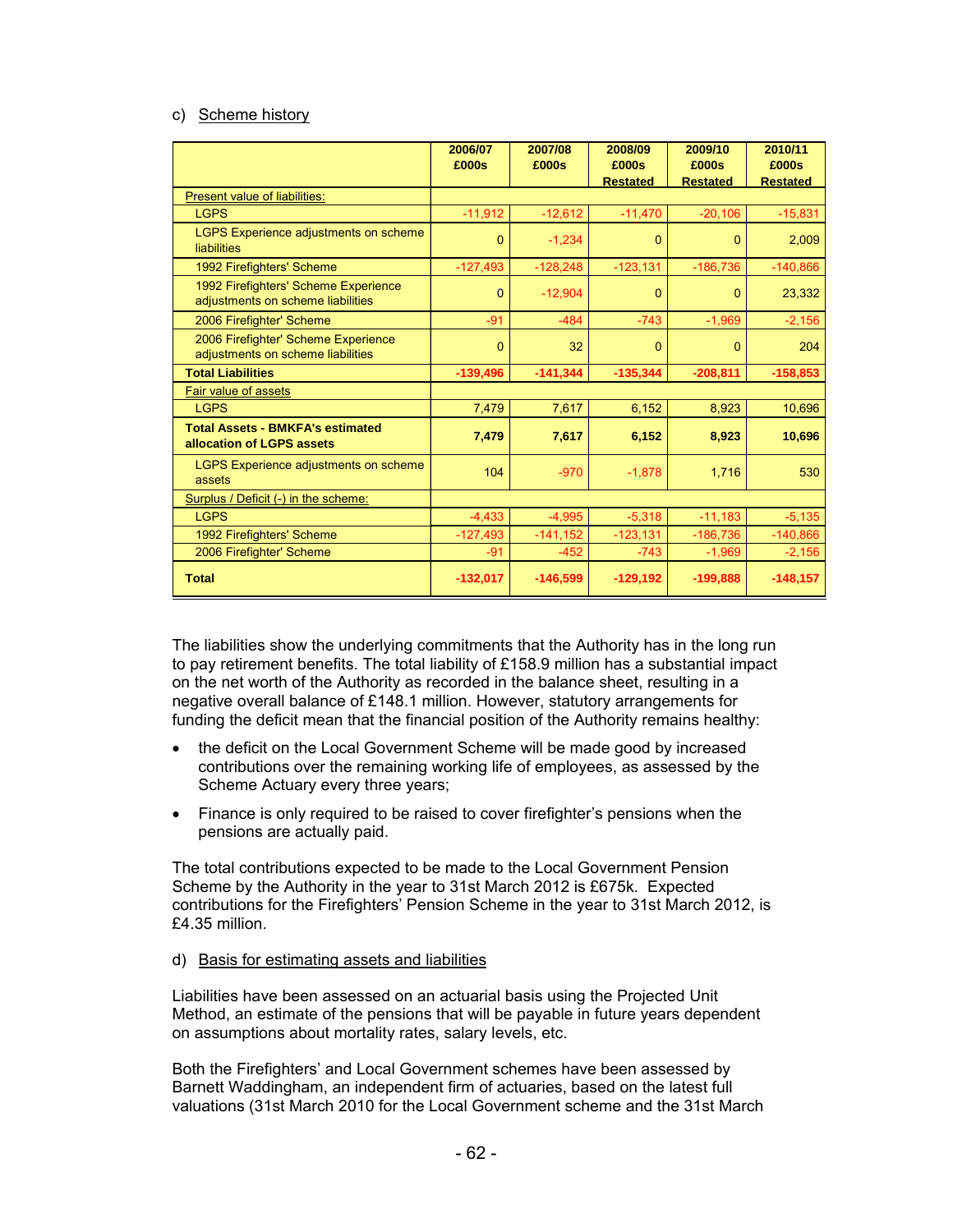|                                         | <b>Pension Scheme</b> |         |         |                          |                          |         |  |  |
|-----------------------------------------|-----------------------|---------|---------|--------------------------|--------------------------|---------|--|--|
|                                         | <b>LGPS</b>           |         |         | <b>Firefighters 1992</b> | <b>Firefighters 2006</b> |         |  |  |
|                                         | 2009/10               | 2010/11 | 2009/10 | 2010/11                  | 2009/10                  | 2010/11 |  |  |
| Long term expected rate of return on    |                       |         |         |                          |                          |         |  |  |
| assets in the scheme:                   |                       |         |         |                          |                          |         |  |  |
| <b>Equity Investments</b>               | 7.80%                 | 7.70%   | ---     | ---                      | ---                      | ---     |  |  |
| <b>Gilts</b>                            | 4.50%                 | 4.40%   | ---     | ---                      | ---                      | ---     |  |  |
| <b>Bonds</b>                            | 5.50%                 | 5.50%   | ---     | ---                      | ---                      | ---     |  |  |
| Property                                | 7.30%                 | 7.20%   | ---     | ---                      | ---                      | ---     |  |  |
| Cash                                    | 3.00%                 | 3.00%   | ---     | ---                      | ---                      | ---     |  |  |
| <b>Alternative Assets</b>               | 7.80%                 | 7.70%   | ---     | ---                      | ---                      | ---     |  |  |
| <b>Mortality Assumptions:</b>           |                       |         |         |                          |                          |         |  |  |
| Longevity at 65 for current pensioners  |                       |         |         |                          |                          |         |  |  |
| Men                                     | 22.21                 | 19.80   | 21.35   | 21.50                    | 21.35                    | 21.50   |  |  |
| Women                                   | 25.26                 | 23.90   | 24.40   | 24.10                    | 24.40                    | 24.10   |  |  |
| Longevity at 65 for future pensioners   |                       |         |         |                          |                          |         |  |  |
| Men                                     | 22.96                 | 21.90   | 22.28   | 23.40                    | 22.28                    | 23.40   |  |  |
| Women                                   | 25.99                 | 25.80   | 25.31   | 25.90                    | 25.31                    | 25.90   |  |  |
| <b>Financial Assumptions:</b>           |                       |         |         |                          |                          |         |  |  |
| Rate of inflation (RPI)                 | 3.90%                 |         | 3.90%   |                          | 3.90%                    |         |  |  |
| Rate of inflation (CPI)                 |                       | 2.70%   |         | 2.70%                    |                          | 2.70%   |  |  |
| Rate of salary inflation                | 5.40%                 | 5.00%   | 5.40%   | 5.00%                    | 5.40%                    | 5.00%   |  |  |
| Rate of pensions inflation              | 3.90%                 | 2.70%   | 3.90%   | 2.70%                    | 3.90%                    | 2.70%   |  |  |
| Rate for discounting scheme liabilities | 5.50%                 | 5.50%   | 5.50%   | 5.50%                    | 5.50%                    | 5.50%   |  |  |
| Take up of option to convert annual     |                       |         |         |                          |                          |         |  |  |
| pension into retirement lump sum        | 50.00%                | 50.00%  | 50.00%  | 50.00%                   | 50.00%                   | 50.00%  |  |  |

2005 for the Firefighters' scheme). The main assumptions used in their calculations have been:

The Firefighters Pension Schemes have no assets to cover their liabilities.

The Local Government Pension Scheme's assets consist of the following categories by proportion of Buckinghamshire and Milton Keynes Fire Authority's estimated allocation of LGPS assets.

|       | 31-Mar-10 |                           | 31-Mar-11 |      |
|-------|-----------|---------------------------|-----------|------|
| £000s | $\%$      | <b>LGPS</b>               | £000s     | $\%$ |
| 6,247 | 70%       | <b>Equity Investments</b> | 7,379     | 69%  |
| 535   | 6%        | <b>Gilts</b>              | 749       | 7%   |
| 714   | 8%        | <b>Bonds</b>              | 749       | 7%   |
| 714   | 8%        | <b>Property</b>           | 856       | 8%   |
| 178   | 2%        | Cash                      | 321       | 3%   |
| 535   | 6%        | <b>Alternative Assets</b> | 642       | 6%   |
| 8.923 | 100%      | Total                     | 10,696    | 100% |

e) Experience adjustments arising in scheme liabilities and assets

|                           | 2006/07<br>℅ | 2007/08<br>% | 2008/09<br>% | 2009/10<br>$\%$ | 2010/11<br>% |
|---------------------------|--------------|--------------|--------------|-----------------|--------------|
| <b>Liabilities</b>        |              |              |              |                 |              |
| <b>LGPS</b>               | 0.0%         | 9.8%         | $0.0\%$      | $0.0\%$         | 12.7%        |
| 1992 Firefighters' Scheme | 0.0%         | 10.1%        | $0.0\%$      | $0.0\%$         | 16.6%        |
| 2006 Firefighter' Scheme  | 0.0%         | $-6.6%$      | 0.0%         | 0.0%            | 9.5%         |
| <b>Assets</b>             |              |              |              |                 |              |
| <b>LGPS</b>               | 1.4%         | $-12.7%$     | $-30.5%$     | 19.3%           | 5.0%         |
| 1992 Firefighters' Scheme | n/a          | n/a          | n/a          | n/a             | n/a          |
| 2006 Firefighter' Scheme  | n/a          | n/a          | n/a          | n/a             | n/a          |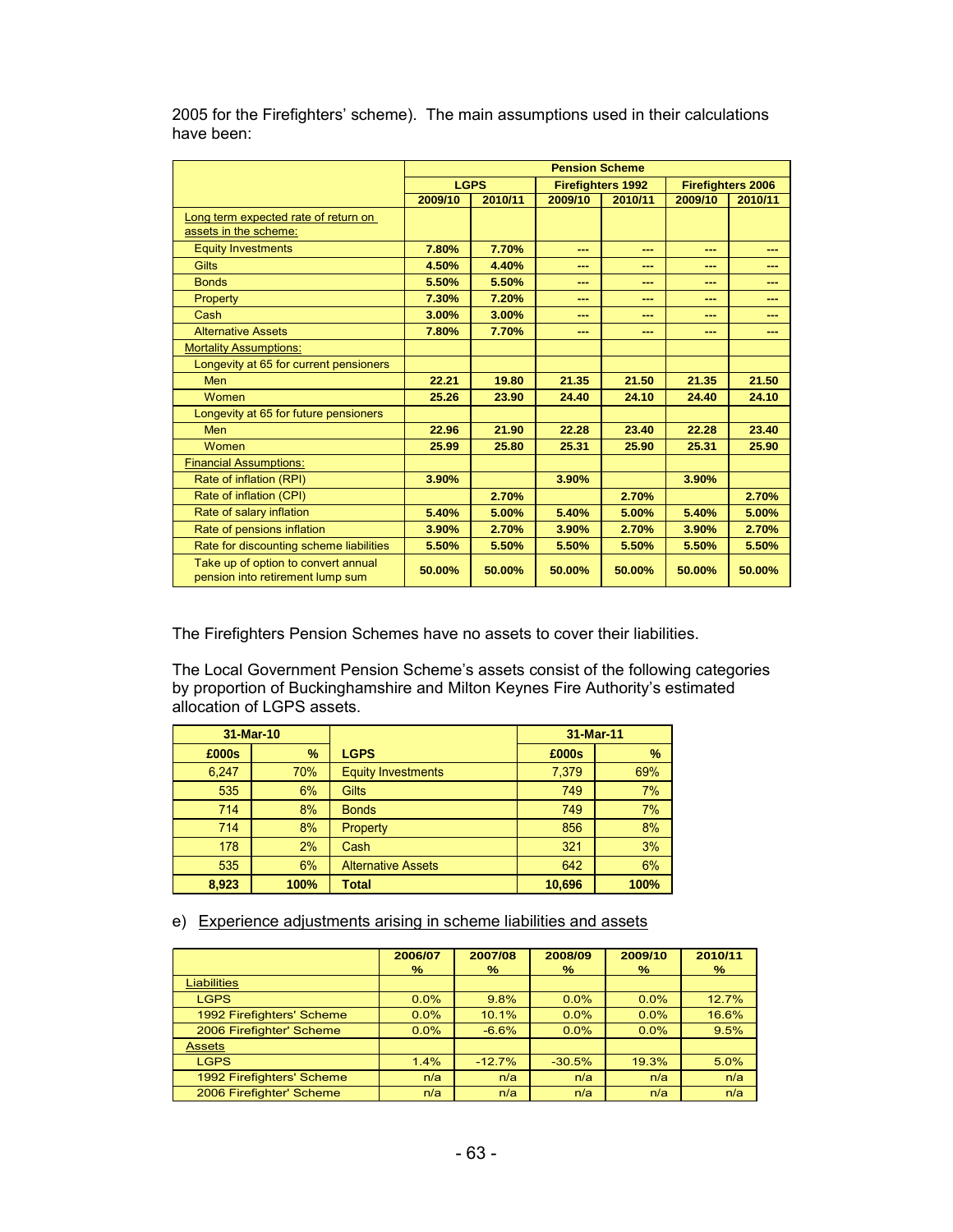# f) Actual return of scheme assets

The Local Government Pension Scheme return on assets is £696k in 2010/11 compared to £2.14 million in 2009/10. The Firefighters' Pension Schemes have no assets.

# **29. Financial Instruments**

#### a. Financial Instruments Balances

The borrowings and investments disclosed in the Balance Sheet are made up of the following categories of financial instruments:

|                                         |           | <b>Long Term</b> | <b>Current</b> |           |  |
|-----------------------------------------|-----------|------------------|----------------|-----------|--|
|                                         | 31-Mar-10 | 31-Mar-11        | 31-Mar-10      | 31-Mar-11 |  |
|                                         | £000s     | £000s            | £000s          | £000s     |  |
| Financial liabilities at amortised cost | $-9.178$  | $-10.279$        | $-2,185$       | $-1,513$  |  |
| <b>Total Borrowings</b>                 | $-9.178$  | $-10.279$        | $-2.185$       | $-1,513$  |  |
| Loans and receivables                   | 0         | $\Omega$         | 7.994          | 9,260     |  |
| <b>Total Investments</b>                | 0         | $\bf{0}$         | 7.994          | 9,260     |  |

#### b. Financial Instruments gains and losses

The gains and losses recognised in the Comprehensive Income and Expenditure Statement and the Movement in Reserves Statement in relation to financial instruments are made up as follows.

| 2009/10        |                                                         | <b>Financial</b><br><b>Liabilities</b><br>2010/11               | <b>Financial Assets</b><br>2010/11       |                                                 |                                                                    |                       |
|----------------|---------------------------------------------------------|-----------------------------------------------------------------|------------------------------------------|-------------------------------------------------|--------------------------------------------------------------------|-----------------------|
|                | <b>Financial Instruments Gains and</b><br><b>Losses</b> | <b>Liabilities</b><br>measured at<br>amortised<br>cost<br>£000s | <b>Loans and</b><br>receivables<br>£000s | <b>Available</b><br>for sale<br>assets<br>£000s | <b>Fair value</b><br>through<br>the I&E<br><b>Account</b><br>£000s | <b>Total</b><br>£000s |
| 323            | Interest expense                                        | 332                                                             | $\Omega$                                 | $\Omega$                                        | $\Omega$                                                           | 332                   |
| 0              | Losses on derecognition                                 | $\Omega$                                                        | $\Omega$                                 | $\Omega$                                        | $\Omega$                                                           | $\bf{0}$              |
| $\overline{0}$ | <b>Impairment losses</b>                                | $\Omega$                                                        | $\Omega$                                 | $\Omega$                                        | $\Omega$                                                           | $\bf{0}$              |
| 323            | Interest payable and similar<br>charges                 | 332                                                             | $\bf{0}$                                 | $\bf{0}$                                        | $\bf{0}$                                                           | 332                   |
| $-32$          | Interest income                                         | $\Omega$                                                        | $-38$                                    | $\Omega$                                        | $\Omega$                                                           | $-38$                 |
| 0              | Gains on derecognition                                  | $\Omega$                                                        | $\Omega$                                 | $\Omega$                                        | $\Omega$                                                           | $\bf{0}$              |
| $-32$          | Interest and investment income                          | $\bf{0}$                                                        | $-38$                                    | $\bf{0}$                                        | $\bf{0}$                                                           | $-38$                 |
| $\Omega$       | <b>Gains on revaluation</b>                             | $\Omega$                                                        | $\Omega$                                 | $\Omega$                                        | $\Omega$                                                           | $\bf{0}$              |
| $\Omega$       | Losses on revaluation                                   | $\Omega$                                                        | $\Omega$                                 | $\Omega$                                        | $\Omega$                                                           | $\bf{0}$              |
| $\Omega$       | Amounts recycled to the CIES after<br>impairment        | $\Omega$                                                        | $\Omega$                                 | $\Omega$                                        | $\Omega$                                                           | $\bf{0}$              |
| $\Omega$       | Surplus arising on revaluation of<br>financial assets   | $\overline{0}$                                                  | $\Omega$                                 | $\Omega$                                        | $\Omega$                                                           | $\bf{0}$              |
| 291            | Net gain / loss (-) for the year                        | 332                                                             | $-38$                                    | $\bf{0}$                                        | $\bf{0}$                                                           | 294                   |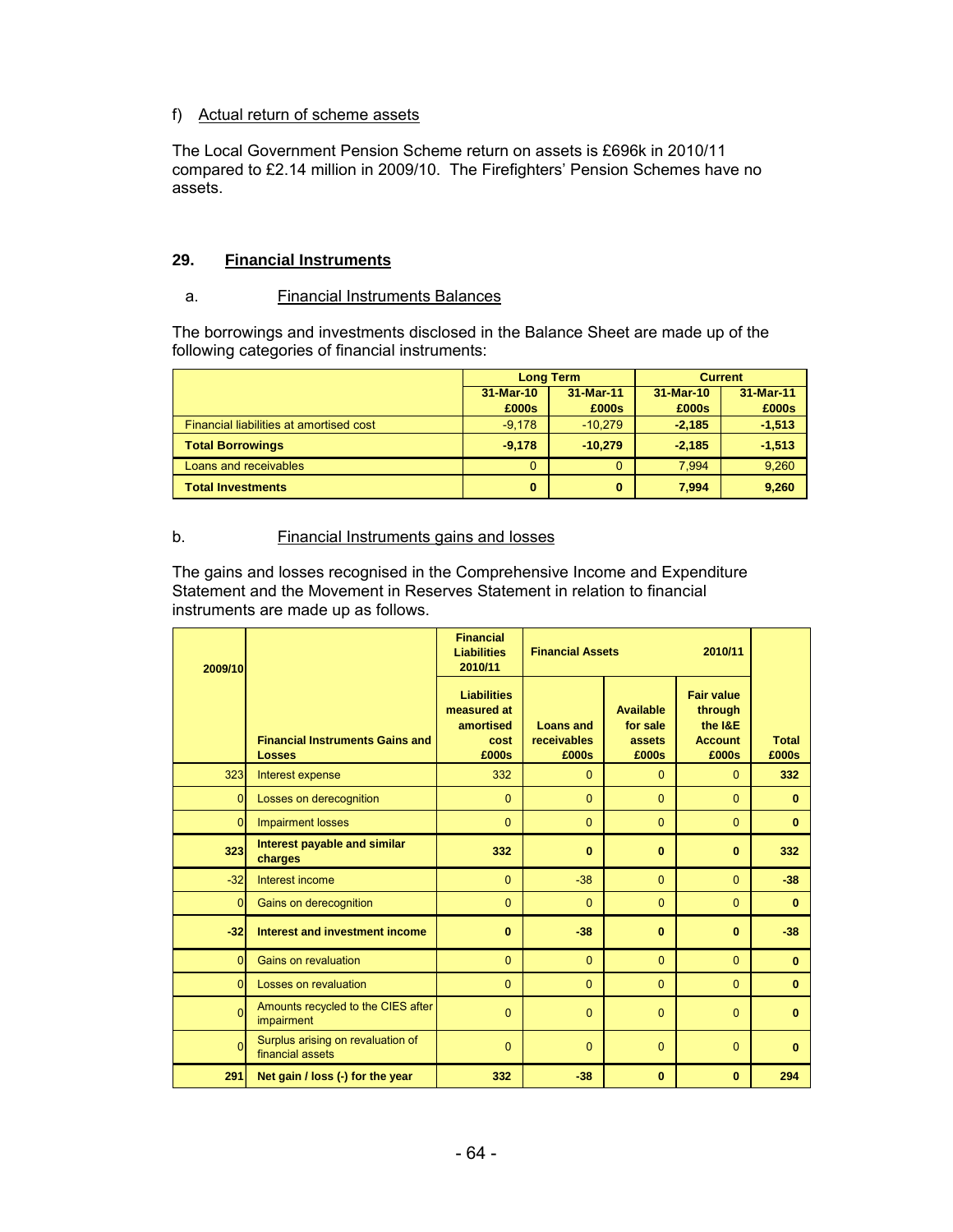A reconciliation of the net gain on Loans and Receivables to Investment Income as shown in the Comprehensive Income and Expenditure Statement is given below.

| 2009/10<br>£000s |                                             | 2010/11<br>£000s |
|------------------|---------------------------------------------|------------------|
|                  | Financial Instruments gain                  |                  |
|                  | Rental income from investment properties    |                  |
| $-32$            | Current account interest                    | $-38$            |
| $-32$            | Total Investment income received in the I&E | $-38$            |

#### c. Fair value of assets and liabilities carried at amortised cost

Financial liabilities and financial assets represented by loans, finance leases and receivables are carried on the Balance Sheet at amortised cost. Their fair value can be assessed by calculating the present value of the cash flows that take place over the remaining life of the instruments, using the following assumptions:

- The fair values for financial liabilities have been determined by reference to the Public Works Loans Board (PWLB) redemption rules and prevailing PWLB redemption rates as at each balance sheet date, and include accrued interest. It should be noted that the redemption rules applying to PWLB debt changed on 1st November 2007, and are less favourable than the previous procedures.
- No early repayment or impairment is recognised;
- Where an instrument will mature in the next 12 months, the carrying amount is assumed to be approximate to fair value;
- The fair value of trade and other receivables is taken to be invoiced or billed amounts.

|                                        | 31-Mar-10                          |                            | 31-Mar-11                          |                            |  |
|----------------------------------------|------------------------------------|----------------------------|------------------------------------|----------------------------|--|
|                                        | <b>Carrying</b><br>amount<br>£000s | <b>Fair Value</b><br>£000s | <b>Carrying</b><br>amount<br>£000s | <b>Fair Value</b><br>£000s |  |
| <b>PWLB Debt at amortised cost</b>     | $-7,186$                           | $-7,373$                   | $-8.265$                           | $-8,821$                   |  |
| <b>Finance Lease</b>                   | $-2,061$                           | $-2.061$                   | $-2,014$                           | $-2,014$                   |  |
| <b>Creditors</b>                       | $-2,116$                           | $-2,116$                   | $-1,513$                           | $-1,513$                   |  |
| <b>Total Financial Liabilities</b>     | $-11,363$                          | $-11,550$                  | $-11,792$                          | $-12,348$                  |  |
| Money Market Loans less than 1<br>vear | 7,542                              | 7.542                      | 7.992                              | 7.992                      |  |
| <b>Debtors</b>                         | 121                                | 121                        | 1,268                              | 1,268                      |  |
| <b>Total Loans and Receivables</b>     | 7,663                              | 7,663                      | 9,260                              | 9.260                      |  |

The fair values calculated are as follows:

The differences between the carrying amount and the fair value of PWLB debt are due to the fixed rate of interest on the loans being different from the prevailing rate at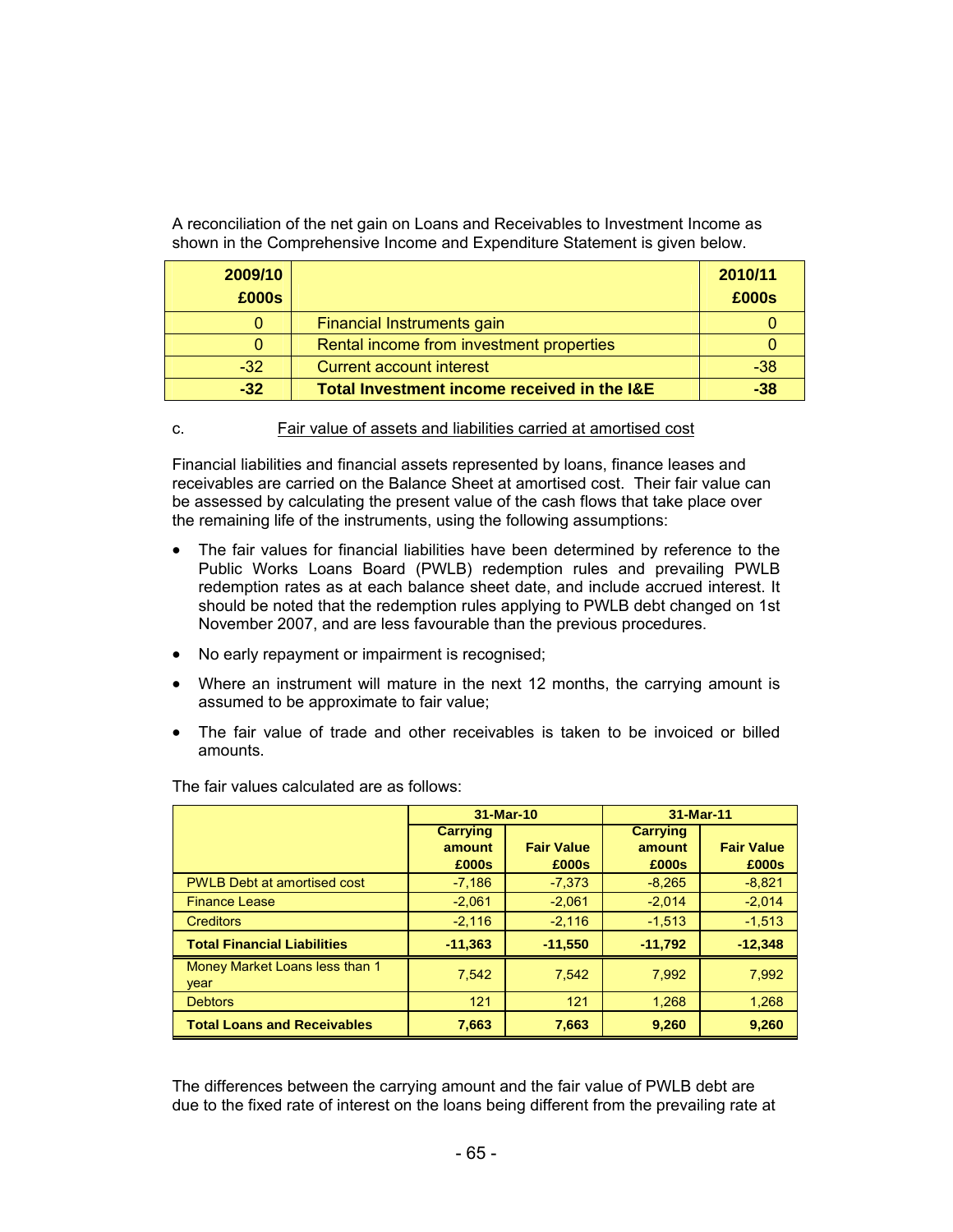31st March. All creditors and other payables are due to be paid in less than one year.

# d. Nature and extent of risk arising from financial instruments

The Authority's activities expose it to a variety of financial risks, the key risks are:

- **Credit risk** the possibility that other parties might fail to pay amounts due to the Authority;
- **Liquidity risk** the possibility that the Authority might not have funds available to meet its commitments to make payments;
- **Re-financing risk** the possibility that the Authority might be requiring to renew a financial instrument on maturity at disadvantageous interest rates or terms.
- **Market risk** the possibility that financial loss might arise for the Authority as a result of changes in such measures as interest rates movements.

### e. Overall procedures for managing risk

The Authority's overall risk management procedures focus on the unpredictability of financial markets, and implementing restrictions to minimise these risks. The procedures for risk management are set out through a legal framework set out in the Local Government Act 2003 and the associated regulations. These require the Authority to comply with the CIPFA Prudential Code, the CIPFA Treasury Management in the Public Services Code of Practice and Investment Guidance issued through the Act. Overall these procedures require the Authority to manage risk in the following ways:

- by formally adopting the requirements of the Code of Practice;
- by approving annually in advance prudential indicators for the following three years limiting:
	- i.) the Authority's overall borrowing
	- ii.) the maximum and minimum exposures to fixed and variable rates
- by approving an investment strategy for the forthcoming year setting out its criteria for investing and compliance with the Government Guidance.

These are required to be reported and approved at or before the Authority's annual Council Tax Setting Budget. These items are reported with the annual Treasury Management Strategy which outlines the detailed approach to managing risk. Actual performance is also reported annually to Members.

The Authority maintains written principles for overall risk management as well as the investment of surplus cash through the Treasury Management Policy approved by the Authority.

### f. Credit risk

Credit risk arises from deposits with banks and financial institutions, as well as credit exposures to the Authority's customers. No deposits are made directly with banks and financial institutions except using a service level agreement with Buckinghamshire County Council where they must meet minimum requirements of their investment criteria. Cash surpluses are combined with balances from Buckinghamshire County Council to obtain higher aggregate returns.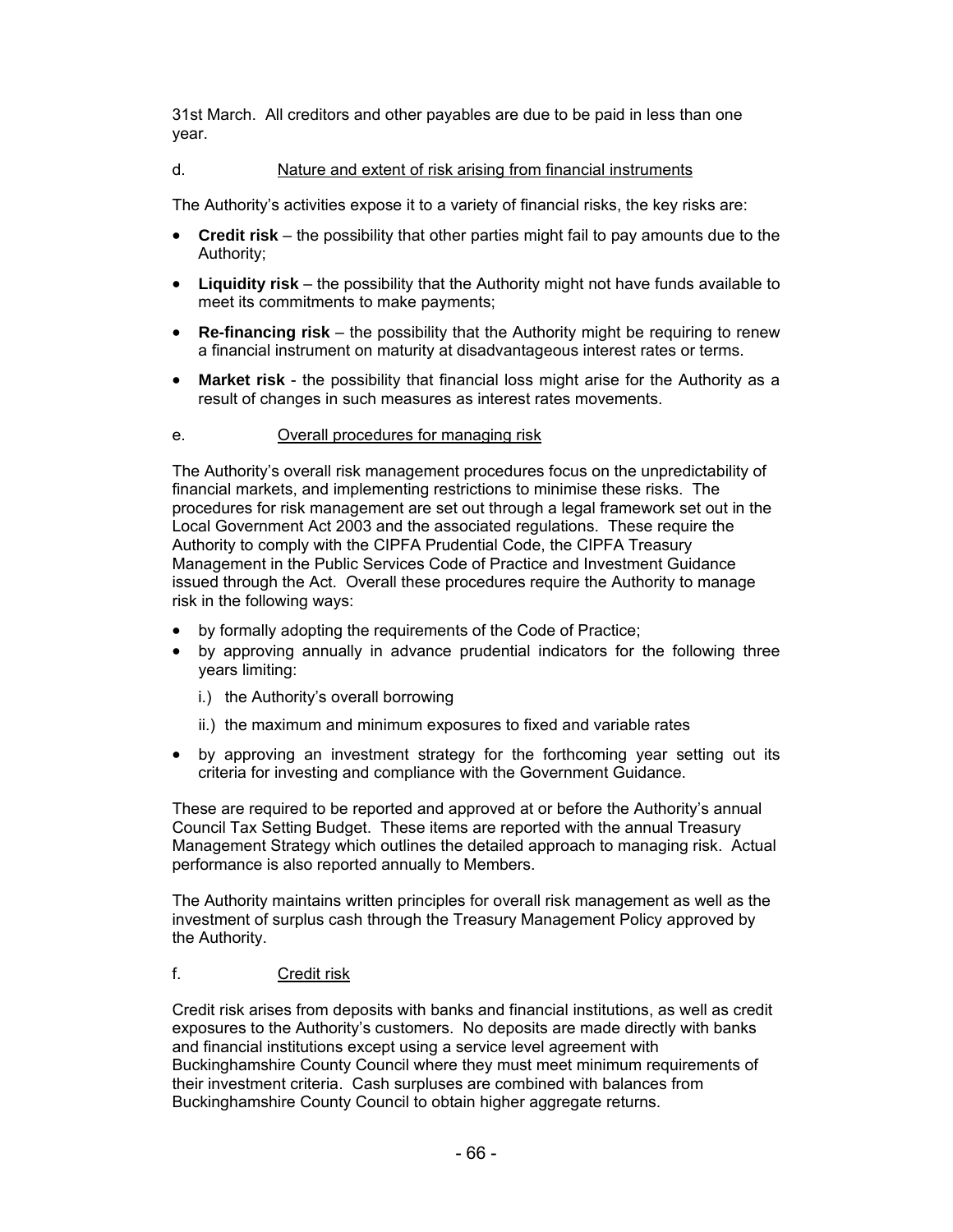There are no risks to the Authority of the funds being lost as Buckinghamshire County Council assumes all the risk of the investments made as these are amalgamated with their own funds in their name and interest is paid to the Authority monthly as earned.

No breaches of Buckinghamshire County Councils counterparty criteria were reported to the Authority during the reporting period and the Authority does not expect any losses from non-performance by any of its counterparties in relation to deposits and bonds.

We therefore contend that whilst this is a case of de-recognition, in view of the party involved and the fact that the Authority has the condition in writing that there is no risk of funds being lost and no financial adjustment is required.

There are no cases of impairment either for individual assets or groups of assets.

### g. **Liquidity risk**

The Authority invests any surplus cash using a service level agreement with Buckinghamshire County Council for which it obtains the 7 day LIBID rate and uses the PWLB for all long term funds essentially to meet capital expenditure. The funds from Buckinghamshire County Council are available for repayment on demand and are therefore considered 'cash', immediately available for investment by us with no possibility of loss. The Authority is also required to provide a balanced budget through the Local Government Finance Act 1992, which ensures sufficient monies are raised to cover annual expenditure. There is therefore no significant risk that it will be unable to raise finance to meet its commitments under financial instruments.

The Authority manages its liquidity position through the risk management procedures above, (the setting and approval of prudential indicators and the approval of the treasury and investment strategy reports), as well as through cash flow management procedures required by the CIPFA Code of Practice.

### h. Refinancing and maturity risk

The Authority maintains a significant debt and investment portfolio. Whilst the cash flow procedures above are considered against the refinancing risk procedures, longer term risk to the Authority relates to managing the exposure to replacing PWLB Loans as they mature. It is possible that provisions will be made available to meet all PWLB Loans without the direct need to replace loans as they mature, therefore no risk / impairment or other adjustment is required.

A fair value debt calculation of £8.82 million has been provided by the PWLB on our behalf. This forecast does not include a calculation for a loan taken out on 30 March, 2011 for which cash was received on 1 April, 2011.

| 31-Mar-10 |                               | 31-Mar-11 |
|-----------|-------------------------------|-----------|
| £000s     | <b>Financial Liabilities</b>  | £000s     |
| $-69$     | Maturing in less than 1 year  | $-81$     |
|           | Maturing within 2 years       |           |
| $-602$    | Maturing within 2 to 5 years  | $-515$    |
| $-1,468$  | Maturing within 5 to 10 years | $-953$    |

The maturity analysis of financial liabilities is as follows: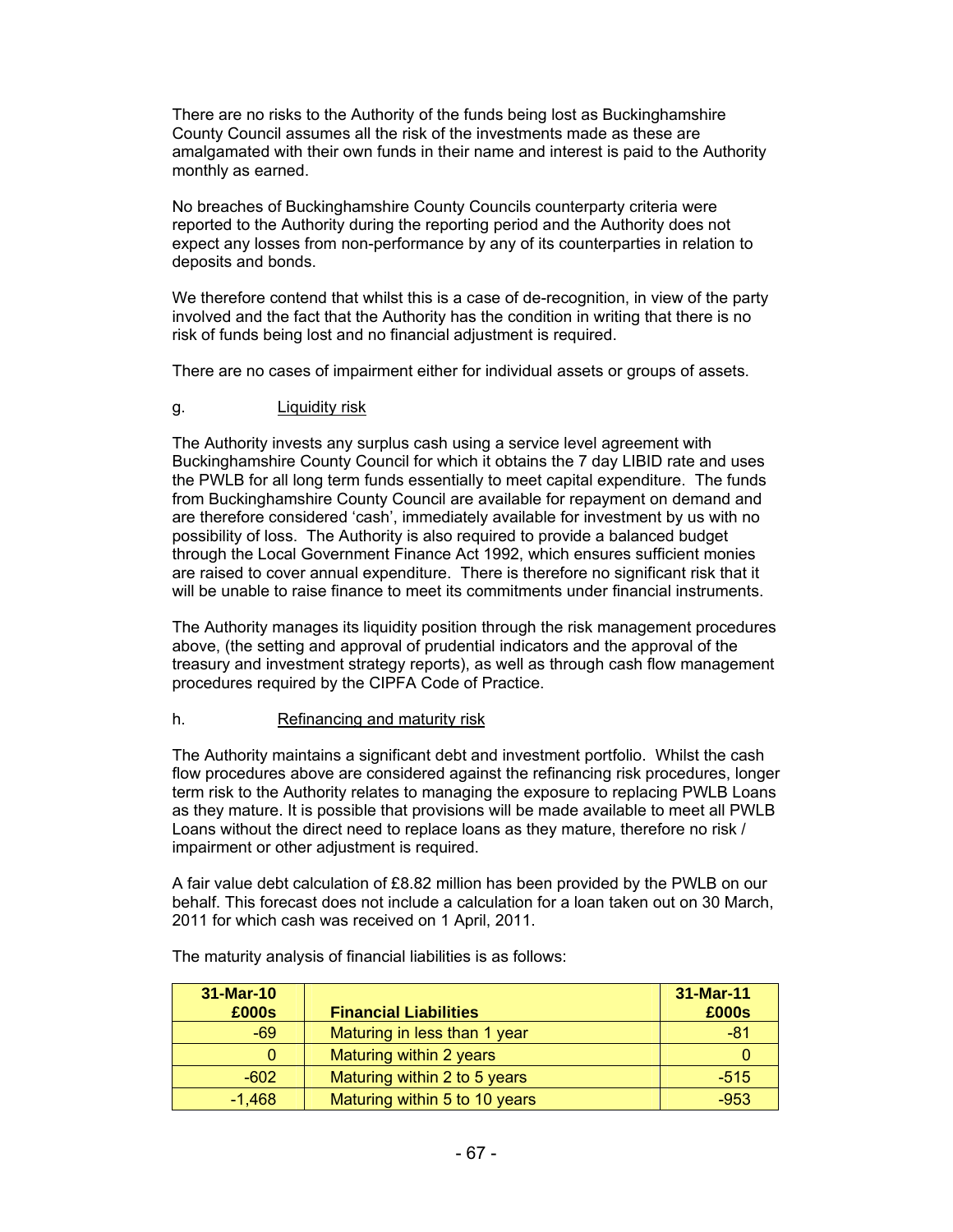| $-5,047$ | Maturing in more than 10 years | $-6,797$ |
|----------|--------------------------------|----------|
| $-7,186$ | Total                          | $-8,346$ |

The authority repaid two loans of £602k which was covered in the major part by the Debt Repayment Reserve of £568k. We took out 2 loans of £1,750k the second loan of £750k was agreed before year end although the money was received on 1 April, 2011.

# i. Market risk

#### *Interest rate risk*

The Authority is exposed to interest rate movements on its investments as borrowings are taken at fixed rate and are carried at amortised cost. Movements in interest rates have a complex impact on the Authority, depending on how variable and fixed interest rates move across differing financial instrument periods. For instance, a rise in variable and fixed interest rates would have the following effects:

- borrowings at fixed rates the fair value of the borrowing liability will fall;
- investments at variable rates the interest income credited to the Income and Expenditure Account will rise.

Borrowings are not carried at fair value on the balance sheet but are carried at amortised cost, so nominal gains and losses on fixed rate borrowings would not impact on the Income and Expenditure Account or on the Statement of Total Recognised Gains and Losses (STRGL). However, changes in interest payable on fixed rate borrowings and variable rate investments will be posted to the Income and Expenditure Account and affect the General Fund Balance. Movements in the fair value of any variable rate investments will be reflected in the STRGL, unless the investments have already been designated as fair value through the Income and Expenditure Account.

The Authority has a number of strategies for managing interest rate risk. The Annual Treasury Management Strategy draws together the Authority's prudential indicators and its expected treasury operations. From this Strategy a prudential indicator is set which provides maximum and minimum limits for fixed and variable interest rate exposure.

If interest rates had been 1% different (+ or -) with all other variables held constant the financial effect would be:

|                                                                      | 2010/11<br>£000s |
|----------------------------------------------------------------------|------------------|
| Increase in interest payable on variable rate borrowings             |                  |
| Increase in interest receivable on variable rate investments         | 66               |
| Increase in government grant receivable for financing costs          |                  |
| <b>Impact on Income and Expenditure Statement</b>                    | 66               |
| Decrease in fair value of fixed rate borrowing liabilities which has |                  |
| no impact on the Income and Expenditure Statement                    |                  |
| <b>Total financial effect</b>                                        | 66               |

*Price risk*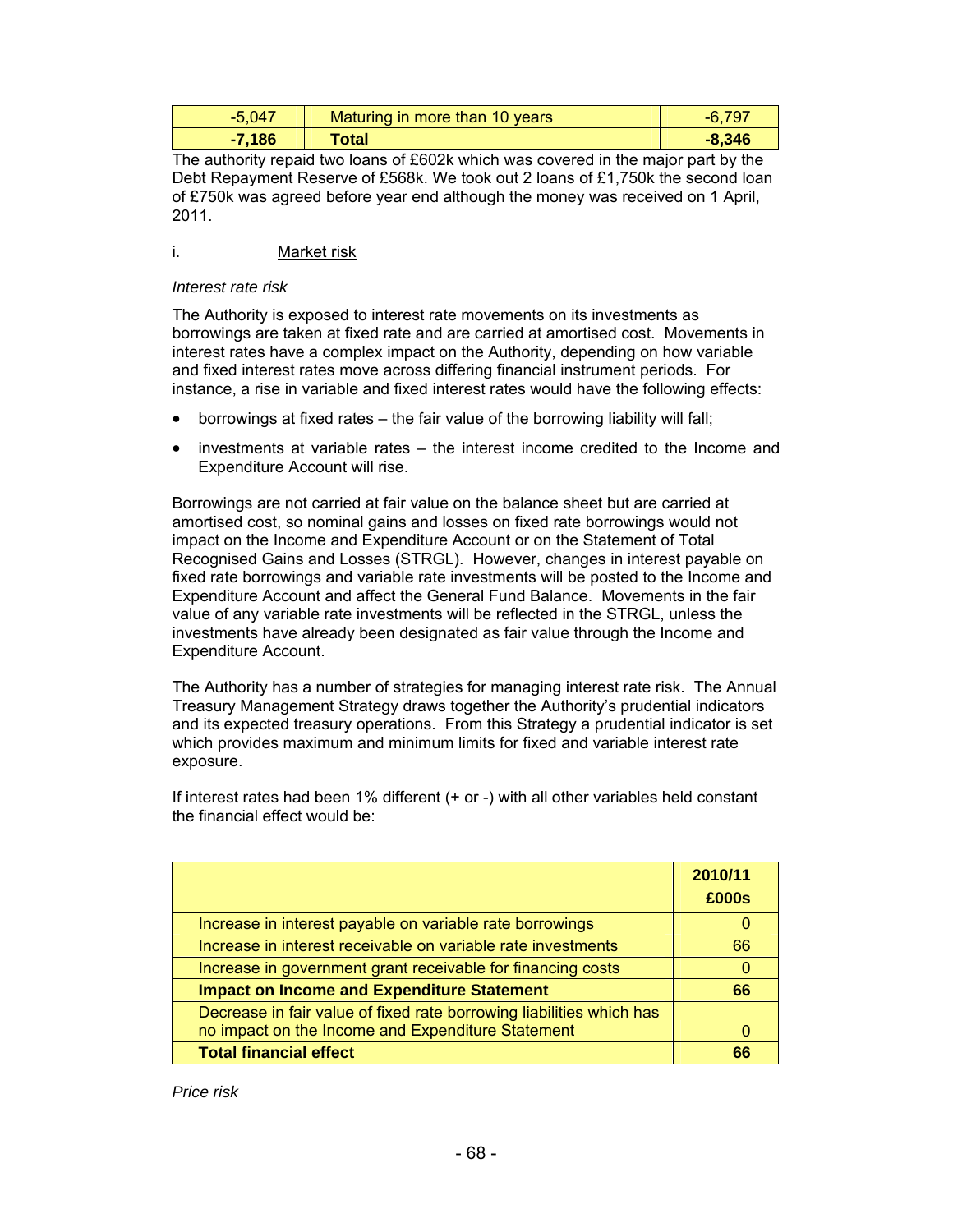The Authority, excluding its share of assets in the Local Government Pension Scheme does not invest in equity shares.

# *Foreign Exchange risk*

The Authority has no financial assets or liabilities denominated in foreign currencies. It therefore has no exposure to loss arising from movements in exchange rates.

### **30. Events after the Balance Sheet date**

Post balance sheet events occur between the balance sheet date and the date the accounts are signed by the Director of Finance and Treasurer. Events which have a material affect on the accounts must be disclosed in a note to the accounts.

There were none between the 31<sup>st</sup> March 2011 and the 30<sup>th</sup> June 2011.

### **31. Prior Period Adjustments**

a). Firefighters Pension Fund 1992 Scheme The present value of the unfunded obligation as at 31 March 2009 has been loaded by 5.5% of the liability for active members to include an allowance for future injury awards. The loading has been calculated as the ratio of injury benefits to non-injury benefits as at that date.

This change is required under IAS19 and therefore the liability for the 1992 scheme has had to be restated for prior years. The tables included at note 27 page 58, have been restated, a breakdown of how the amounts have changed in the main statements is as follows:-

| <b>1992 Firefighters' Pension Fund</b>                                 |             |             |  |  |
|------------------------------------------------------------------------|-------------|-------------|--|--|
| <b>Restatements in prior years' acccounts</b>                          |             |             |  |  |
| <b>Net Liability as at:</b>                                            | 31 Mar 2009 | 31 Mar 2010 |  |  |
|                                                                        | £000's      | £000's      |  |  |
| <b>Originally stated in Previous Years' Balance Sheets</b>             | $-126,061$  | $-194,047$  |  |  |
| Restated Liability in 2010/11 Statements                               | $-129,192$  | $-199,888$  |  |  |
| <b>Difference</b>                                                      | $-3,131$    | $-5,841$    |  |  |
| Adjustments to CIES                                                    |             |             |  |  |
| Increase in Actuarial gains/losses on Liability (2008/09 & cumulative) | $-3,131$    | $-3,131$    |  |  |
| Increase in Actuarial gains/losses on Liability 2009/10                |             | $-2,624$    |  |  |
| <b>Pensions Interest cost</b>                                          |             | $-81$       |  |  |
| Other gains and losses                                                 |             | $-5$        |  |  |
| <b>Net Liability in Balance Sheet</b>                                  | $-3.131$    | $-5,841$    |  |  |

The future injury awards liability for each of the 3 years have been included in the net Pensions liability on the balance sheet as follows:-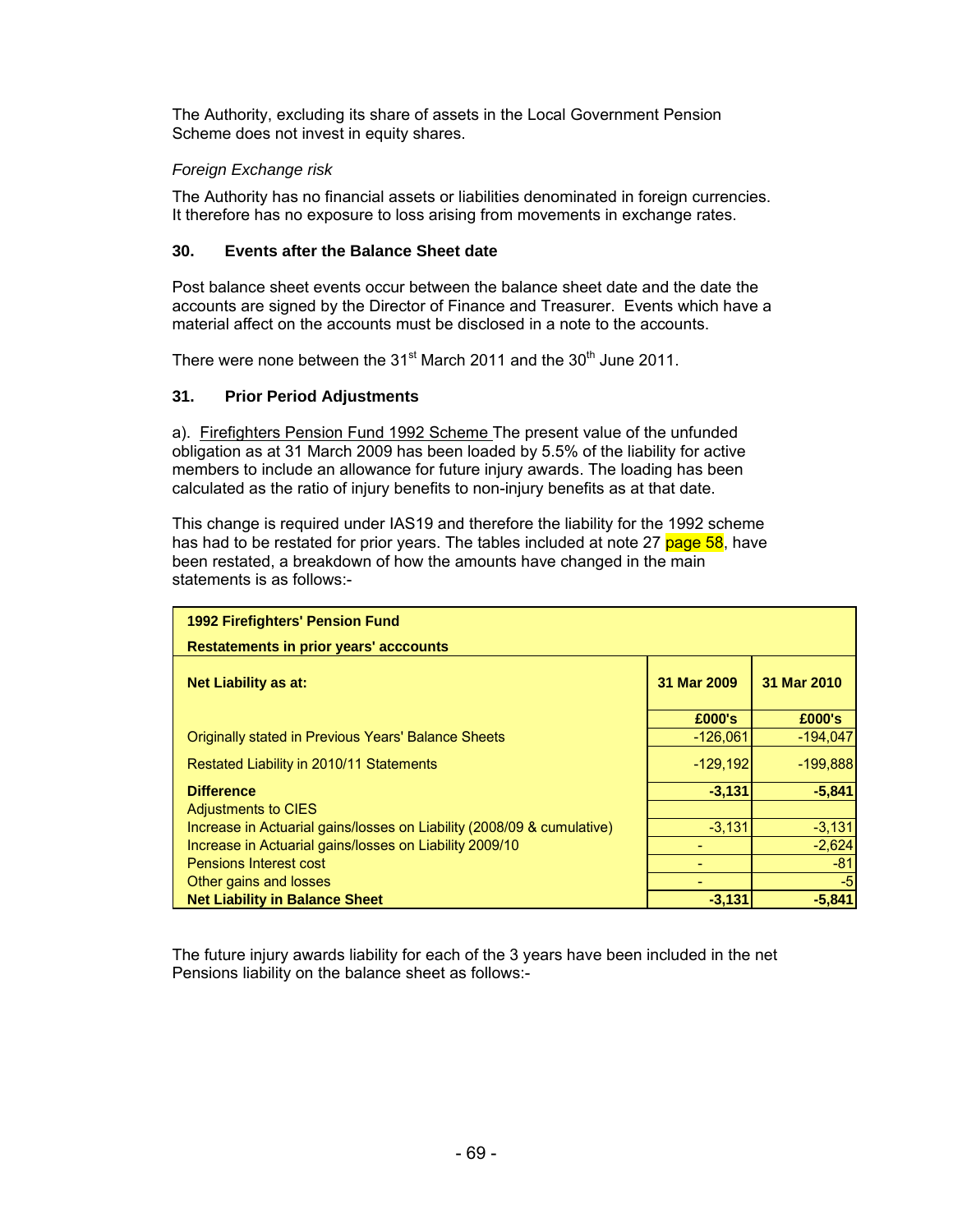| <b>1992 Firefighters' Pension Fund</b>              |             |             |             |  |  |  |  |  |
|-----------------------------------------------------|-------------|-------------|-------------|--|--|--|--|--|
| <b>Balance Sheet Disclosure as at 31 March 2011</b> |             |             |             |  |  |  |  |  |
| Net                                                 | 31 Mar 2009 | 31 Mar 2010 | 31 Mar 2011 |  |  |  |  |  |
|                                                     | £000's      | £000's      | £000's      |  |  |  |  |  |
| <b>Present Value of Unfunded Obligation</b>         | 119,988     | 182,937     | 137,509     |  |  |  |  |  |
| <b>Net Liability</b>                                | 119,988     | 182,937     | 137,509     |  |  |  |  |  |
|                                                     |             |             |             |  |  |  |  |  |
| <b>Present Value of Injury Obligation</b>           | 3,143       | 3.799       | 3,357       |  |  |  |  |  |
| Unrecognied past service cost                       |             |             |             |  |  |  |  |  |
| <b>Net Liability in Balance Sheet</b>               | 123,131     | 186,736     | 140,866     |  |  |  |  |  |
| 2006 Firefighters' Pension Fund                     | 743         | 1,969       | 2,156       |  |  |  |  |  |
| <b>Local Government Pension Scheme</b>              | 5,318       | 11,183      | 5,135       |  |  |  |  |  |
| Total Net Liability in Balance Sheet - all funds    | 129,192     | 199,888     | 148,157     |  |  |  |  |  |

b). A n additional adjustment has been made in respect of the Donated assets as set out in note 25. The Government transferred ownership of the New Dimension Assets that had previously been provided to fire and rescue authorities on the 1<sup>st</sup> April 2010. The net book value of the asset transferred to the Authority was £924K and as these were transferred at nil cost, they are shown as donated assets with the 'fair value' added to property plant and equipment on the balance sheet and a contra entry being included as the Donated Assets Account within long term liabilities**.**

#### **32. Notes to the Cash Flow Statement**

| 2009/10  |                                                                      | 2010/11  |          |
|----------|----------------------------------------------------------------------|----------|----------|
|          | <b>£000s Note A to the Cash Flow Statement</b>                       | £000s    | £000s    |
| $-8,245$ |                                                                      |          | 6,458    |
|          |                                                                      |          |          |
|          | 2,363 Depreciation, amortisation, impairment and downward valuations | 1,086    |          |
|          | 0 Reductions in fair value of Non PWLB Concessionary Loans           | 17       |          |
|          | 0 Net Movement in Interest Creditors                                 | 0        |          |
|          | 20 Net Movement in Creditors                                         | $-1.549$ |          |
|          | 0 Net Movement in Interest Debtors                                   |          |          |
|          | 119 Net Movement in Debtors                                          | $-940$   |          |
|          | -105 Net Movement in Stocks                                          | $-25$    |          |
|          | 7,034 Adjustment re Pension Liability                                | $-3,653$ |          |
|          | 423 Contributions to /from Provisions                                | 105      |          |
|          | 0 Adjustments for repayment of PWLB loan                             | $-568$   |          |
|          |                                                                      |          | $-5,523$ |
|          | Capital Grants Credited to surplus or deficit on the provision of    |          |          |
|          | 0 services                                                           | $-835$   |          |
|          | 0 Proceeds from the sale of assets                                   | $-37$    |          |
|          |                                                                      |          | $-872$   |
|          | 1,609 Net Cash Flows from Operating Activities                       |          | 63       |

#### a. Net Cash flows from Operating Activities

b. Net Cash flows from Operating Activities (interest)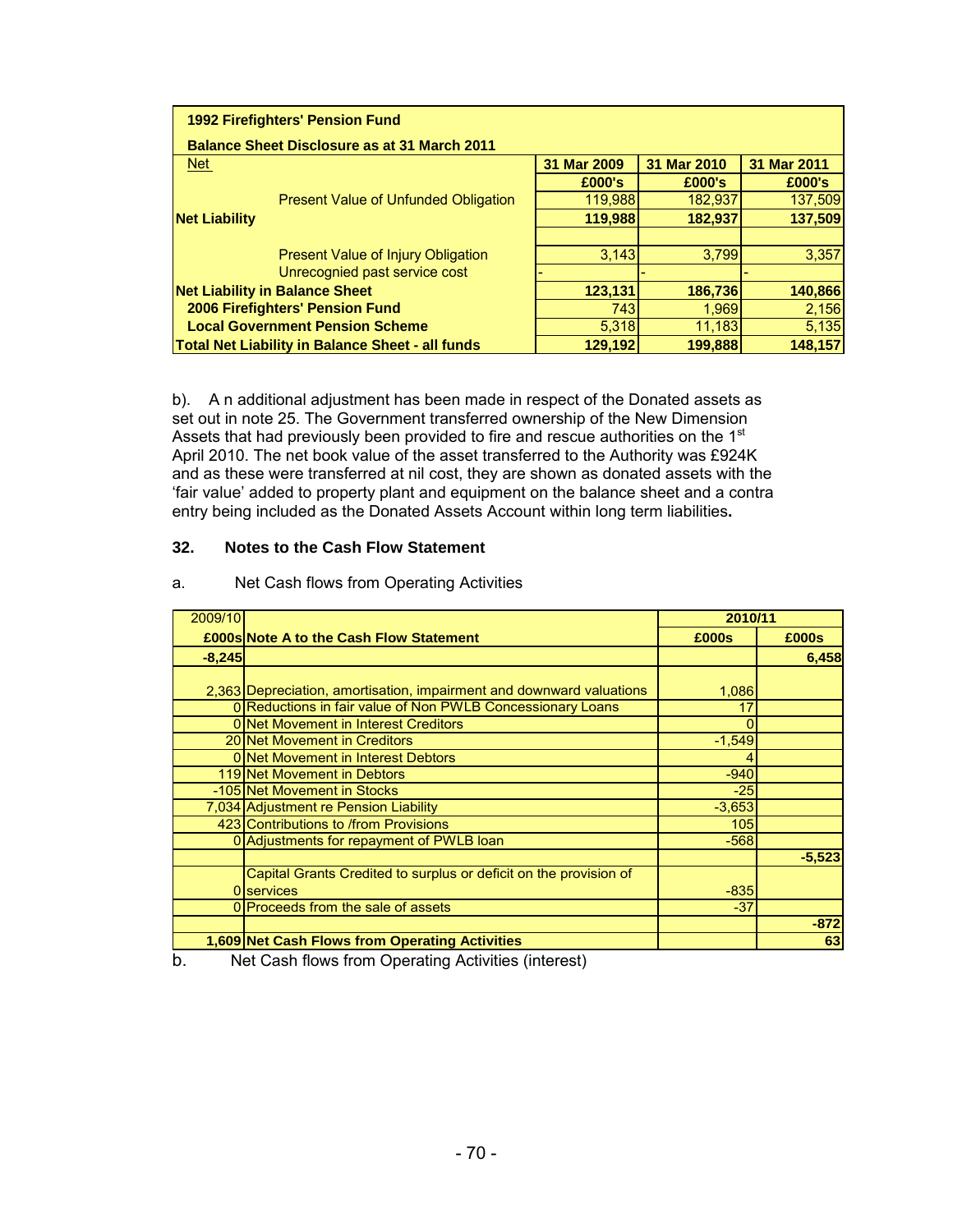| 2009/10 Note B to the Cash Flow Statement                   |        | 2010/11 |  |  |  |
|-------------------------------------------------------------|--------|---------|--|--|--|
| £000s Operating Activities (Interest)                       | £000s  | £000s   |  |  |  |
| 32 Ordinary Interest Received                               | 38     |         |  |  |  |
| Interest Received on Cash backed funds / reserves           |        |         |  |  |  |
|                                                             |        | 42      |  |  |  |
| -323 Interest charge for year                               | $-332$ |         |  |  |  |
| Adj differences between Effective Interest Rates and actual |        |         |  |  |  |
| payable.                                                    | $-568$ |         |  |  |  |
| <b>OOther Interest</b>                                      |        |         |  |  |  |
|                                                             |        | $-900$  |  |  |  |
| -291 Total cash flows from Operating activities (interest)  |        | $-858$  |  |  |  |

## c. Cash Flows from Investment Activities

| 2009/10 Note C to the Cash Flow Statement                     |          | 2010/11       |  |
|---------------------------------------------------------------|----------|---------------|--|
| £000s Cash Flows from Investment Activities                   | £000s    | £000s         |  |
|                                                               |          |               |  |
| -2,674 Property Plant and Equipment Purchased                 | $-2,279$ |               |  |
| 7,063 Purchase of short or long term investments              |          |               |  |
| 0 Movement on Capital Creditors                               | 10       |               |  |
|                                                               |          | $-2.269$      |  |
| 0 Proceeds from the sale of Assets                            | 37       |               |  |
| -331 Proceeds from the sale of short or Long term investments |          |               |  |
| <b>0</b> Capital Grants Received                              | 831      |               |  |
|                                                               |          | 868           |  |
| 4,058 Total cash flows from Investing activities              |          | $-1.40^\circ$ |  |

## d. Cash Flows from Financing Activities

| 2009/10 Note D to the Cash Flow Statement                      | 2010/11 |        |  |  |
|----------------------------------------------------------------|---------|--------|--|--|
| £000s Cash Flows from Financing Activities                     | £000s   | £000s  |  |  |
| 1,000 Cash receipts of Short and Long term borrowing           | 1,750   |        |  |  |
| -266 Repayment of Short and Long term borrowing                | $-17$   |        |  |  |
| 695 Other receipts from financing Activities                   |         |        |  |  |
| Cash payments for the reduction of o/s liabilities relating to |         |        |  |  |
| -47 finance leases                                             |         |        |  |  |
| 1,382 Total cash flows from Financing Activities               |         | 1.7331 |  |  |

## e. Make up of Cash and Cash Equivalents

|       | <b>£000s Make up of Cash and cash Equivalents</b> | £000s  | £000s    |
|-------|---------------------------------------------------|--------|----------|
|       | 331 Cash and bank balances                        | $-203$ | 331      |
|       | 7,063 Cash Investments                            | 7.992  | 7.063    |
|       | <b>OBank Overdraft</b>                            |        | $\Omega$ |
| 7,394 |                                                   | 7.789I | 7,394    |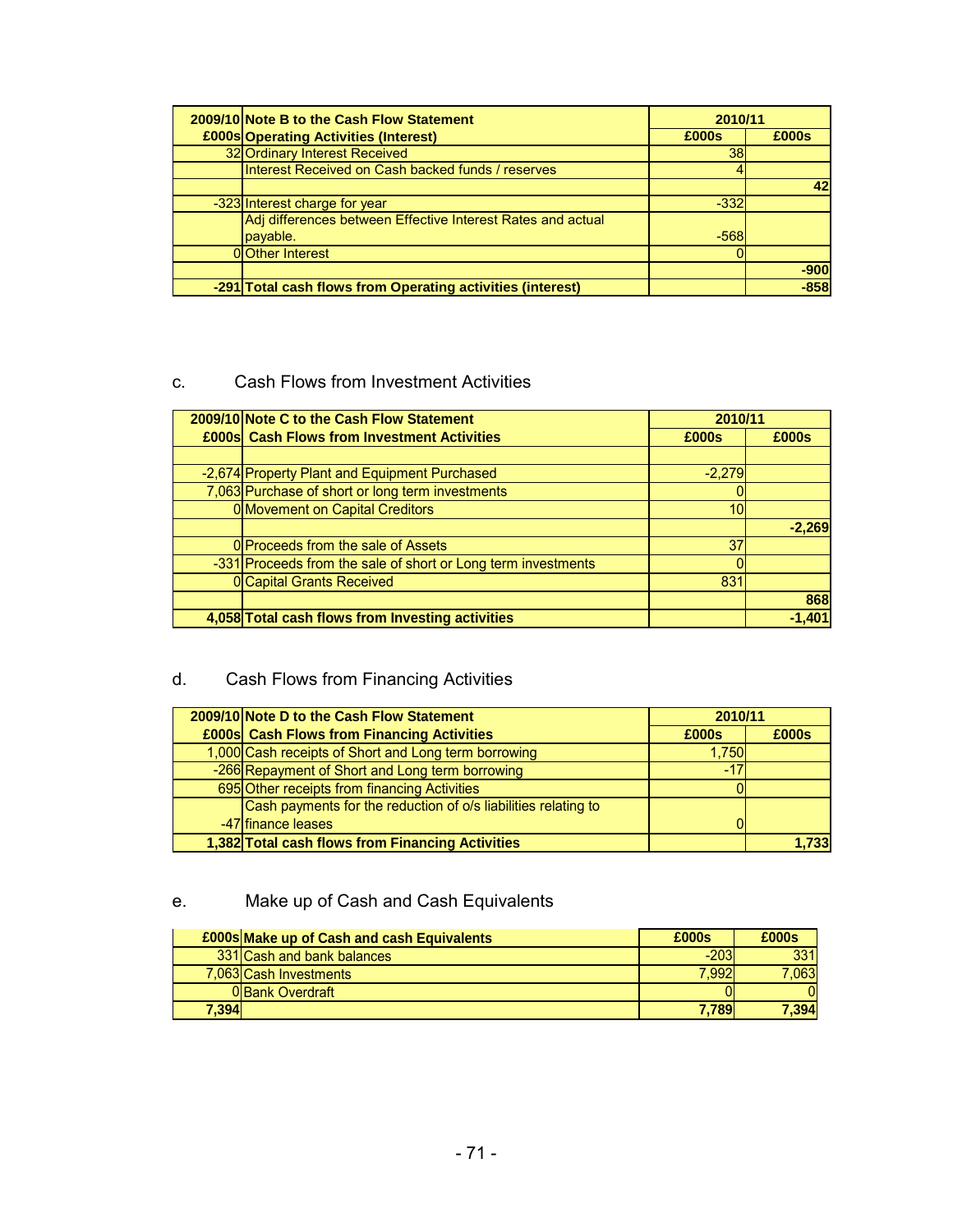## **Firefighters' Pension Fund Account**

There are no changes to the Firefighters' Pension Fund Account under IFRS.

| 2009/10      |                                                                                                                             | 2010/11  |              |
|--------------|-----------------------------------------------------------------------------------------------------------------------------|----------|--------------|
| £000s        | <b>Fund Account</b>                                                                                                         | £000s    | <b>Notes</b> |
|              | Income to the fund                                                                                                          |          |              |
|              | Contributions receivable (funds due to us during the year)                                                                  |          |              |
|              | From employer                                                                                                               |          |              |
| $-2,474$     | normal contributions                                                                                                        | $-2,487$ | Note 1       |
| $\Omega$     | early retirements                                                                                                           | $\Omega$ | Note 1       |
| $-11$        | other contributions                                                                                                         | $-12$    | Note 1       |
| $-1,330$     | From members                                                                                                                | $-1,355$ | Note 1       |
|              | <b>Transfers in</b>                                                                                                         |          |              |
| $-0$         | Individual transfers in from other schemes                                                                                  | $-73$    | Note 1       |
| $\Omega$     | Other transfers in                                                                                                          | $\Omega$ | Note 1       |
| $-3,816$     | <b>Total Income to the fund</b>                                                                                             | $-3,928$ |              |
|              | <b>Spending by the fund</b>                                                                                                 |          |              |
|              | <b>Benefits payable</b>                                                                                                     |          |              |
| 4,005        | <b>Pension payments</b>                                                                                                     | 4,091    | Note 1       |
| 1,582        | Commutation of pensions and lump sum retirement<br>benefits                                                                 | 898      | Note 1       |
| $\Omega$     | Lump sum death benefits                                                                                                     | $\Omega$ | Note 1       |
| $\Omega$     | Other benefits payable                                                                                                      | $\Omega$ | Note 1       |
|              | Payments to and on behalf of leavers                                                                                        |          |              |
| $\mathbf{0}$ | Refunds of contributions to people who leave the<br>scheme                                                                  | $\Omega$ | Note 1       |
| $\mathbf{0}$ | Individual transfers out of the scheme                                                                                      | 0        | Note 1       |
| $\Omega$     | Other payments                                                                                                              | $\Omega$ | Note 1       |
| 5,587        | <b>Total Spending by the Fund</b>                                                                                           | 4,989    |              |
| 1,771        | Net amount payable / receivable for the year before<br>top up grant receivable / amount payable to<br>sponsoring Department | 1,061    |              |
| $-1,771$     | Top up grant receivable / amount payable to sponsoring<br>Department                                                        | $-1,061$ |              |
| $\bf{0}$     | Net amount payable (-) / receivable for the year                                                                            | $\bf{0}$ |              |

### **Firefighter's Pension Fund**

#### **Firefighters' Pension Fund Net Assets Statement**

| 2009/10  |                                                                                                   | 2010/11  |              |
|----------|---------------------------------------------------------------------------------------------------|----------|--------------|
| £000s    | <b>Net Assets Statement</b>                                                                       | £000s    | <b>Notes</b> |
|          | Net current assets and liabilities                                                                |          |              |
| $\Omega$ | Contributions due from employer                                                                   | $\Omega$ | Note 1       |
| 479      | Pensions top up grant receivable from sponsoring<br>department                                    | 50       | Note 1       |
| $\Omega$ | Unpaid pensions benefits                                                                          | $\Omega$ | Note 1       |
| $\Omega$ | Amount due to sponsoring department                                                               | $\Omega$ | Note 1       |
| $-479$   | Other current assets and liabilities (other than liabilities and<br>other benefits in the future) | -50      | Note 1       |
| $\bf{0}$ | Net assets at the end of the year                                                                 | $\bf{0}$ |              |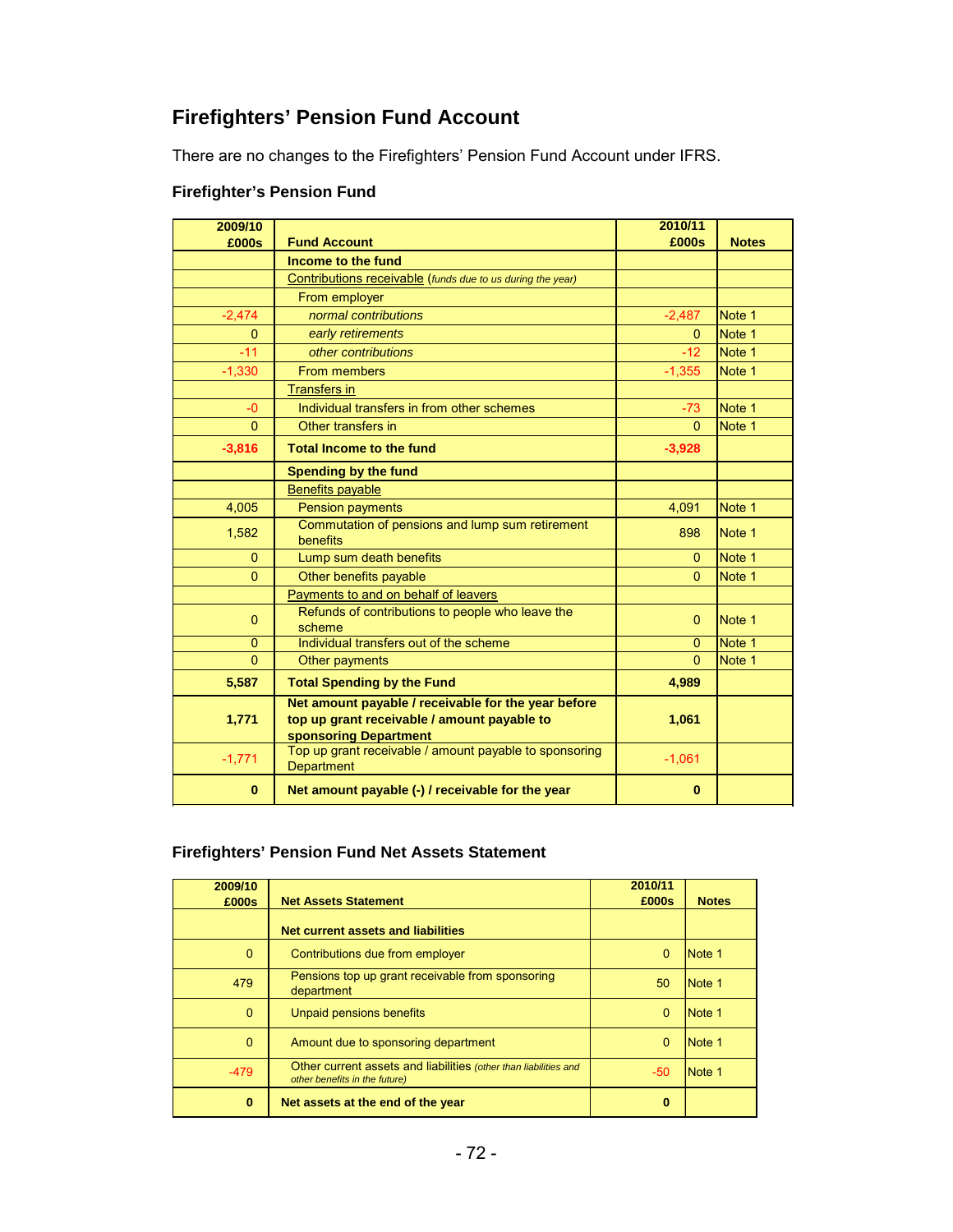## **Notes to the Firefighters' Pension Fund Accounts**

#### **1. Pension Fund arrangements**

Before 1st April 2006 the Firefighters' Pension Scheme did not have a percentage of pensionable pay contribution from employers: rather the FRS was responsible for paying the pensions of its own former employees on a pay-as-you-go basis. Under the new funding arrangements the scheme remains unfunded but will no longer be on a pay-as-you-go basis as far as the Fire Authority is concerned. The Authority will no longer meet the pension outgoings directly: instead they will pay an employer's pension contribution based on a percentage of pay into the Pension Fund. The Authority is required by legislation to operate a Pension Fund and the amounts that must be paid into and paid out of the Pension Fund are specified by regulation. Benefits payable are funded by contributions from employers and employees.

Employers' contribution levels are based on percentages of pensionable pay set nationally by the DCLG and subject to triennial revaluation by the Government Actuary's Department.

Subject to scrutiny and approval by the Secretary of State and Parliament, under the new arrangements the Pension Fund will be balanced to nil at the end of the year by either paying over to the sponsoring department (DCLG) the amount by which the amounts receivable by the Fund for the year exceeded the amounts payable, or by receiving cash in the form of pension top-up grant from the sponsoring department equal to the amount by which the amount payable from the pension fund for the year exceeded the amount receivable.

#### **2. Pension Fund Accounting Policies**

The accounting policies followed are the same as for the main accounts of the Authority. There are no material changes to the Pension Fund Account as a result of IFRS transition.

#### **3. Balancing the Pension Fund Account**

If the Pension Fund Account is not balanced to nil by pension top-up grant receivable or by the amount payable to the sponsoring department the Pension Fund should be balanced to nil by a supplementary contribution from the authority to the Pension Fund or by the Pension Fund returning contribution to the Authority.

The Net Assets Statement does not include liabilities to pay pensions and other benefits after the Balance Sheet Date.

#### **4. Pension Fund Investment Assets**

As the Scheme is unfunded there are no investment assets.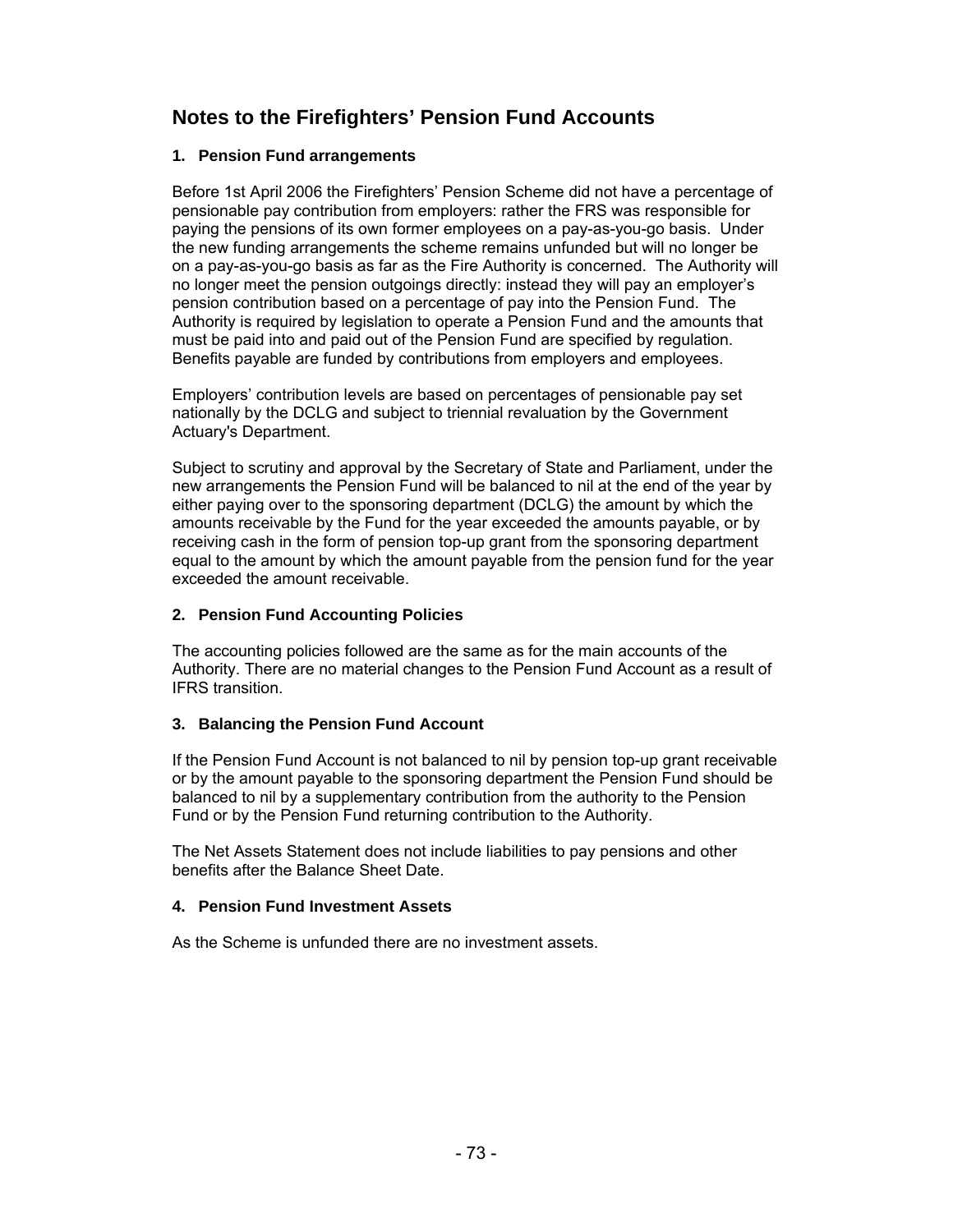#### **Firefighter's Pension Fund**

There is one figure in the Comprehensive Income and Expenditure Statement that cross references to the Firefighters' Pension Fund relating to the gain in relation to government grant payable to the Pension Fund on the Authority's behalf. The corresponding figure in the Firefighters' Pension Fund is shown in the table below:

| 31-Mar-10 |                                                                      | $31-Mar-11$ |
|-----------|----------------------------------------------------------------------|-------------|
| £000s     | <b>Firefighters' Pension Fund</b>                                    | £000s       |
| $-1.771$  | Top up grant receivable / amount payable to<br>sponsoring department | $-1.061$    |
| $-1.771$  | Total                                                                | $-1.061$    |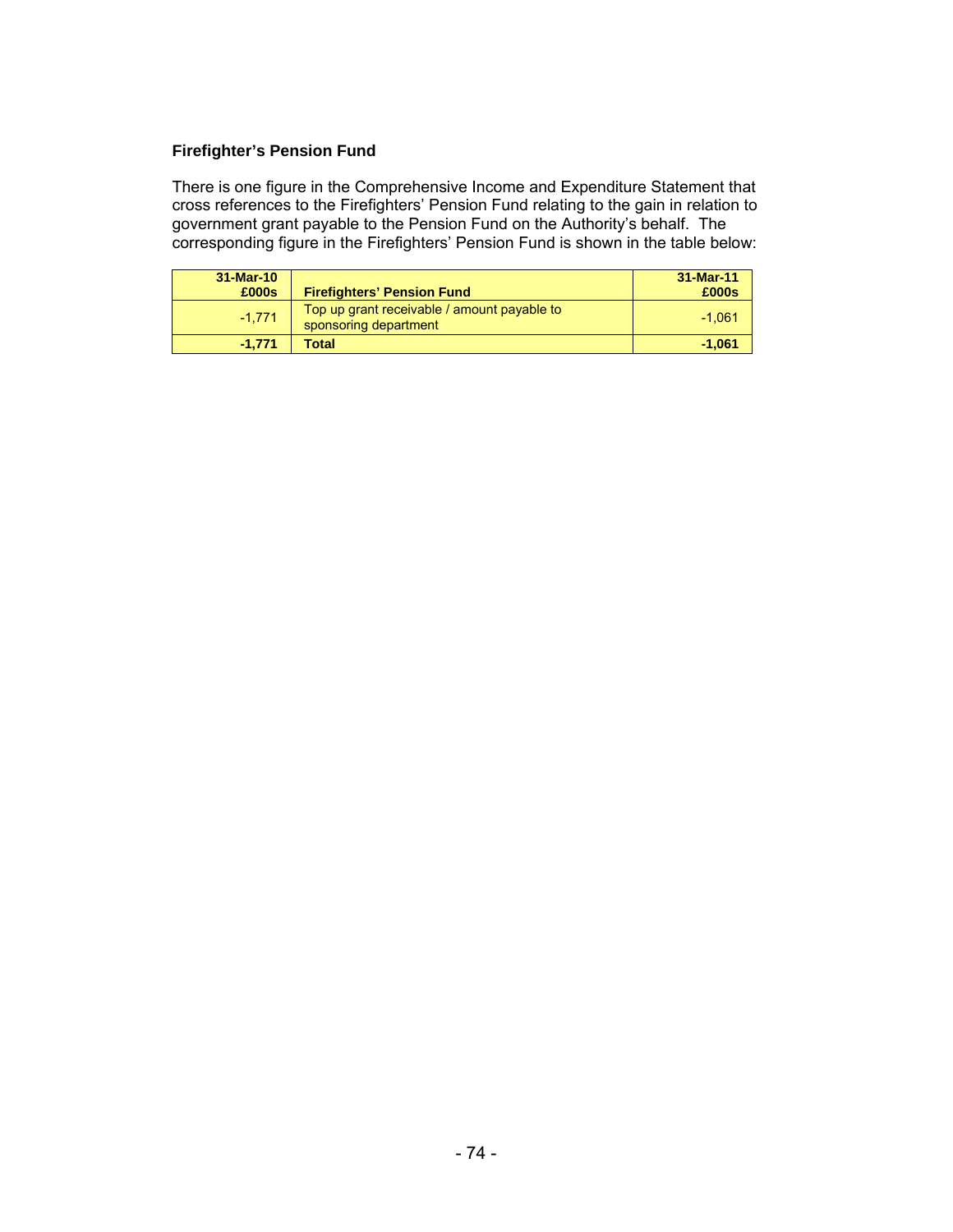## **Glossary of Terms**

#### **Accounting Standards**

IASs and SSAPs (see below) refer to the accounting practice that must be adopted in the preparation of accounts.

#### **Amortisation / Amortise**

The equivalent of depreciation when applied to intangible assets.

#### **BMKFA**

Acronym for Buckinghamshire & Milton Keynes Fire Authority.

#### **Budget**

A statement for the Authority's expected level of service delivery plans expressed in monetary terms and spending over a set period, usually one year.

#### **BVACOP**

Best Value Accounting Code of Practice produced by CIPFA, to establish a reporting protocol to demonstrate best value in the provision of services to the community.

#### **Capital Adjustment Account**

Provides a balancing mechanism between the different rates at which assets are depreciated under the SORP and are financed through the capital controls system.

#### **Capital Receipts**

Proceeds from the sale of capital assets that may be used to finance new capital expenditure. Receipts available to finance capital expenditure in future years are held in a Usable Capital Receipts Account.

#### **CIPFA**

Chartered Institute of Public Finance and Accountancy.

#### **CPFA**

Chartered Public Finance Accountant.

#### **CPI**

Consumer Price Index

#### **Collection Fund Adjustment Account**

Provides a balancing mechanism for the timing differences between statutory accounting requirements and full accruals accounting for council tax.

#### **Creditors**

Amounts owed by the Authority at the Balance Sheet date for goods received or work done.

#### **DCLG**

Formerly the Office of the Deputy Prime Minister, now the Department of Communities and Local Government.

#### **Debtors**

Amounts due to the Authority but remaining unpaid at the Balance Sheet date.

#### **Deferred Charges**

An item in the Balance Sheet where there is no tangible asset.

#### **Depreciation**

The loss of value of assets due to wear and tear, age or obsolescence.

#### **Financial Reporting Standards (FRS)**

Are applicable to financial statements of a reporting entity that are intended to give a true and fair view of its state of affairs at the balance sheet date and of its profit or loss (or income and expenditure) for the financial period ending on that date. FRSs are based on the Statement of Principles for Financial Reporting, currently in issue, which addresses the concepts underlying the information presented in financial statements.

#### **FRS 17 IAS 19**

Financial Reporting Standard 17 Retirement Benefits now incorporated within IAS 19 under IFRS. The guidance for accounting for the benefits and liabilities relating to pension schemes.

#### **General Fund**

The balance held by the Authority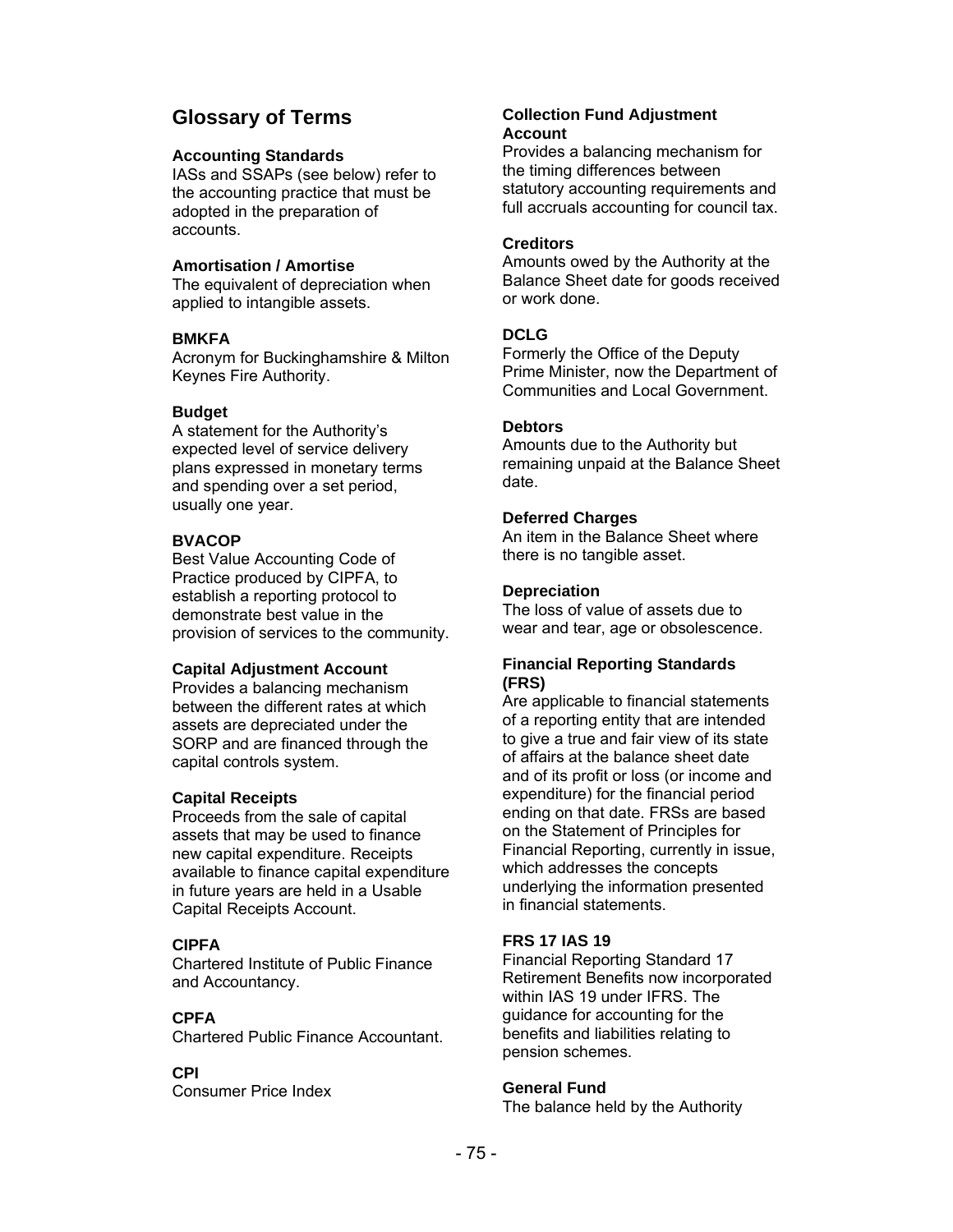against which the council tax is raised. The balance sheet shows the accumulated surplus from previous years.

#### **HMRC**

HM Revenue & Customs.

#### **Impairments**

A downward movement in the value of assets; the exact opposite to revaluation (upwards) of asset values.

#### **IAS**

International Accounting Standards which have come into effect with the introduction of International Financial Reporting Standards(IFRS).

#### **IFRS**

The International Financial Reporting Standards which became applicable from the  $1<sup>st</sup>$  April 2010. All future accounts will be presented using these standards.

#### **IRMP**

The Integrated Risk Management Plan covers the 3 years 2009 – 12 and explains what BMKFA is going to do to develop its services for the future.

#### **LIFO**

Last in first out is one of a number of methods for calculating price of stock

#### **Loans Outstanding**

Loans raised to finance capital spending which have to be repaid.

#### **Local Government Pension Scheme (LGPS)**

Is the pensions scheme provided by the Authority for employees not eligible to join the Firefighters' Pension Scheme.

#### **Minimum Revenue Provision (MRP)**

The minimum amount of the Authority's outstanding debt which must be repaid by the revenue accounts in the year.

#### **NJC**

National Joint Council for Local

Authority Fire and Rescue Services.

#### **OJEU**

Official Journal of the European Union where contracts for Supplies, Services and Works are required to be advertised when exceeding financial limits.

#### **Outturn**

The actual level of spending and income in a particular year.

#### **PPT**

Property, Procurement and Transport, a division which handles the Property portfolio, contracts and tender negotiations and Transport. And Fleet Management

#### **Precept**

An amount of money levied by one authority (the precepting authority) which is collected by another authority (the billing authority) as part of the council tax. BMKFA is a precepting authority and the four Buckinghamshire District Councils and Milton Keynes Council are the collecting authorities.

#### **Provisions**

These form part of the Authority's revenue reserves and are sums set aside for a specific purpose, the nature of which is known but the exact amount and date when due is not. Expenditure and income are attributed directly to those provisions and funds.

#### **Public Works Loan Board (PWLB)**

A government body from which a local authority may raise long term loans.

#### **Revaluation Reserve**

Records unrealised revaluation gains arising (since 01-Apr-07) from holding fixed assets.

#### **Revenue Expenditure**

This is spending on the day to day running expenses of the Authority. It includes expenses such as salary and wages, heating, lighting, rent, rates, stationery and capital financing.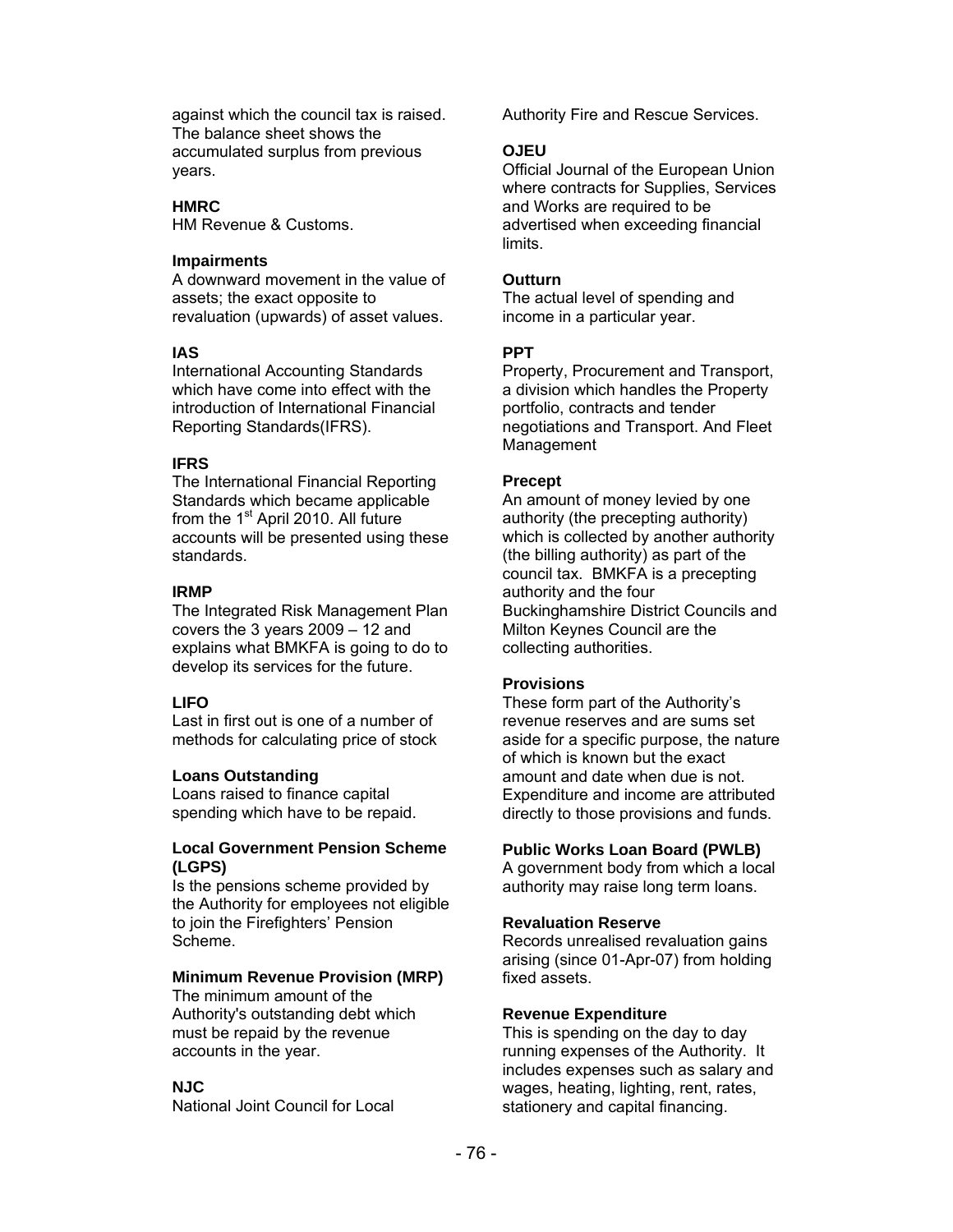#### **Reserves**

The surplus or deficit on any account at the end of the financial year. Also referred to as Balances.

#### **RCCO**

Revenue Contribution to Capital Outlay.

#### **RPI**

Retail Price Index

#### **SORP**

Code of Practice on Local Authority Accounting in the UK: A Statement of Recommended Practice (the SORP) 2009 is produced by CIPFA in order to specify the principles and practices of accounting required to prepare a Statement of Accounts which "presents fairly" the financial position and transactions of a local authority, as required by section 21(2) of the Local Government Act 2003.

#### **Statement of Standard Accounting Practice (SSAP)**

An earlier version of Financial Reporting Standards.

#### **UK GAAP**

United Kingdom Generally Accepted Accounting Practice. The overall body of regulation establishing how company accounts must be prepared in the United Kingdom. This includes not only accounting standards, but also UK company law. The convergence of private and public sector accounting standards has led to a number of changes in the accounts this year.

#### **UITF**

Urgent Issue Task Force abstracts are issued by the Accounting Standards Board.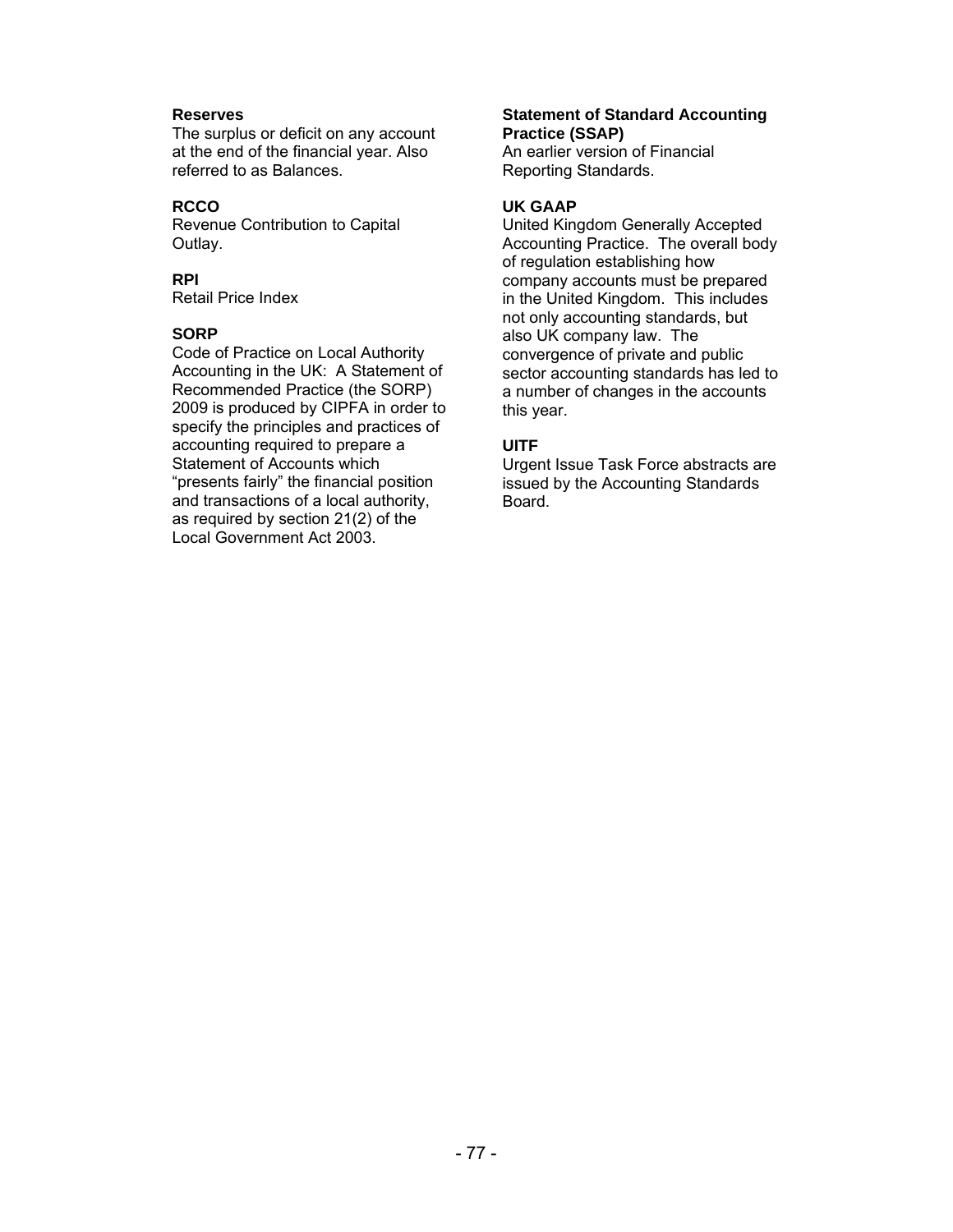**Appendix 1** 

## BUCKINGHAMSHIRE & MILTON KEYNES FIRE AUTHORITY

## RE-STATED MAIN STATEMENTS 2009/10 **AND**  BALANCE SHEET for 2008/09 Provided for comparative purposes.

# Transition to IFRS accounting

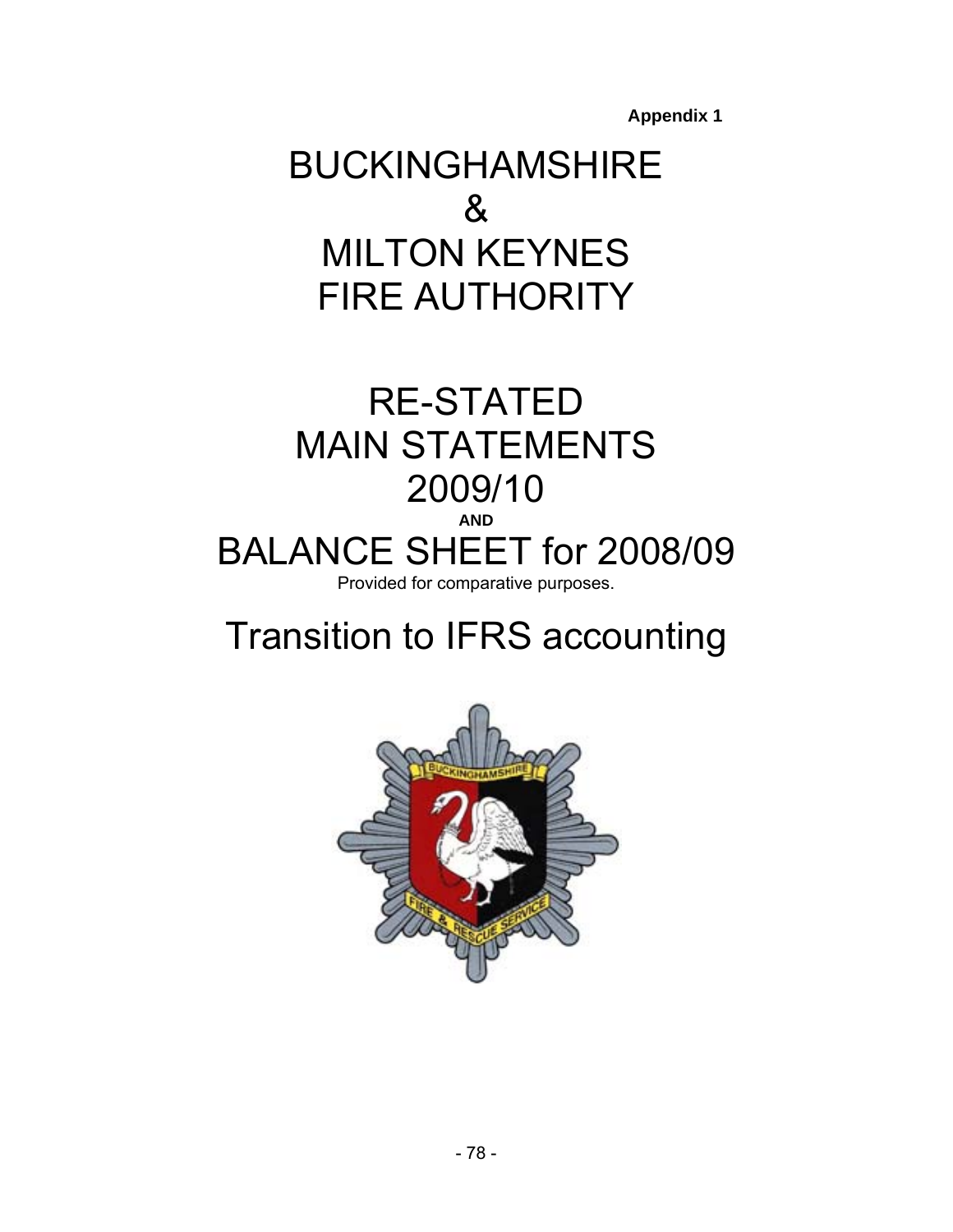## **Movement in Reserves Statement –** (2009/10 restated for comparative purposes)

This statement shows the movement in the year on the different reserves held by the Authority, analysed into 'usable reserves' (i.e. those that can be applied to fund expenditure or reduce local taxation) and other reserves. The Surplus or (Deficit) on the Provision of Services line shows the true economic cost of providing the Authority's services, more details of which are shown in the Comprehensive Income and Expenditure Statement (CIES). These are different from the statutory amounts required to be charged to the General Fund Balance for council tax setting purposes. The Net Increase / Decrease before Transfers to Earmarked Reserves line shows the Statutory General Fund Balance before any discretionary transfers to or from earmarked reserves undertaken by the Authority.

|                                                                                                      |                                                                      |                                                        |                                                        |                                                   | <b>Earmarked Reserves</b>                         |                                                    |                                                                   |                                                    |                                                  |                                                     |                                                                |                                                     |                                                          |                                                   |                                                       |
|------------------------------------------------------------------------------------------------------|----------------------------------------------------------------------|--------------------------------------------------------|--------------------------------------------------------|---------------------------------------------------|---------------------------------------------------|----------------------------------------------------|-------------------------------------------------------------------|----------------------------------------------------|--------------------------------------------------|-----------------------------------------------------|----------------------------------------------------------------|-----------------------------------------------------|----------------------------------------------------------|---------------------------------------------------|-------------------------------------------------------|
|                                                                                                      | Note 22a<br><b>Usable</b><br>Capital<br>Receipts<br>Reserve<br>£000s | Note 22b<br>General<br>Fund<br><b>Balance</b><br>£000s | Note 22d<br>Control<br>Room<br><b>Reserve</b><br>£000s | Note 22d<br>Debt<br>Repayment<br>Reserve<br>£000s | Note 22e<br>Invest to<br>Save<br>Reserve<br>£000s | Note 22<br>Transfor-<br>mation<br>Reserve<br>£000s | Note 22g<br><b>Transi-</b><br>tional<br>Grant<br>Reserve<br>£000s | Total<br><b>Usable</b><br><b>Reserves</b><br>£000s | Note 23a<br>Accun<br>Absenses<br>Accoun<br>£000s | Note 23b<br>Capita<br>Adjustm't<br>Account<br>£000s | Note 24<br>Collection<br>Func<br>Adjustm't<br>Account<br>£000s | Note 25<br>Pensions<br>Reserve<br>£000s<br>Restated | Note $26$<br><b>Reval-</b><br>uation<br>Reserve<br>£000s | <b>Total</b><br>Other<br><b>Reserves</b><br>£000s | Total<br><b>Authority</b><br><b>Reserves</b><br>£000s |
| UK GAAP Balance at 31 March 2010                                                                     |                                                                      | $-3,011$                                               | $-150$                                                 | $-568$                                            | $-372$                                            | $-400$                                             | $-170$                                                            | $-4,671$                                           |                                                  | $-22,545$                                           | $-40$                                                          | 194,047                                             | $-138$                                                   | 171,324                                           | 166,653                                               |
| Changes to Surplus or deficit (-) on provision of services (accounting basis) under IFRS             |                                                                      | $-527$                                                 |                                                        |                                                   |                                                   |                                                    |                                                                   | $-527$                                             |                                                  |                                                     |                                                                |                                                     |                                                          |                                                   | $-527$                                                |
| Other Comprehensive Income & Expenditure                                                             |                                                                      |                                                        |                                                        |                                                   |                                                   |                                                    |                                                                   |                                                    |                                                  |                                                     |                                                                |                                                     |                                                          |                                                   |                                                       |
| Changes to surplus or deficit on revaluation of fixed assets under IFRS                              |                                                                      |                                                        |                                                        |                                                   |                                                   |                                                    |                                                                   |                                                    |                                                  |                                                     |                                                                |                                                     |                                                          |                                                   |                                                       |
| Changes to surplus or deficit on revaluation of available for sale financial assets                  |                                                                      | $\Omega$                                               |                                                        |                                                   | $\Omega$                                          | $\Omega$                                           |                                                                   |                                                    |                                                  |                                                     |                                                                |                                                     |                                                          | $\sqrt{2}$                                        |                                                       |
| Changes to acturial gains / losses on pension assets and liabilities under IFRS                      |                                                                      | $\Omega$                                               |                                                        |                                                   |                                                   | $\Omega$                                           |                                                                   |                                                    |                                                  |                                                     |                                                                |                                                     |                                                          | $\sqrt{2}$                                        |                                                       |
| Changes to total Other Comprehensive Income & Expenditure under IFRS                                 | $\Omega$                                                             | $\Omega$                                               | $\Omega$                                               |                                                   | $\Omega$                                          | $\Omega$                                           |                                                                   |                                                    | $\Omega$                                         | $\Omega$                                            | $\Omega$                                                       |                                                     |                                                          | $\sqrt{2}$                                        |                                                       |
| <b>Changes to total Comprehensive Income &amp; Expenditure under IFRS</b>                            |                                                                      | $-527$                                                 |                                                        |                                                   |                                                   |                                                    |                                                                   | $-527$                                             |                                                  |                                                     |                                                                |                                                     |                                                          |                                                   | $-527$                                                |
| Adjustments between accounting basis & funding basis under regulations                               |                                                                      |                                                        |                                                        |                                                   |                                                   |                                                    |                                                                   |                                                    |                                                  |                                                     |                                                                |                                                     |                                                          |                                                   |                                                       |
| Changes to capital grants & contributions credited to the CIES under IFRS                            |                                                                      | 700                                                    |                                                        |                                                   |                                                   | $\Omega$                                           |                                                                   | 700                                                |                                                  | $-700$                                              |                                                                |                                                     |                                                          | $-700$                                            |                                                       |
| Changes to net transfer to / from earmarked reserves as required by legislation under<br><b>IFRS</b> |                                                                      | $-173$                                                 |                                                        |                                                   |                                                   |                                                    |                                                                   | $-173$                                             | 173                                              |                                                     |                                                                |                                                     |                                                          | 173                                               |                                                       |
| Changes to total adj. between accounting basis and funding basis under IFRS                          | $\Omega$                                                             | 527                                                    | $\Omega$                                               |                                                   |                                                   | $\circ$                                            |                                                                   | 527                                                | 173                                              | $-700$                                              | $\Omega$                                                       |                                                     |                                                          | $-527$                                            |                                                       |
| Changes to net increase / decrease before transfers to earmarked reserves under<br><b>IFRS</b>       |                                                                      |                                                        |                                                        |                                                   |                                                   |                                                    |                                                                   |                                                    | 173                                              | $-700$                                              |                                                                |                                                     |                                                          | $-527$                                            | $-527$                                                |
| Transfers to / from earmarked reserves                                                               |                                                                      |                                                        |                                                        |                                                   |                                                   |                                                    |                                                                   |                                                    |                                                  |                                                     |                                                                |                                                     |                                                          |                                                   |                                                       |
| Changes to Analysis of transfers to / from earmarked reserves under IFRS                             |                                                                      |                                                        |                                                        |                                                   |                                                   |                                                    |                                                                   |                                                    |                                                  |                                                     |                                                                |                                                     |                                                          |                                                   |                                                       |
| Changes to increase / decrease in year under IFRS                                                    |                                                                      |                                                        |                                                        |                                                   |                                                   |                                                    |                                                                   |                                                    | 173                                              | $-700$                                              |                                                                |                                                     |                                                          | $-527$                                            | $-527$                                                |
| Include IFRS restatement at 01 April 2009                                                            |                                                                      |                                                        |                                                        |                                                   |                                                   |                                                    |                                                                   |                                                    | 541                                              |                                                     |                                                                |                                                     |                                                          | 541                                               | 541                                                   |
| <b>IFRS Balance at 31 March 2010</b>                                                                 |                                                                      | $-3,011$                                               | $-150$                                                 | $-568$                                            | $-372$                                            | $-400$                                             | $-170$                                                            | $-4,671$                                           | 714                                              | $-23,245$                                           | $-40$                                                          | 199,889                                             | $-138$                                                   | 177,180                                           | 172,509                                               |
| Amounts held for revenue purposes                                                                    |                                                                      | $-3,011$                                               | $-150$                                                 | $-568$                                            | $-372$                                            | $-400$                                             | $-170$                                                            | $-4,671$                                           | 714                                              |                                                     | $-40$                                                          | 199,889                                             |                                                          | 200,563                                           | 195,892                                               |
| Amounts held for capital purposes                                                                    |                                                                      |                                                        |                                                        |                                                   |                                                   |                                                    |                                                                   |                                                    |                                                  | $-23,245$                                           |                                                                |                                                     | $-138$                                                   | $-23,383$                                         | $-23,383$                                             |
| <b>IFRS Balance at 31 March 2010</b>                                                                 |                                                                      | $-3.011$                                               | $-150$                                                 | $-568$                                            | $-372$                                            | $-400$                                             | $-170$                                                            | $-4,671$                                           | 714                                              | $-23,245$                                           | $-40$                                                          | 199,889                                             | $-138$                                                   | 177,180                                           | 172,509                                               |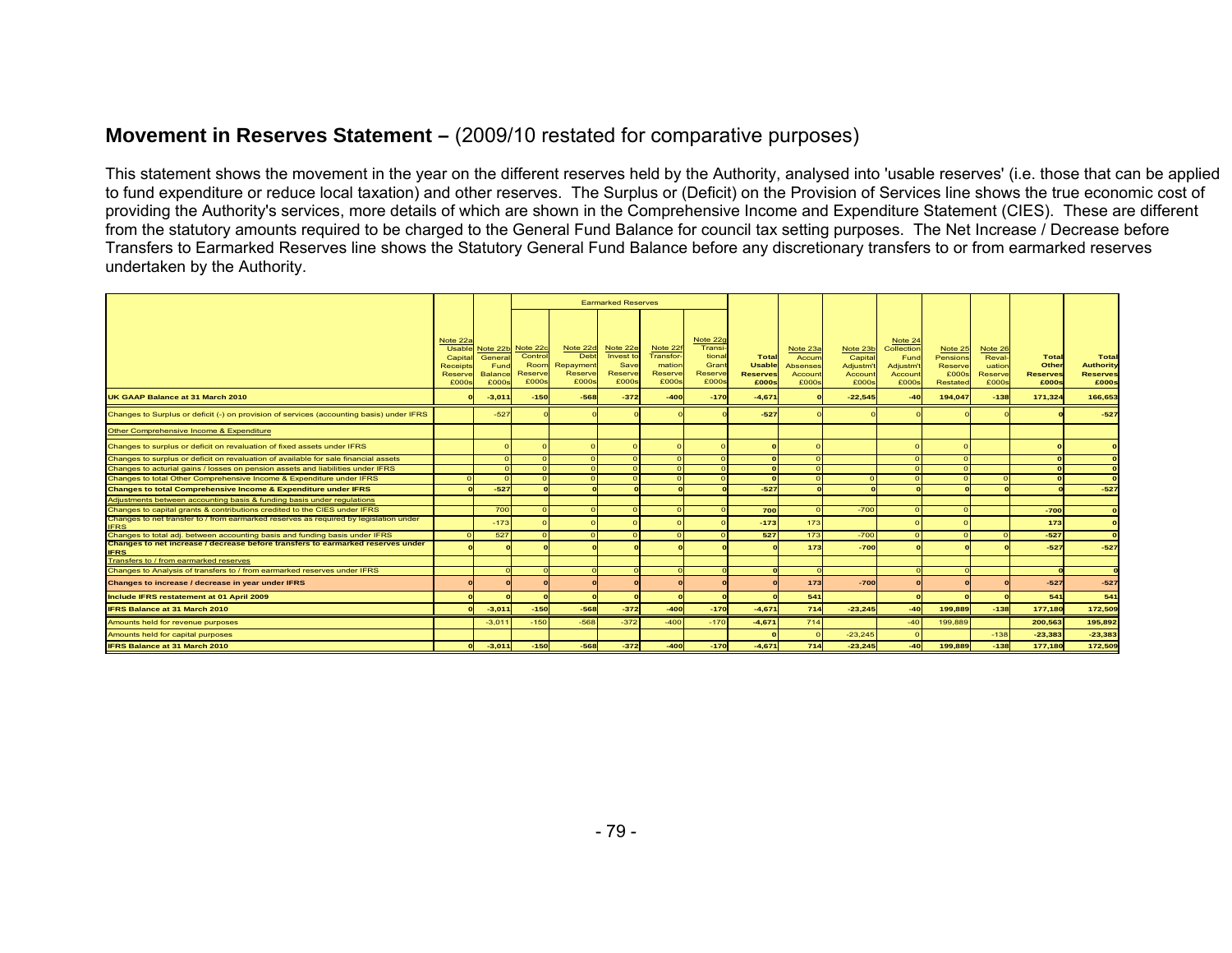## **Comprehensive Income and Expenditure Statement** (2009/10

restated for comparative purposes)

The Comprehensive Income and Expenditure Statement shows the economic cost in the year of providing services in accordance with accepted accounting practices, rather than the amount to be funded from taxation. Authorities raise taxation to cover expenditure in accordance with regulations; this may be different from the accounting cost. The taxation position is shown in the Movement in Reserves Statement.

| <b>UK GAAP</b>                 |                                                                                                  | <b>Adjustments</b><br>between UK                    |                | <b>IFRS 2009/10</b>         |                        |                     |  |  |
|--------------------------------|--------------------------------------------------------------------------------------------------|-----------------------------------------------------|----------------|-----------------------------|------------------------|---------------------|--|--|
| 2009/10<br><b>Net</b><br>£000s | <b>Income and Expenditure</b>                                                                    | <b>GAAP and</b><br><b>IFRS</b><br><b>Accounting</b> | <b>Note</b>    | <b>Expenditure</b><br>£000s | <b>Income</b><br>£000s | <b>Net</b><br>£000s |  |  |
| 3,071                          | <b>Community Fire Safety</b>                                                                     | 51                                                  | $\mathbf{1}$   | 3,484                       | $-362$                 | 3,122               |  |  |
| 25.010                         | <b>Fire Fighting and Rescue Operations</b>                                                       | 561                                                 | $\mathbf{1}$   | 27,996                      | $-2.425$               | 25,571              |  |  |
| 1,309                          | <b>Corporate &amp; Democratic Core</b>                                                           | 102                                                 | $\mathbf{1}$   | 1,530                       | $-119$                 | 1,411               |  |  |
| 16                             | <b>Non Distributed Costs</b>                                                                     |                                                     |                | 16                          | $\Omega$               | 16                  |  |  |
| 29,406                         | <b>Surplus (-) or Deficit on Continuing</b><br><b>Operations</b>                                 | 714                                                 |                | 33,026                      | $-2,906$               | 30,120              |  |  |
|                                | <b>Other Operating Expenditure</b>                                                               |                                                     |                |                             |                        |                     |  |  |
| $\Omega$                       | Gains / losses on disposals of non current<br>assets                                             |                                                     |                | $\Omega$                    | $\Omega$               | $\mathbf{0}$        |  |  |
| $-1,771$                       | Gain in relation to government grant payable<br>to the Pension Fund on the Authority's<br>behalf |                                                     |                | $\overline{0}$              | $-1,771$               | $-1,771$            |  |  |
| $-1,771$                       | <b>Total Other Operating Expenditure</b>                                                         |                                                     |                | $\Omega$                    | $-1,771$               | $-1,771$            |  |  |
|                                | Financing and Investment Income &<br>Expenditure                                                 |                                                     |                |                             |                        |                     |  |  |
| 323                            | Interest payable and similar charges                                                             |                                                     |                | 323                         | $\mathbf{0}$           | 323                 |  |  |
| $-32$                          | Interest and Investment Income                                                                   |                                                     |                | $\overline{0}$              | $-32$                  | $-32$               |  |  |
| 8,409                          | Pensions interest cost and expected return<br>on pensions assets                                 |                                                     |                | 8,916                       | $-425$                 | 8,491               |  |  |
| 8,700                          | Total Financing and Investment Income &<br><b>Expenditure</b>                                    |                                                     |                | 9,239                       | $-457$                 | 8,782               |  |  |
|                                | <b>Taxation and Non-Specific Grant Income</b>                                                    |                                                     |                |                             |                        |                     |  |  |
| $-16,868$                      | Precepts                                                                                         |                                                     |                | $\mathbf{0}$                | $-16,868$              | $-16,868$           |  |  |
| $-2,137$                       | <b>General Government Grants</b>                                                                 | $-700$                                              | $\overline{2}$ | $\mathbf{0}$                | $-2,837$               | $-2,837$            |  |  |
| $-9,258$                       | Non Domestic Rates redistribution                                                                |                                                     |                | $\Omega$                    | $-9,258$               | $-9,258$            |  |  |
| $-28,263$                      | <b>Total Taxation and Non-Specific Grant</b><br>Income                                           | $-700$                                              |                | $\mathbf{0}$                | $-28,963$              | $-28,963$           |  |  |
| 8,072                          | Surplus (-) or Deficit on Provision of<br><b>Services</b>                                        | 14                                                  |                | 42,265                      | $-34,097$              | 8,168               |  |  |
| 96                             | Surplus or Deficit on revaluation of fixed assets                                                |                                                     |                |                             |                        | 96                  |  |  |
| $\Omega$                       | Surplus or deficit on revaluation of available for sale financial assets                         |                                                     |                |                             |                        |                     |  |  |
| 60,952                         | Actuarial gains / losses (-) on Pension Fund assets and liabilities                              |                                                     |                |                             |                        | 63,576              |  |  |
| $\overline{0}$                 | Any other gains and losses (-)                                                                   |                                                     |                |                             |                        |                     |  |  |
| 61,048                         | <b>Other Comprehensive Income &amp; Expenditure</b>                                              |                                                     |                |                             |                        | 63,672              |  |  |
| 69.120                         | <b>Total Comprehensive Income &amp; Expenditure</b><br>71,840                                    |                                                     |                |                             |                        |                     |  |  |

The table above shows a high level view of our expenditure on our Services

Note 1 Inclusion of revenue effect of Accrued Employee Benefits.

Note 2 Capital Grant Income included.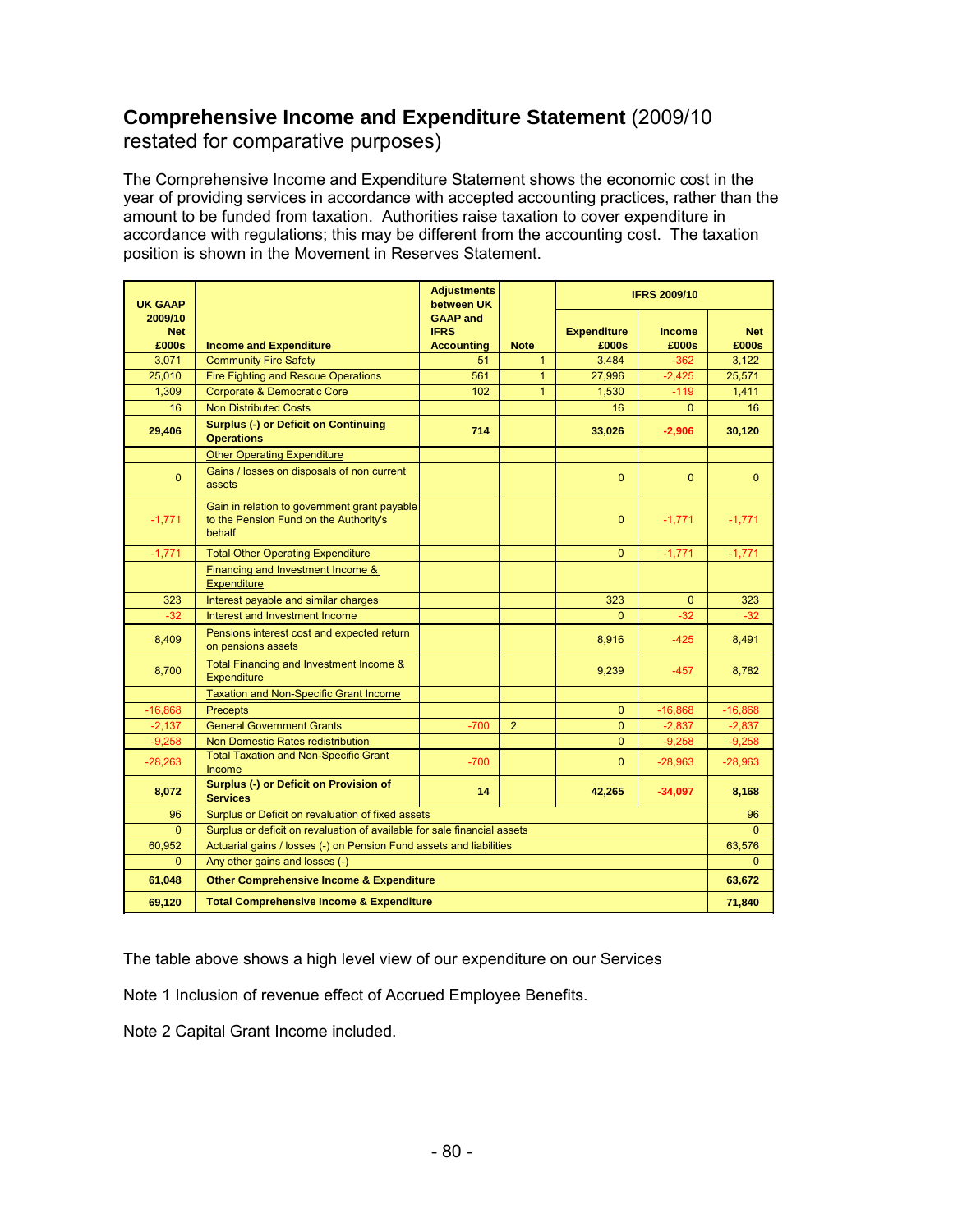## Balance Sheet **(2009/10 restated for comparative purposes)**

The Balance Sheet shows the value as at the balance sheet date of the assets and liabilities recognised by the Authority. The net assets of the Authority (assets less liabilities) are matched by the reserves held by the Authority.

| <b>UK GAAP</b>  |                                              | <b>Adjustments</b>   |                |                 |
|-----------------|----------------------------------------------|----------------------|----------------|-----------------|
| 31-March        |                                              | between UK           |                | <b>IFRS</b>     |
| 2010            |                                              | <b>GAAP and IFRS</b> |                | 31-March 2010   |
| £000s           |                                              | <b>Accounting</b>    | <b>Note</b>    | £000s           |
| <b>Restated</b> | <b>Balance Sheet</b>                         |                      |                | <b>Restated</b> |
|                 | <b>Property, Plant &amp; Equipment</b>       |                      |                |                 |
| 26,531          | <b>Land &amp; Buildings</b>                  | $-127$               | 5              | 26,531          |
| 4,782           | Vehicles, Plant & Equipment                  |                      |                | 4,782           |
| 495             | <b>Assets under construction</b>             |                      |                | 495             |
| 31,808          | <b>Total Property, Plant &amp; Equipment</b> |                      |                | 31,808          |
| 127             | <b>Investment Property</b>                   | 127                  | 5              | 127             |
| 153             | <b>Intangible Assets</b>                     |                      |                | 153             |
| 32,088          | <b>Long Term Assets</b>                      |                      |                | 32,088          |
| 7,542           | <b>Short Term Investments</b>                | $-7,063$             | 3              | 479             |
| 291             | <b>Inventories</b>                           |                      |                | 291             |
| 768             | <b>Short Term Debtors</b>                    |                      |                | 768             |
| 331             | <b>Cash and Cash Equivalents</b>             | 7,063                | 3              | 7,394           |
| 8,932           | <b>Current Assets</b>                        |                      |                | 8,932           |
| $-69$           | <b>Short Term Borrowing</b>                  |                      |                | $-69$           |
| $-3,220$        | <b>Short Term Creditors</b>                  |                      |                | $-3,220$        |
| $\overline{0}$  | <b>Provision for Accumulated Absences</b>    | $-714$               | 1              | $-714$          |
| $-3,289$        | <b>Current Liabilities</b>                   |                      |                | $-4,003$        |
| $-7,117$        | <b>Long Term Borrowing</b>                   |                      |                | $-7,117$        |
|                 | <b>Other Long Term liabilities</b>           |                      |                |                 |
| $-909$          | <b>Government Grants Deferred</b>            | 909                  | $\overline{2}$ | 0               |
| $\overline{0}$  | <b>Capital Grants Received in Advance</b>    | $-209$               | $\overline{2}$ | $-209$          |
| $-2,061$        | <b>Finance Lease</b>                         |                      |                | $-2,061$        |
|                 | Liability related to the Defined             |                      | 4              |                 |
| $-199,889$      | <b>Benefit Pension Scheme</b>                |                      |                | $-199,889$      |
| $-250$          | <b>Provision - Part Time Workers</b>         |                      |                | $-250$          |
| $-203,109$      | <b>Total Other Long Term Liabilities</b>     |                      |                | $-202,409$      |
| $-210,226$      | <b>Long Term Liabilities</b>                 |                      |                | $-209,526$      |
| $-172,495$      | <b>NET ASSETS</b>                            | $-14$                |                | $-172,509$      |
|                 | <b>Usable Reserves</b>                       |                      |                |                 |
| 0               | <b>Usable Capital Receipts Reserve</b>       |                      |                | 0               |
| $-3,011$        | <b>General Fund Balance</b>                  |                      |                | $-3,011$        |
| $-150$          | <b>Earmarked Control Room Reserve</b>        |                      |                | $-150$          |
| $-568$          | <b>Earmarked Debt Repayment Res</b>          |                      |                | $-568$          |
| $-372$          | <b>Earmarked Invest to Save Reserve</b>      |                      |                | $-372$          |
| $-400$          | <b>Earmarked Transformation Reserve</b>      |                      |                | $-400$          |
|                 | <b>Earmarked Transitional Grant</b>          |                      |                |                 |
| $-170$          | Reserve                                      |                      |                | $-170$          |
| $-4,671$        | <b>Total Usable Reserves</b>                 |                      |                | $-4,671$        |
|                 | <b>Other Reserves</b>                        |                      |                |                 |
| 0               | <b>Accumulated Absences Account</b>          | 714                  | 1              | 714             |
| $-22,545$       | <b>Capital Adjustment Account</b>            | $-700$               | $\overline{2}$ | $-23,245$       |
| $-40$           | <b>Collection Fund Adjustment Account</b>    |                      |                | -40             |
| 199,889         | <b>Pensions Reserve</b>                      |                      |                | 199,889         |
| $-138$          | <b>Revaluation Reserve</b>                   |                      |                | $-138$          |
| 177,166         | <b>Total Other Reserves</b>                  |                      |                | 177,180         |
| 172,495         | <b>TOTAL RESERVES</b>                        | 14                   |                | 172,509         |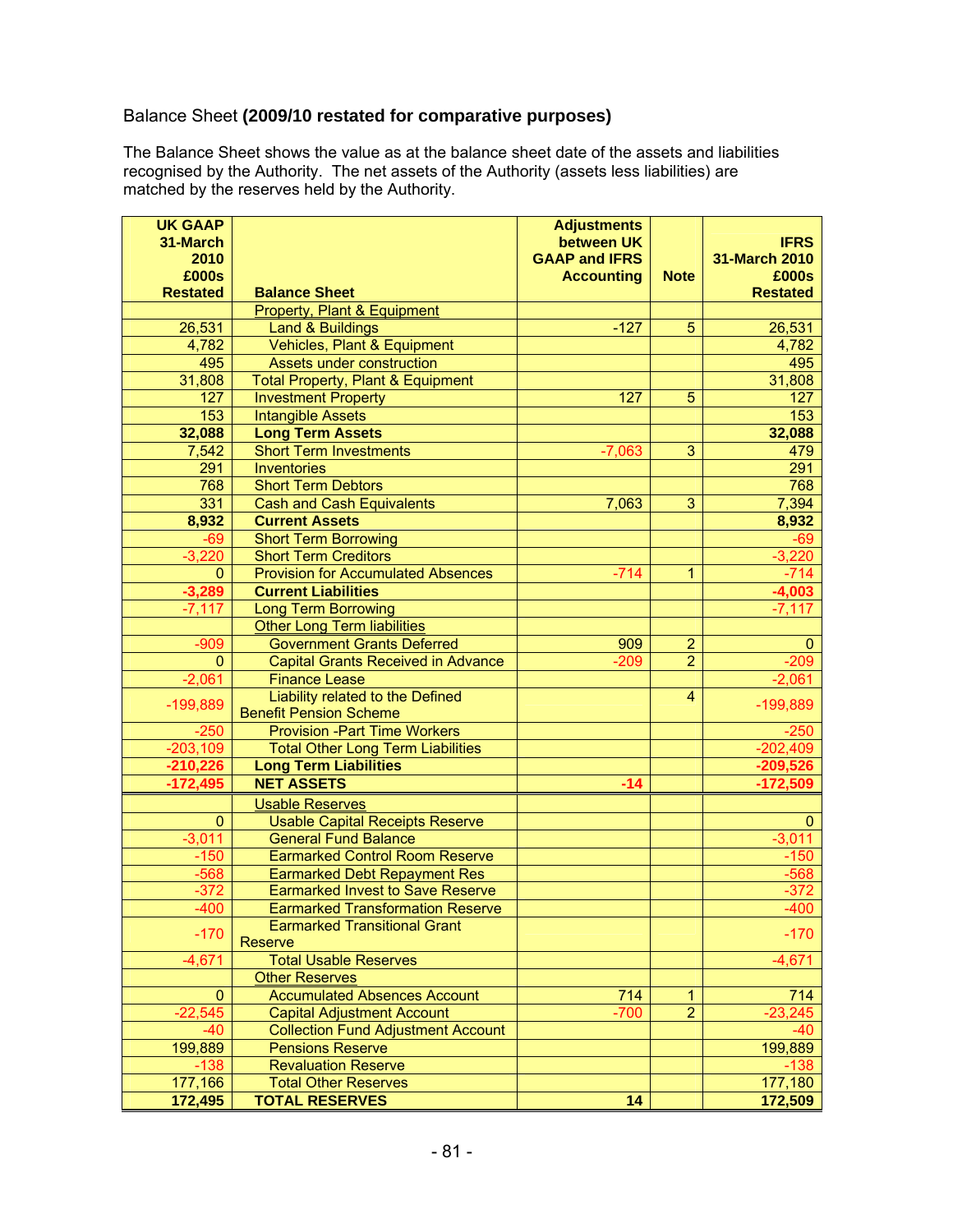#### **NOTES:**

1. Provision for Accumulated Absences and the Accumulated Absences Account. The Accumulated Absences Account mitigates any effect on the General Fund of having to include a provision for any outstanding leave owed to employees at the end of each financial year. There is a requirement that authorities are only required to fund holiday pay and similar benefits when they are used, rather than when employees earn the benefits. Amounts are transferred to this account until the benefits are used. The carrying balance is relatively high as the authority operates a January to December leave year. The balance on this reserve does not represent actual resources that are available to the Authority.

2. Capital Grants. Under IFRS, government grants are no longer to be accounted for on a deferred basis. Grants unapplied need to be reviewed for conditions yet to be satisfied and transferred accordingly from Capital Grants Unapplied to Capital Grants Received in Advance or Capital Adjustment Account.

#### 3. Cash on Deposit.

Cash on deposit should no longer be shown as an investment but as an element of Cash and Cash Equivalents.

4. Accounts have been restated to allow for changes in presentation relating to Injury Liability Provision.

5. An Investment property has been indentified under IFRS and transferred from Land and Buildings to Investment Property.

## **Cash Flow Statement** (2009/10 restated for comparative purposes)

This statement shows the changes in cash and cash equivalents of the Authority during the reporting period. The Cash Flow Statement shows how the Authority generates and uses cash and cash equivalents by classifying cash flows as: operating, investing and financing activities. The amount of net cash flows arising from operating activities is a key indicator of the extent to which the operations of the Authority are funded by way of taxation and grant income or from the recipients of the services provided by the Authority. Investing activities represent the extent to which cash outflows have been made for resources which are intended to contribute to the Authority's future service delivery. Cash flows arising from financing activities are useful in predicting claims on future cash flows by providers of capital to the Authority.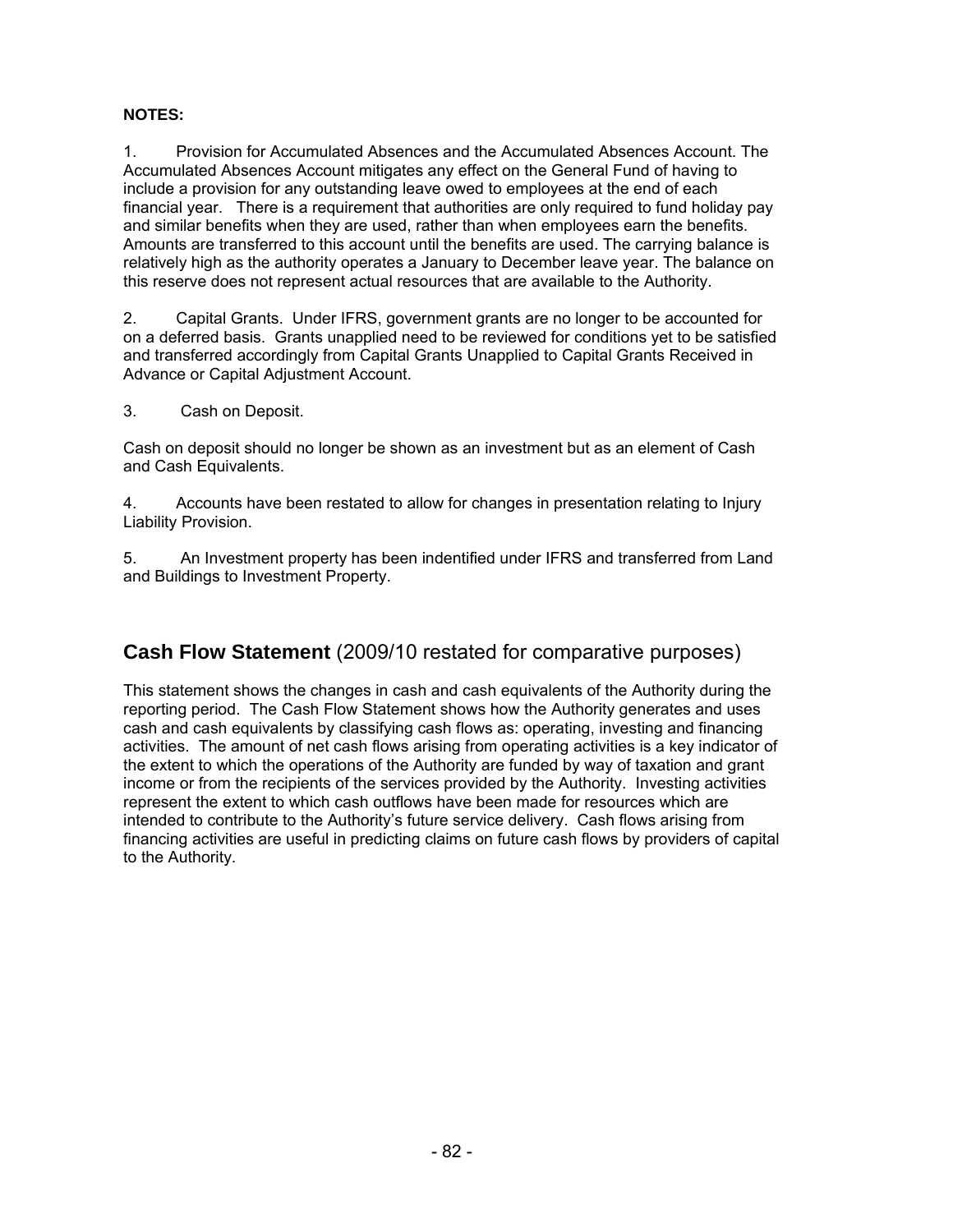| <b>UK GAAP</b><br>2009/10<br>£000s | <b>Cash Flow Statement</b>                                             | <b>Adjustments</b><br>under <b>IFRS</b><br>£000sl | <b>IFRS</b><br>31-Mar-10<br>£000sl | <b>Notes</b>    |
|------------------------------------|------------------------------------------------------------------------|---------------------------------------------------|------------------------------------|-----------------|
|                                    | -8,072 Net surplus or deficit on the provision of services.            | $-714$                                            | $-8,786$                           | 1 & 23a         |
|                                    | 9.681 Adjust for non-cash movements.                                   | 714                                               | 10.395                             | 33a             |
|                                    | 0 Adjust for items that are investing or financing activities.         |                                                   |                                    | 33 <sub>b</sub> |
|                                    | 1,609 Net Cash Flow from Operating Activities                          |                                                   | 1,609                              |                 |
|                                    |                                                                        |                                                   |                                    |                 |
|                                    | -3,005 Investing Activities                                            | 7,063                                             | 4,058                              | 33 <sub>c</sub> |
|                                    | 1,382 Financing Activities                                             |                                                   | 1.382                              | 33 <sub>d</sub> |
|                                    | -14 Net Increase or decrease in cash and cash equivalents              | 7,063                                             | 7,049                              |                 |
|                                    | 345 Cash and Cash equivalents at the beginning of the reporting period |                                                   | 345                                |                 |
|                                    | 331 Cash and Cash equivalents at the end of the reporting period       | 7,063                                             | 7,394                              |                 |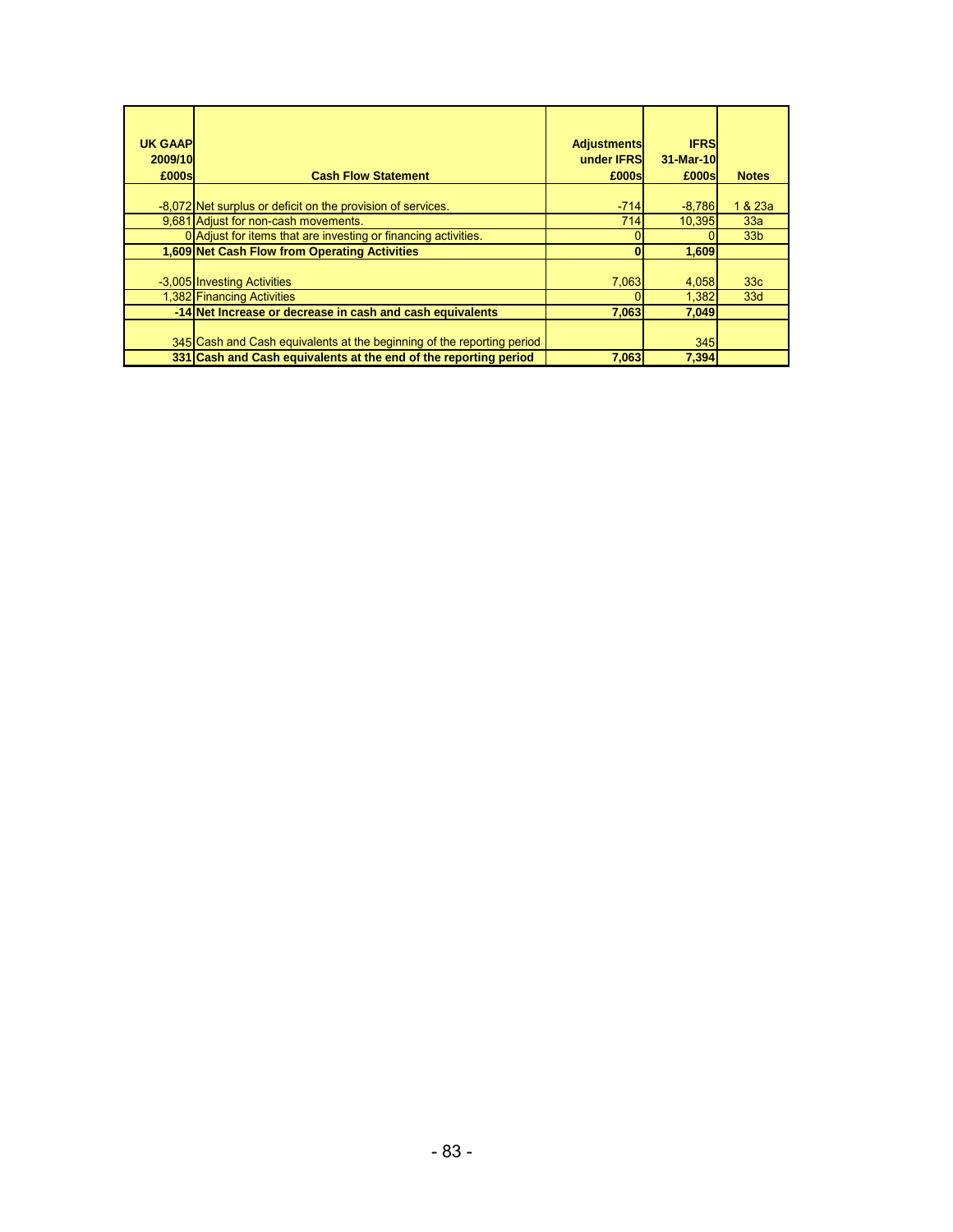| <b>UK GAAP</b>         |                                                                                | <b>Adjustments</b><br>between UK |                                  | <b>IFRS</b>        |
|------------------------|--------------------------------------------------------------------------------|----------------------------------|----------------------------------|--------------------|
| 31-March -09           |                                                                                | <b>GAAP and IFRS</b>             |                                  | 1-April-09         |
| £000s                  |                                                                                | <b>Accounting</b>                | <b>Note</b>                      | £000s              |
| <b>Restated</b>        | <b>Balance Sheet</b>                                                           |                                  |                                  | <b>Restated</b>    |
|                        | Property, Plant & Equipment                                                    |                                  |                                  |                    |
| 27,958                 | <b>Land &amp; Buildings</b>                                                    | $-119$                           | 6                                | 27,839             |
| 3,547                  | Vehicles, Plant & Equipment                                                    |                                  |                                  | 3,547              |
| 211                    | <b>Assets under construction</b>                                               |                                  |                                  | 211                |
| 31,716                 | <b>Total Property, Plant &amp; Equipment</b>                                   |                                  |                                  | 31,597             |
| $\mathbf{0}$           | <b>Investment Property</b>                                                     | 119                              | $6\phantom{1}6$                  | 119                |
| 180                    | <b>Intangible Assets</b>                                                       |                                  |                                  | 180                |
| 31,896                 | <b>Long Term Assets</b>                                                        |                                  |                                  | 31,896             |
| 7,211                  | <b>Short Term Investments</b>                                                  | $-6,880$                         | 1                                | 331                |
| 186                    | <b>Inventories</b>                                                             |                                  |                                  | 186                |
| 567                    | <b>Short Term Debtors</b>                                                      | 320                              | $\overline{4}$                   | 887                |
| 345                    | <b>Cash and Cash Equivalents</b>                                               | 6,880                            | $\overline{1}$                   | 7,225              |
| 8,309                  | <b>Current Assets</b><br><b>Short Term Borrowing</b>                           |                                  |                                  | 8,629              |
| $-335$<br>$-2,920$     | <b>Short Term Creditors</b>                                                    | $-299$                           | $\overline{4}$                   | $-335$<br>$-3,219$ |
| $\mathbf{0}$           | <b>Provision for Accumulated Absences</b>                                      | $-541$                           | $\overline{2}$                   | $-541$             |
| $-3,255$               | <b>Current Liabilities</b>                                                     |                                  |                                  | $-4,095$           |
| $-6, 117$              | <b>Long Term Borrowing</b>                                                     |                                  |                                  | $-6,117$           |
|                        | <b>Other Long Term liabilities</b>                                             |                                  |                                  |                    |
| $-218$                 | <b>Government Grants Deferred</b>                                              | 218                              | $\overline{3}$                   | $\mathbf{0}$       |
| $\mathbf{0}$           | <b>Capital Grants Received in Advance</b>                                      | $-209$                           | 3                                | $-209$             |
| $-2,108$               | <b>Finance Lease</b>                                                           |                                  |                                  | $-2,108$           |
|                        | Liability related to the Defined                                               |                                  | 5                                |                    |
| $-129,192$             | <b>Benefit Pension Scheme</b>                                                  |                                  |                                  | $-129,192$         |
| $-131,518$             | <b>Total Other Long Term Liabilities</b>                                       |                                  |                                  | $-131,509$         |
| $-137,635$             | <b>Long Term Liabilities</b>                                                   |                                  |                                  | $-137,626$         |
| $-100,685$             | <b>NET ASSETS</b>                                                              |                                  |                                  | $-101,196$         |
|                        | <b>Usable Reserves</b>                                                         |                                  |                                  |                    |
| $\mathbf 0$            | <b>Usable Capital Receipts Reserve</b>                                         |                                  |                                  | 0                  |
| $-2,515$               | <b>General Fund Balance</b>                                                    |                                  |                                  | $-2,515$           |
| $-50$                  | <b>Earmarked Control Room Reserve</b>                                          |                                  |                                  | $-50$              |
| $-785$                 | <b>Earmarked Debt Repayment</b>                                                |                                  |                                  | $-785$             |
|                        | <b>Reserves</b>                                                                |                                  |                                  |                    |
| $-329$                 | <b>Earmarked Invest to Save Reserve</b>                                        |                                  |                                  | $-329$             |
| $-400$                 | <b>Earmarked Transformation Reserve</b>                                        |                                  |                                  | $-400$             |
| $-4,079$               | <b>Total Usable Reserves</b>                                                   |                                  |                                  | $-4,079$           |
|                        | <b>Other Reserves</b>                                                          |                                  |                                  |                    |
| $\mathbf{0}$           | <b>Accumulated Absences Account</b>                                            | 541                              | $\overline{2}$                   | 541                |
| $-24,204$              | <b>Capital Adjustment Account</b><br><b>Collection Fund Adjustment Account</b> | -9<br>$-21$                      | $\overline{3}$<br>$\overline{4}$ | $-24,213$          |
| $\mathbf{0}$<br>$-224$ |                                                                                |                                  |                                  | $-21$<br>$-224$    |
| 129,192                | <b>Revaluation Reserve</b><br><b>Pensions Reserve</b>                          |                                  |                                  | 129,192            |
| 104,694                | <b>Total Other Reserves</b>                                                    |                                  |                                  | 105,205            |
| 100,685                | <b>TOTAL RESERVES</b>                                                          |                                  |                                  | 101,196            |
|                        |                                                                                |                                  |                                  |                    |

**Restated 01-April 2009 Balance sheet showing transitional items relating to IFRS.**